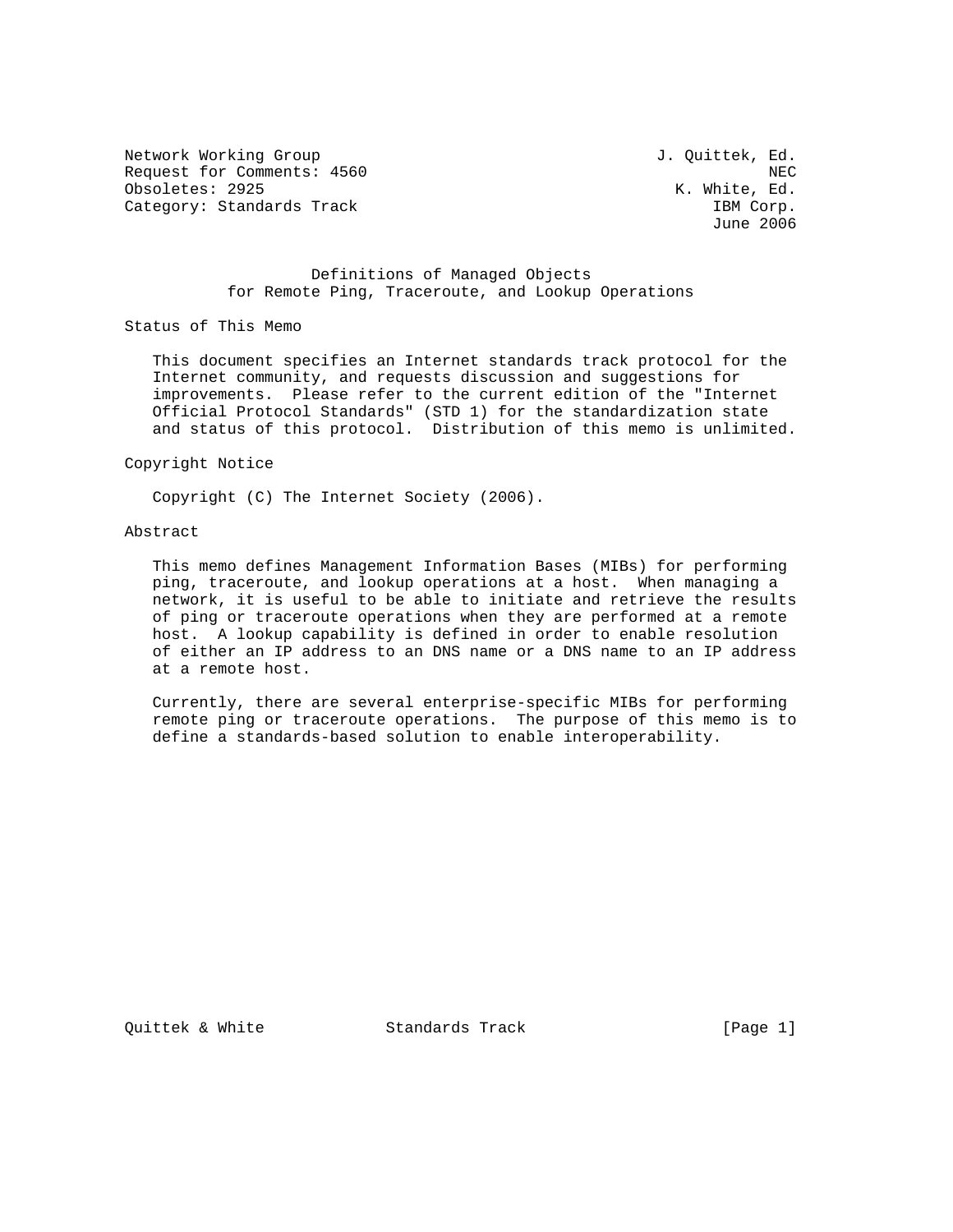|  | Table of Contents |
|--|-------------------|
|--|-------------------|

|             | 1.2.                                                      |  |
|-------------|-----------------------------------------------------------|--|
|             |                                                           |  |
|             |                                                           |  |
|             | 2. The Internet-Standard Management Framework 5           |  |
|             |                                                           |  |
|             |                                                           |  |
|             |                                                           |  |
|             |                                                           |  |
|             |                                                           |  |
|             |                                                           |  |
|             |                                                           |  |
|             | 3.2.1. traceRouteMaxConcurrentRequests  8                 |  |
|             |                                                           |  |
|             |                                                           |  |
|             | 3.2.4. traceRouteProbeHistoryTable 10                     |  |
|             |                                                           |  |
|             |                                                           |  |
|             | 3.3.1. lookupMaxConcurrentRequests and lookupPurgeTime 11 |  |
|             |                                                           |  |
|             | lookupResultsTable 12<br>3.3.3.                           |  |
|             |                                                           |  |
|             |                                                           |  |
|             |                                                           |  |
|             |                                                           |  |
|             |                                                           |  |
| 5.          |                                                           |  |
| б.          |                                                           |  |
| $7_{\circ}$ |                                                           |  |
|             |                                                           |  |
|             |                                                           |  |

Quittek & White Standards Track [Page 2]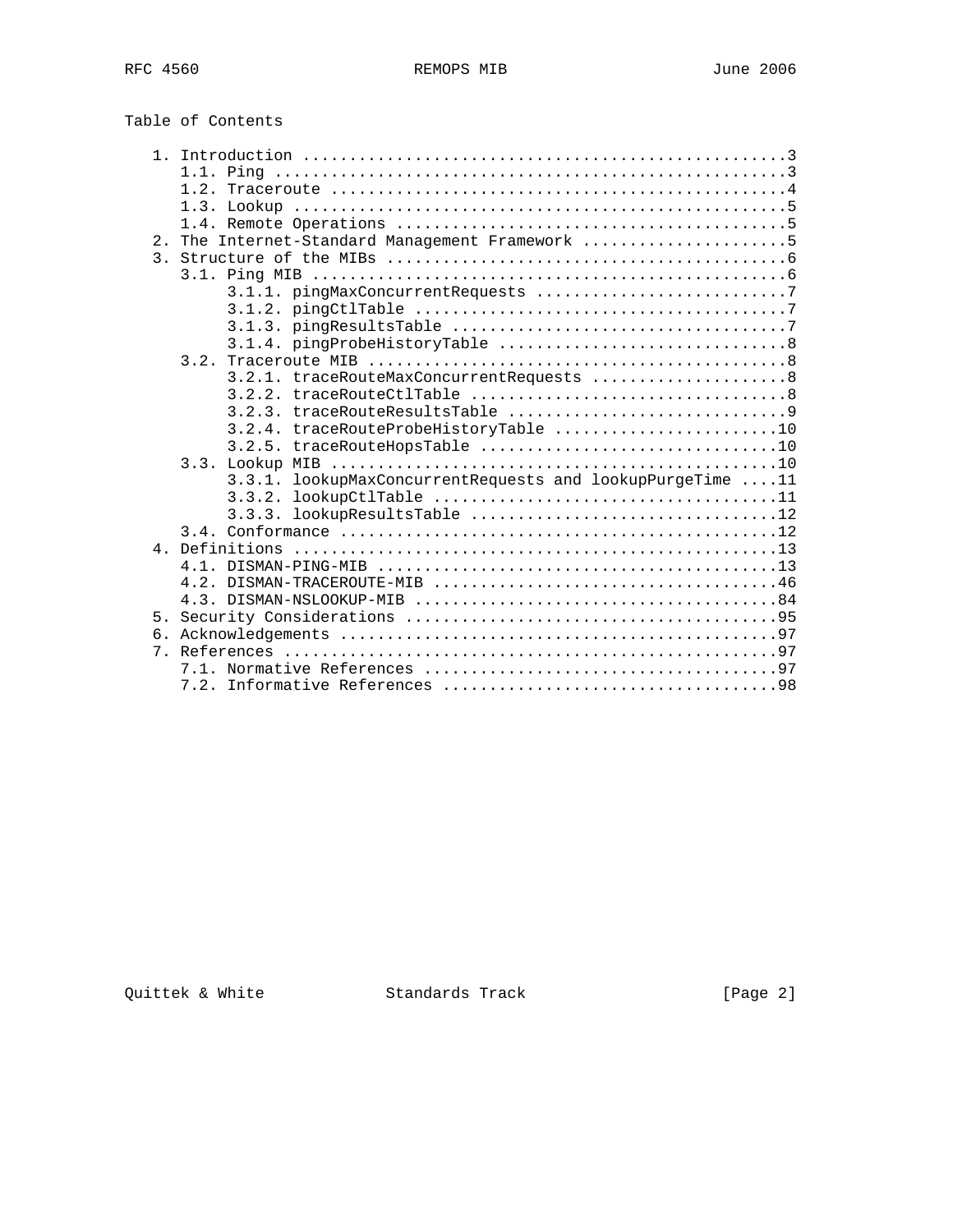# 1. Introduction

 This document defines standards-based MIB modules for performing specific remote operations. The remote operations defined by this document consist of the ping, traceroute, and lookup functions.

 Ping and traceroute are two very useful functions for managing networks. Ping is typically used to determine whether a path exists between two hosts, whereas traceroute shows an actual path.

 Both ping and traceroute yield round-trip times measured in milliseconds. These times can be used as a rough approximation for network transit time.

 The lookup functions considered in this document are the equivalents of name to address conversion functions such as gethostbyname()/gethostbyaddr() and getaddrinfo()/getnameinfo().

 The key words "MUST", "MUST NOT", "REQUIRED", "SHALL", "SHALL NOT", "SHOULD", "SHOULD NOT", "RECOMMENDED", "MAY", and "OPTIONAL" in this document are to be interpreted as described in RFC 2119 [RFC2119].

#### 1.1. Ping

 Ping is usually implemented using the Internet Control Message Protocol (ICMP) "ECHO" facility. It is also possible to implement a ping capability using alternate methods, including the following:

o Using the UDP echo port (7), if supported.

This is defined by RFC 862 [RFC862].

- o Timing a Simple Network Management Protocol (SNMP) query.
- o Timing a TCP connect attempt.

 In general, almost any request/response flow can be used to generate a round-trip time. Often, many of the non-ICMP ECHO facility methods stand a better chance of yielding a good response (not timing out, for example) since some routers don't honor Echo Requests (timeout situation) or are handled at lower priority, thus possibly giving false indications of round trip times.

Quittek & White Standards Track [Page 3]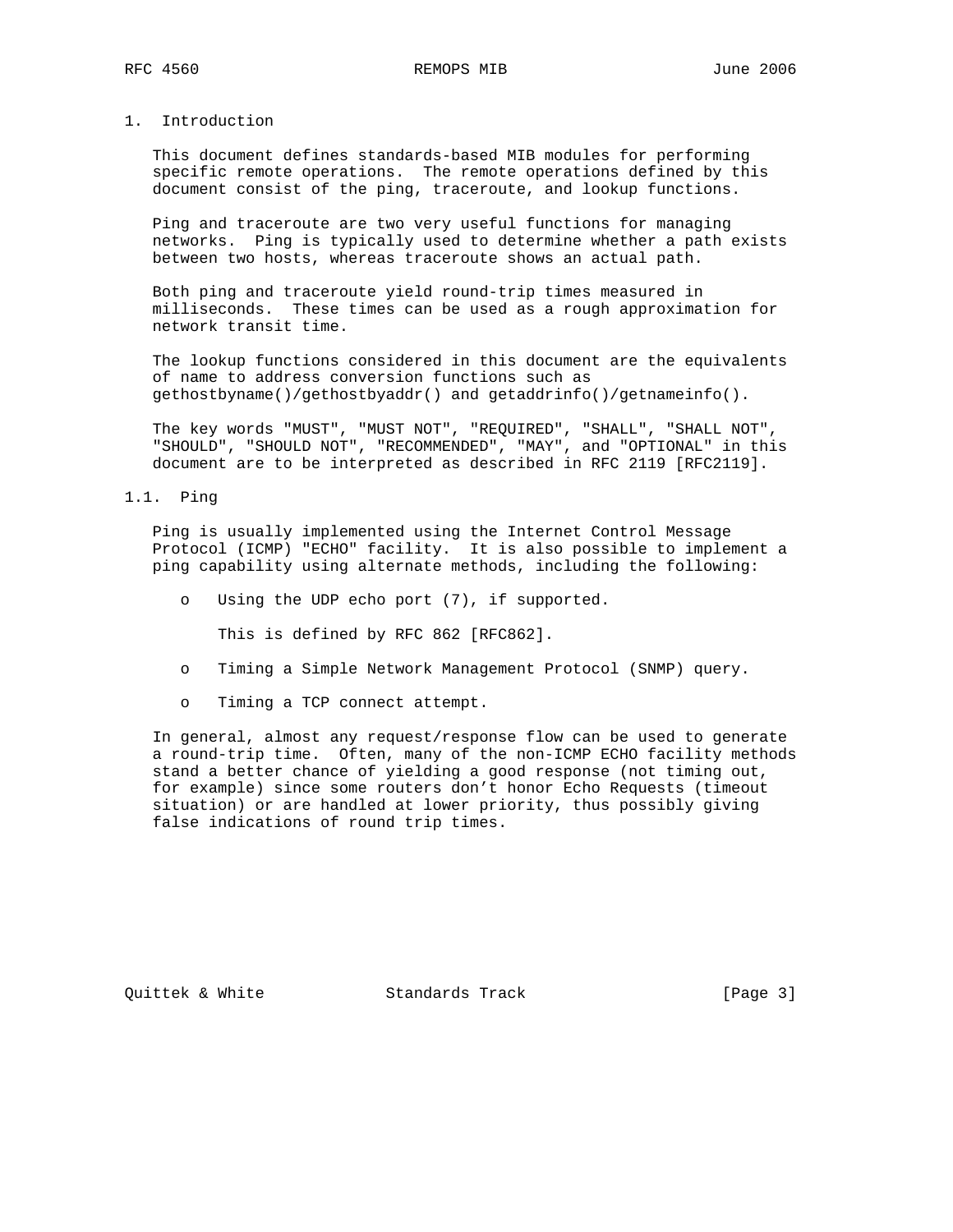Note that almost any of the various methods used for generating a round-trip time can be considered a form of system attack when used excessively. Sending a system request too often can negatively effect its performance. Attempting to connect to what is supposed to be an unused port can be very unpredictable. There are tools that attempt to connect to a range of TCP ports to test that any receiving server can handle erroneous connection attempts.

 It is also important to a management application using a remote ping capability to know which method is being used. Different methods will yield different response times, since the protocol and resulting processing will be different. It is RECOMMENDED that the ping capability defined within this memo be implemented using the ICMP Echo Facility.

#### 1.2. Traceroute

 Traceroute is usually implemented by transmitting a series of probe packets with increasing time-to-live values. A probe packet is a UDP datagram encapsulated into an IP packet. Each hop in a path to the target (destination) host rejects the probe packet (probe's TTL too small) until its time-to-live value becomes large enough for the probe to be forwarded. Each hop in a traceroute path returns an ICMP message that is used to discover the hop and to calculate a round trip time. Some systems use ICMP probes (ICMP Echo request packets) instead of UDP ones to implement traceroute. In both cases traceroute relies on the probes being rejected via an ICMP message to discover the hops taken along a path to the final destination. Both probe types, UDP and ICMP, are encapsulated into an IP packet and thus have a TTL field that can be used to cause a path rejection.

 Implementations of the remote traceroute capability as defined within this memo SHOULD be done using UDP packets to a (hopefully) unused port. ICMP probes (ICMP Echo Request packets) SHOULD NOT be used. Many PC implementations of traceroute use the ICMP probe method, which they should not, since this implementation method has been known to have a high probability of failure. Intermediate hops become invisible when a router either refuses to send an ICMP TTL expired message in response to an incoming ICMP packet or simply tosses ICMP echo requests altogether.

 The behavior of some routers not to return a TTL expired message in response to an ICMP Echo request is due in part to the following text extracted from RFC 792 [RFC792]:

 "The ICMP messages typically report errors in the processing of datagrams. To avoid the infinite regress of messages about messages etc., no ICMP messages are sent about ICMP messages."

Quittek & White  $S$ tandards Track  $[Page 4]$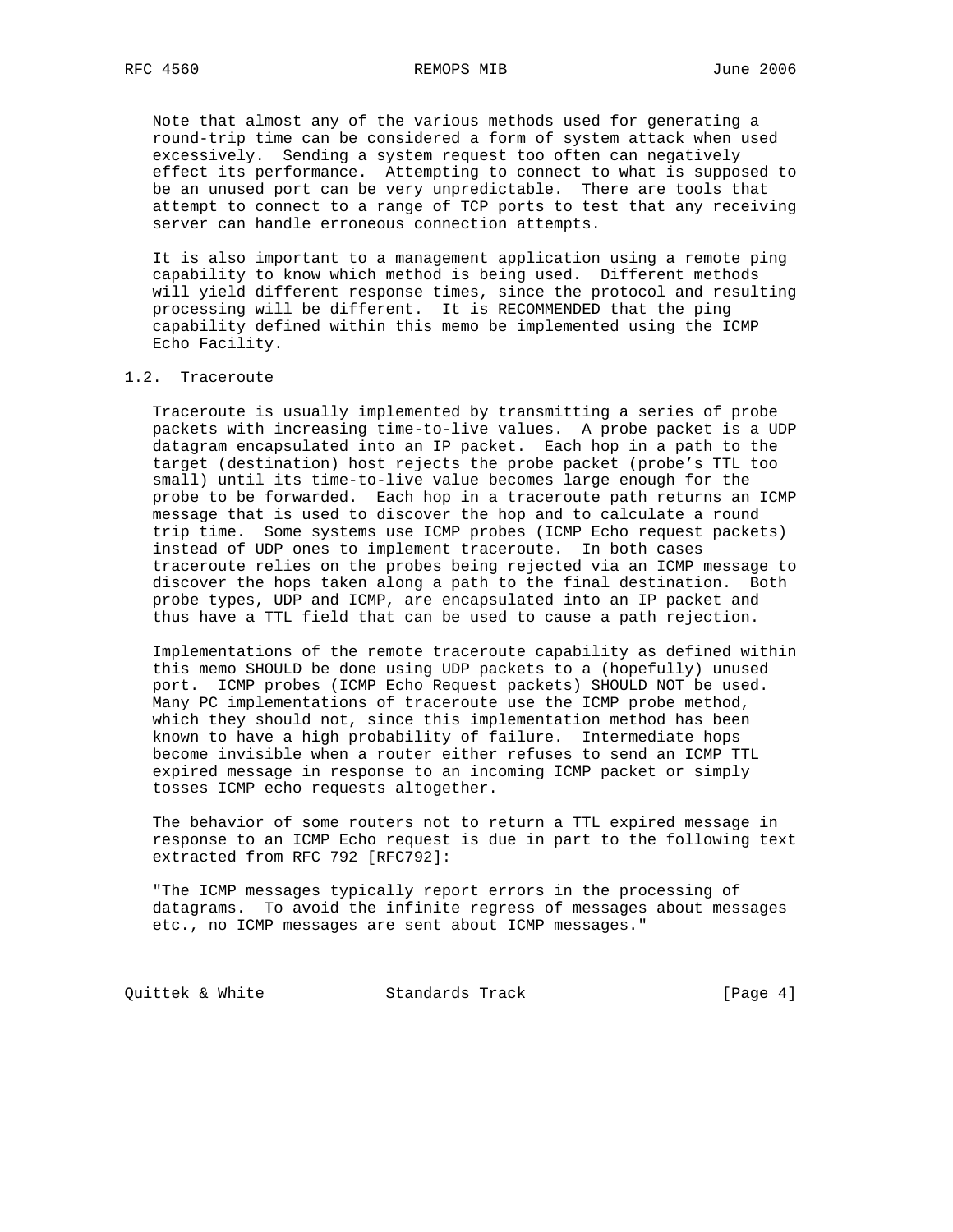# 1.3. Lookup

 The Lookup operation enables remote lookup of addresses for a symbolic name as it is, for example, performed by functions getnameinfo() or gethostbyaddr() and lookup of symbolic names for an address as it is, for example, performed by functions getaddrinfo() or gethostbyname(). Note that whatever lookup function is chosen, results are not necessarily consistent with the results of a pure Domain Name Service (DNS) lookup, but may be influenced by local lookup tables or other sources of information. The lookup capability can be used to determine the symbolic name of a hop in a traceroute path. Also, the reverse lookup can be used, for example, for analyzing name lookup problems.

## 1.4. Remote Operations

 The MIB modules defined in this document allow a management station to initiate ping, traceroute, and lookup operations remotely. The basic scenario is illustrated by the following diagram.

| Mgmt.<br>Station | initiate<br>operation<br>remotely | Managed<br>Node | perform<br>operation | Target<br>Host |  |
|------------------|-----------------------------------|-----------------|----------------------|----------------|--|
|                  |                                   |                 |                      |                |  |
|                  | receive<br>result of<br>operation |                 |                      |                |  |

 A management station is the local host from which the remote ping, traceroute, or Lookup operation is initiated using an SNMP request. The managed node is a remote host where the MIBs defined by this memo are implemented. It receives the remote operation via SNMP and performs the actual ping, traceroute, or lookup function.

#### 2. The Internet-Standard Management Framework

 For a detailed overview of the documents that describe the current Internet-Standard Management Framework, please refer to section 7 of RFC 3410 [RFC3410].

Quittek & White Standards Track [Page 5]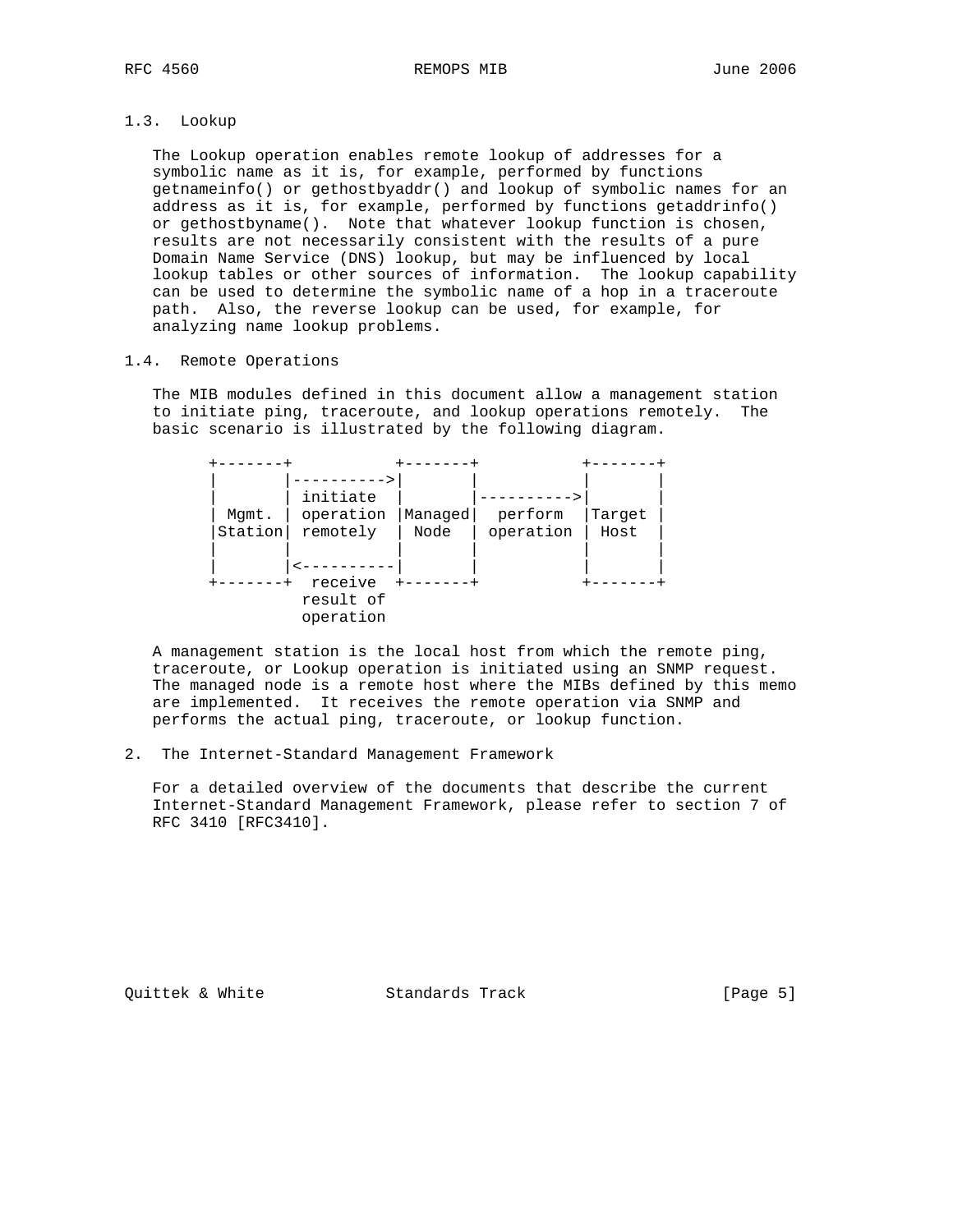Managed objects are accessed via a virtual information store, termed the Management Information Base or MIB. MIB objects are generally accessed through the Simple Network Management Protocol (SNMP). Objects in the MIB are defined using the mechanisms defined in the Structure of Management Information (SMI). This memo specifies a MIB module that is compliant to the SMIv2, which is described in STD 58, RFC 2578 [RFC2578], STD 58, RFC 2579 [RFC2579] and STD 58, RFC 2580 [RFC2580].

3. Structure of the MIBs

This document defines three MIB modules:

o DISMAN-PING-MIB

Defines a ping MIB.

o DISMAN-TRACEROUTE-MIB

Defines a traceroute MIB.

o DISMAN-NSLOOKUP-MIB

 Provides access to lookup functions for symbolic names and addresses at a remote host provided, for example, by functions getaddrinfo()/getnameinfo() and gethostbyname()/gethostbyaddr().

 The ping and traceroute MIBs are structured to allow creation of ping or traceroute tests that can be set up to issue a series of operations periodically and to generate NOTIFICATIONs to report on test results. Many network administrators have in the past written UNIX shell scripts or command batch files to operate in a fashion similar to the functionality provided by the ping and traceroute MIBs defined within this memo. The intent of this document is to acknowledge the importance of these functions and to provide a standards-based solution.

## 3.1. Ping MIB

The DISMAN-PING-MIB consists of the following components:

- o pingMaxConcurrentRequests
- o pingCtlTable
- o pingResultsTable
- o pingProbeHistoryTable

Quittek & White  $S$  Standards Track [Page 6]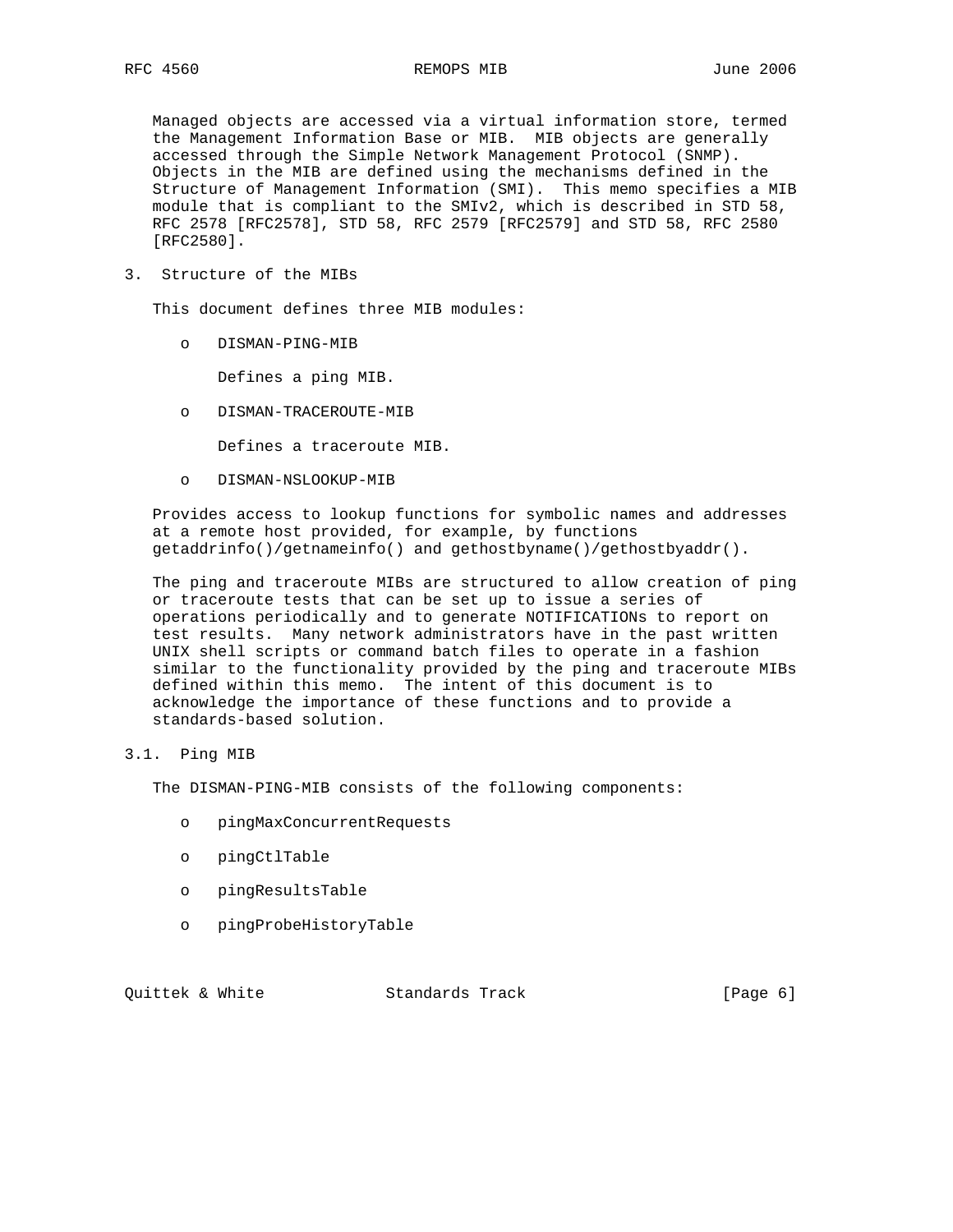## 3.1.1. pingMaxConcurrentRequests

 The object pingMaxConcurrentRequests enables control of the maximum number of concurrent active requests that an agent implementation supports. It is permissible for an agent either to limit the maximum upper range allowed for this object or to implement this object as read-only with an implementation limit expressed as its value.

## 3.1.2. pingCtlTable

 A remote ping test is started by setting pingCtlAdminStatus to enabled(1). The corresponding pingCtlEntry MUST have been created, and its pingCtlRowStatus set to active(1), prior to starting the test. A single SNMP PDU can be used to create and start a remote ping test. Within the PDU, pingCtlTargetAddress should be set to the target host's address (pingCtlTargetAddressType will default to ipv4(1)), pingCtlAdminStatus to enabled(1), and pingCtlRowStatus to createAndGo(4).

 The first index element, pingCtlOwnerIndex, is of type SnmpAdminString, a textual convention that allows for use of the SNMPv3 View-Based Access Control Model (RFC 3415 [RFC3415], VACM) and that allows a management application to identify its entries. The second index, pingCtlTestName (also an SnmpAdminString), enables the same management application to have multiple requests outstanding.

 Using the maximum value for the parameters defined within a pingEntry can result in a single remote ping test's taking at most 15 minutes (pingCtlTimeOut times pingCtlProbeCount), plus whatever time it takes to send the ping request and to receive its response over the network from the target host. Use of the defaults for pingCtlTimeOut and pingCtlProbeCount yields a maximum of 3 seconds to perform a "normal" ping test.

 A management application can delete an active remote ping request by setting the corresponding pingCtlRowStatus object to destroy(6).

 The contents of the pingCtlTable are preserved across reIPLs (Initial Program Loads) of its agent according the values of each of the pingCtlStorageType objects.

## 3.1.3. pingResultsTable

 An entry in the pingResultsTable is created for a corresponding pingCtlEntry once the test defined by this entry is started.

Quittek & White Standards Track [Page 7]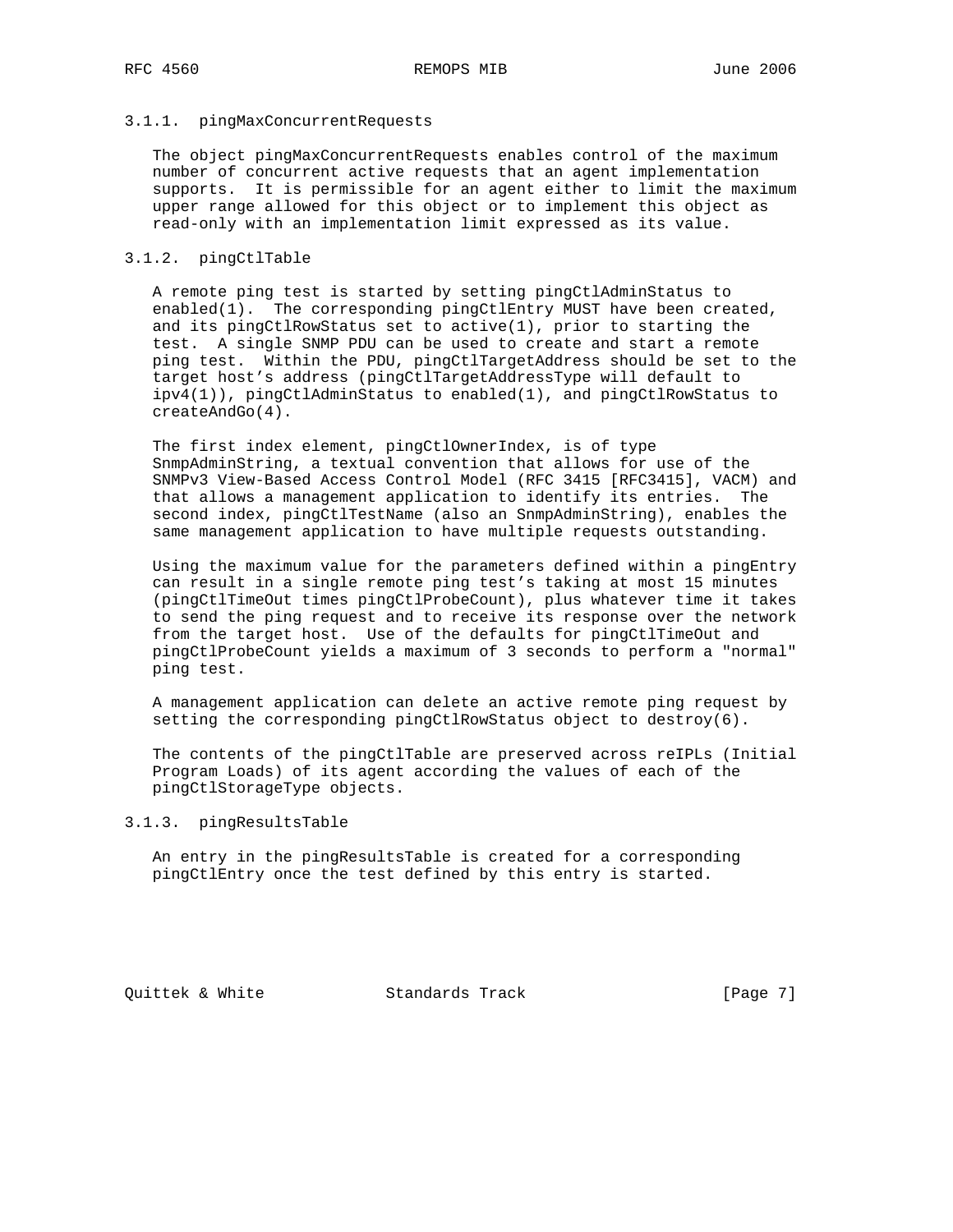## 3.1.4. pingProbeHistoryTable

 The results of past ping probes are stored in this table on a per pingCtlEntry basis. This table is initially indexed by pingCtlOwnerIndex and pingCtlTestName so that the results of a probe relate to the pingCtlEntry that caused it. The maximum number of entries stored in this table per pingCtlEntry is determined by the value of pingCtlMaxRows.

 An implementation of this MIB will remove the oldest entry in the pingProbeHistoryTable of the corresponding entry in the pingCtlTable to allow the addition of a new entry once the number of rows in the pingProbeHistoryTable reaches the value specified by pingCtlMaxRows for the corresponding entry in the pingCtlTable. An implementation MUST start assigning pingProbeHistoryIndex values at 1 and wrap after exceeding the maximum possible value, as defined by the limit of this object ('ffffffff'h).

### 3.2. Traceroute MIB

The DISMAN-TRACEROUTE-MIB consists of the following components:

- o traceRouteMaxConcurrentRequests
- o traceRouteCtlTable
- o traceRouteResultsTable
- o traceRouteProbeHistoryTable
- o traceRouteHopsTable
- 3.2.1. traceRouteMaxConcurrentRequests

 The object traceRouteMaxConcurrentRequests enables control of the maximum number of concurrent active requests that an agent implementation supports. It is permissible for an agent either to limit the maximum upper range allowed for this object or to implement this object as read-only with an implementation limit expressed as its value.

## 3.2.2. traceRouteCtlTable

 A remote traceroute test is started by setting traceRouteCtlAdminStatus to enabled(1). The corresponding traceRouteCtlEntry MUST have been created, and its traceRouteCtlRowStatus set to active(1), prior to starting the test. A single SNMP PDU can be used to create and start a remote traceroute

Quittek & White  $S$  Standards Track [Page 8]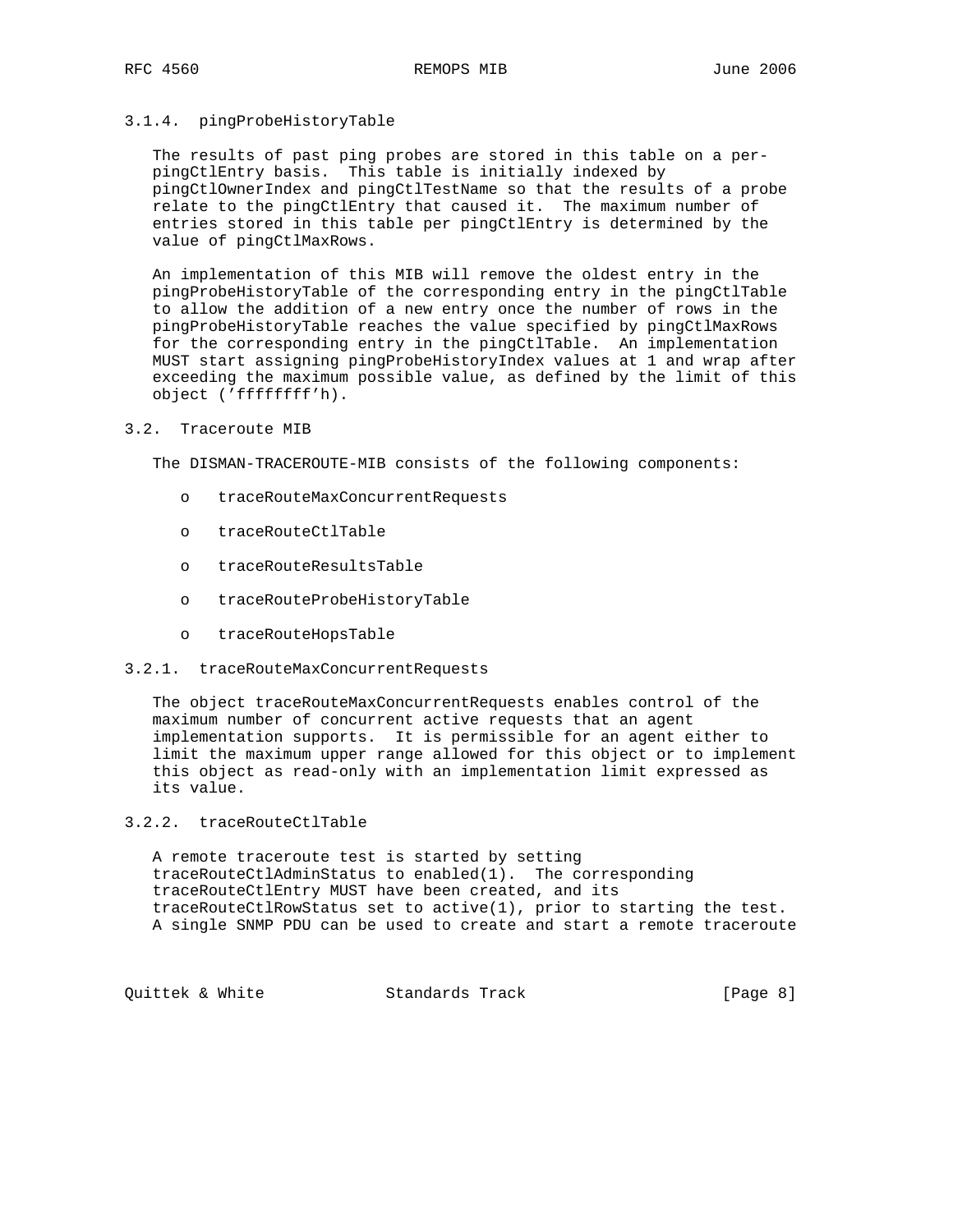test. Within the PDU, traceRouteCtlTargetAddress should be set to the target host's address (traceRouteCtlTargetAddressType will default to  $ipy4(1)$ , traceRouteCtlAdminStatus to enabled(1), and traceRouteCtlRowStatus to createAndGo(4).

 The first index element, traceRouteCtlOwnerIndex, is of type SnmpAdminString, a textual convention that allows for use of the SNMPv3 View-Based Access Control Model (RFC 3415 [RFC3415], VACM) and that allows a management application to identify its entries. The second index, traceRouteCtlTestName (also an SnmpAdminString), enables the same management application to have multiple requests outstanding.

 Traceroute has a much longer theoretical maximum time for completion than ping: basically, 42 hours and 30 minutes (the product of traceRouteCtlTimeOut, traceRouteCtlProbesPerHop, and traceRouteCtlMaxTtl) plus some network transit time! Use of the defaults defined within an traceRouteCtlEntry yields a maximum of 4 minutes and 30 seconds for a default traceroute operation. Clearly, 42 plus hours is too long to wait for a traceroute operation to be completed.

 The maximum Time to Live (TTL) value in effect for traceroute determines how long the traceroute function will keep increasing the TTL value in the probe it transmits, hoping to reach the target host. The function ends whenever the maximum TTL is exceeded or the target host is reached. The object traceRouteCtlMaxFailures was created in order to impose a throttle for how long traceroute continues to increase the TTL field in a probe without receiving any kind of response (timeouts). It is RECOMMENDED that agent implementations impose a time limit for how long it allows a traceroute operation to take, relative to how the function is implemented. For example, an implementation that can't process multiple traceroute operations at the same time SHOULD impose a shorter maximum allowed time period.

 A management application can delete an active remote traceroute request by setting the corresponding traceRouteCtlRowStatus object to destroy(6).

 The contents of the traceRouteCtlTable are preserved across reIPLs (Initial Program Loads) of its agent according to the values of each of the traceRouteCtlStorageType objects.

3.2.3. traceRouteResultsTable

 An entry in the traceRouteResultsTable is created upon determining the results of a specific traceroute operation. Entries in this table relate back to the traceRouteCtlEntry that caused the

Quittek & White  $S$ tandards Track [Page 9]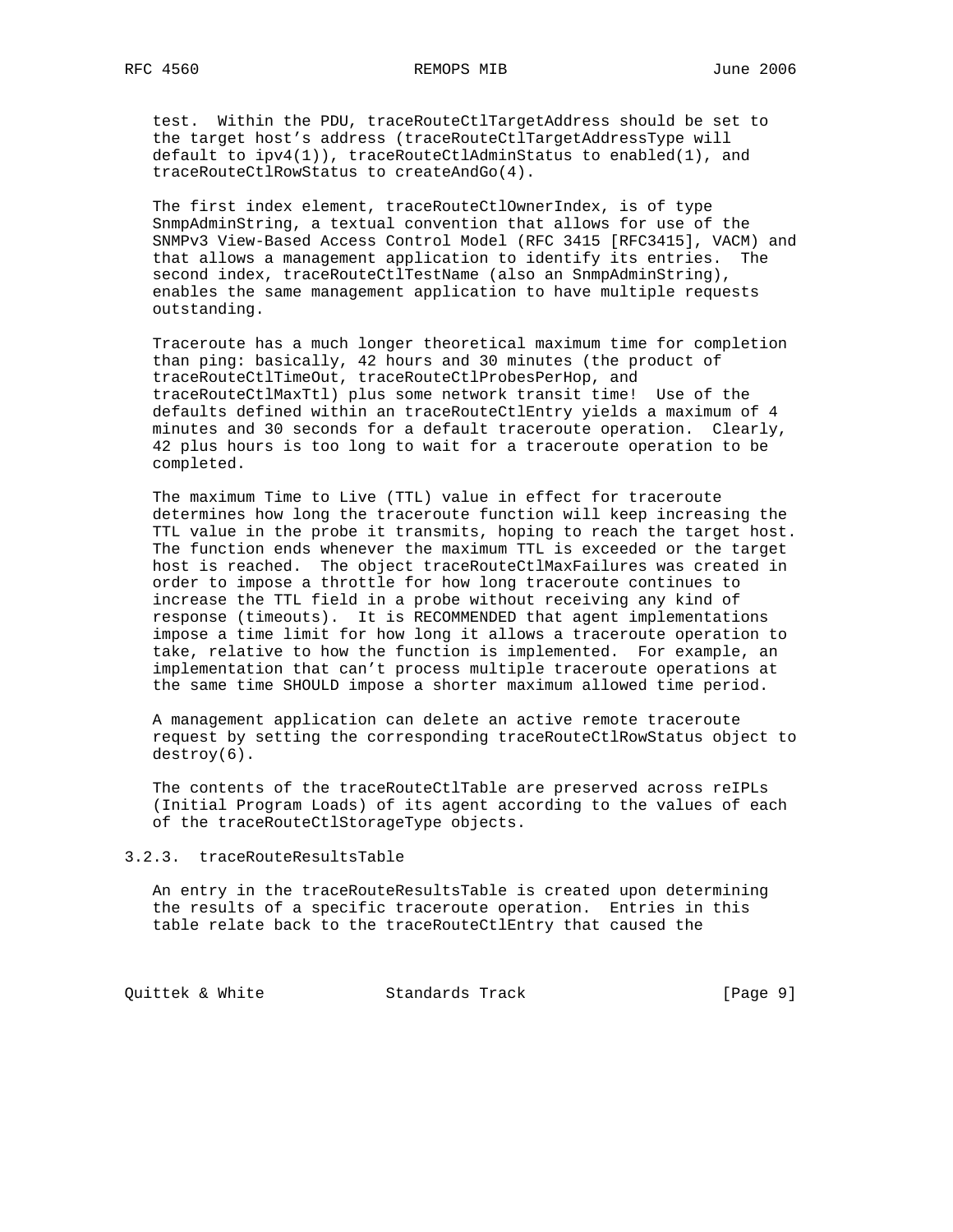corresponding traceroute operation to occur. The objects traceRouteResultsCurHopCount and traceRouteResultsCurProbeCount can be examined to determine how far the current remote traceroute operation has reached.

## 3.2.4. traceRouteProbeHistoryTable

 The results of past traceroute probes can be stored in this table on a per-traceRouteCtlEntry basis. This table is initially indexed by traceRouteCtlOwnerIndex and traceRouteCtlTestName so that the results of a probe relate to the traceRouteCtlEntry that caused it. The number of entries stored in this table per traceRouteCtlEntry is determined by the value of traceRouteCtlMaxRows.

 An implementation of this MIB will remove the oldest entry in the traceRouteProbeHistoryTable of the corresponding entry in the traceRouteCtlTable to allow the addition of an new entry once the number of rows in the traceRouteProbeHistoryTable reaches the value of traceRouteCtlMaxRows for the corresponding entry in the traceRouteCtlTable. An implementation MUST start assigning traceRouteProbeHistoryIndex values at 1 and wrap after exceeding the maximum possible value, as defined by the limit of this object ('ffffffff'h).

3.2.5. traceRouteHopsTable

 The current traceroute path can be stored in this table on a per traceRouteCtlEntry basis. This table is initially indexed by traceRouteCtlOwnerIndex and traceRouteCtlTestName so that a traceroute path relates to the traceRouteCtlEntry that caused it. A third index, traceRouteHopsHopIndex, enables keeping one traceRouteHopsEntry per traceroute hop. Creation of traceRouteHopsTable entries is enabled by setting the corresponding traceRouteCtlCreateHopsEntries object to true(1).

## 3.3. Lookup MIB

The DISMAN-NSLOOKUP-MIB consists of the following components:

- o lookupMaxConcurrentRequests and lookupPurgeTime
- o lookupCtlTable
- o lookupResultsTable

Quittek & White Standards Track [Page 10]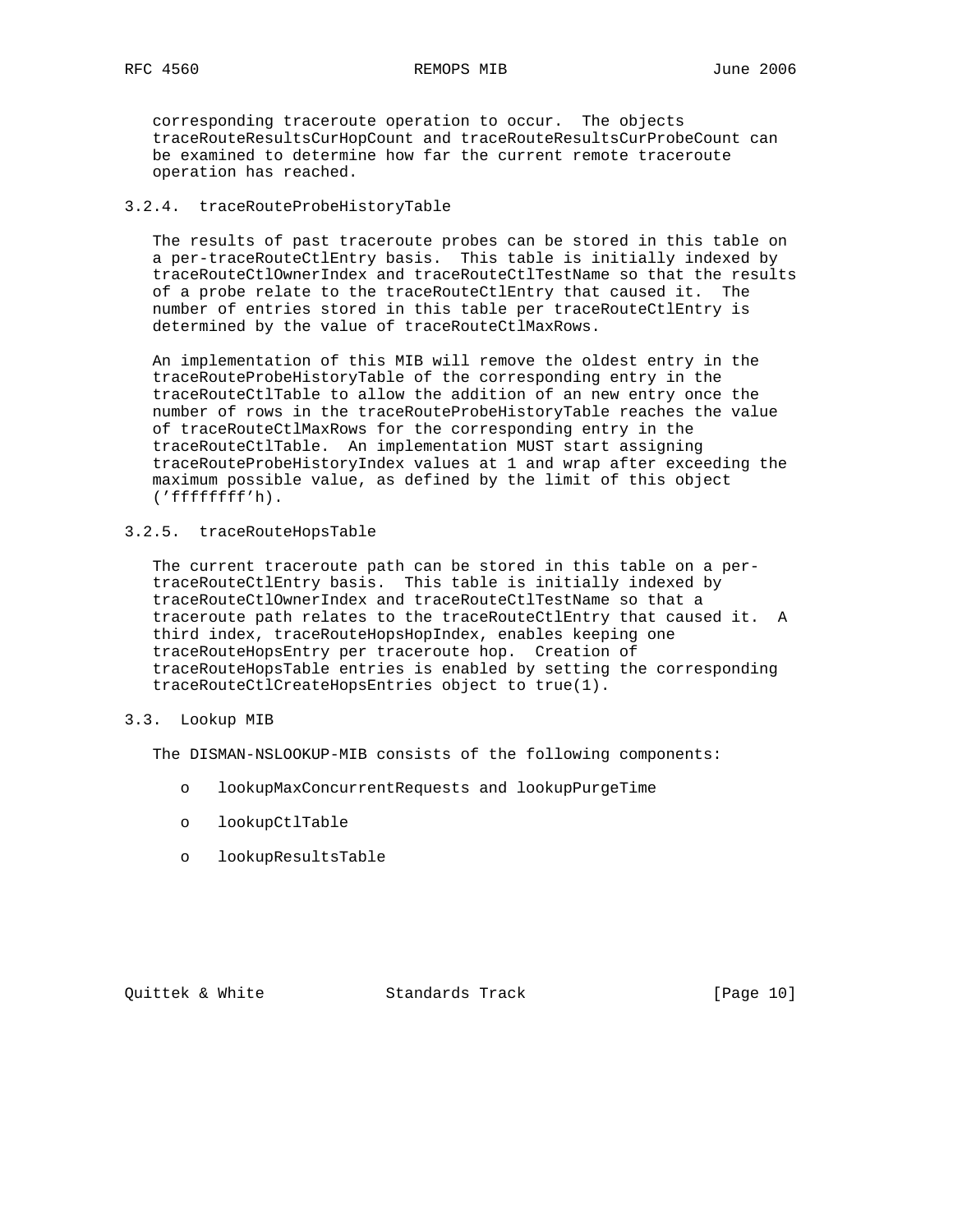### 3.3.1. lookupMaxConcurrentRequests and lookupPurgeTime

 The object lookupMaxConcurrentRequests enables control of the maximum number of concurrent active requests that an agent implementation is structured to support. It is permissible for an agent either to limit the maximum upper range allowed for this object or to implement this object as read-only with an implementation limit expressed as its value.

 The object lookupPurgeTime provides a method for entries in the lookupCtlTable and lookupResultsTable to be automatically deleted after the corresponding operation is completed.

#### 3.3.2. lookupCtlTable

 A remote lookup operation is initiated by performing an SNMP SET request on lookupCtlRowStatus. A single SNMP PDU can be used to create and start a remote lookup operation. Within the PDU, lookupCtlTargetAddress should be set to the entity to be resolved (lookupCtlTargetAddressType will default to ipv4(1)) and lookupCtlRowStatus to createAndGo(4). The object lookupCtlOperStatus can be examined to determine the state of a lookup operation. A management application can delete an active remote lookup request by setting the corresponding lookupCtlRowStatus object to destroy(6).

 An lookupCtlEntry is initially indexed by lookupCtlOwnerIndex, which is a type of SnmpAdminString, a textual convention that allows for use of the SNMPv3 View-Based Access Control Model (RFC 3415 [RFC3415],

 VACM) and that also allows for a management application to identify its entries. The lookupCtlOwnerIndex portion of the index is then followed by lookupCtlOperationName. The lookupCtlOperationName index enables the same lookupCtlOwnerIndex entity to have multiple outstanding requests.

 The value of lookupCtlTargetAddressType determines which lookup function to perform. Specification of dns(16) as the value of this index implies that a function such as getaddrinfo() or gethostbyname() should be performed to determine the numeric addresses associated with a symbolic name via lookupResultsTable entries. Use of a value of either  $ipv4(1)$  or  $ipv6(2)$  implies that a function such as getnameinfo() or gethostbyaddr() should be performed to determine the symbolic name(s) associated with a numeric address at a remote host.

Quittek & White Standards Track [Page 11]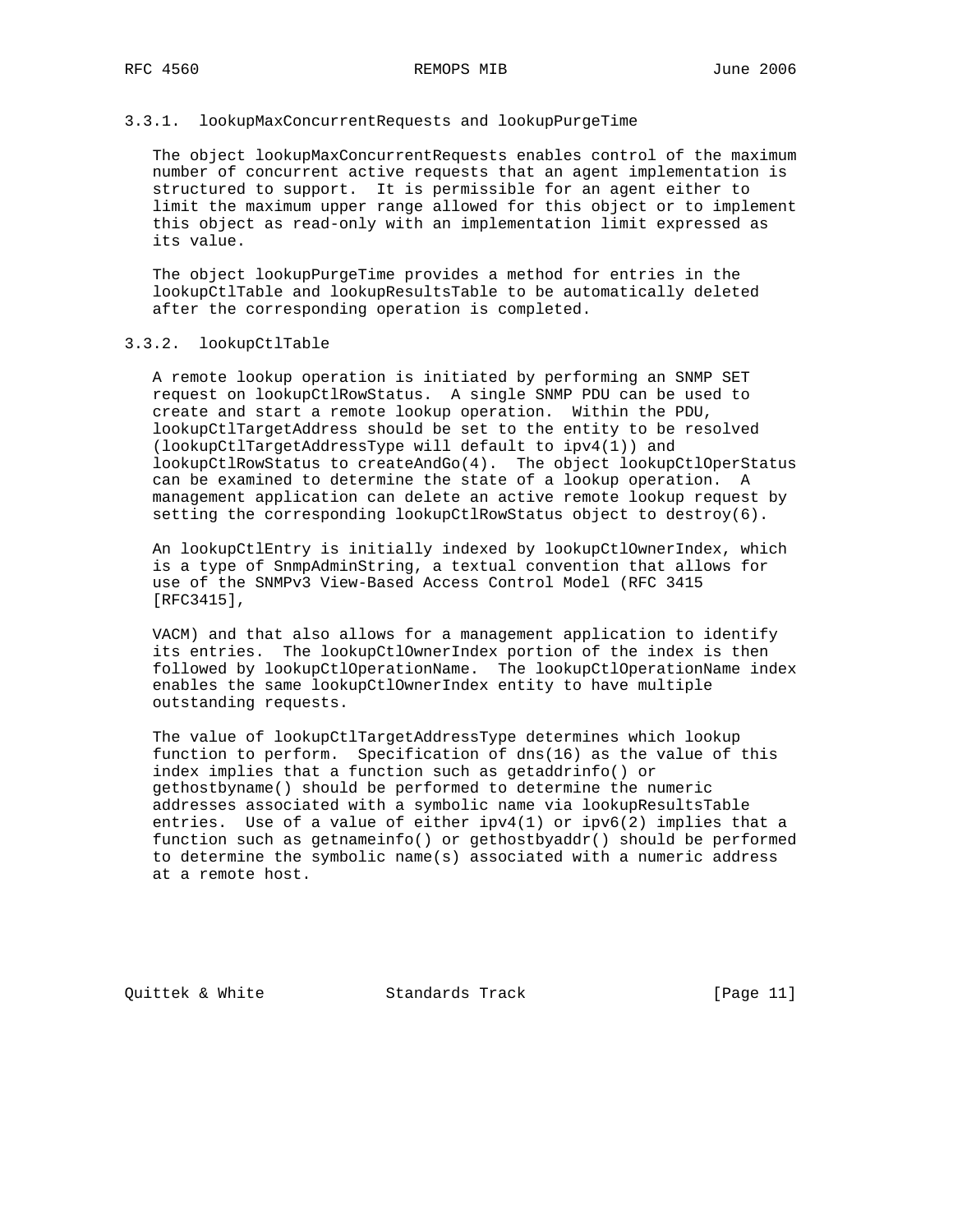### 3.3.3. lookupResultsTable

 The lookupResultsTable is used to store the results of lookup operations. Results to be reported here SHOULD be results of a lookup function that is commonly used by applications at the managed node. This implies that results are not necessarily consistent with the results of a pure DNS lookup at the managed node, but may be influenced by local lookup tables or other sources of information, depending on the configuration of the managed node.

 The lookupResultsTable is initially indexed by the same index elements that the lookupCtlTable contains (lookupCtlOwnerIndex and lookupCtlOperationName) but has a third index element, lookupResultsIndex (Unsigned32 textual convention), in order to associate multiple results with the same lookupCtlEntry.

 A remote host can be multi-homed and can have multiple symbolic (DNS) names. Therefore, a lookup operation can return multiple IP addresses and multiple symbolic names.

 If the lookup operation was performed for a certain address by using getnameinfo() or gethostbyaddr(), for example, then entries in the lookupResultsTable MUST be made for each host name returned. If the lookup operation identifies one hostname as the host's 'official host name', then this name MUST be assigned a lookupResultsIndex of 1.

 If a lookup operation was performed for a certain symbolic name by using getaddrinfo() or gethostbyname(), for example, then entries in the lookupResultsTable MUST be made for each address returned. The entries MUST be stored in the order that they are retrieved. Values assigned to lookupResultsIndex MUST start at 1 and increase in order.

 An implementation SHOULD NOT retain SNMP-created entries in the lookupResultsTable across reIPLs (Initial Program Loads) of its agent, since management applications need to see consistent behavior with respect to the persistence of the table entries that they create.

# 3.4. Conformance

 Each of the three MIB modules defined in this document has two current compliance statements, one for full compliance and one for minimum compliance. The minimum compliance statements are intended to be applied to implementation for devices with very limited resources. The main difference between full and minimum compliance is that for minimum compliance, dynamic creation and deletion of table entries is not required, whereas it is required for full compliance.

Quittek & White Standards Track [Page 12]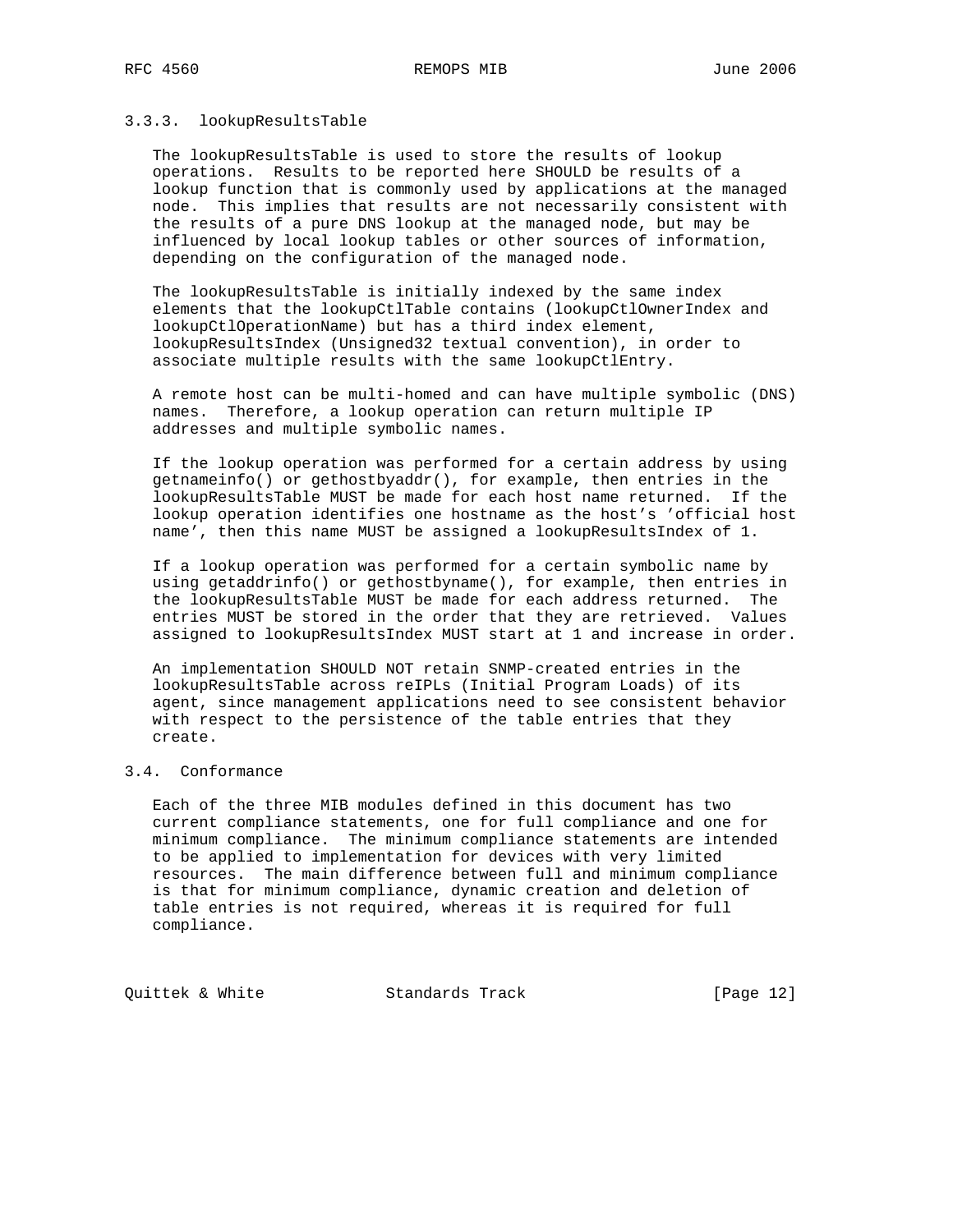# RFC 4560 REMOPS MIB REMOPS MID June 2006

 In addition, the DISMAN-PING-MIB module and the DISMAN-TRACEROUTE-MIB modules each have a deprecated compliance statement that was current in RFC 2925. Semantically, the new full compliance statements are identical to the deprecated ones. But some of the object groups used in the old compliance statements needed to be split in order to support the new minimal compliance statements.

4. Definitions

 The following MIB modules import from [RFC2863], [RFC3411], and [RFC4001]. They also use the REFERENCE clause to reference [RFC1812], [RFC2474], and [RFC3260].

4.1. DISMAN-PING-MIB

DISMAN-PING-MIB DEFINITIONS ::= BEGIN

IMPORTS

| MODULE-IDENTITY, OBJECT-TYPE, Integer32,<br>Unsigned32, Gauge32, mib-2,<br>NOTIFICATION-TYPE, OBJECT-IDENTITY |              |
|---------------------------------------------------------------------------------------------------------------|--------------|
| FROM SNMPv2-SMI                                                                                               | $--$ RFC2578 |
| TEXTUAL-CONVENTION, RowStatus,                                                                                |              |
| StorageType, DateAndTime, TruthValue                                                                          |              |
| FROM SNMPv2-TC                                                                                                | $--$ RFC2579 |
| MODULE-COMPLIANCE, OBJECT-GROUP,                                                                              |              |
| NOTIFICATION-GROUP                                                                                            |              |
| FROM SNMPv2-CONF                                                                                              | $--$ RFC2580 |
| InterfaceIndexOrZero                                                                                          | $--$ RFC2863 |
| FROM IF-MIB                                                                                                   |              |
| SnmpAdminString                                                                                               |              |
| FROM SNMP-FRAMEWORK-MIB                                                                                       | $--$ RFC3411 |
| InetAddressType, InetAddress                                                                                  |              |
| FROM INET-ADDRESS-MIB;                                                                                        | $--$ RFC4001 |

 pingMIB MODULE-IDENTITY LAST-UPDATED "200606130000Z" -- 13 June 2006 ORGANIZATION "IETF Distributed Management Working Group" CONTACT-INFO "Juergen Quittek

> NEC Europe Ltd. Network Laboratories Kurfuersten-Anlage 36 69115 Heidelberg Germany

Phone: +49 6221 4342-115

Quittek & White  $\sim$  Standards Track [Page 13]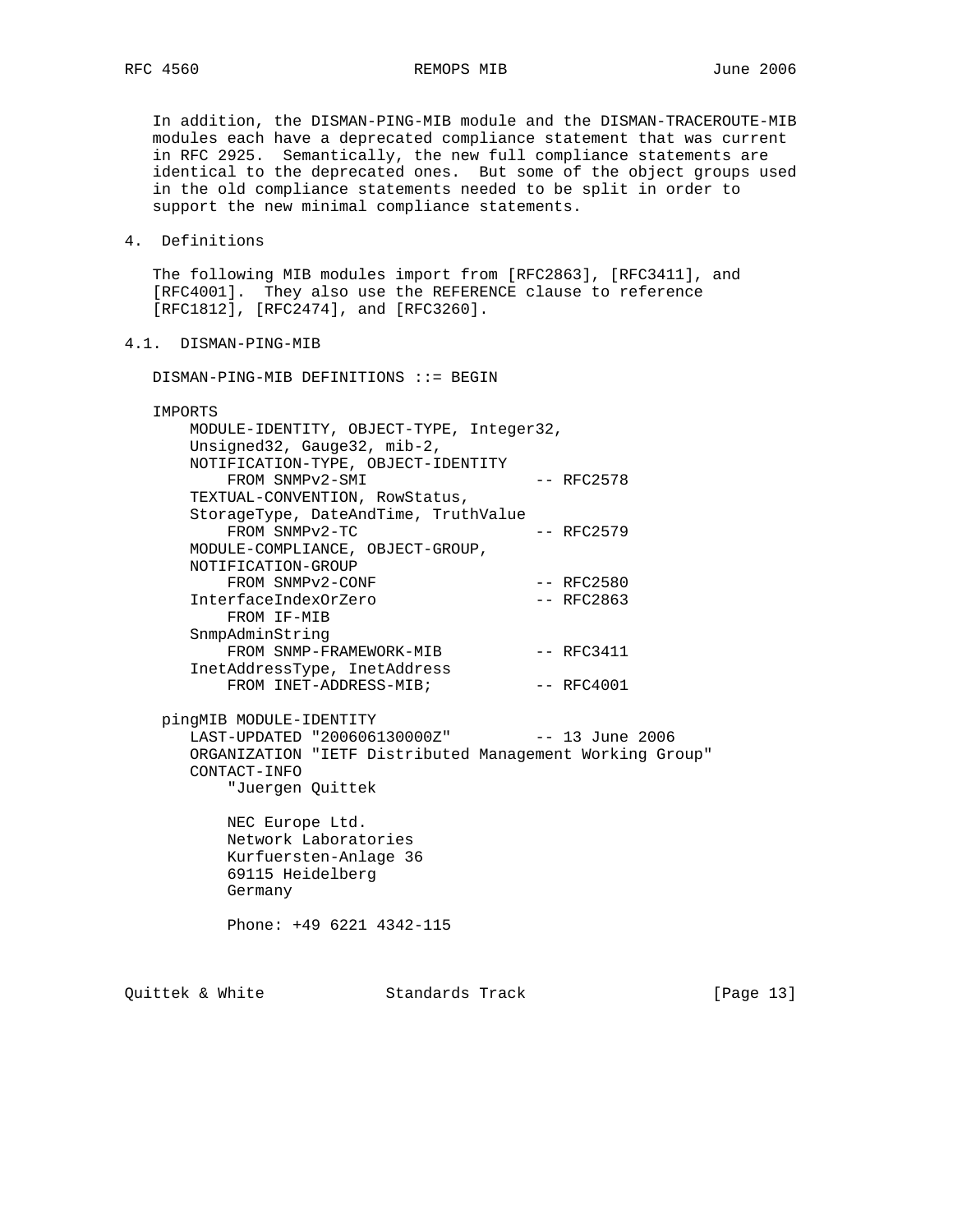Email: quittek@netlab.nec.de" DESCRIPTION "The Ping MIB (DISMAN-PING-MIB) provides the capability of controlling the use of the ping function at a remote host. Copyright (C) The Internet Society (2006). This version of this MIB module is part of RFC 4560; see the RFC itself for full legal notices." -- Revision history REVISION "200606130000Z" -- 13 June 2006 DESCRIPTION "Updated version, published as RFC 4560. - Correctly considered IPv6 in DESCRIPTION clause of pingCtlDataSize - Replaced references to RFC 2575 by RFC 3415 - Replaced references to RFC 2571 by RFC 3411 - Replaced references to RFC 2851 by RFC 4001 - Added DEFVAL  $\{ \} \}$  to definition of pingCtlTrapGeneration - Changed DEFVAL of object pingCtlDescr from DEFVAL  $\{ '00'$ H  $\}$  to DEFVAL  $\{ 'H \}$  - Changed DEFVAL of object pingCtlSourceAddressType from DEFVAL { ipv4 } to DEFVAL { unknown } - Extended DESCRIPTION clause of pingResultsTable describing re-initialization of entries - Changed SYNTAX of pingResultsProbeResponses and pingResultsSentProbes from Unsigned32 to Gauge32 - Changed status of pingCompliance to deprecated - Added pingFullCompliance and pingMinimumCompliance - Changed status of pingGroup and pingTimeStampGroup to deprecated - Added pingMinimumGroup, pingCtlRowStatusGroup, and pingHistoryGroup" REVISION "200009210000Z" -- 21 September 2000 DESCRIPTION "Initial version, published as RFC 2925."  $::=$  { mib-2 80 } -- Textual Conventions OperationResponseStatus ::= TEXTUAL-CONVENTION STATUS current DESCRIPTION

Quittek & White Standards Track [Page 14]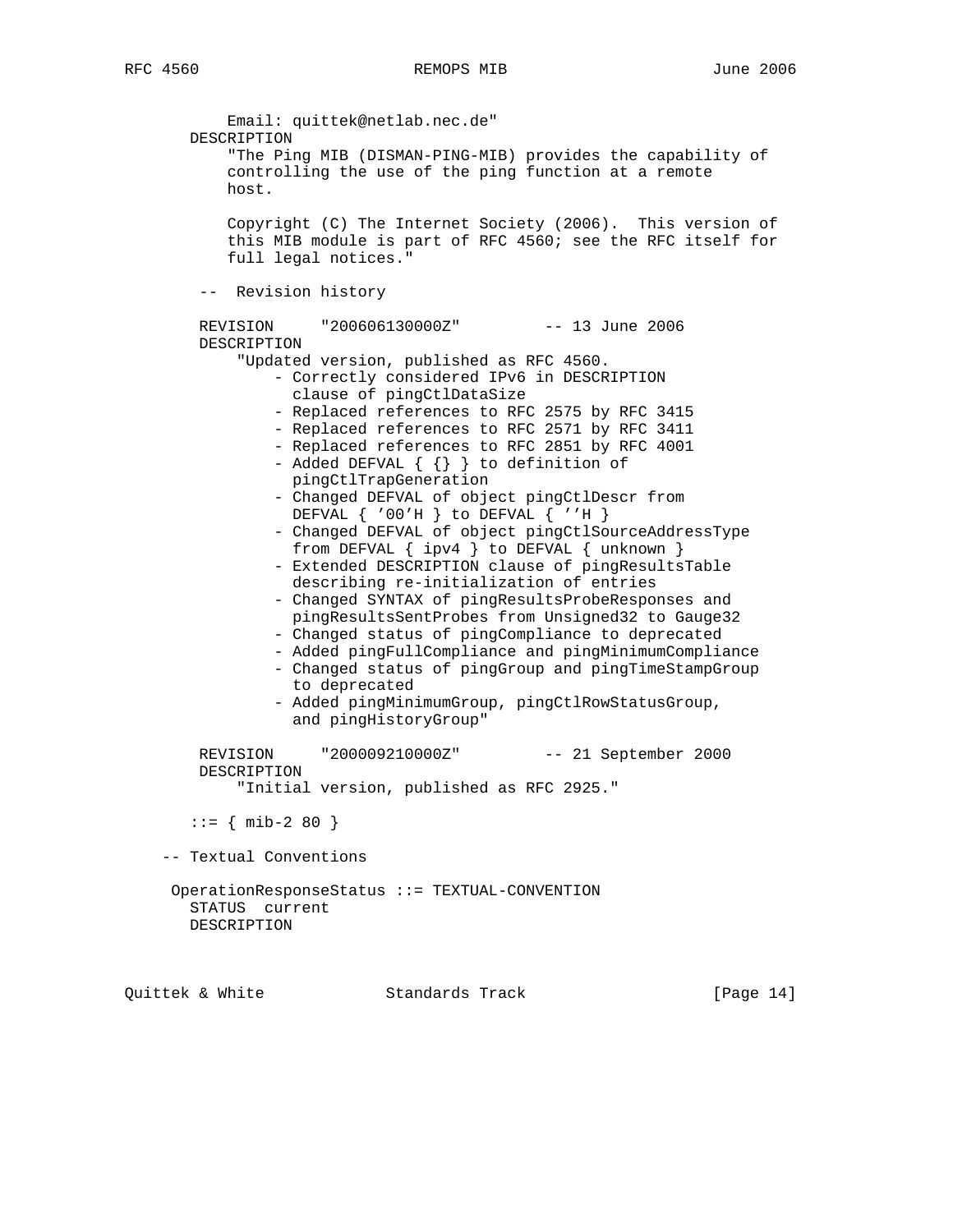```
 "Used to report the result of an operation:
            responseReceived(1) - Operation is completed successfully.
            unknown(2) - Operation failed due to unknown error.
            internalError(3) - An implementation detected an error
                 in its own processing that caused an operation
                 to fail.
           requestTimedOut(4) - Operation failed to receive a
                 valid reply within the time limit imposed on it.
           unknownDestinationAddress(5) - Invalid destination
                 address.
            noRouteToTarget(6) - Could not find a route to target.
            interfaceInactiveToTarget(7) - The interface to be
                 used in sending a probe is inactive, and an
                 alternate route does not exist.
            arpFailure(8) - Unable to resolve a target address to a
                 media-specific address.
           maxConcurrentLimitRead(9) - The maximum number of concurrent active operations would have been exceeded
                 if the corresponding operation was allowed.
            unableToResolveDnsName(10) - The DNS name specified was
                 unable to be mapped to an IP address.
            invalidHostAddress(11) - The IP address for a host
                 has been determined to be invalid. Examples of this
                 are broadcast or multicast addresses."
       SYNTAX INTEGER {
                    responseReceived(1),
                    unknown(2),
                    internalError(3),
                    requestTimedOut(4),
                    unknownDestinationAddress(5),
                    noRouteToTarget(6),
                    interfaceInactiveToTarget(7),
                    arpFailure(8),
                    maxConcurrentLimitReached(9),
                    unableToResolveDnsName(10),
                invalidHostAddress(11)<br>}
 }
    -- Top level structure of the MIB
    pingNotifications OBJECT IDENTIFIER ::= { pingMIB 0 }
    pingObjects OBJECT IDENTIFIER ::= { pingMIB 1 }
    pingConformance OBJECT IDENTIFIER ::= { pingMIB 2 }
    -- The registration node (point) for ping implementation types
```
Quittek & White Standards Track [Page 15]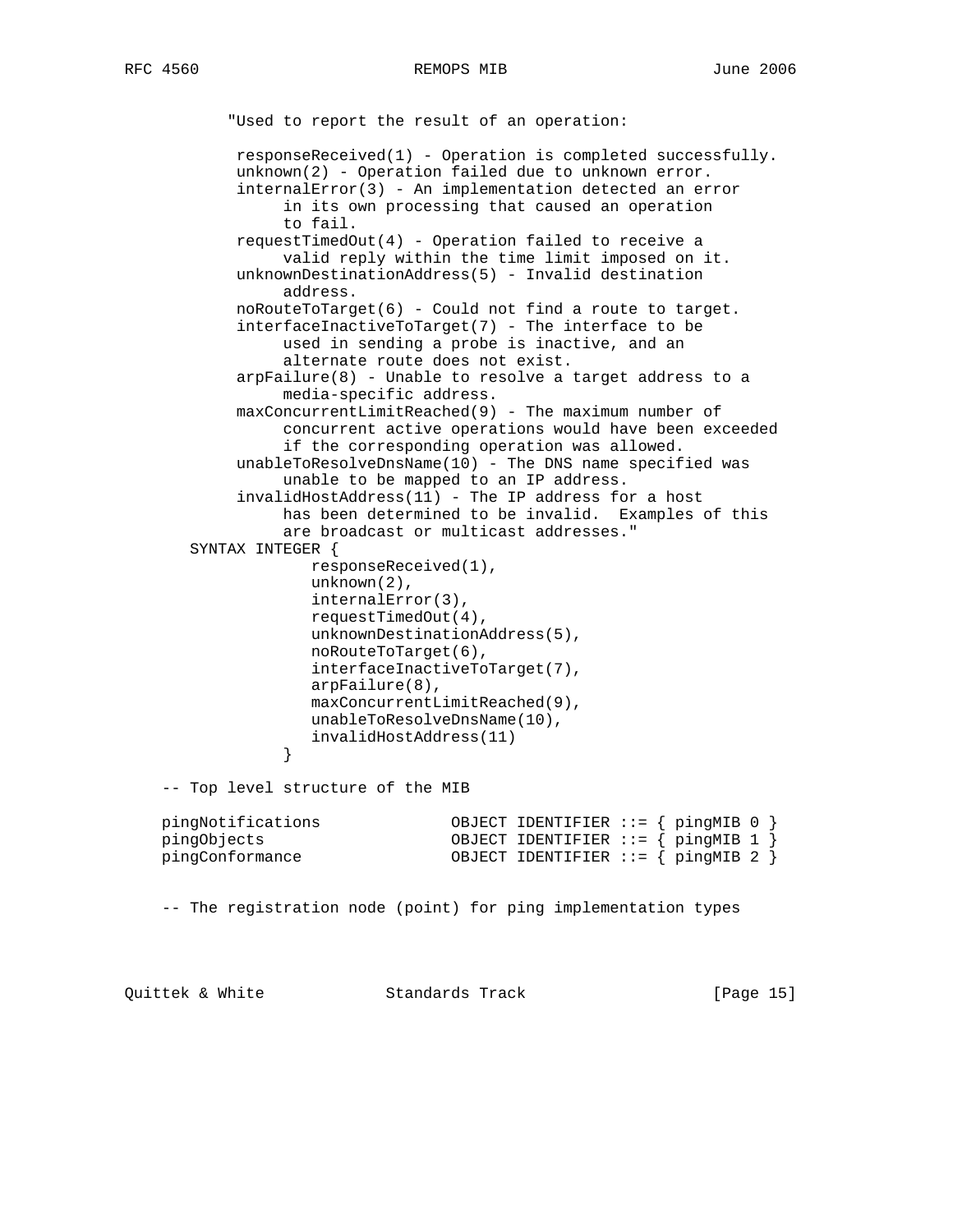```
 pingImplementationTypeDomains OBJECT IDENTIFIER ::= { pingMIB 3 }
 pingIcmpEcho OBJECT-IDENTITY
    STATUS current
   DESCRIPTION
        "Indicates that an implementation is using the Internet
        Control Message Protocol (ICMP) 'ECHO' facility."
    ::= { pingImplementationTypeDomains 1 }
 pingUdpEcho OBJECT-IDENTITY
    STATUS current
   DESCRIPTION
        "Indicates that an implementation is using the UDP echo
        port (7)."
    REFERENCE
        "RFC 862, 'Echo Protocol'."
    ::= { pingImplementationTypeDomains 2 }
 pingSnmpQuery OBJECT-IDENTITY
   STATUS current
    DESCRIPTION
        "Indicates that an implementation is using an SNMP query
        to calculate a round trip time."
    ::= { pingImplementationTypeDomains 3 }
 pingTcpConnectionAttempt OBJECT-IDENTITY
    STATUS current
   DESCRIPTION
        "Indicates that an implementation is attempting to
        connect to a TCP port in order to calculate a round
        trip time."
    ::= { pingImplementationTypeDomains 4 }
 -- Simple Object Definitions
 pingMaxConcurrentRequests OBJECT-TYPE
    SYNTAX Unsigned32
   UNITS "requests"
   MAX-ACCESS read-write
    STATUS current
   DESCRIPTION
       "The maximum number of concurrent active ping requests
       that are allowed within an agent implementation. A value
       of 0 for this object implies that there is no limit for
       the number of concurrent active requests in effect.
```
Quittek & White Standards Track [Page 16]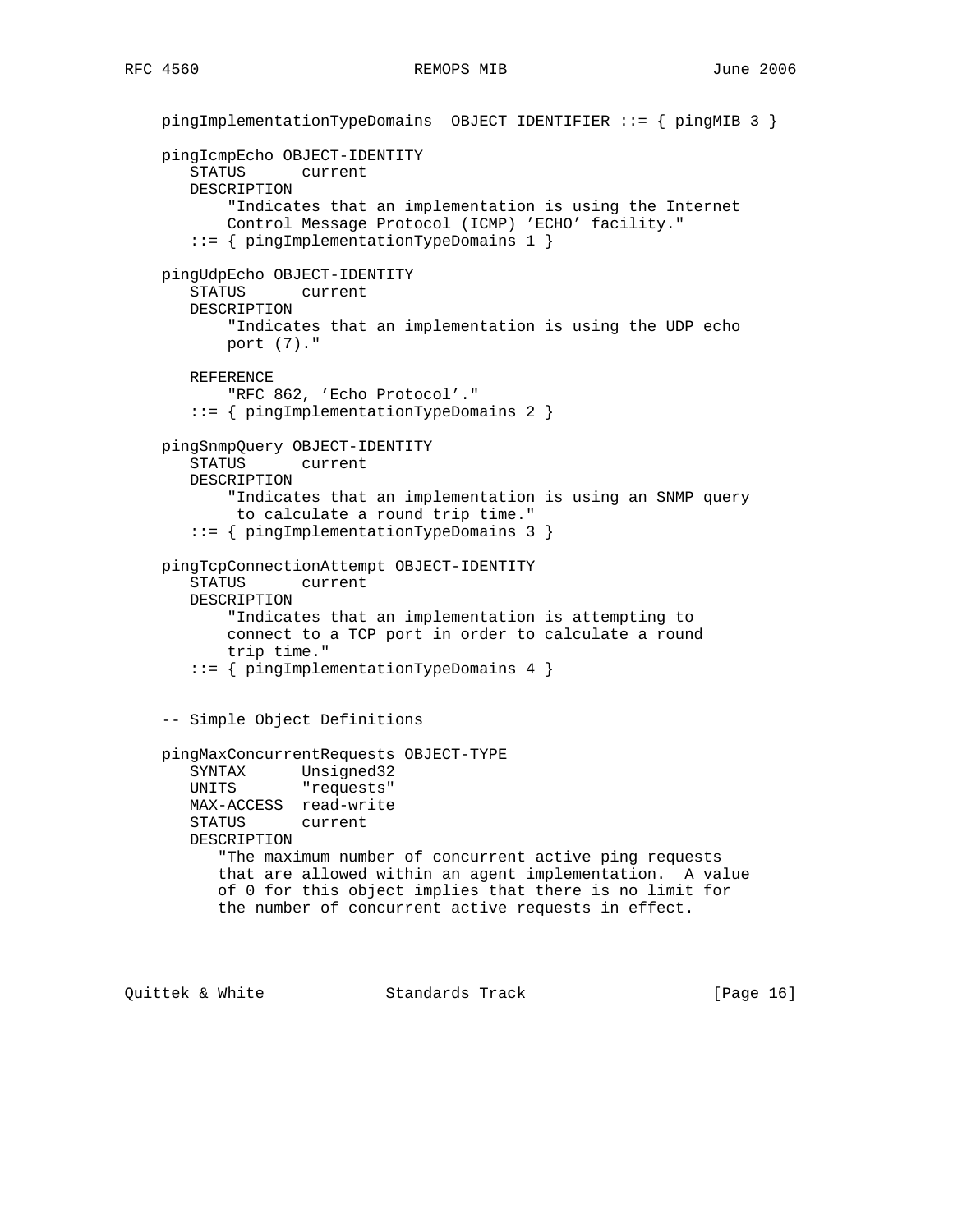```
 The limit applies only to new requests being activated.
          When a new value is set, the agent will continue processing
          all the requests already active, even if their number
          exceeds the limit just imposed."
       DEFVAL { 10 }
       ::= { pingObjects 1 }
    -- Ping Control Table
    pingCtlTable OBJECT-TYPE
       SYNTAX SEQUENCE OF PingCtlEntry
       MAX-ACCESS not-accessible
       STATUS current
       DESCRIPTION
           "Defines the ping Control Table for providing, via SNMP,
           the capability of performing ping operations at
           a remote host. The results of these operations are
           stored in the pingResultsTable and the
          pingProbeHistoryTable."
      ::= \{ \text{pingObjects 2 } \} pingCtlEntry OBJECT-TYPE
       SYNTAX PingCtlEntry
       MAX-ACCESS not-accessible
       STATUS current
       DESCRIPTION
           "Defines an entry in the pingCtlTable. The first index
           element, pingCtlOwnerIndex, is of type SnmpAdminString,
           a textual convention that allows for use of the SNMPv3
           View-Based Access Control Model (RFC 3415, VACM)
           and that allows a management application to identify its
           entries. The second index, pingCtlTestName (also an
           SnmpAdminString), enables the same management
           application to have multiple outstanding requests."
       INDEX {
               pingCtlOwnerIndex,
               pingCtlTestName
 }
      ::= { pingCtlTable 1 }
    PingCtlEntry ::=
       SEQUENCE {
pingCtlOwnerIndex SnmpAdminString,
pingCtlTestName SnmpAdminString,
 pingCtlTargetAddressType InetAddressType,
 pingCtlTargetAddress InetAddress,
pingCtlDataSize Unsigned32,
         pingCtlTimeOut Unsigned32,
```
Quittek & White Standards Track [Page 17]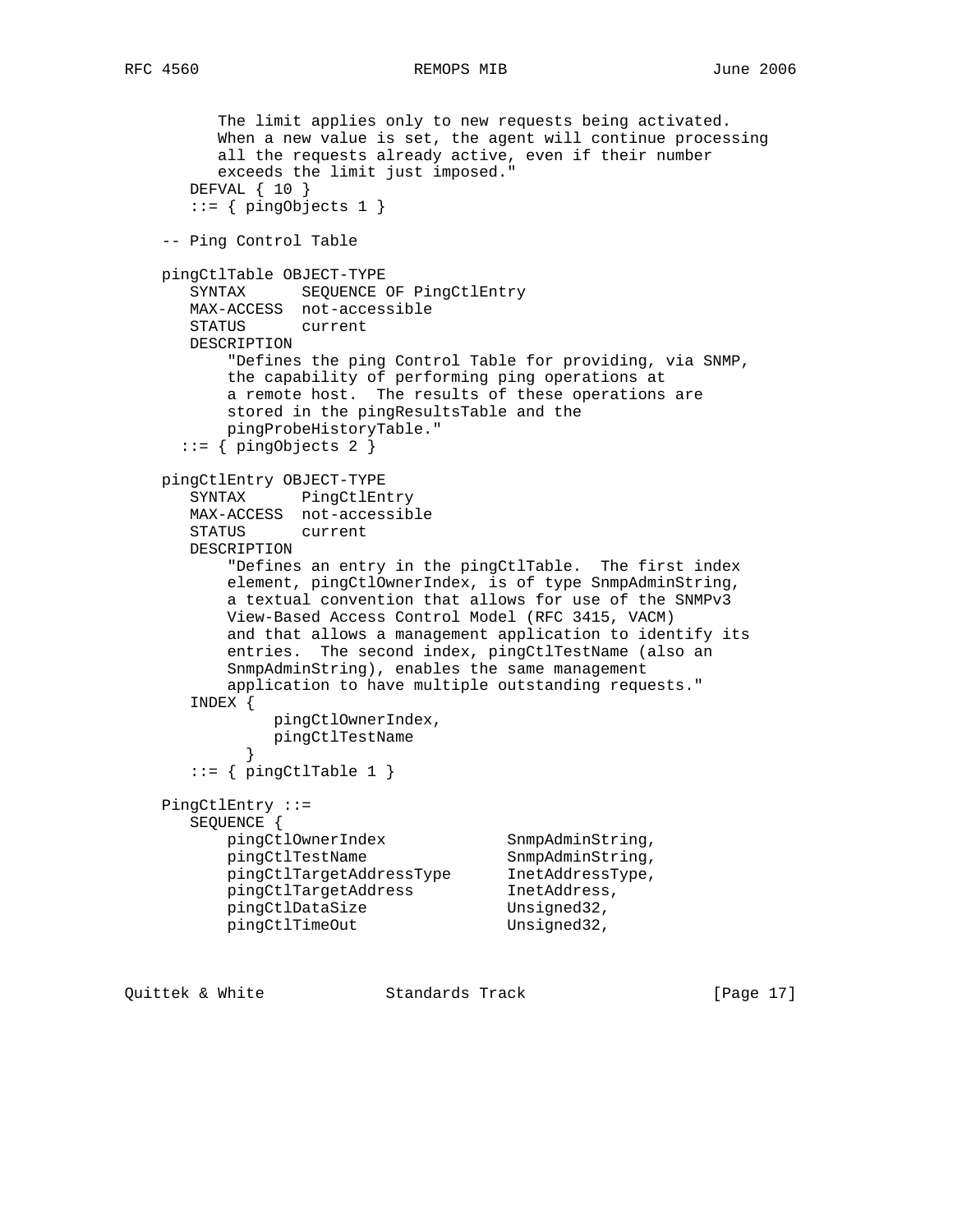}

pingCtlProbeCount Unsigned32, pingCtlAdminStatus INTEGER, pingCtlDataFill OCTET STRING,<br>pingCtlFrequency Unsigned32, pingctibatariii<br>
pingCtlFrequency Unsigned32,<br>
pingCtlMaxRows Unsigned32, pingCtlMaxRows 6. Unsigned32, pingCtlStorageType StorageType, pingCtlTrapGeneration BITS, pingCtlTrapProbeFailureFilter Unsigned32, pingCtlTrapTestFailureFilter Unsigned32, pingCtlType OBJECT IDENTIFIER, pingCtlDescr SnmpAdminString, pingCtlSourceAddressType InetAddressType, pingCtlSourceAddress InetAddress, pingCtlIfIndex interfaceIndexOrZero, pingCtlByPassRouteTable TruthValue, pingCtlDSField Unsigned32, pingCtlRowStatus RowStatus

pingCtlOwnerIndex OBJECT-TYPE

SYNTAX SnmpAdminString (SIZE(0..32)) MAX-ACCESS not-accessible STATUS current DESCRIPTION

 "To facilitate the provisioning of access control by a security administrator using the View-Based Access Control Model (RFC 2575, VACM) for tables in which multiple users may need to create or modify entries independently, the initial index is used as an 'owner index'. Such an initial index has a syntax of SnmpAdminString and can thus be trivially mapped to a securityName or groupName defined in VACM, in accordance with a security policy.

 When used in conjunction with such a security policy, all entries in the table belonging to a particular user (or group) will have the same value for this initial index. For a given user's entries in a particular table, the object identifiers for the information in these entries will have the same subidentifiers (except for the 'column' subidentifier) up to the end of the encoded owner index. To configure VACM to permit access to this portion of the table, one would create vacmViewTreeFamilyTable entries with the value of vacmViewTreeFamilySubtree including the owner index portion, and vacmViewTreeFamilyMask 'wildcarding' the column subidentifier. More elaborate configurations are possible."

 $::=$  { pingCtlEntry 1 }

Quittek & White Standards Track [Page 18]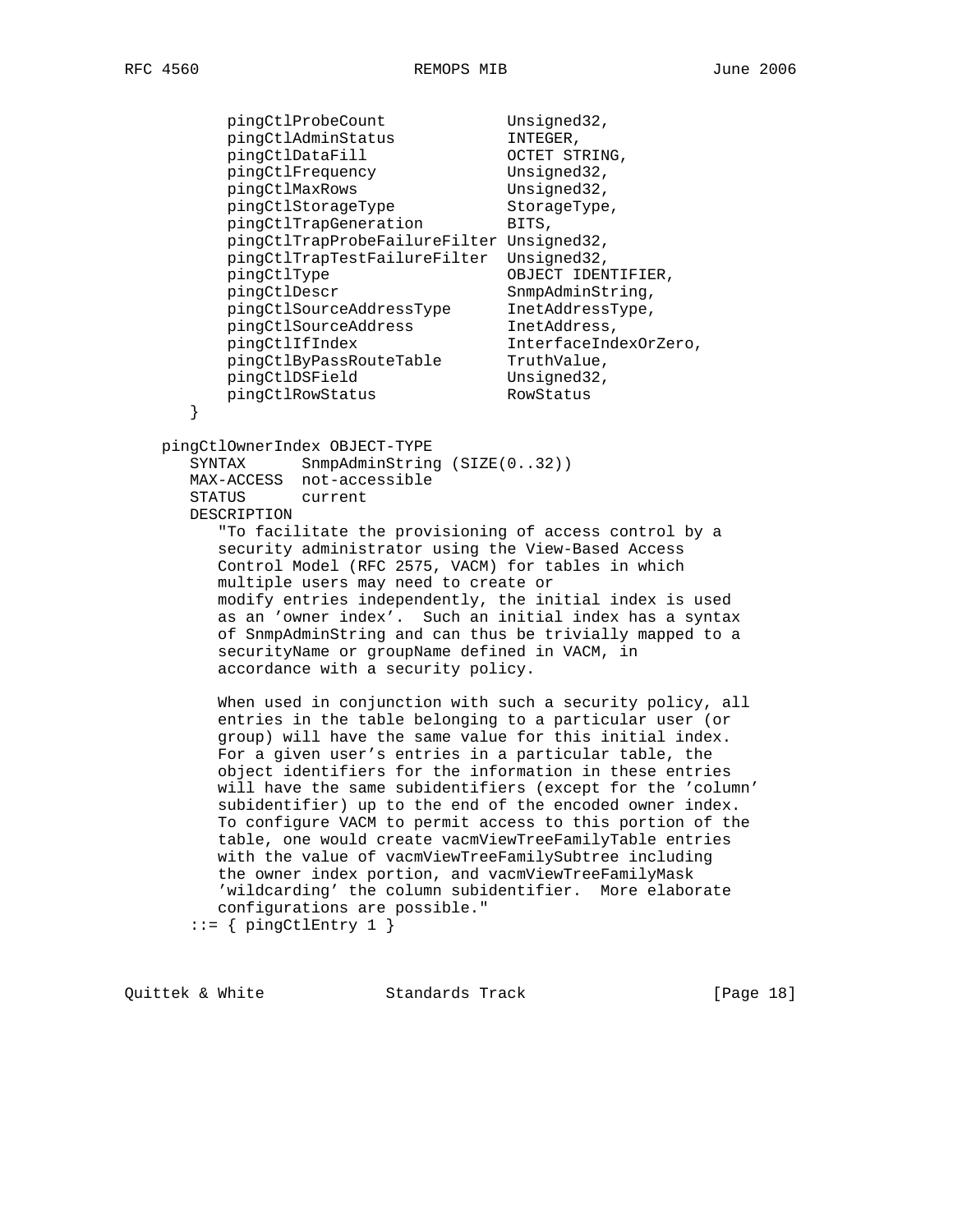```
 pingCtlTestName OBJECT-TYPE
   SYNTAX SnmpAdminString (SIZE(0..32))
   MAX-ACCESS not-accessible
    STATUS current
   DESCRIPTION
        "The name of the ping test. This is locally unique, within
        the scope of a pingCtlOwnerIndex."
   ::= { pingCtlEntry 2 }
 pingCtlTargetAddressType OBJECT-TYPE
    SYNTAX InetAddressType
   MAX-ACCESS read-create
   STATUS current
   DESCRIPTION
        "Specifies the type of host address to be used at a remote
       host for performing a ping operation."
    DEFVAL { unknown }
   ::= { pingCtlEntry 3 }
 pingCtlTargetAddress OBJECT-TYPE
    SYNTAX InetAddress
   MAX-ACCESS read-create
   STATUS current
   DESCRIPTION
        "Specifies the host address to be used at a remote host for
        performing a ping operation. The host address type is
        determined by the value of the corresponding
        pingCtlTargetAddressType.
        A value for this object MUST be set prior to transitioning
        its corresponding pingCtlEntry to active(1) via
        pingCtlRowStatus."
    DEFVAL { ''H }
   ::= \{ pingCtlEntry 4 \} pingCtlDataSize OBJECT-TYPE
   SYNTAX Unsigned32 (0..65507)
    UNITS "octets"
    MAX-ACCESS read-create
    STATUS current
   DESCRIPTION
        "Specifies the size of the data portion to be
        transmitted in a ping operation, in octets. Whether this
        value can be applied depends on the selected
        implementation method for performing a ping operation,
        indicated by pingCtlType in the same conceptual row.
        If the method used allows applying the value contained
```
Quittek & White Standards Track [Page 19]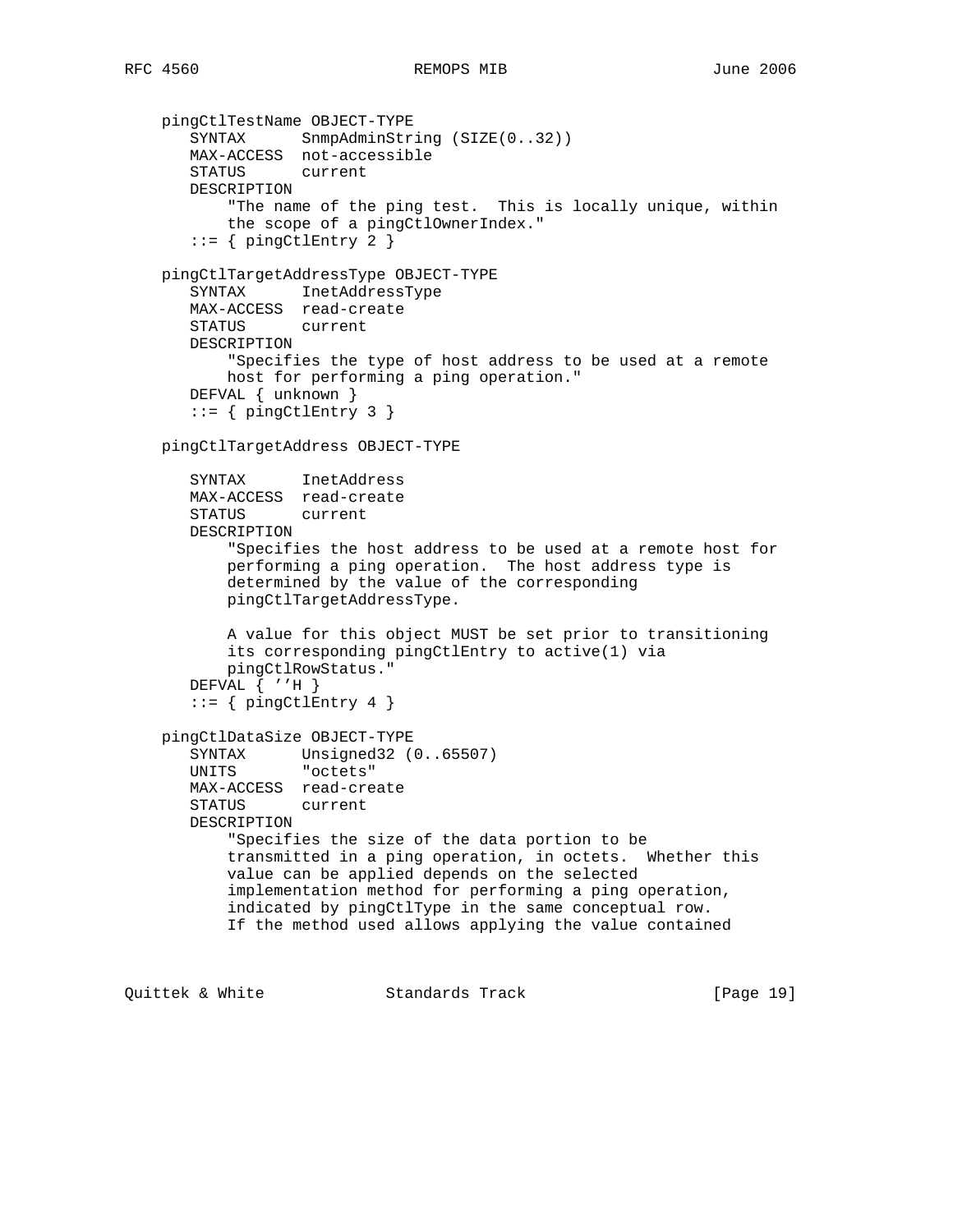```
 in this object, then it MUST be applied. If the specified
           size is not appropriate for the chosen ping method, the
           implementation SHOULD use whatever size (appropriate to
           the method) is closest to the specified size.
           The maximum value for this object was computed by
           subtracting the smallest possible IP header size of
           20 octets (IPv4 header with no options) and the UDP
           header size of 8 octets from the maximum IP packet size.
           An IP packet has a maximum size of 65535 octets
           (excluding IPv6 Jumbograms)."
      DEFVAL { 0 }
       ::= { pingCtlEntry 5 }
    pingCtlTimeOut OBJECT-TYPE
      SYNTAX Unsigned32 (1..60)
       UNITS "seconds"
       MAX-ACCESS read-create
       STATUS current
       DESCRIPTION
           "Specifies the time-out value, in seconds, for a
           remote ping operation."
       DEFVAL { 3 }
      ::= { pingCtlEntry 6 }
    pingCtlProbeCount OBJECT-TYPE
 SYNTAX Unsigned32 (1..15)
 UNITS "probes"
       MAX-ACCESS read-create
       STATUS current
       DESCRIPTION
           "Specifies the number of times to perform a ping
           operation at a remote host as part of a single ping test."
      DEFVAL \{ 1 \}::= { pingCtlEntry 7 }
    pingCtlAdminStatus OBJECT-TYPE
       SYNTAX INTEGER {
                             enabled(1), -- test should be started
                            disabled(2) -- test should be stopped
 }
       MAX-ACCESS read-create
       STATUS current
       DESCRIPTION
           "Reflects the desired state that a pingCtlEntry should be
           in:
```
Quittek & White Standards Track [Page 20]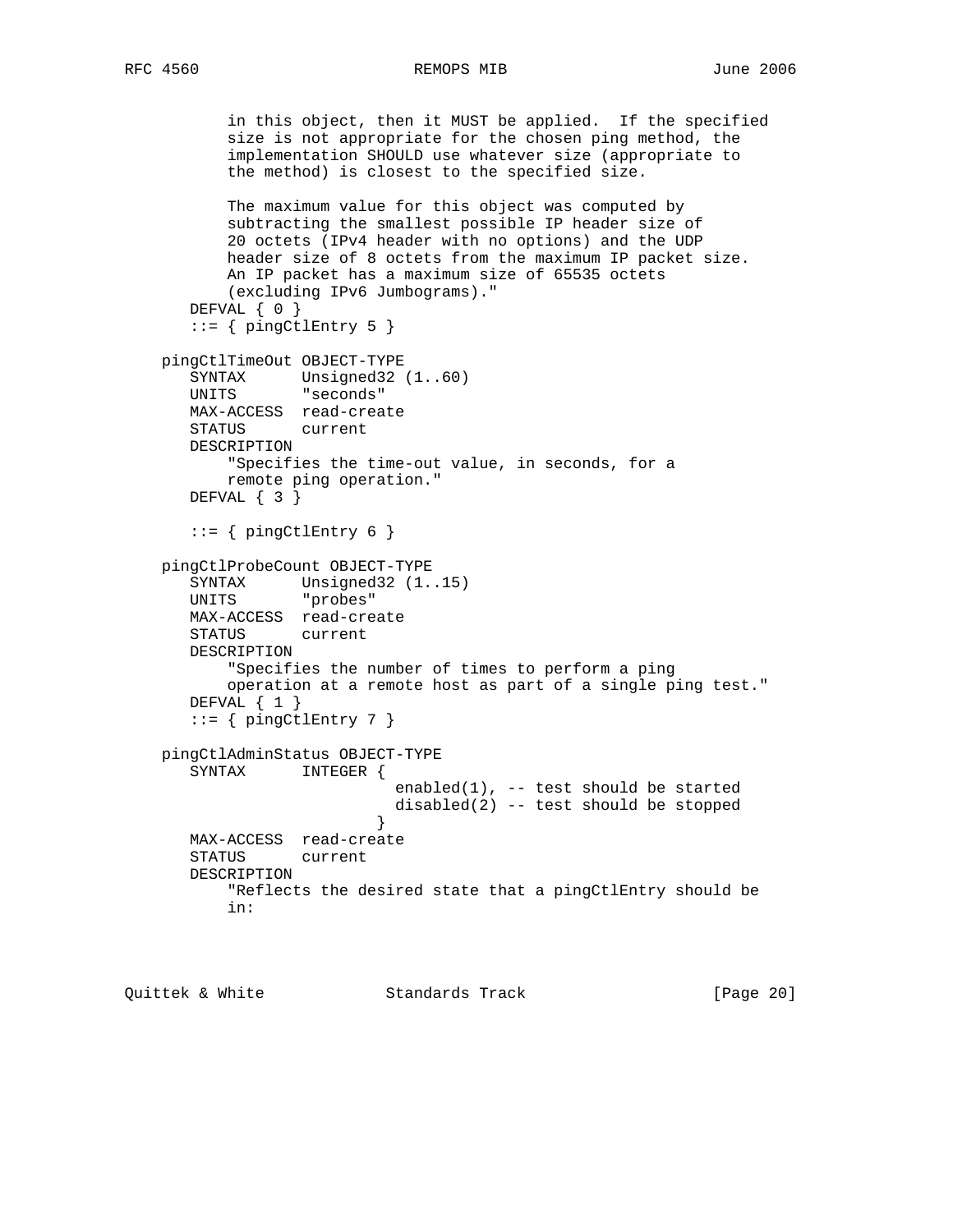```
enabled(1) - Attempt to activate the test as defined by
                         this pingCtlEntry.
          disabled(2) - Deactivate the test as defined by this
                         pingCtlEntry.
        Refer to the corresponding pingResultsOperStatus to
        determine the operational state of the test defined by
        this entry."
     DEFVAL { disabled }
    ::= { \n  pingCtlEntry 8 } pingCtlDataFill OBJECT-TYPE
   SYNTAX OCTET STRING (SIZE(0..1024))
    MAX-ACCESS read-create
    STATUS current
    DESCRIPTION
        "The content of this object is used together with the
        corresponding pingCtlDataSize value to determine how to
        fill the data portion of a probe packet. The option of
        selecting a data fill pattern can be useful when links
        are compressed or have data pattern sensitivities. The
        contents of pingCtlDataFill should be repeated in a ping
       packet when the size of the data portion of the ping
       packet is greater than the size of pingCtlDataFill."
    DEFVAL { '00'H }
   ::= { pingCtlEntry 9 }
 pingCtlFrequency OBJECT-TYPE
   SYNTAX Unsigned32
    UNITS "seconds"
   MAX-ACCESS read-create
   STATUS current
   DESCRIPTION
        "The number of seconds to wait before repeating a ping test
        as defined by the value of the various objects in the
       corresponding row.
        A single ping test consists of a series of ping probes.
        The number of probes is determined by the value of the
        corresponding pingCtlProbeCount object. After a single
        test is completed the number of seconds as defined by the
        value of pingCtlFrequency MUST elapse before the
       next ping test is started.
        A value of 0 for this object implies that the test
        as defined by the corresponding entry will not be
       repeated."
  DEFVAL { 0 }
```
Quittek & White Standards Track [Page 21]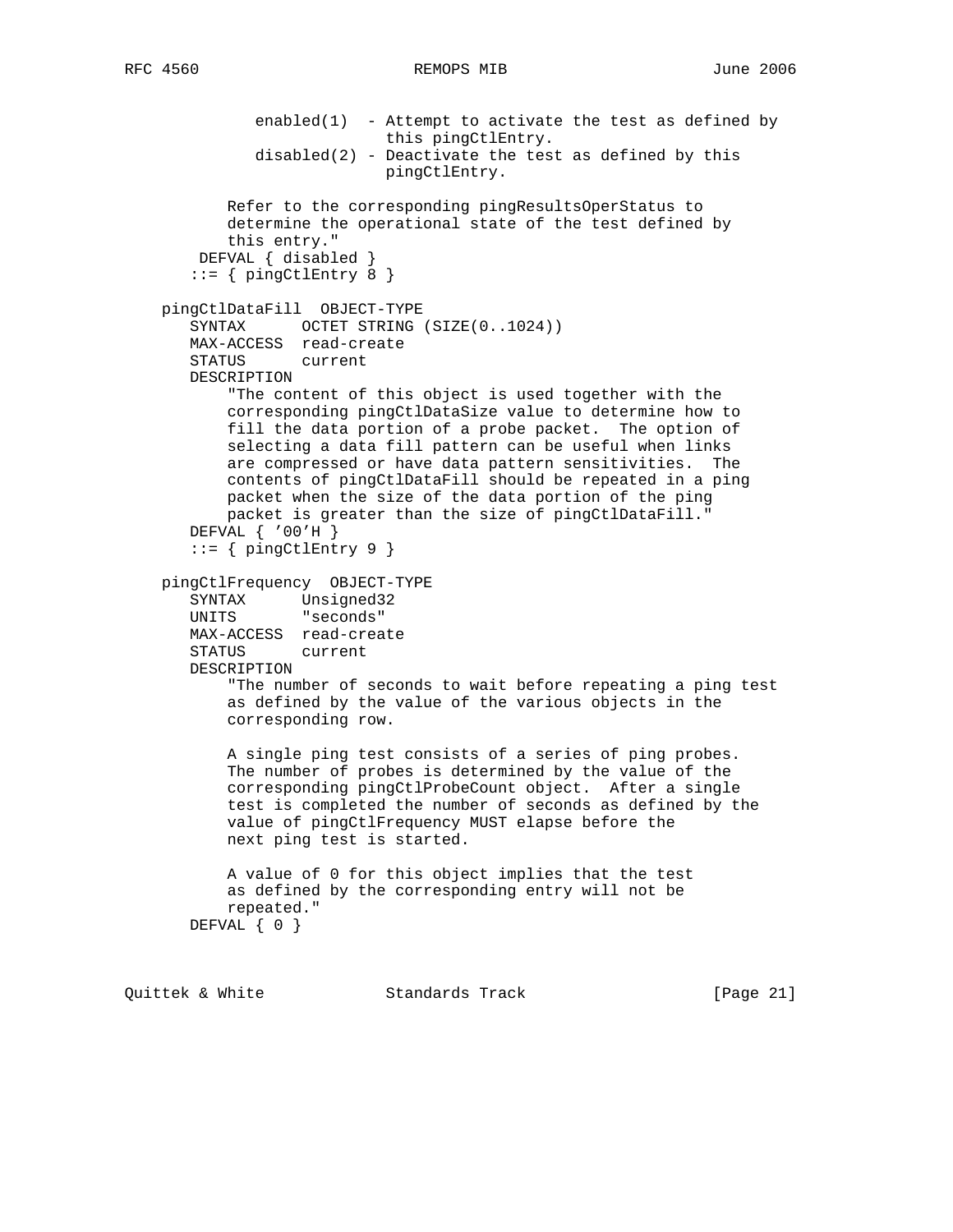```
 ::= { pingCtlEntry 10 }
    pingCtlMaxRows OBJECT-TYPE
 SYNTAX Unsigned32
 UNITS "rows"
       MAX-ACCESS read-create
       STATUS current
       DESCRIPTION
           "The maximum number of corresponding entries allowed
           in the pingProbeHistoryTable. An implementation of this
           MIB will remove the oldest corresponding entry in the
           pingProbeHistoryTable to allow the addition of an
           new entry once the number of corresponding rows in the
           pingProbeHistoryTable reaches this value.
           Old entries are not removed when a new test is
          started. Entries are added to the pingProbeHistoryTable
           until pingCtlMaxRows is reached before entries begin to
           be removed.
           A value of 0 for this object disables creation of
           pingProbeHistoryTable entries."
       DEFVAL { 50 }
      ::= { pingCtlEntry 11 }
    pingCtlStorageType OBJECT-TYPE
       SYNTAX StorageType
       MAX-ACCESS read-create
       STATUS current
       DESCRIPTION
           "The storage type for this conceptual row.
           Conceptual rows having the value 'permanent' need not
           allow write-access to any columnar objects in the row."
       DEFVAL { nonVolatile }
      ::= { pingCtlEntry 12 }
    pingCtlTrapGeneration OBJECT-TYPE
      SYNTAX BITS {
                     probeFailure(0),
                     testFailure(1),
                     testCompletion(2)
 }
       MAX-ACCESS read-create
       STATUS current
       DESCRIPTION
           "The value of this object determines when and whether
           to generate a notification for this entry:
```
Quittek & White Standards Track [Page 22]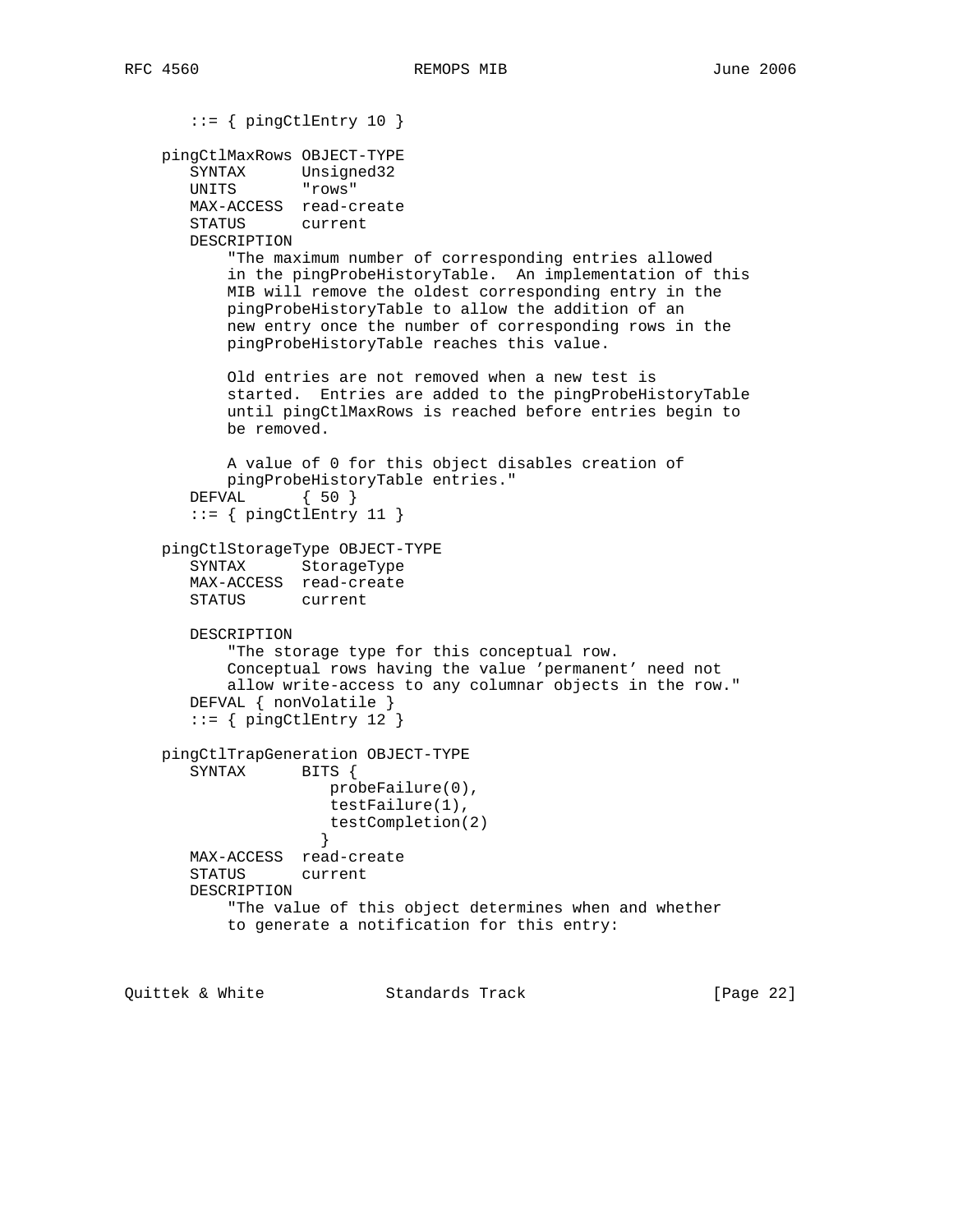probeFailure(0) - Generate a pingProbeFailed notification subject to the value of pingCtlTrapProbeFailureFilter. The object pingCtlTrapProbeFailureFilter can be used to specify the number of consecutive probe failures that are required before a pingProbeFailed notification can be generated. testFailure(1) - Generate a pingTestFailed notification. In this instance the object pingCtlTrapTestFailureFilter can be used to determine the number of probe failures that signal when a test fails. testCompletion(2) - Generate a pingTestCompleted notification. By default, no bits are set, indicating that none of the above options is selected." DEFVAL  $\{ \}$  -- no bits set.  $::=$  { pingCtlEntry 13 } pingCtlTrapProbeFailureFilter OBJECT-TYPE SYNTAX Unsigned32 (0..15) MAX-ACCESS read-create STATUS current DESCRIPTION "The value of this object is used to determine when to generate a pingProbeFailed NOTIFICATION. Setting BIT probeFailure(0) of object pingCtlTrapGeneration to '1' implies that a pingProbeFailed NOTIFICATION is generated only when a number of consecutive ping probes equal to the value of pingCtlTrapProbeFailureFilter fail within a given ping test. After triggering the notification, the probe failure counter is reset to zero." DEFVAL { 1 }  $::=$  { pingCtlEntry 14 } pingCtlTrapTestFailureFilter OBJECT-TYPE SYNTAX Unsigned32 (0..15) MAX-ACCESS read-create<br>STATUS current STATUS DESCRIPTION "The value of this object is used to determine when to generate a pingTestFailed NOTIFICATION. Setting BIT testFailure(1) of object

Quittek & White Standards Track [Page 23]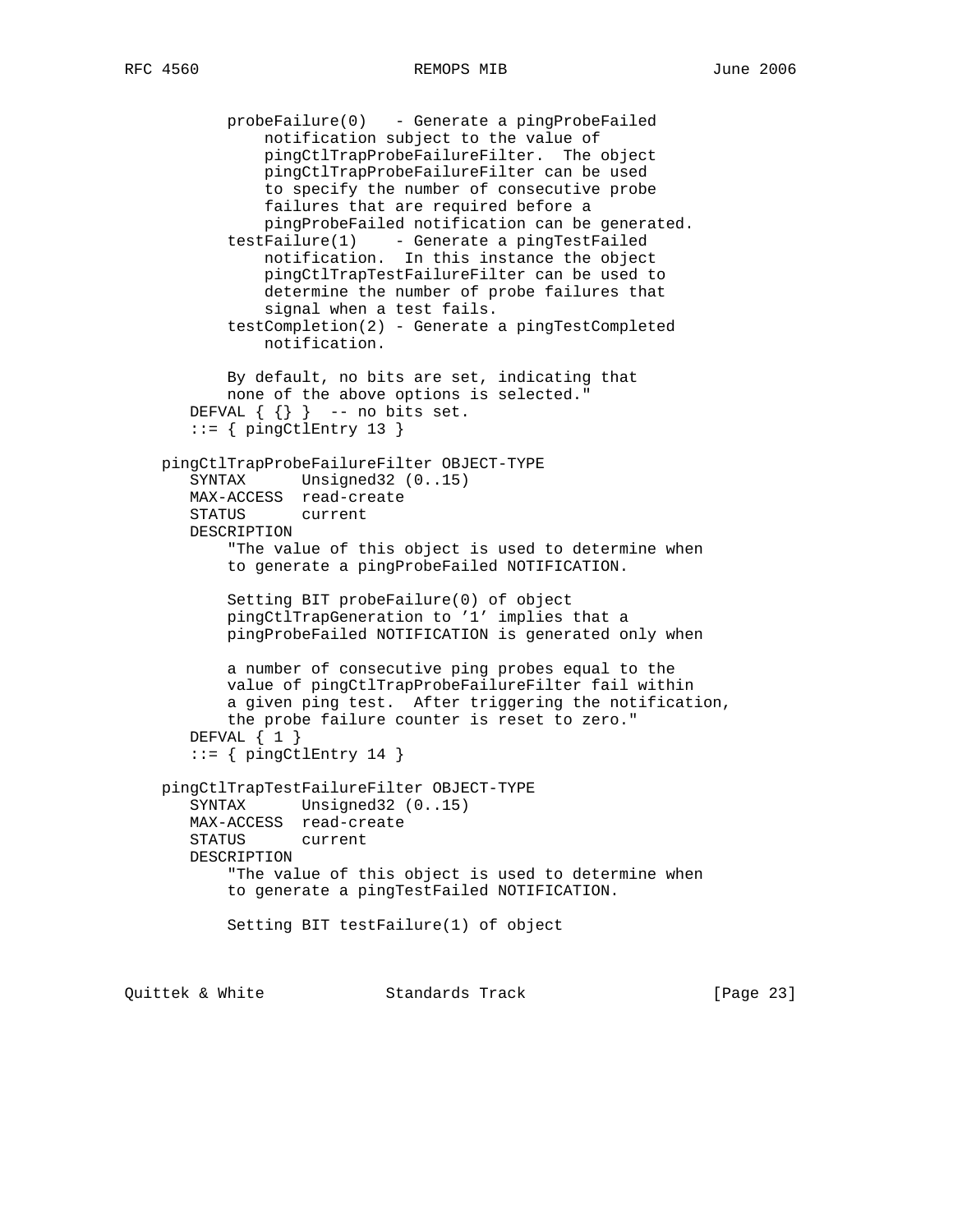```
 pingCtlTrapGeneration to '1' implies that a
        pingTestFailed NOTIFICATION is generated only when
        a number of consecutive ping tests equal to the
        value of pingCtlTrapProbeFailureFilter fail.
        After triggering the notification, the test failure
        counter is reset to zero."
    DEFVAL { 1 }
   ::= { pingCtlEntry 15 }
 pingCtlType OBJECT-TYPE
    SYNTAX OBJECT IDENTIFIER
   MAX-ACCESS read-create
    STATUS current
   DESCRIPTION
        "The value of this object is used either to report or
        to select the implementation method to be used for
        calculating a ping response time. The value of this
        object MAY be selected from pingImplementationTypeDomains.
        Additional implementation types SHOULD be allocated as
        required by implementers of the DISMAN-PING-MIB under
        their enterprise-specific registration point and not
        beneath pingImplementationTypeDomains."
    DEFVAL { pingIcmpEcho }
   ::= { pingCtlEntry 16 }
 pingCtlDescr OBJECT-TYPE
    SYNTAX SnmpAdminString
   MAX-ACCESS read-create
   STATUS current
   DESCRIPTION
        "The purpose of this object is to provide a
        descriptive name of the remote ping test."
   DEFVAL { ''H }
   ::= { pingCtlEntry 17 }
 pingCtlSourceAddressType OBJECT-TYPE
    SYNTAX InetAddressType
    MAX-ACCESS read-create
    STATUS current
   DESCRIPTION
        "Specifies the type of the source address,
        pingCtlSourceAddress, to be used at a remote host
        when a ping operation is performed."
    DEFVAL { unknown }
   ::= { pingCtlEntry 18 }
```
Quittek & White Standards Track [Page 24]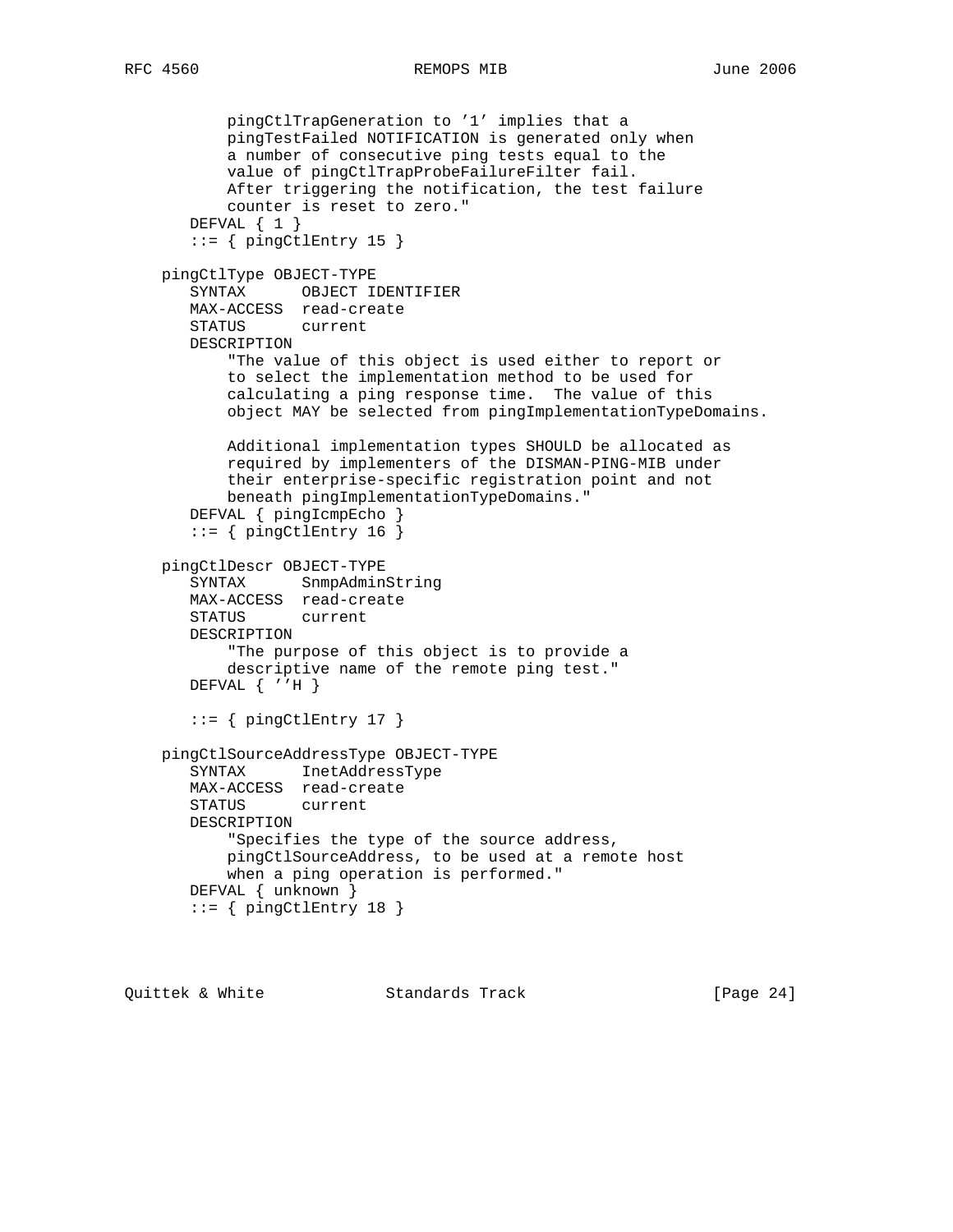```
 pingCtlSourceAddress OBJECT-TYPE
    SYNTAX InetAddress
   MAX-ACCESS read-create
    STATUS current
   DESCRIPTION
        "Use the specified IP address (which must be given in
        numeric form, not as a hostname) as the source address
        in outgoing probe packets. On hosts with more than one
        IP address, this option can be used to select the address
        to be used. If the IP address is not one of this
        machine's interface addresses, an error is returned and
       nothing is sent. A zero-length octet string value for
        this object disables source address specification.
        The address type (InetAddressType) that relates to
        this object is specified by the corresponding value
        of pingCtlSourceAddressType."
    DEFVAL { ''H }
   ::= { pingCtlEntry 19 }
 pingCtlIfIndex OBJECT-TYPE
    SYNTAX InterfaceIndexOrZero
   MAX-ACCESS read-create
   STATUS current
   DESCRIPTION
        "Setting this object to an interface's ifIndex prior
        to starting a remote ping operation directs
        the ping probes to be transmitted over the
        specified interface. A value of zero for this object
        means that this option is not enabled."
    DEFVAL { 0 }
   ::= { pingCtlEntry 20 }
 pingCtlByPassRouteTable OBJECT-TYPE
    SYNTAX TruthValue
    MAX-ACCESS read-create
    STATUS current
   DESCRIPTION
       "The purpose of this object is to enable optional
      bypassing the route table. If enabled, the remote
       host will bypass the normal routing tables and send
       directly to a host on an attached network. If the
      host is not on a directly attached network, an
       error is returned. This option can be used to perform
       the ping operation to a local host through an
       interface that has no route defined (e.g., after the
       interface was dropped by the routing daemon at the host)."
```
Quittek & White Standards Track [Page 25]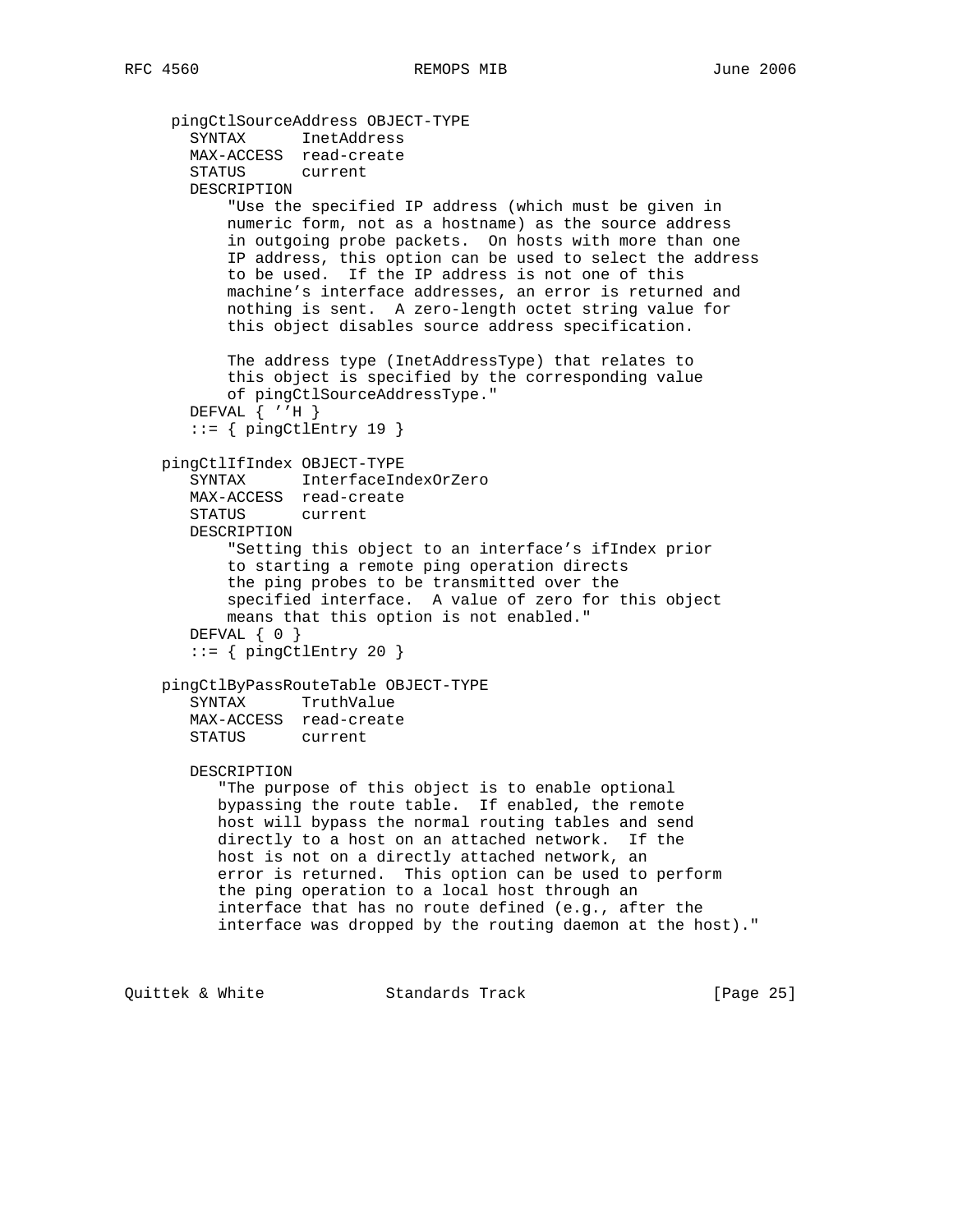DEFVAL { false }  $::=$  { pingCtlEntry 21 } pingCtlDSField OBJECT-TYPE SYNTAX Unsigned32 (0..255) MAX-ACCESS read-create STATUS current DESCRIPTION "Specifies the value to store in the Type of Service (TOS) octet in the IPv4 header or in the Traffic Class octet in the IPv6 header, respectively, of the IP packet used to encapsulate the ping probe. The octet to be set in the IP header contains the Differentiated Services (DS) Field in the six most significant bits. This option can be used to determine what effect an explicit DS Field setting has on a ping response. Not all values are legal or meaningful. A value of 0 means that the function represented by this option is not supported. DS Field usage is often not supported by IP implementations, and not all values are supported. Refer to RFC 2474 and RFC 3260 for guidance on usage of this field." REFERENCE "Refer to RFC 1812 for the definition of the IPv4 TOS octet and to RFC 2460 for the definition of the IPv6 Traffic Class octet. Refer to RFC 2474 and RFC 3260 for the definition of the Differentiated Services Field." DEFVAL { 0 } ::= { pingCtlEntry 22 } pingCtlRowStatus OBJECT-TYPE SYNTAX RowStatus MAX-ACCESS read-create STATUS current DESCRIPTION "This object allows entries to be created and deleted in the pingCtlTable. Deletion of an entry in this table results in the deletion of all corresponding (same pingCtlOwnerIndex and pingCtlTestName index values) pingResultsTable and pingProbeHistoryTable entries. A value MUST be specified for pingCtlTargetAddress prior to acceptance of a transition to active(1) state. When a value for pingCtlTargetAddress is set,

Quittek & White Standards Track [Page 26]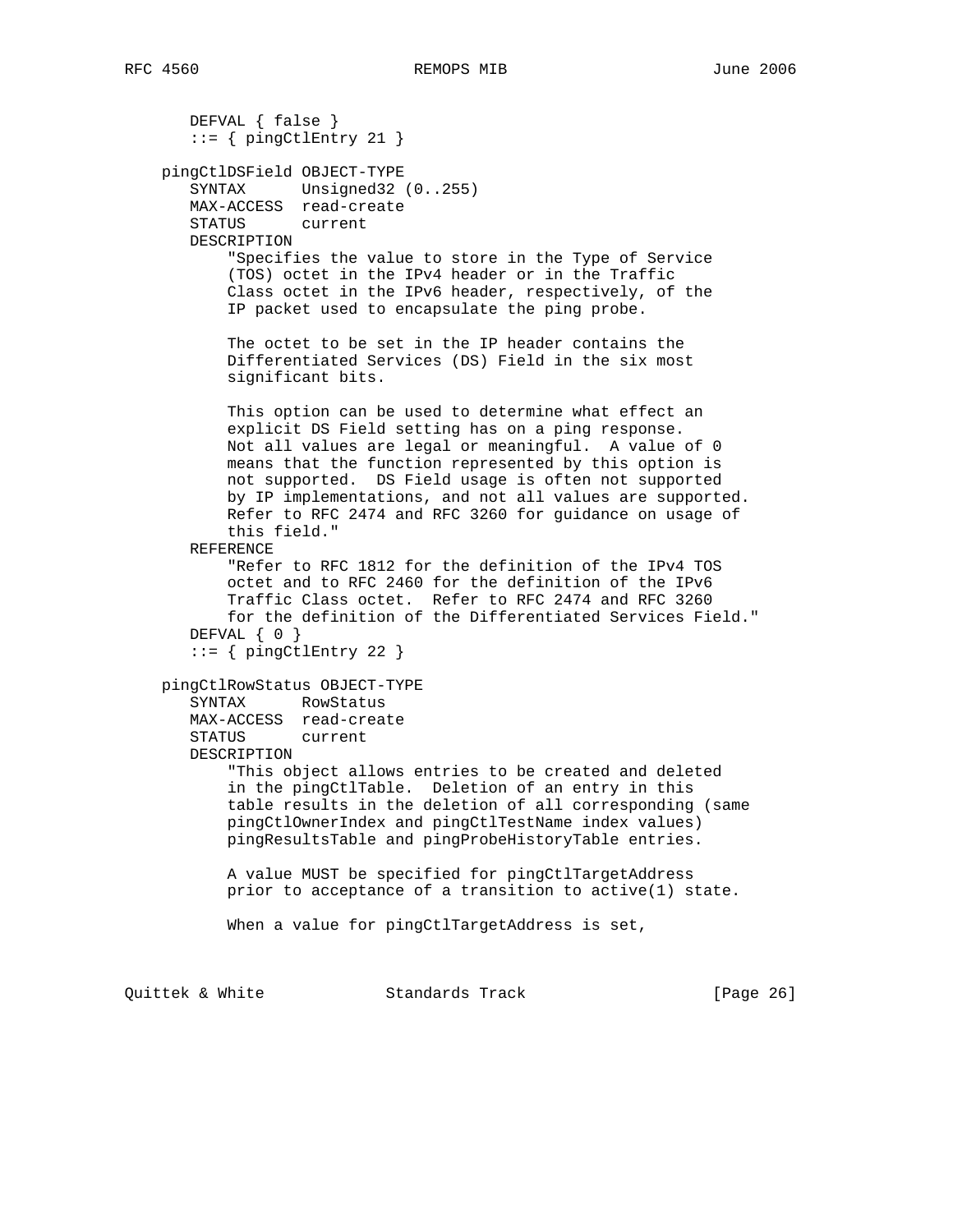the value of object pingCtlRowStatus changes from notReady(3) to notInService(2).

 Activation of a remote ping operation is controlled via pingCtlAdminStatus, not by changing this object's value to active(1).

 Transitions in and out of active(1) state are not allowed while an entry's pingResultsOperStatus is active(1), with the exception that deletion of an entry in this table by setting its RowStatus object to destroy(6) will stop an active ping operation.

 The operational state of a ping operation can be determined by examination of its pingResultsOperStatus object." REFERENCE "See definition of RowStatus in RFC 2579, 'Textual Conventions for SMIv2.'"  $::=$  { pingCtlEntry 23 }

-- Ping Results Table

```
 pingResultsTable OBJECT-TYPE
```
 SYNTAX SEQUENCE OF PingResultsEntry MAX-ACCESS not-accessible STATUS current DESCRIPTION "Defines the Ping Results Table for providing the capability of performing ping operations at a remote host. The results of these operations are stored in the pingResultsTable and the pingProbeHistoryTable.

 An entry is added to the pingResultsTable when an pingCtlEntry is started by successful transition of its pingCtlAdminStatus object to enabled(1).

 If the object pingCtlAdminStatus already has the value enabled(1), and if the corresponding pingResultsOperStatus object has the value completed(3), then successfully writing enabled(1) to object pingCtlAdminStatus re-initializes the already existing entry in the pingResultsTable. The values of objects in the re-initialized entry are the same as the values of objects in a new entry would be.

 An entry is removed from the pingResultsTable when its corresponding pingCtlEntry is deleted."

Quittek & White Standards Track [Page 27]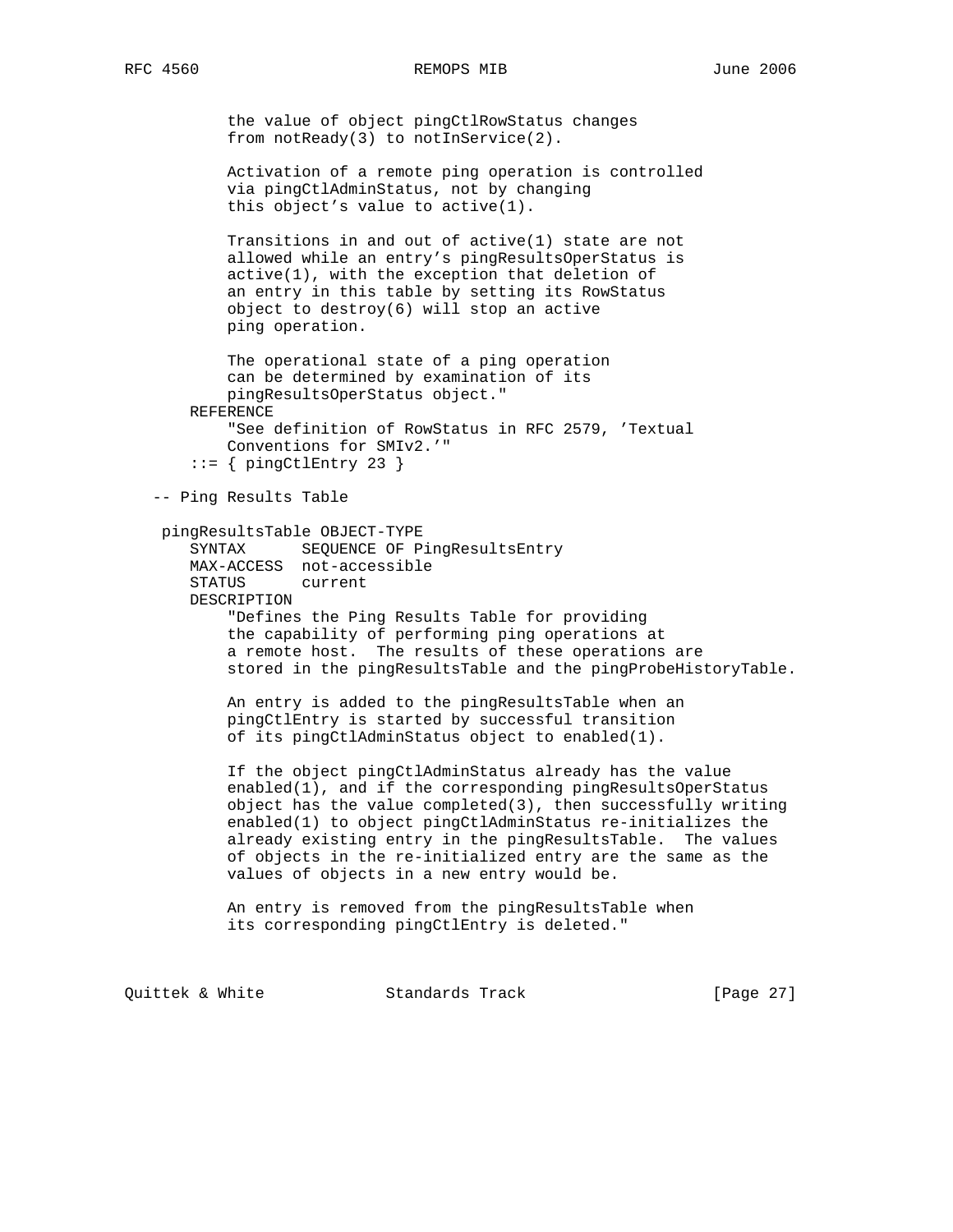```
 ::= { pingObjects 3 }
    pingResultsEntry OBJECT-TYPE
      SYNTAX PingResultsEntry
      MAX-ACCESS not-accessible
      STATUS current
      DESCRIPTION
          "Defines an entry in the pingResultsTable. The
         pingResultsTable has the same indexing as the
         pingCtlTable so that a pingResultsEntry
         corresponds to the pingCtlEntry that caused it to
         be created."
      INDEX {
              pingCtlOwnerIndex,
              pingCtlTestName
 }
      ::= { pingResultsTable 1 }
    PingResultsEntry ::=
      SEQUENCE {
         pingResultsOperStatus INTEGER,
         pingResultsIpTargetAddressType InetAddressType,
 pingResultsIpTargetAddress InetAddress,
pingResultsMinRtt Unsigned32,
pingResultsMaxRtt Unsigned32,
pingResultsAverageRtt Unsigned32,
 pingResultsProbeResponses Gauge32,
pingResultsSentProbes Gauge32,
 pingResultsRttSumOfSquares Unsigned32,
 pingResultsLastGoodProbe DateAndTime
       }
    pingResultsOperStatus OBJECT-TYPE
      SYNTAX INTEGER {
enabled(1), -- test is in progress
 disabled(2), -- test has stopped
                         completed(3) -- test is completed
 }
      MAX-ACCESS read-only
      STATUS current
      DESCRIPTION
          "Reflects the operational state of a pingCtlEntry:
           enabeled(1) - Test is active.
           disabled(2) - Test has stopped.
            completed(3) - Test is completed."
      ::= { pingResultsEntry 1 }
```
Quittek & White Standards Track [Page 28]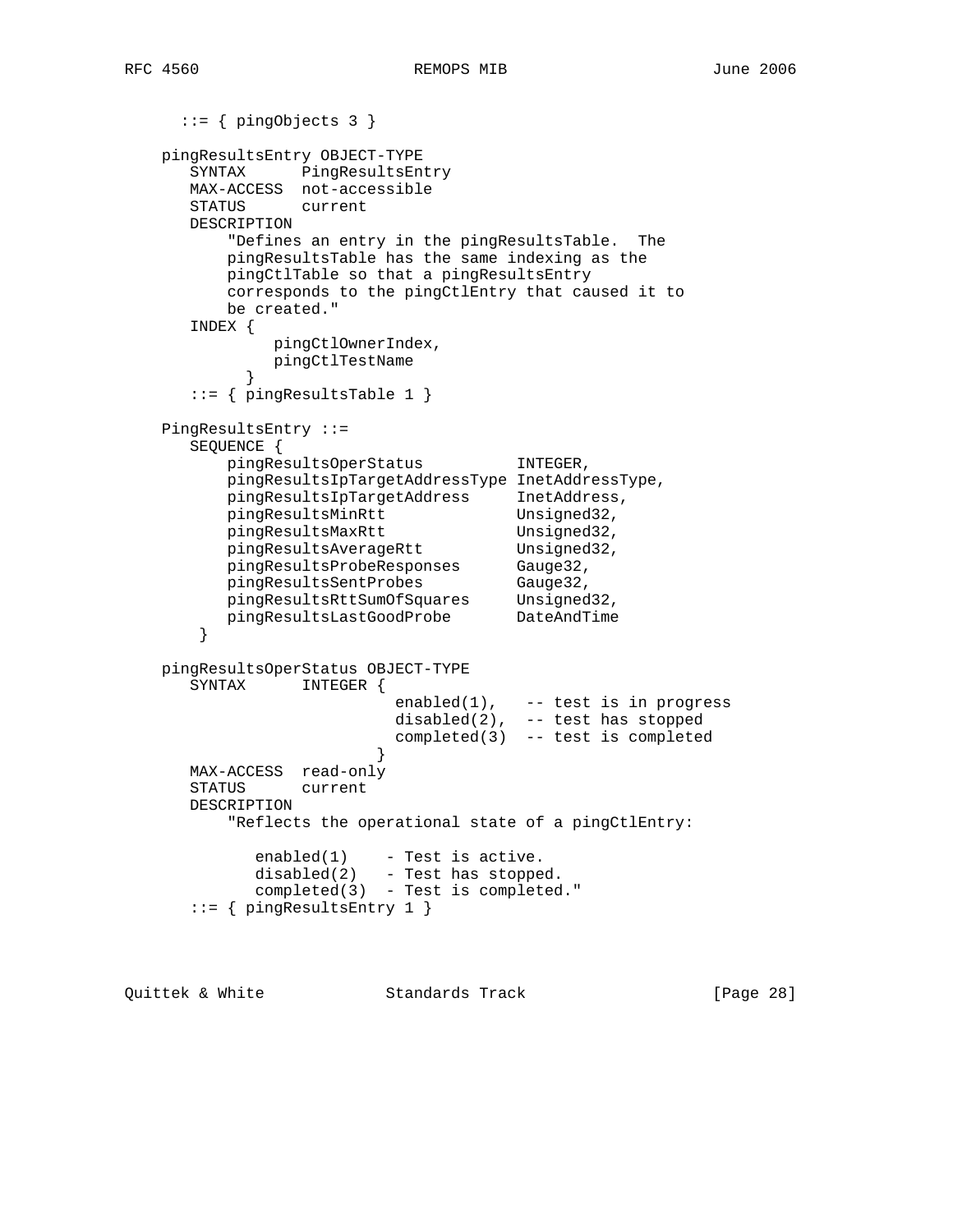```
 pingResultsIpTargetAddressType OBJECT-TYPE
 SYNTAX InetAddressType
 MAX-ACCESS read-only
       STATUS current
       DESCRIPTION
           "This object indicates the type of address stored
           in the corresponding pingResultsIpTargetAddress
           object."
       DEFVAL { unknown }
       ::= { pingResultsEntry 2 }
    pingResultsIpTargetAddress OBJECT-TYPE
       SYNTAX InetAddress
       MAX-ACCESS read-only
       STATUS current
       DESCRIPTION
           "This object reports the IP address associated
           with a pingCtlTargetAddress value when the destination
           address is specified as a DNS name. The value of
           this object should be a zero-length octet string
           when a DNS name is not specified or when a
           specified DNS name fails to resolve.
           The address type (InetAddressType) that relates to
           this object is specified by the corresponding value
           of pingResultsIpTargetAddressType."
       DEFVAL { ''H }
       ::= { pingResultsEntry 3 }
    pingResultsMinRtt OBJECT-TYPE
       SYNTAX Unsigned32
       UNITS "milliseconds"
       MAX-ACCESS read-only
       STATUS current
       DESCRIPTION
           "The minimum ping round-trip-time (RTT) received. A value
           of 0 for this object implies that no RTT has been received."
       ::= \{ \text{pingResultsEntry 4} \} pingResultsMaxRtt OBJECT-TYPE
       SYNTAX Unsigned32
       UNITS "milliseconds"
       MAX-ACCESS read-only
       STATUS current
       DESCRIPTION
           "The maximum ping round-trip-time (RTT) received. A value
           of 0 for this object implies that no RTT has been received."
Quittek & White Standards Track [Page 29]
```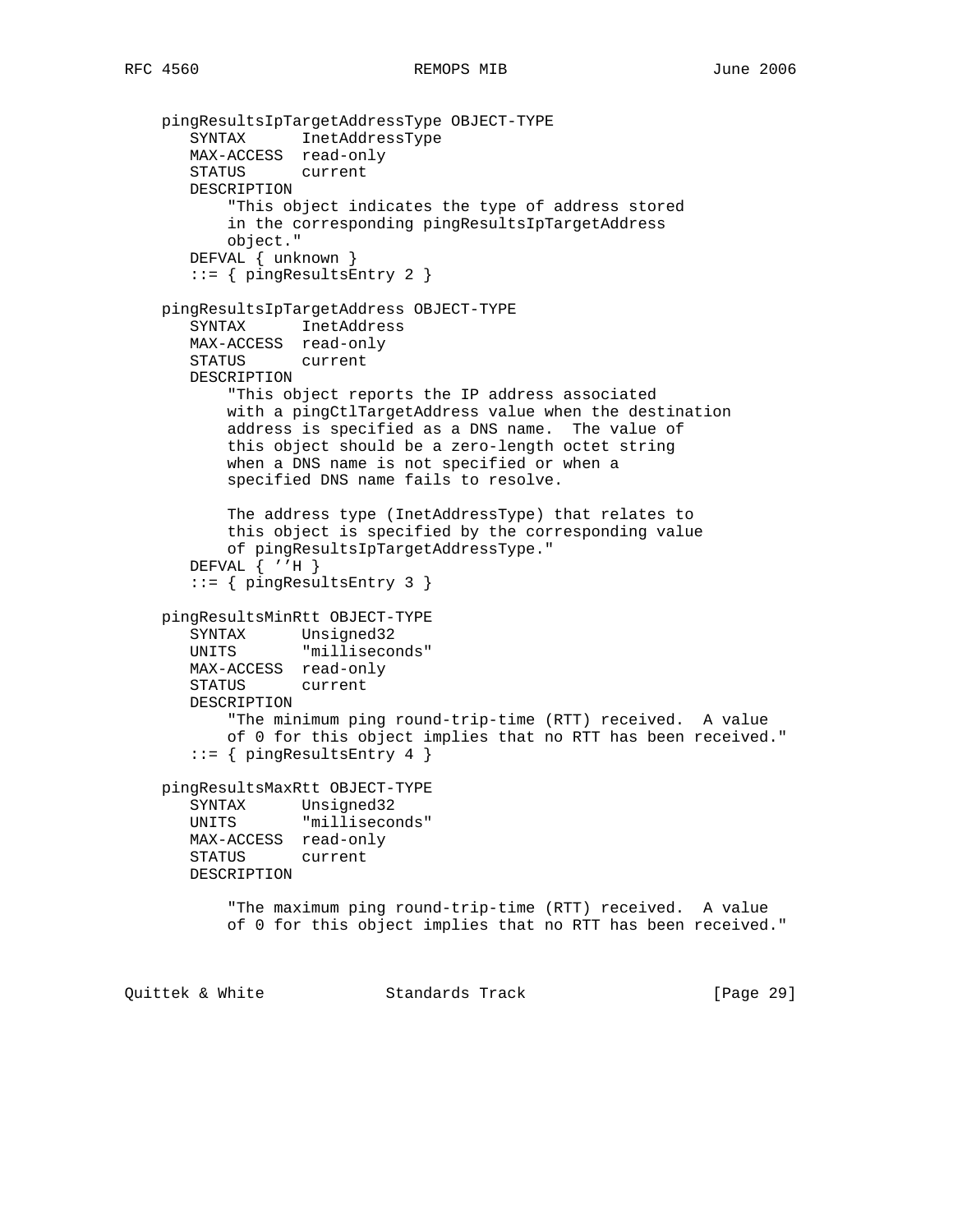```
 ::= { pingResultsEntry 5 }
     pingResultsAverageRtt OBJECT-TYPE
 SYNTAX Unsigned32
 UNITS "milliseconds"
       MAX-ACCESS read-only
       STATUS current
       DESCRIPTION
           "The current average ping round-trip-time (RTT)."
      ::= { pingResultsEntry 6 }
     pingResultsProbeResponses OBJECT-TYPE
 SYNTAX Gauge32
 UNITS "responses"
       MAX-ACCESS read-only
       STATUS current
       DESCRIPTION
           "Number of responses received for the corresponding
           pingCtlEntry and pingResultsEntry. The value of this object
           MUST be reported as 0 when no probe responses have been
           received."
       ::= { pingResultsEntry 7 }
     pingResultsSentProbes OBJECT-TYPE
 SYNTAX Gauge32
 UNITS "probes"
       MAX-ACCESS read-only
       STATUS current
       DESCRIPTION
           "The value of this object reflects the number of probes sent
           for the corresponding pingCtlEntry and pingResultsEntry.
           The value of this object MUST be reported as 0 when no probes
           have been sent."
       ::= { pingResultsEntry 8 }
     pingResultsRttSumOfSquares OBJECT-TYPE
       SYNTAX Unsigned32
       UNITS "milliseconds"
       MAX-ACCESS read-only
       STATUS current
       DESCRIPTION
           "This object contains the sum of the squares for all ping
           responses received. Its purpose is to enable standard
           deviation calculation. The value of this object MUST
           be reported as 0 when no ping responses have been
           received."
       ::= { pingResultsEntry 9 }
```
Quittek & White Standards Track [Page 30]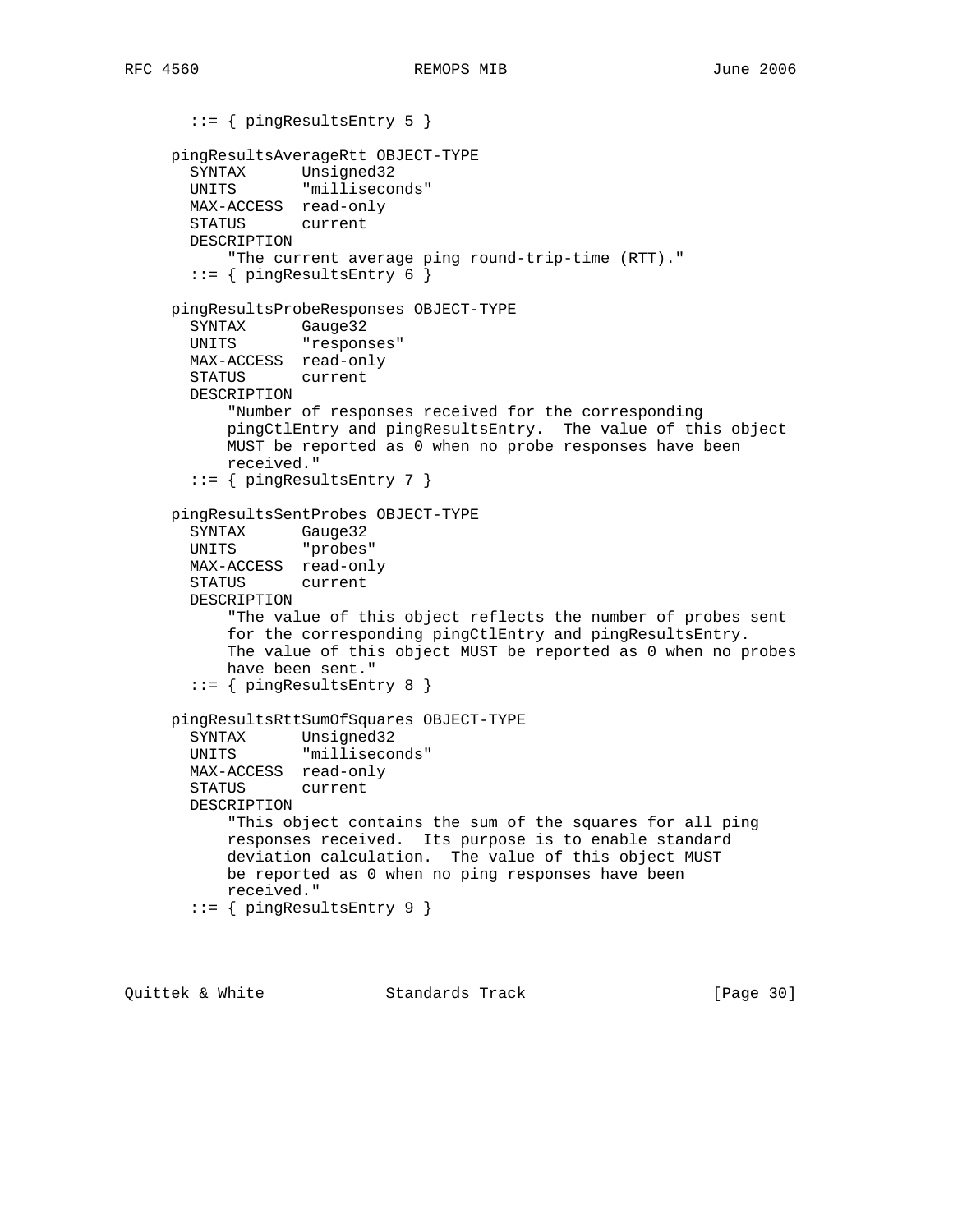```
 pingResultsLastGoodProbe OBJECT-TYPE
 SYNTAX DateAndTime
 MAX-ACCESS read-only
       STATUS current
       DESCRIPTION
            "Date and time when the last response was received for
           a probe."
        ::= \{ \text{pingResultsEntry 10 } \} -- Ping Probe History Table
    pingProbeHistoryTable OBJECT-TYPE
       SYNTAX SEQUENCE OF PingProbeHistoryEntry
       MAX-ACCESS not-accessible
       STATUS current
       DESCRIPTION
            "Defines a table for storing the results of ping
           operations. The number of entries in this table is
            limited per entry in the pingCtlTable by the value
            of the corresponding pingCtlMaxRows object.
           An entry in this table is created when the result of
           a ping probe is determined. The initial 2 instance
           identifier index values identify the pingCtlEntry
           that a probe result (pingProbeHistoryEntry) belongs
            to. An entry is removed from this table when
            its corresponding pingCtlEntry is deleted.
           An implementation of this MIB will remove the oldest
           entry in the pingProbeHistoryTable of the
           corresponding entry in the pingCtlTable to allow
            the addition of an new entry once the number of rows
            in the pingProbeHistoryTable reaches the value
            specified by pingCtlMaxRows for the corresponding
           entry in the pingCtlTable."
       ::= \{ \text{pingObjects } 4 \} pingProbeHistoryEntry OBJECT-TYPE
       SYNTAX PingProbeHistoryEntry
       MAX-ACCESS not-accessible
       STATUS current
       DESCRIPTION
            "Defines an entry in the pingProbeHistoryTable.
           The first two index elements identify the
           pingCtlEntry that a pingProbeHistoryEntry belongs
           to. The third index element selects a single
           probe result."
       INDEX {
```
Quittek & White Standards Track [Page 31]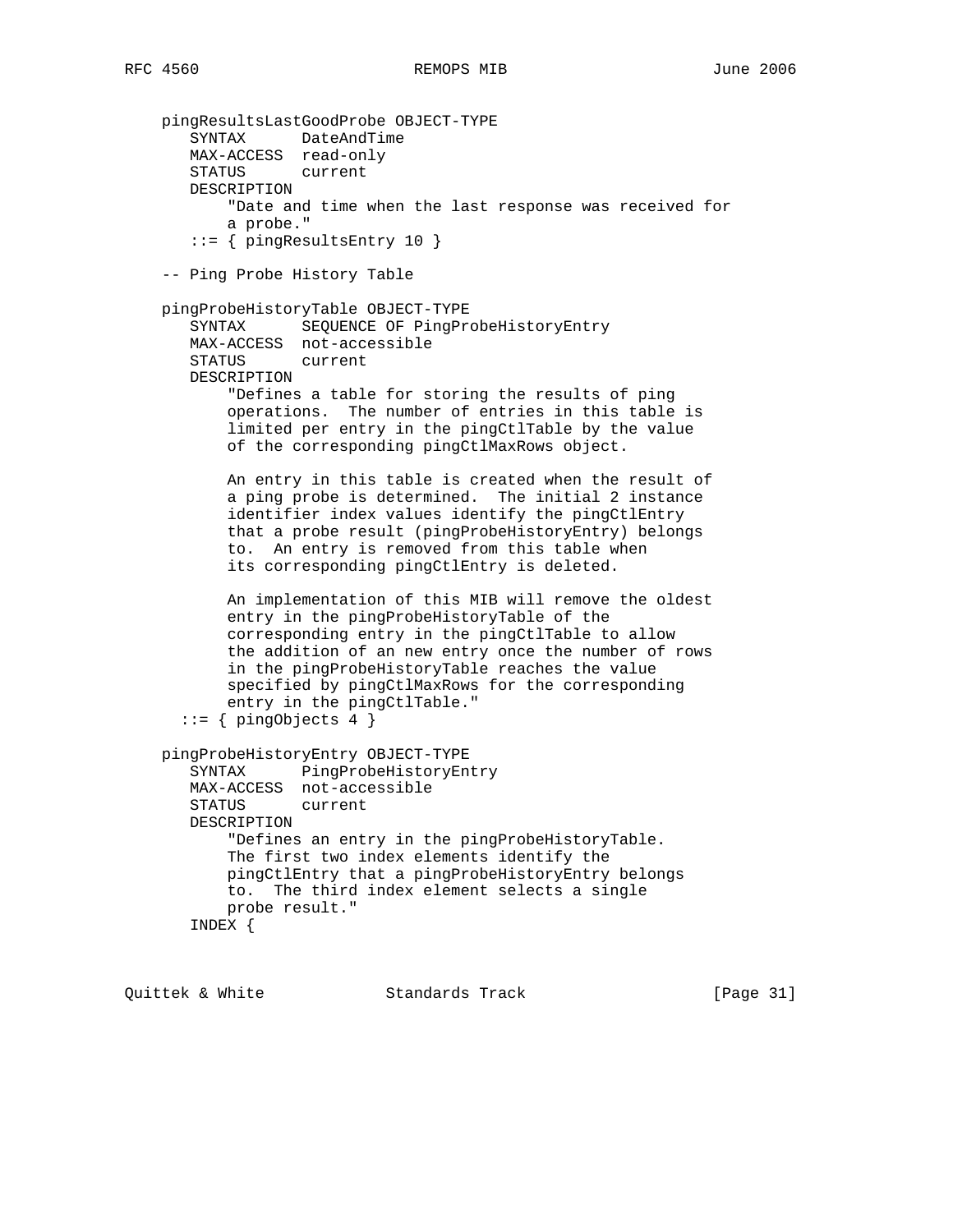```
 pingCtlOwnerIndex,
               pingCtlTestName,
               pingProbeHistoryIndex
 }
       ::= { pingProbeHistoryTable 1 }
    PingProbeHistoryEntry ::=
       SEQUENCE {
           pingProbeHistoryIndex Unsigned32,
 pingProbeHistoryResponse Unsigned32,
 pingProbeHistoryStatus OperationResponseStatus,
 pingProbeHistoryLastRC Integer32,
           pingProbeHistoryTime DateAndTime
       }
    pingProbeHistoryIndex OBJECT-TYPE
       SYNTAX Unsigned32 (1..'ffffffff'h)
       MAX-ACCESS not-accessible
       STATUS current
       DESCRIPTION
           "An entry in this table is created when the result of
           a ping probe is determined. The initial 2 instance
           identifier index values identify the pingCtlEntry
           that a probe result (pingProbeHistoryEntry) belongs
           to.
           An implementation MUST start assigning
           pingProbeHistoryIndex values at 1 and wrap after
           exceeding the maximum possible value as defined by
           the limit of this object ('ffffffff'h)."
       ::= { pingProbeHistoryEntry 1 }
    pingProbeHistoryResponse OBJECT-TYPE
       SYNTAX Unsigned32
       UNITS "milliseconds"
       MAX-ACCESS read-only
       STATUS current
       DESCRIPTION
           "The amount of time measured in milliseconds from when
           a probe was sent to when its response was received or
           when it timed out. The value of this object is reported
           as 0 when it is not possible to transmit a probe."
       ::= { pingProbeHistoryEntry 2 }
    pingProbeHistoryStatus OBJECT-TYPE
       SYNTAX OperationResponseStatus
       MAX-ACCESS read-only
       STATUS current
Quittek & White Standards Track [Page 32]
```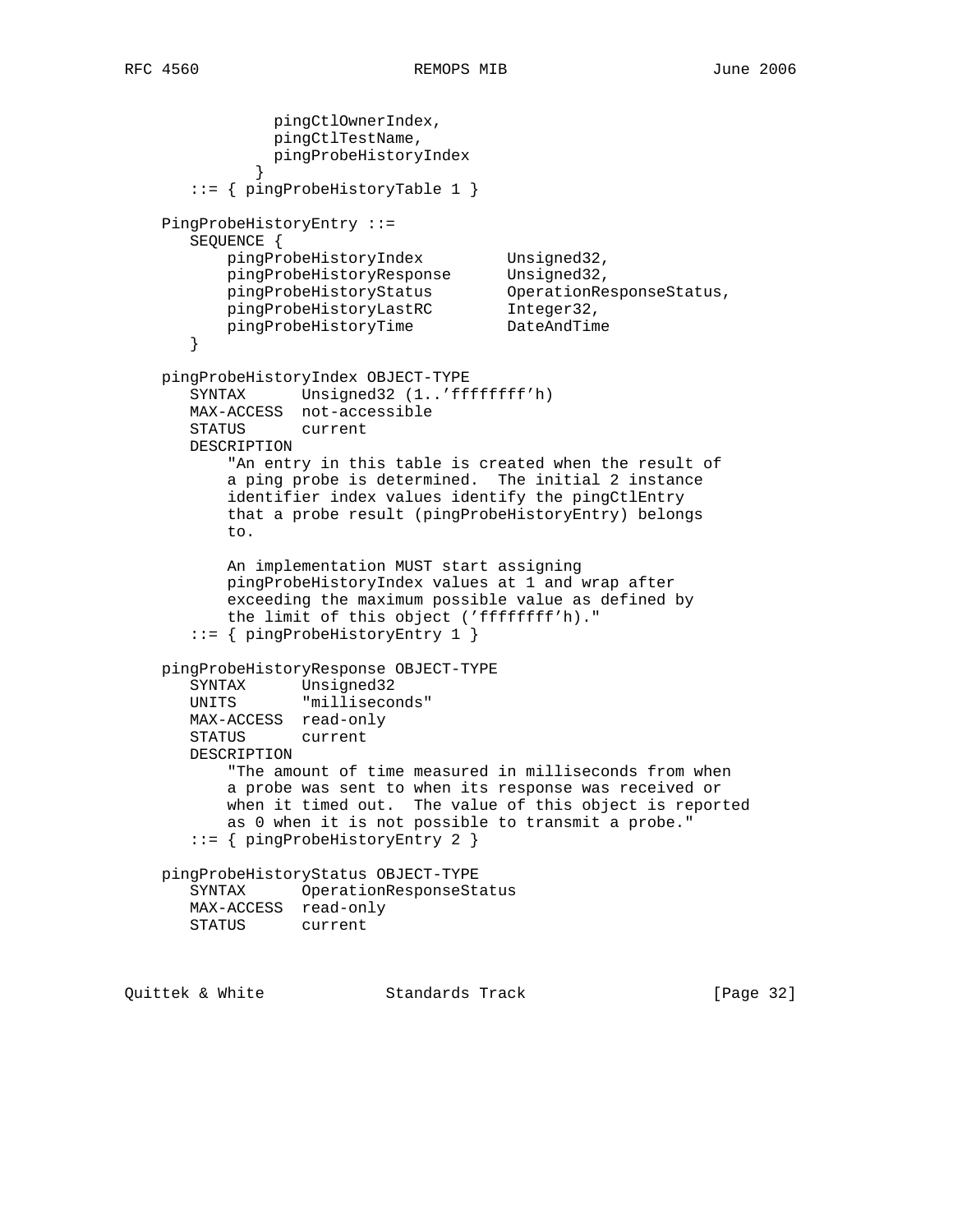DESCRIPTION "The result of a particular probe done by a remote host." ::= { pingProbeHistoryEntry 3 } pingProbeHistoryLastRC OBJECT-TYPE SYNTAX Integer32 MAX-ACCESS read-only STATUS current DESCRIPTION "The last implementation-method-specific reply code received. If the ICMP Echo capability is being used, then a successful probe ends when an ICMP response is received that contains the code ICMP\_ECHOREPLY(0). The ICMP codes are maintained by IANA. Standardized ICMP codes are listed at http://www.iana.org/assignments/icmp-parameters. The ICMPv6 codes are listed at http://www.iana.org/assignments/icmpv6-parameters." ::= { pingProbeHistoryEntry 4 } pingProbeHistoryTime OBJECT-TYPE SYNTAX DateAndTime MAX-ACCESS read-only STATUS current DESCRIPTION "Timestamp for when this probe result was determined." ::= { pingProbeHistoryEntry 5 } -- Notification Definition section pingProbeFailed NOTIFICATION-TYPE OBJECTS { pingCtlTargetAddressType, pingCtlTargetAddress, pingResultsOperStatus, pingResultsIpTargetAddressType, pingResultsIpTargetAddress, pingResultsMinRtt, pingResultsMaxRtt, pingResultsAverageRtt, pingResultsProbeResponses, pingResultsSentProbes, pingResultsRttSumOfSquares, pingResultsLastGoodProbe<br>} } STATUS current DESCRIPTION "Generated when a probe failure is detected, when the

Quittek & White Standards Track [Page 33]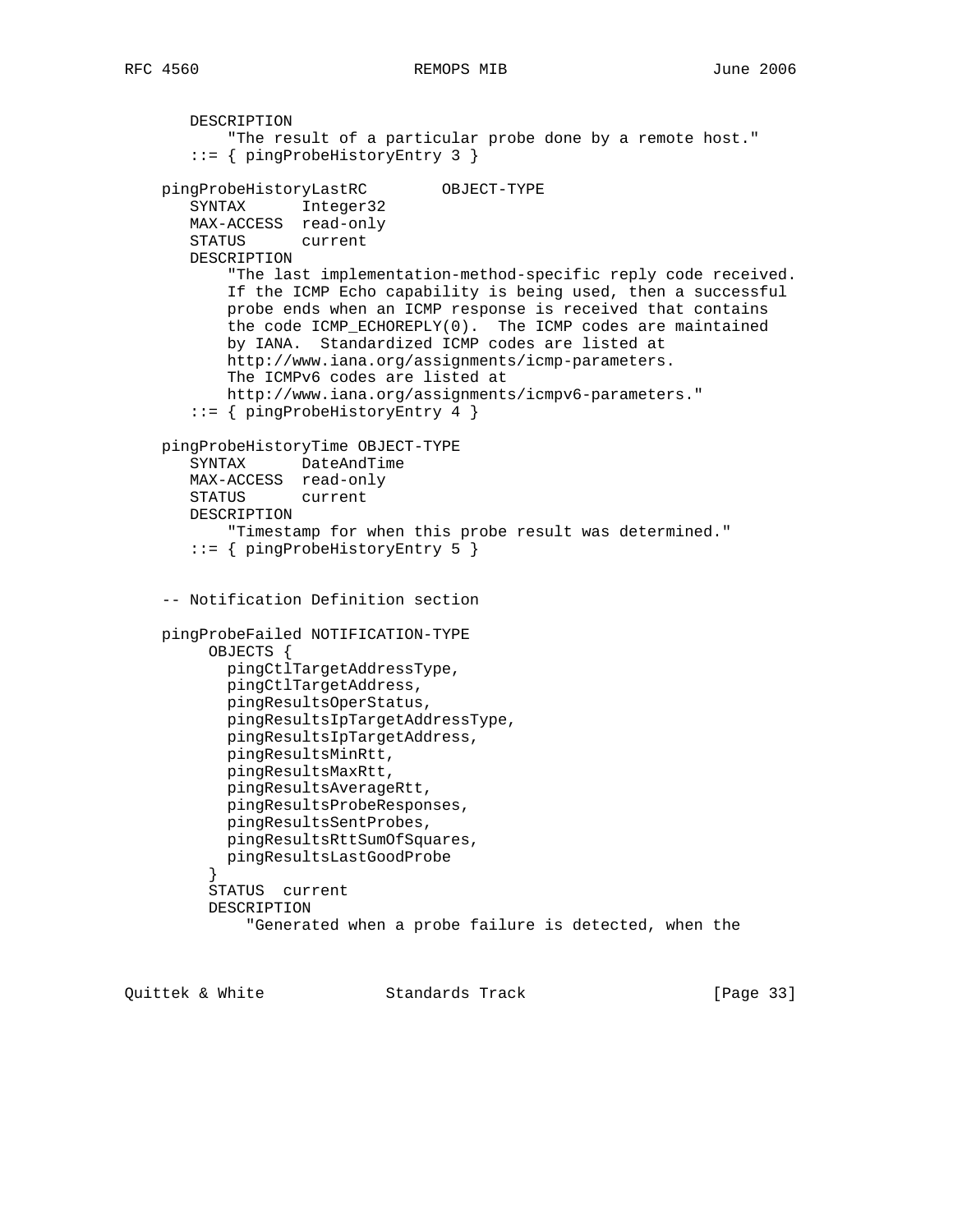```
 corresponding pingCtlTrapGeneration object is set to
              probeFailure(0), subject to the value of
              pingCtlTrapProbeFailureFilter. The object
              pingCtlTrapProbeFailureFilter can be used to specify the
              number of consecutive probe failures that are required
              before this notification can be generated."
          ::= { pingNotifications 1 }
    pingTestFailed NOTIFICATION-TYPE
          OBJECTS {
            pingCtlTargetAddressType,
            pingCtlTargetAddress,
            pingResultsOperStatus,
            pingResultsIpTargetAddressType,
            pingResultsIpTargetAddress,
            pingResultsMinRtt,
            pingResultsMaxRtt,
            pingResultsAverageRtt,
            pingResultsProbeResponses,
            pingResultsSentProbes,
            pingResultsRttSumOfSquares,
         pingResultsLastGoodProbe<br>}
 }
          STATUS current
          DESCRIPTION
              "Generated when a ping test is determined to have failed,
              when the corresponding pingCtlTrapGeneration object is
              set to testFailure(1). In this instance,
              pingCtlTrapTestFailureFilter should specify the number of
              probes in a test required to have failed in order to
              consider the test failed."
          ::= { pingNotifications 2 }
    pingTestCompleted NOTIFICATION-TYPE
          OBJECTS {
            pingCtlTargetAddressType,
            pingCtlTargetAddress,
            pingResultsOperStatus,
            pingResultsIpTargetAddressType,
            pingResultsIpTargetAddress,
            pingResultsMinRtt,
            pingResultsMaxRtt,
            pingResultsAverageRtt,
            pingResultsProbeResponses,
            pingResultsSentProbes,
            pingResultsRttSumOfSquares,
            pingResultsLastGoodProbe
```
Quittek & White Standards Track [Page 34]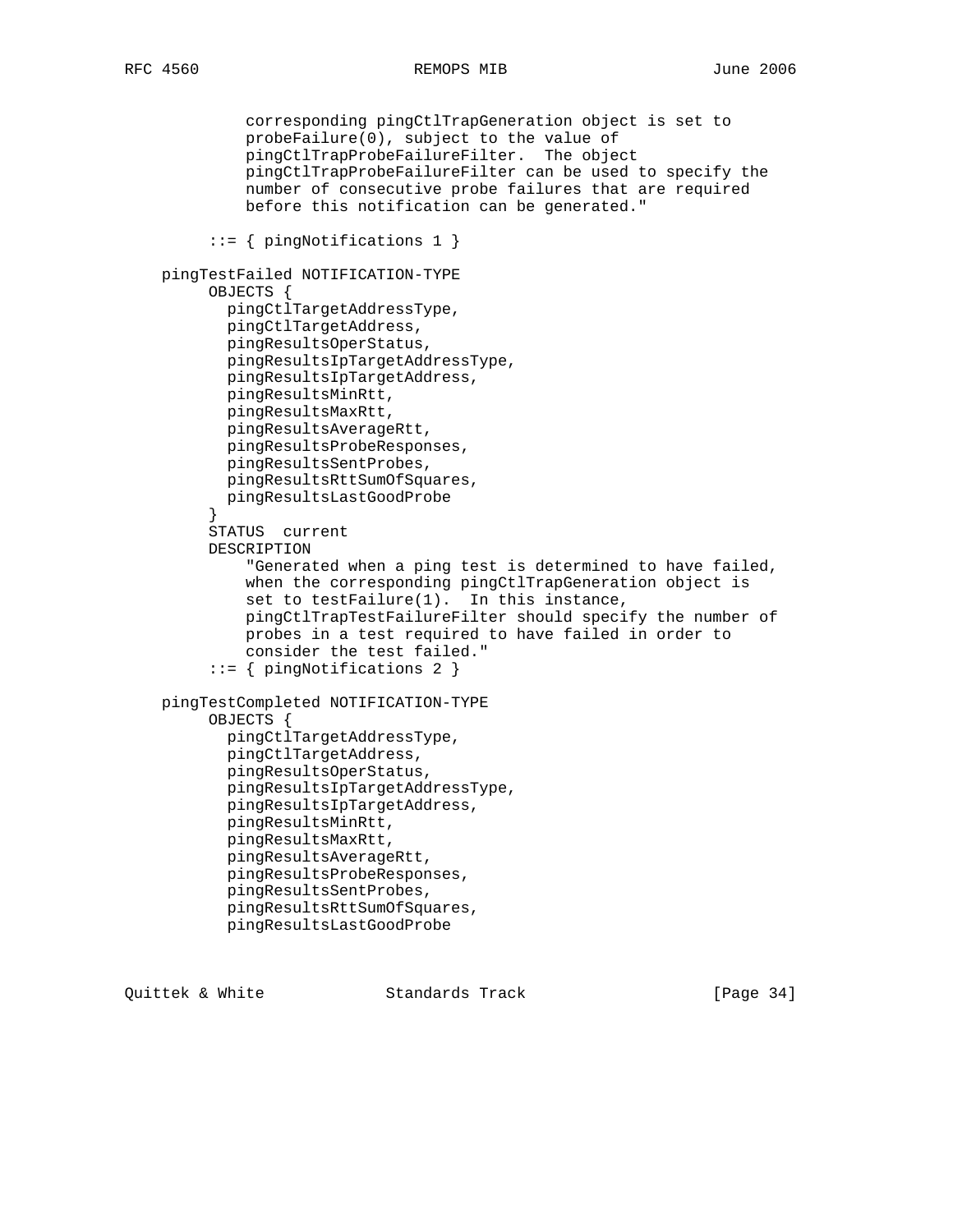} STATUS current DESCRIPTION "Generated at the completion of a ping test when the corresponding pingCtlTrapGeneration object has the testCompletion(2) bit set." ::= { pingNotifications 3 } -- Conformance information -- Compliance statements pingCompliances OBJECT IDENTIFIER ::= { pingConformance 1 } pingGroups 0BJECT IDENTIFIER ::=  $\{$  pingConformance 2  $\}$  -- Compliance statements pingFullCompliance MODULE-COMPLIANCE STATUS current DESCRIPTION "The compliance statement for SNMP entities that fully implement the DISMAN-PING-MIB." MODULE -- this module MANDATORY-GROUPS { pingMinimumGroup, pingCtlRowStatusGroup, pingHistoryGroup, pingNotificationsGroup<br>} } OBJECT pingMaxConcurrentRequests MIN-ACCESS read-only DESCRIPTION "The agent is not required to support set operations to this object." OBJECT pingCtlStorageType MIN-ACCESS read-only DESCRIPTION "Write access is not required." OBJECT pingCtlType MIN-ACCESS read-only DESCRIPTION "Write access is not required. In addition, the only value that MUST be supported by an implementation is pingIcmpEcho."

Quittek & White Standards Track [Page 35]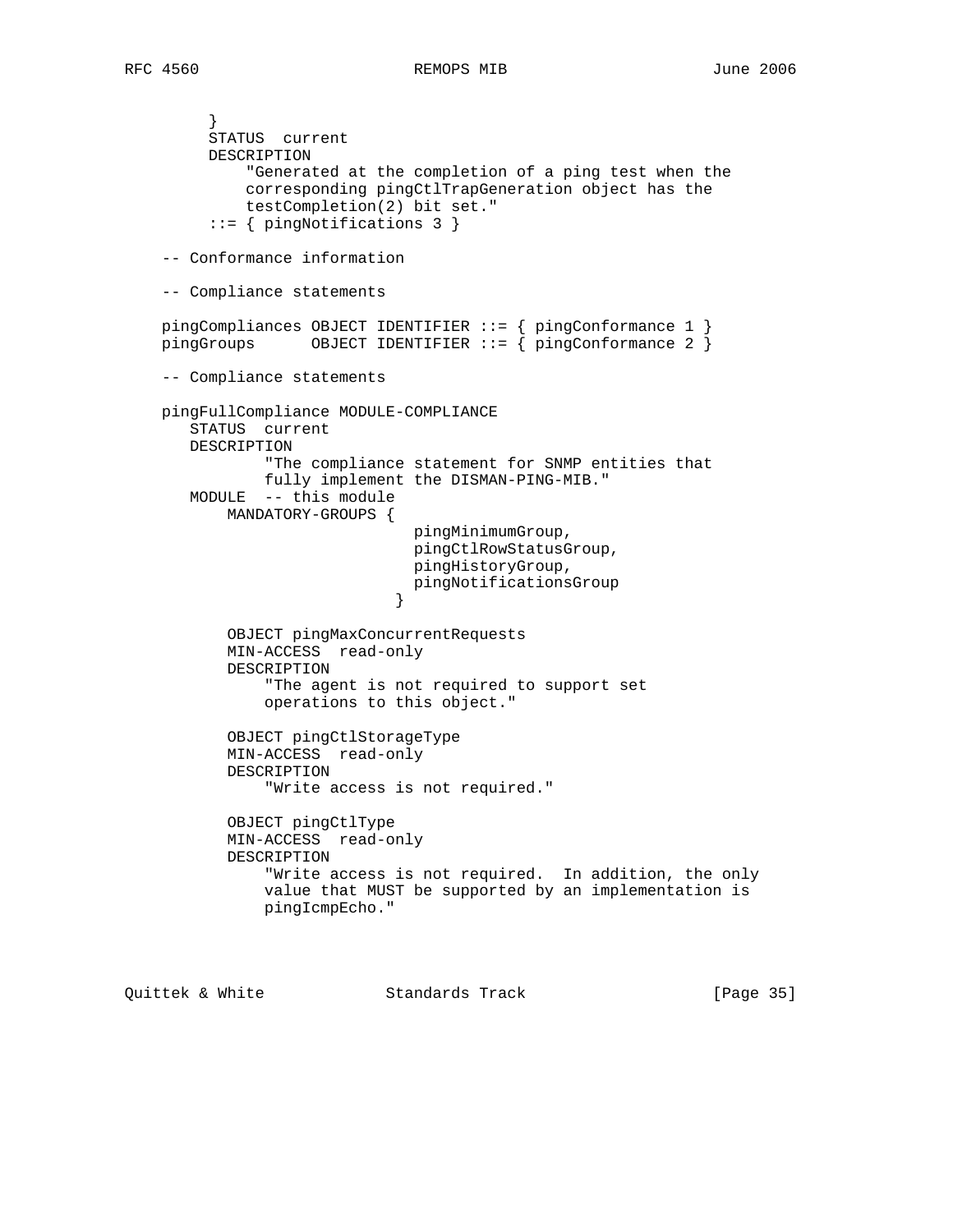OBJECT pingCtlSourceAddressType SYNTAX InetAddressType  $\{ \text{unknown}(0), \text{ipy4}(1), \text{ipy6}(2) \}$  MIN-ACCESS read-only DESCRIPTION "Write access to this object is not required by implementations that are not capable of binding the send socket with a source address. An implementation is only required to support IPv4 and IPv6 addresses." OBJECT pingCtlSourceAddress SYNTAX InetAddress (SIZE(0|4|16)) MIN-ACCESS read-only DESCRIPTION "Write access to this object is not required by implementations that are not capable of binding the send socket with a source address. An implementation is only required to support IPv4 and IPv6 addresses." OBJECT pingCtlIfIndex MIN-ACCESS read-only DESCRIPTION "Write access is not required. If write access is not supported, return a 0 as the value of this object. A value of 0 means that the function represented by this option is not supported." OBJECT pingCtlByPassRouteTable MIN-ACCESS read-only DESCRIPTION "Write access to this object is not required by implementations that are not capable of its implementation. The function represented by this object is implementable if the setsockopt SOL\_SOCKET SO\_DONTROUTE option is supported." OBJECT pingCtlDSField MIN-ACCESS read-only DESCRIPTION "Write access is not required. If write access is not supported, return a 0 as the value of this object. A value of 0 means that the function represented by this option is not supported." OBJECT pingResultsIpTargetAddressType SYNTAX InetAddressType { unknown(0), ipv4(1), ipv6(2) } DESCRIPTION "An implementation is only required to

Quittek & White Standards Track [Page 36]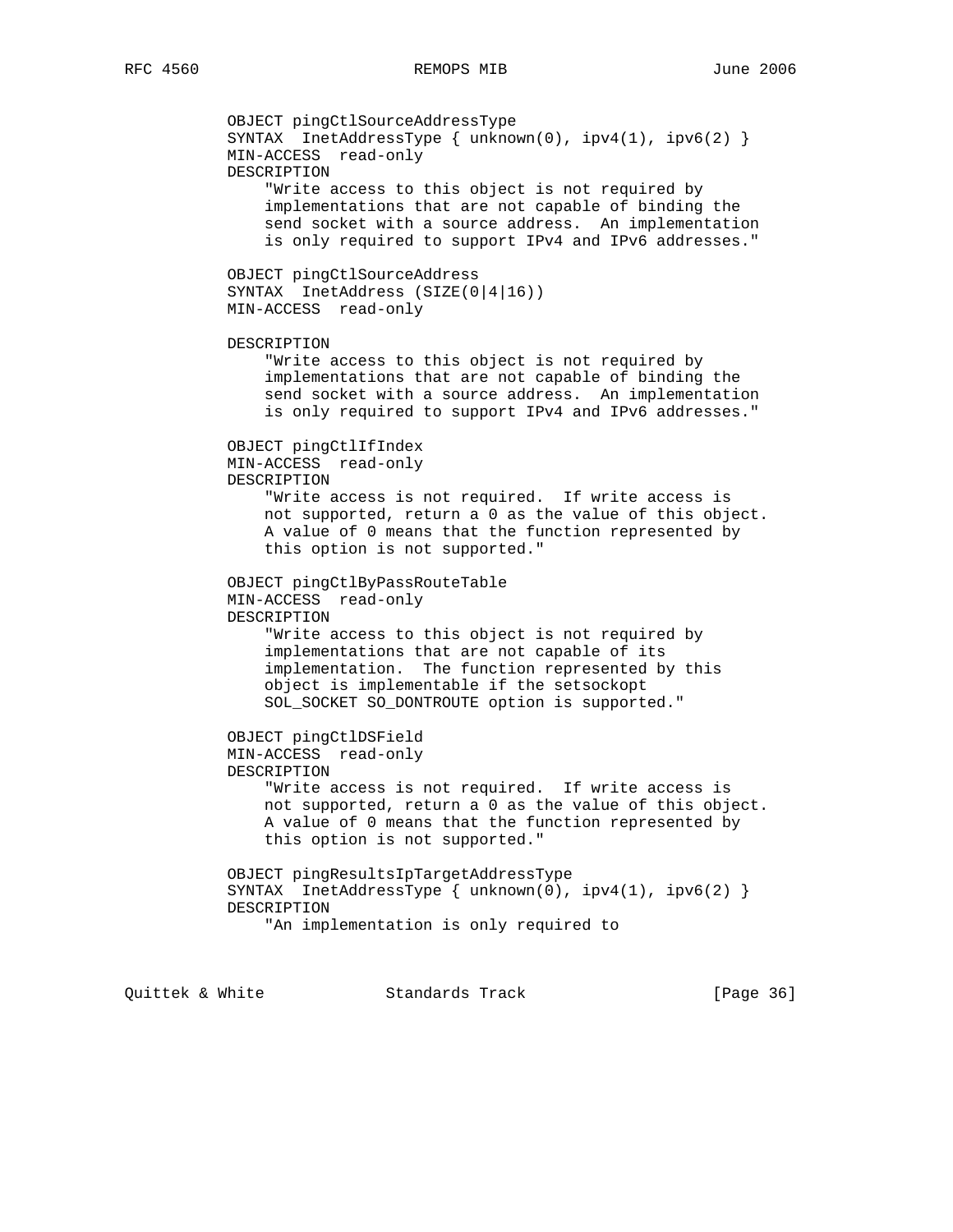support IPv4 and IPv6 addresses." OBJECT pingResultsIpTargetAddress SYNTAX InetAddress (SIZE(0|4|16)) DESCRIPTION "An implementation is only required to support IPv4 and globally unique IPv6 addresses." OBJECT pingResultsLastGoodProbe DESCRIPTION "This object is mandatory for implementations that have access to a system clock and that are capable of setting the values for DateAndTime objects. It is RECOMMENDED that when this object is not supported its values be reported as '0000000000000000'H." OBJECT pingProbeHistoryTime DESCRIPTION "This object is mandatory for implementations that have access to a system clock and that are capable of setting the values for DateAndTime objects. It is RECOMMENDED that when this object is not supported its values be reported as '0000000000000000'H." ::= { pingCompliances 2 } pingMinimumCompliance MODULE-COMPLIANCE STATUS current DESCRIPTION "The minimum compliance statement for SNMP entities that implement the minimal subset of the DISMAN-PING-MIB. Implementors might choose this subset for small devices with limited resources." MODULE -- this module MANDATORY-GROUPS { pingMinimumGroup } GROUP pingCtlRowStatusGroup DESCRIPTION "A compliant implementation does not have to implement the pingCtlRowStatusGroup." GROUP pingHistoryGroup DESCRIPTION "A compliant implementation does not have to implement the pingHistoryGroup." GROUP pingNotificationsGroup DESCRIPTION "A compliant implementation does not have to implement

Quittek & White Standards Track [Page 37]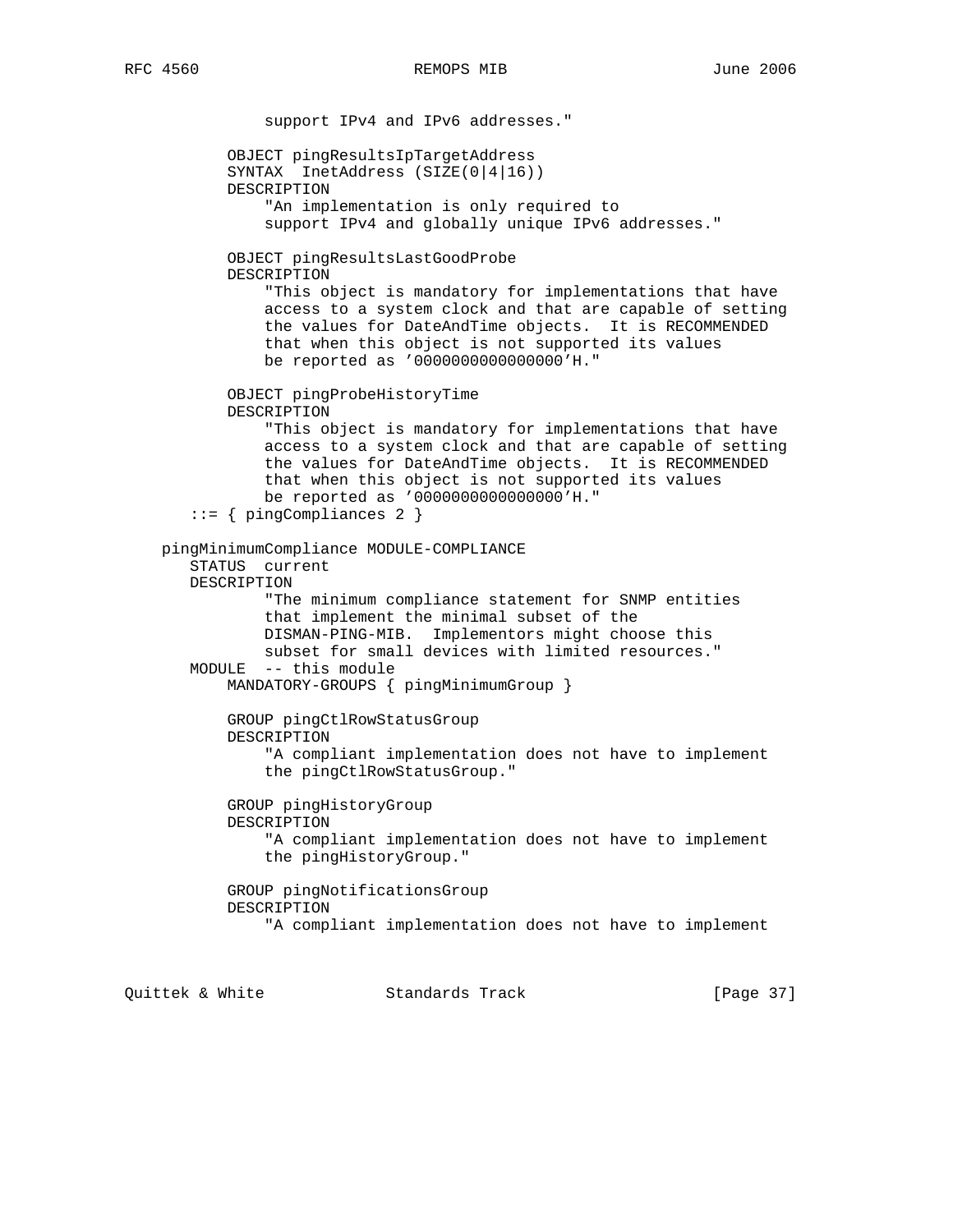the pingNotificationsGroup." OBJECT pingMaxConcurrentRequests MIN-ACCESS read-only DESCRIPTION "The agent is not required to support set operations to this object." OBJECT pingCtlDataFill MIN-ACCESS read-only DESCRIPTION "The agent is not required to support set operations to this object." OBJECT pingCtlFrequency MIN-ACCESS read-only DESCRIPTION "Write access is not required. If write access is not supported, return a 0 as the value of this object. A value of 0 means that the function represented by this option is not supported." OBJECT pingCtlMaxRows MIN-ACCESS read-only DESCRIPTION "Write access is not required. If the pingHistoryGroup is not implemented, then write access to this object MUST be disabled, and the object MUST return a value of 0 when retrieved." OBJECT pingCtlStorageType MIN-ACCESS read-only DESCRIPTION "Write access is not required." OBJECT pingCtlTrapGeneration MIN-ACCESS read-only DESCRIPTION "Write access is not required. If the pingNotificationsGroup is not implemented, then write access to this object MUST be disabled, and the object MUST return a value with no bit set when retrieved. No bit set indicates that not notification is generated." OBJECT pingCtlTrapProbeFailureFilter MIN-ACCESS read-only DESCRIPTION

Quittek & White Standards Track [Page 38]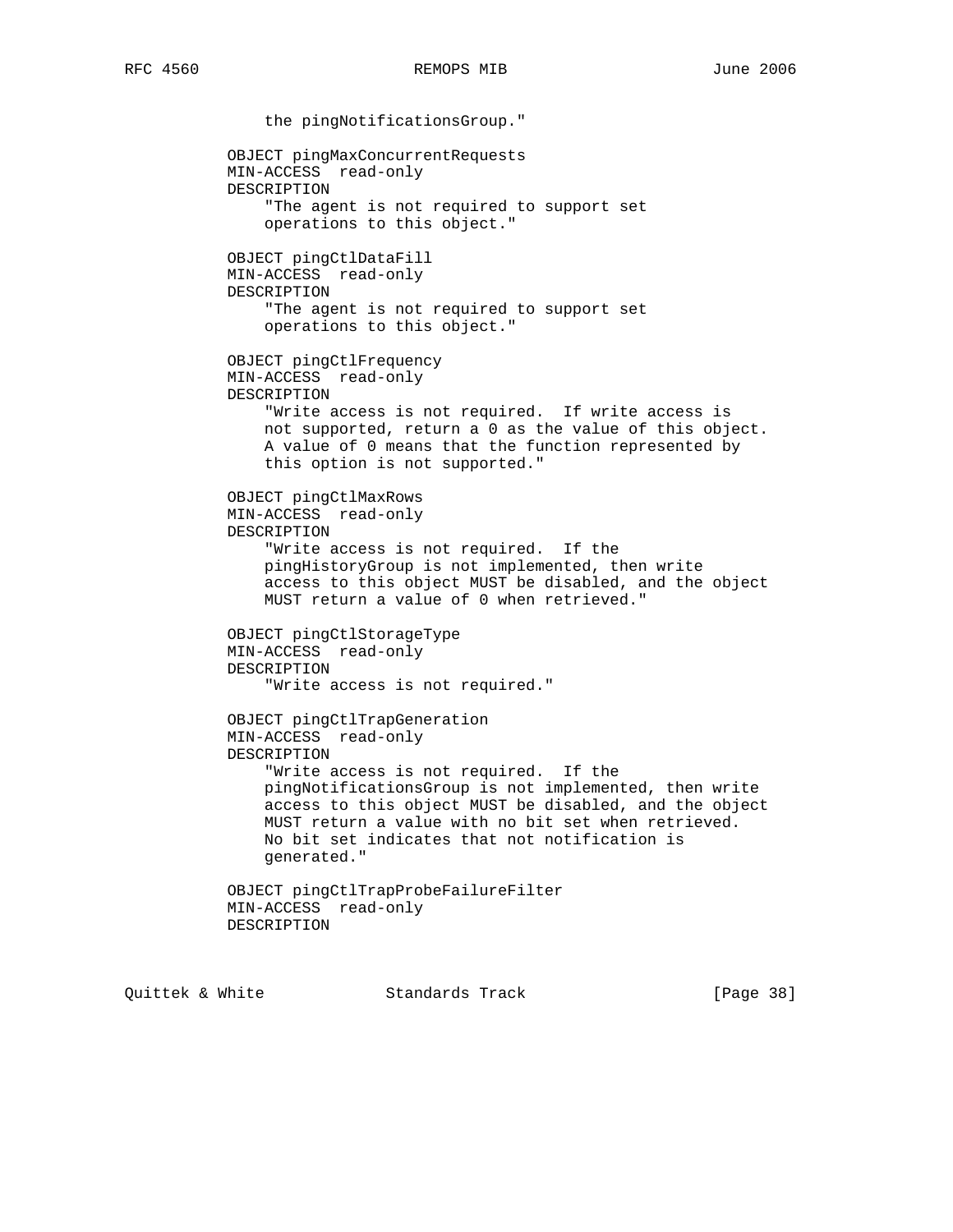## RFC 4560 REMOPS MIB June 2006

 "If write access to pingCtlTrapGeneration is not supported, then write access to this object must also not be supported. In this case, return 0 as the value of this object." OBJECT pingCtlTrapTestFailureFilter MIN-ACCESS read-only DESCRIPTION "If write access to pingCtlTrapGeneration is not supported, then write access to this object must also not be supported. In this case, return 0 as the value of this object." OBJECT pingCtlType MIN-ACCESS read-only DESCRIPTION "Write access is not required. In addition, the only value that MUST be supported by an implementation is pingIcmpEcho." OBJECT pingCtlDescr MIN-ACCESS read-only DESCRIPTION "The agent is not required to support set operations to this object." OBJECT pingCtlSourceAddressType SYNTAX InetAddressType { unknown(0), ipv4(1), ipv6(2) } MIN-ACCESS read-only DESCRIPTION "Write access to this object is not required by implementations that are not capable of binding the send socket with a source address. An implementation is only required to support IPv4 and IPv6 addresses." OBJECT pingCtlSourceAddress SYNTAX InetAddress (SIZE(0|4|16)) MIN-ACCESS read-only DESCRIPTION "Write access to this object is not required by implementations that are not capable of binding the send socket with a source address. An implementation is only required to support IPv4 and IPv6 addresses." OBJECT pingCtlIfIndex MIN-ACCESS read-only DESCRIPTION "Write access is not required. If write access is

Quittek & White Standards Track [Page 39]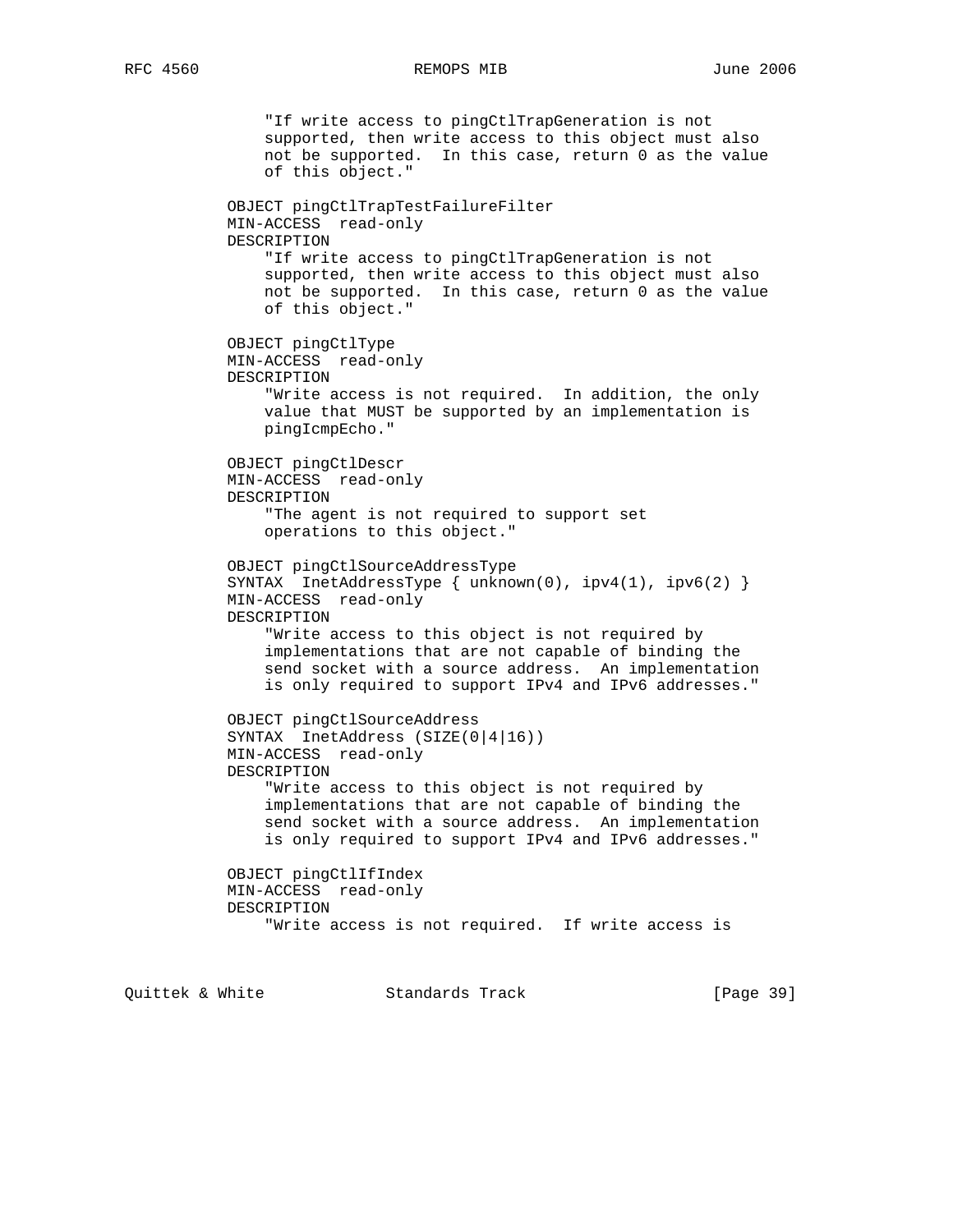not supported, return a 0 as the value of this object. A value of 0 means that the function represented by this option is not supported." OBJECT pingCtlByPassRouteTable MIN-ACCESS read-only DESCRIPTION "Write access is not required. If write access is not supported, return false(2) as the value of this object. A value of false(2) means that the function represented by this option is not supported." OBJECT pingCtlDSField MIN-ACCESS read-only DESCRIPTION "Write access is not required. If write access is not supported, return a 0 as the value of this object. A value of 0 means that the function represented by this option is not supported." OBJECT pingResultsIpTargetAddressType SYNTAX InetAddressType { unknown(0), ipv4(1), ipv6(2) } DESCRIPTION "An implementation is only required to support IPv4 and IPv6 addresses." OBJECT pingResultsIpTargetAddress SYNTAX InetAddress (SIZE(0|4|16)) DESCRIPTION "An implementation is only required to support IPv4 and globally unique IPv6 addresses." OBJECT pingResultsLastGoodProbe DESCRIPTION "This object is mandatory for implementations that have access to a system clock and that are capable of setting the values for DateAndTime objects. It is RECOMMENDED that when this object is not supported its values be reported as '0000000000000000'H." OBJECT pingProbeHistoryTime DESCRIPTION "If the pingHistoryGroup is implemented, then this object is mandatory for implementations that have access to a system clock and that are capable of setting the values for DateAndTime objects. It is RECOMMENDED that when this object is not supported its values

Quittek & White Standards Track [Page 40]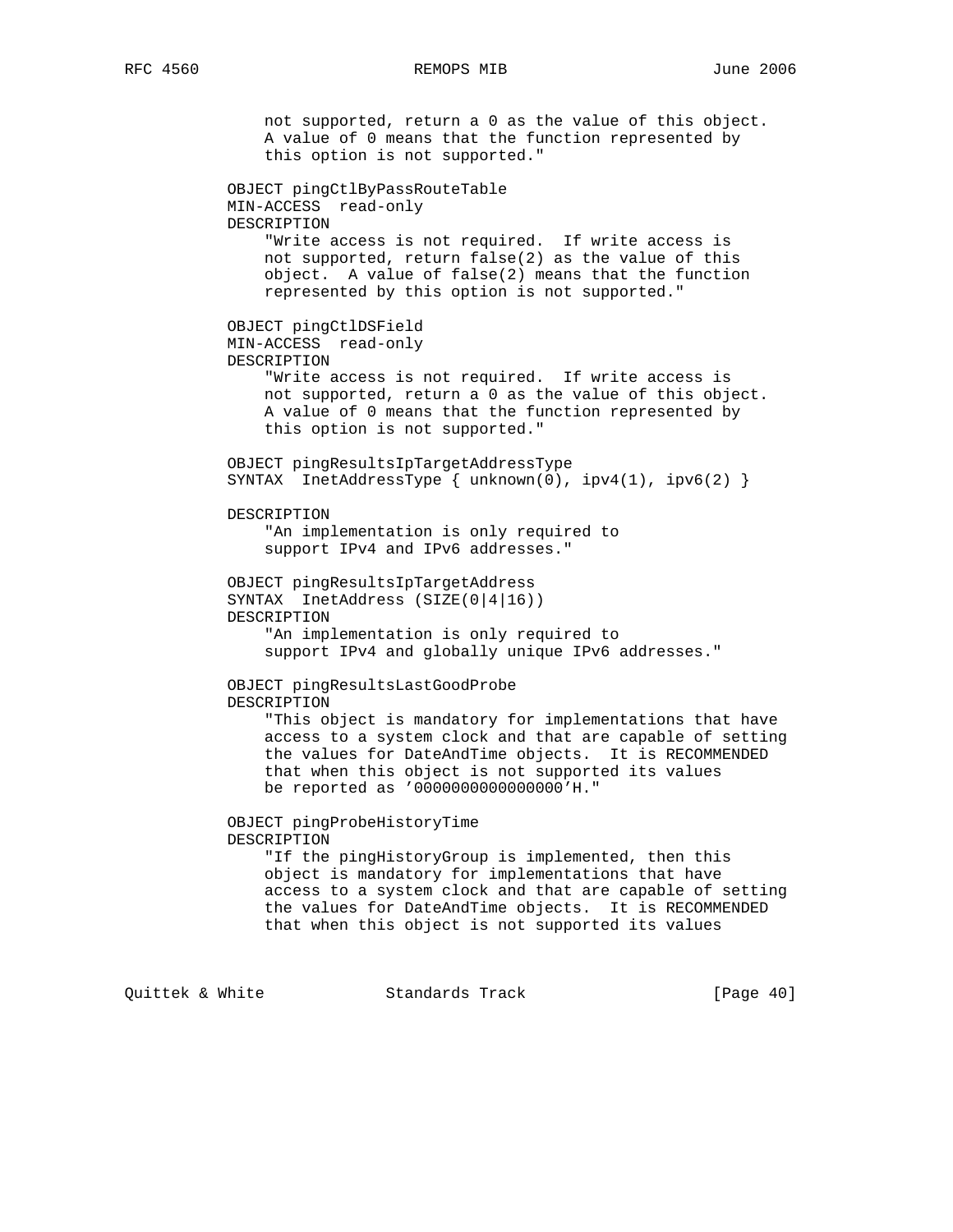be reported as '0000000000000000'H." ::= { pingCompliances 3 } pingCompliance MODULE-COMPLIANCE STATUS deprecated DESCRIPTION "The compliance statement for the DISMAN-PING-MIB. This compliance statement has been deprecated because the group pingGroup and the pingTimeStampGroup have been split and deprecated. The pingFullCompliance statement is semantically identical to the deprecated pingCompliance statement." MODULE -- this module MANDATORY-GROUPS { pingGroup, pingNotificationsGroup } GROUP pingTimeStampGroup DESCRIPTION "This group is mandatory for implementations that have access to a system clock and that are capable of setting the values for DateAndTime objects. It is RECOMMENDED that when this group is not supported the values for the objects in this group be reported as '0000000000000000'H." OBJECT pingMaxConcurrentRequests MIN-ACCESS read-only DESCRIPTION "The agent is not required to support set operations to this object." OBJECT pingCtlStorageType MIN-ACCESS read-only DESCRIPTION "Write access is not required. It is also allowed that implementations support only the volatile StorageType enumeration." OBJECT pingCtlType MIN-ACCESS read-only DESCRIPTION "Write access is not required. In addition, the only value that MUST be supported by an implementation is pingIcmpEcho."

Quittek & White Standards Track [Page 41]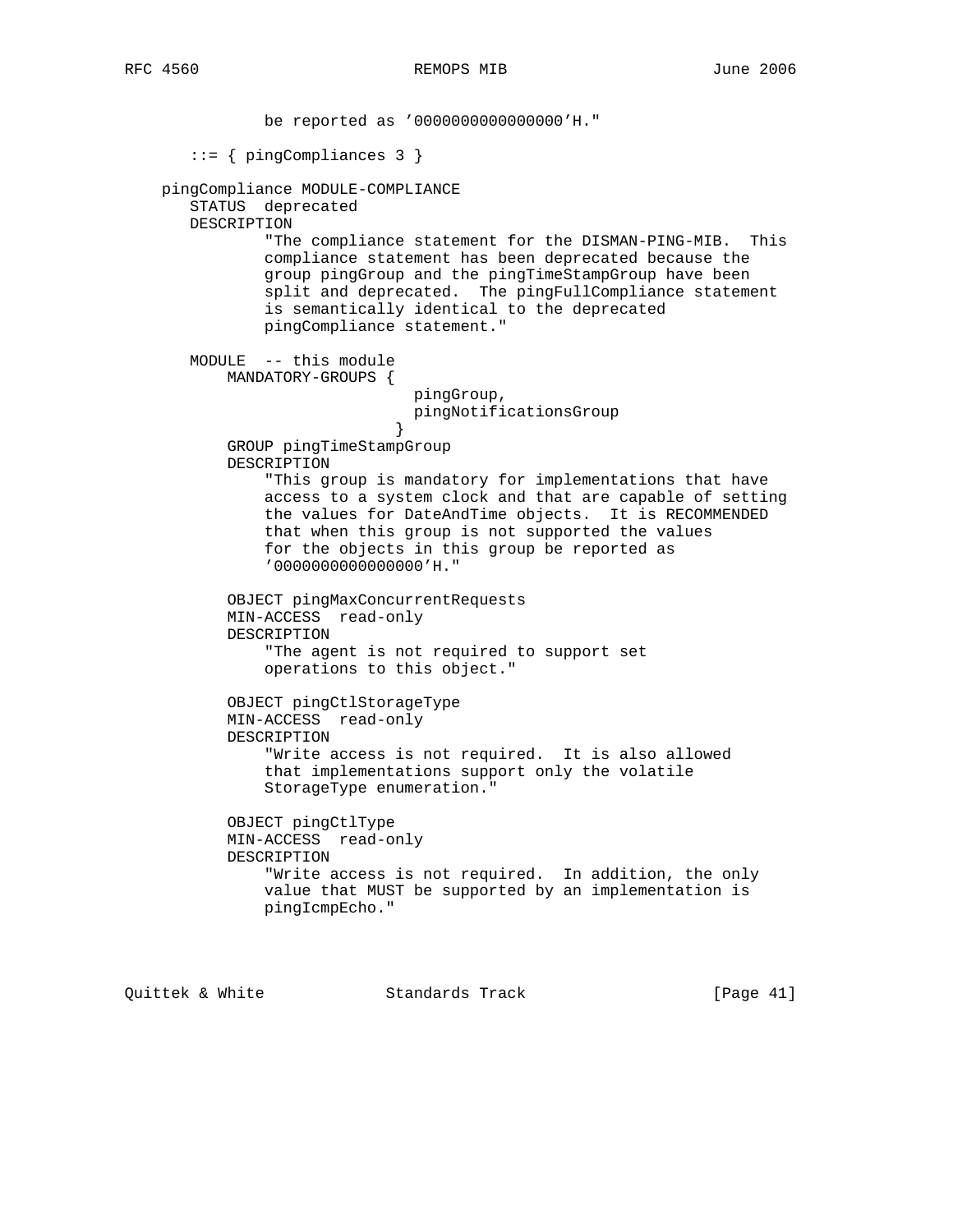OBJECT pingCtlByPassRouteTable MIN-ACCESS read-only DESCRIPTION "This object is not required by implementations that are not capable of its implementation. The function represented by this object is implementable if the setsockopt SOL\_SOCKET SO\_DONTROUTE option is supported." OBJECT pingCtlSourceAddressType SYNTAX InetAddressType { unknown(0), ipv4(1), ipv6(2) } MIN-ACCESS read-only DESCRIPTION "This object is not required by implementations that are not capable of binding the send socket with a source address. An implementation is only required to support IPv4 and IPv6 addresses." OBJECT pingCtlSourceAddress SYNTAX InetAddress (SIZE(0|4|16)) MIN-ACCESS read-only DESCRIPTION "This object is not required by implementations that are not capable of binding the send socket with a source address. An implementation is only required to support IPv4 and globally unique IPv6 addresses." OBJECT pingCtlIfIndex MIN-ACCESS read-only DESCRIPTION "Write access is not required. When write access is not supported, return a 0 as the value of this object. A value of 0 means that the function represented by this option is not supported." OBJECT pingCtlDSField MIN-ACCESS read-only DESCRIPTION "Write access is not required. When write access is not supported, return a 0 as the value of this object. A value of 0 means that the function represented by this option is not supported." OBJECT pingResultsIpTargetAddressType SYNTAX InetAddressType  $\{ \text{unknown}(0), \text{ipv4}(1), \text{ipv6}(2) \}$  DESCRIPTION "An implementation is only required to support IPv4 and IPv6 addresses."

Quittek & White Standards Track [Page 42]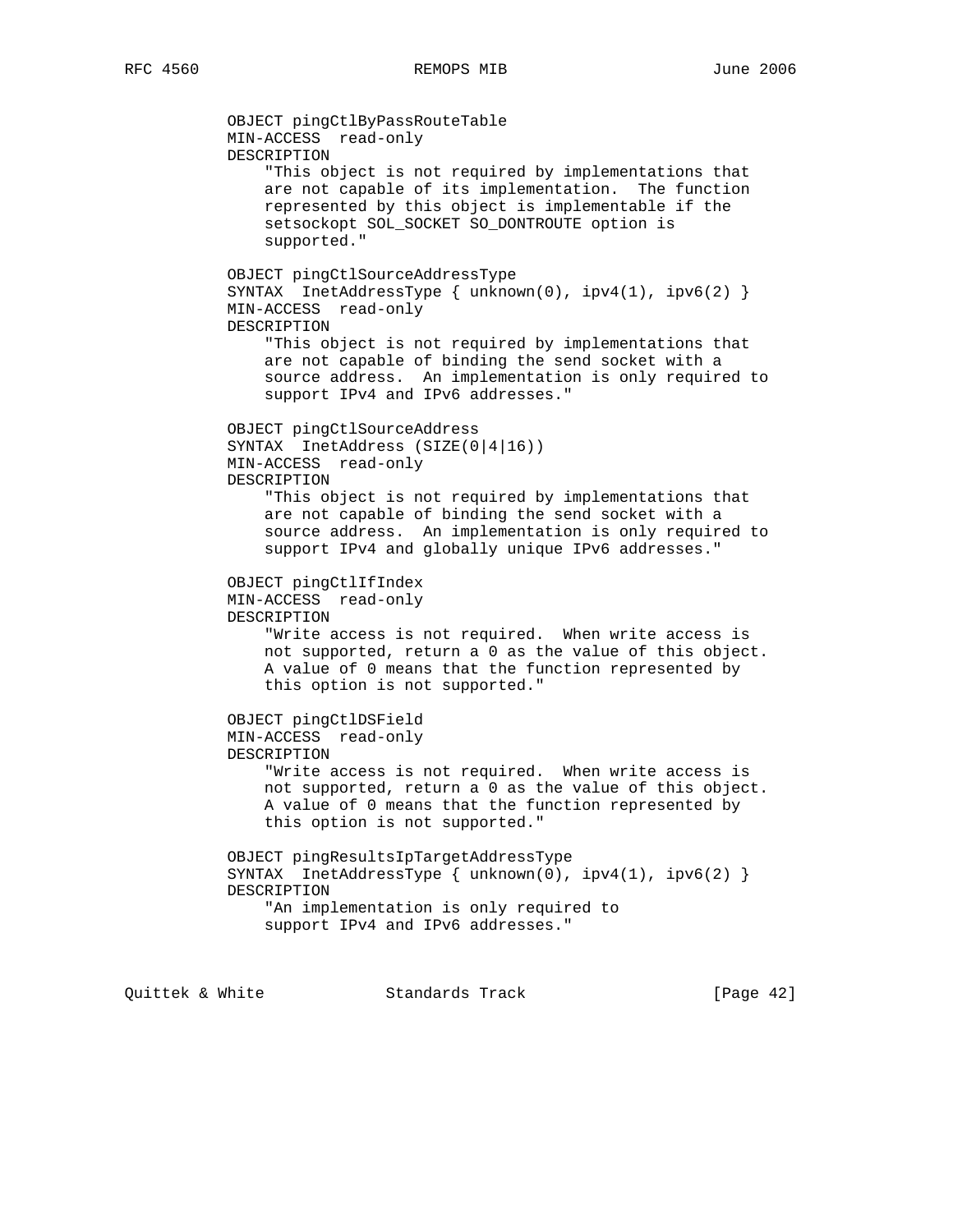OBJECT pingResultsIpTargetAddress SYNTAX InetAddress (SIZE(0|4|16)) DESCRIPTION "An implementation is only required to support IPv4 and globally unique IPv6 addresses." ::= { pingCompliances 1 } -- MIB groupings pingMinimumGroup OBJECT-GROUP OBJECTS { pingMaxConcurrentRequests, pingCtlTargetAddressType, pingCtlTargetAddress, pingCtlDataSize, pingCtlTimeOut, pingCtlProbeCount, pingCtlAdminStatus, pingCtlDataFill, pingCtlFrequency, pingCtlMaxRows, pingCtlStorageType, pingCtlTrapGeneration, pingCtlTrapProbeFailureFilter, pingCtlTrapTestFailureFilter, pingCtlType, pingCtlDescr, pingCtlByPassRouteTable, pingCtlSourceAddressType, pingCtlSourceAddress, pingCtlIfIndex, pingCtlDSField, pingResultsOperStatus, pingResultsIpTargetAddressType, pingResultsIpTargetAddress, pingResultsMinRtt, pingResultsMaxRtt, pingResultsAverageRtt, pingResultsProbeResponses, pingResultsSentProbes, pingResultsRttSumOfSquares, pingResultsLastGoodProbe<br>} } STATUS current DESCRIPTION "The group of objects that constitute the remote ping capability."

Quittek & White Standards Track [Page 43]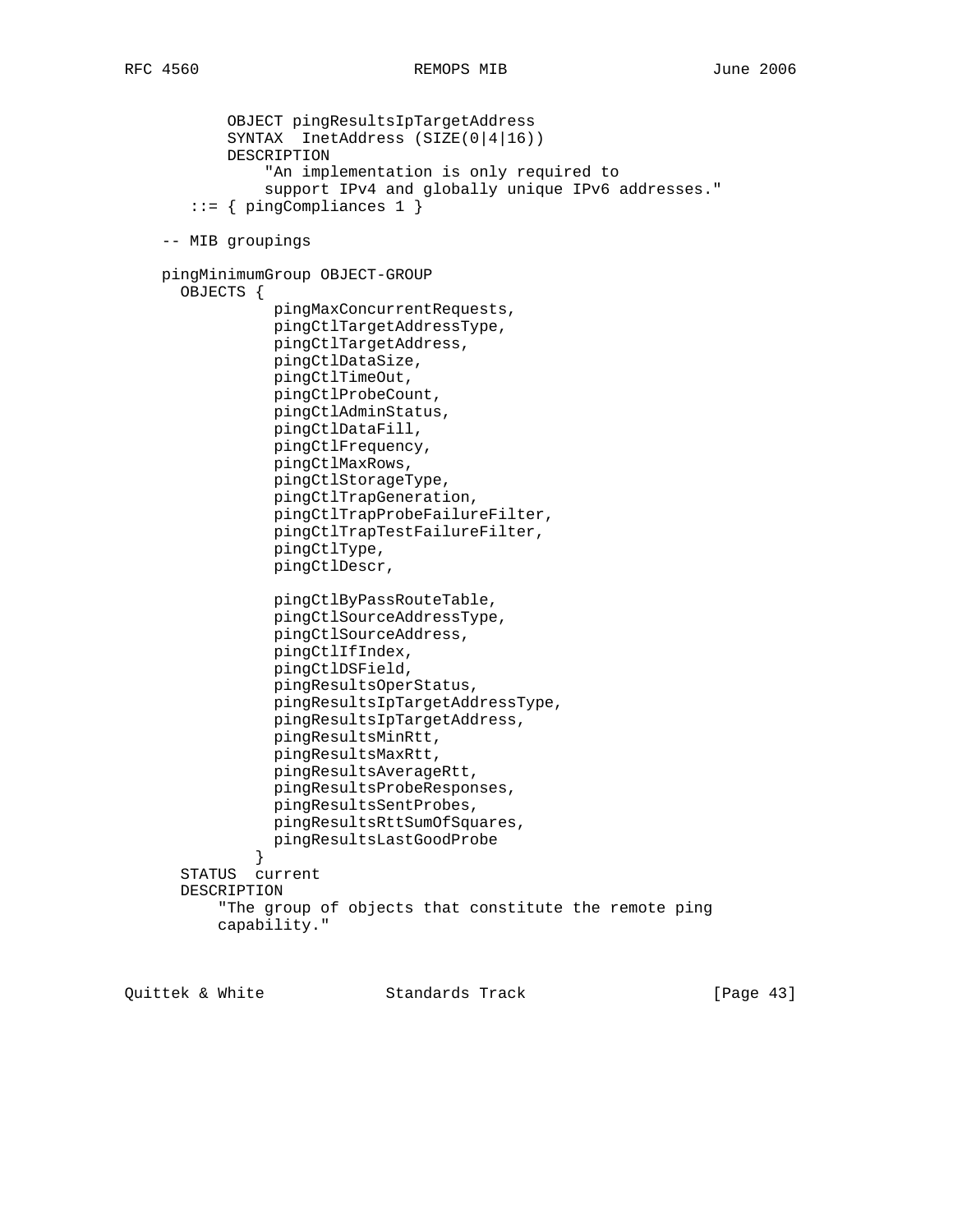```
::= { pingGroups 4 }
    pingCtlRowStatusGroup OBJECT-GROUP
      OBJECTS {
              pingCtlRowStatus<br>}
 }
      STATUS current
      DESCRIPTION
           "The RowStatus object of the pingCtlTable."
       ::= { pingGroups 5 }
    pingHistoryGroup OBJECT-GROUP
      OBJECTS {
                pingProbeHistoryResponse,
                 pingProbeHistoryStatus,
                pingProbeHistoryLastRC,
              pingProbeHistoryTime<br>}
 }
      STATUS current
      DESCRIPTION
           "The group of objects that constitute the history
          capability."
       ::= \{ pingGroups 6 \} pingNotificationsGroup NOTIFICATION-GROUP
      NOTIFICATIONS {
                pingProbeFailed,
                pingTestFailed,
             pingTestCompleted<br>}
 }
      STATUS current
      DESCRIPTION
           "The notification that are required to be supported by
           implementations of this MIB."
      ::= { pingGroups 3 }
    pingGroup OBJECT-GROUP
      OBJECTS {
                 pingMaxConcurrentRequests,
                pingCtlTargetAddressType,
                pingCtlTargetAddress,
                pingCtlDataSize,
                pingCtlTimeOut,
                pingCtlProbeCount,
                pingCtlAdminStatus,
                pingCtlDataFill,
                pingCtlFrequency,
```
Quittek & White Standards Track [Page 44]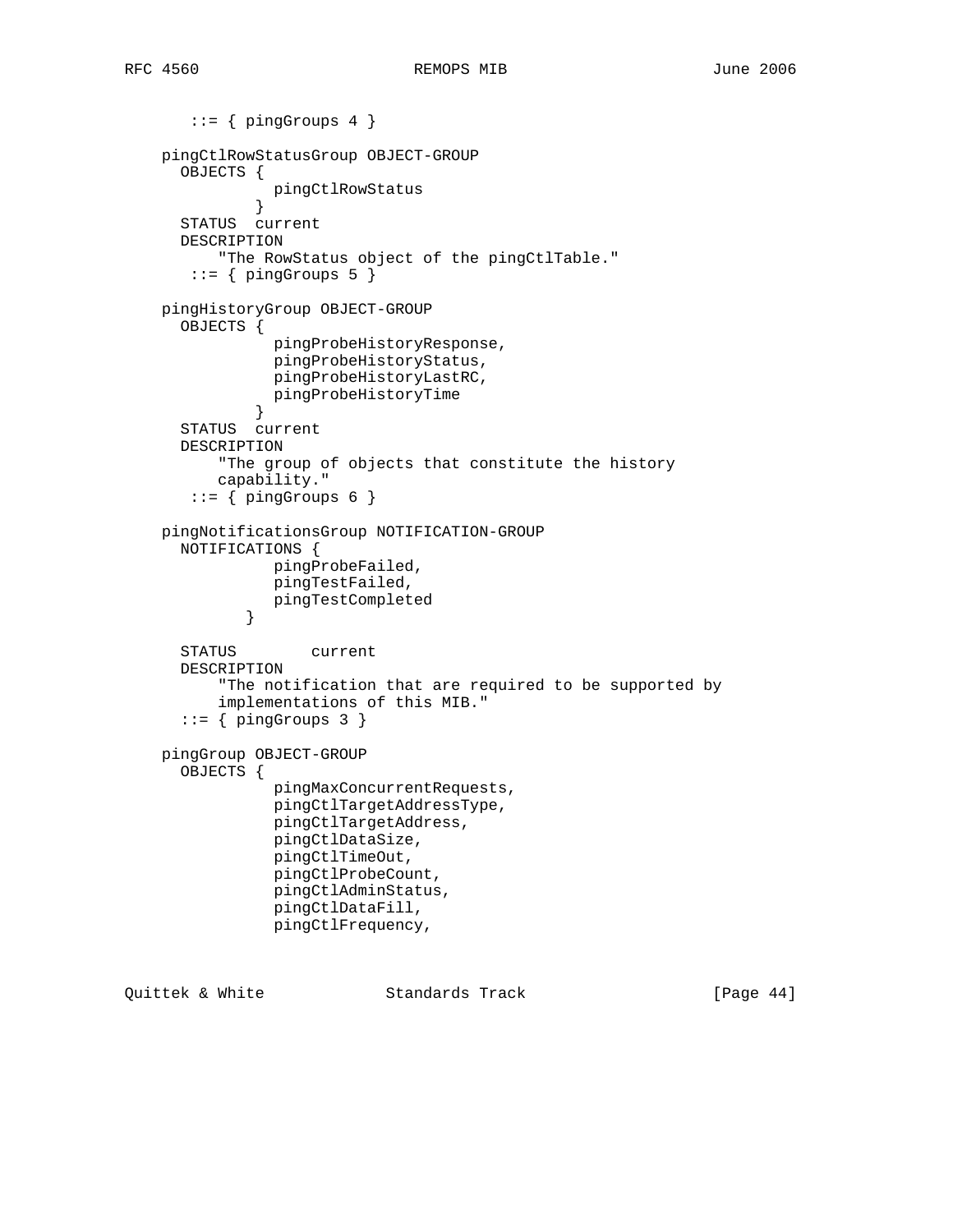pingCtlMaxRows, pingCtlStorageType, pingCtlTrapGeneration, pingCtlTrapProbeFailureFilter, pingCtlTrapTestFailureFilter, pingCtlType, pingCtlDescr, pingCtlByPassRouteTable, pingCtlSourceAddressType, pingCtlSourceAddress, pingCtlIfIndex, pingCtlDSField, pingCtlRowStatus, pingResultsOperStatus, pingResultsIpTargetAddressType, pingResultsIpTargetAddress, pingResultsMinRtt, pingResultsMaxRtt, pingResultsAverageRtt, pingResultsProbeResponses, pingResultsSentProbes, pingResultsRttSumOfSquares, pingProbeHistoryResponse, pingProbeHistoryStatus, pingProbeHistoryLastRC } STATUS deprecated DESCRIPTION "The group of objects that constitute the remote ping capability."  $::=$  { pingGroups 1 } pingTimeStampGroup OBJECT-GROUP OBJECTS { pingResultsLastGoodProbe, pingProbeHistoryTime } STATUS deprecated DESCRIPTION "The group of DateAndTime objects."  $::=$  { pingGroups 2 }

```
 END
```
Quittek & White Standards Track [Page 45]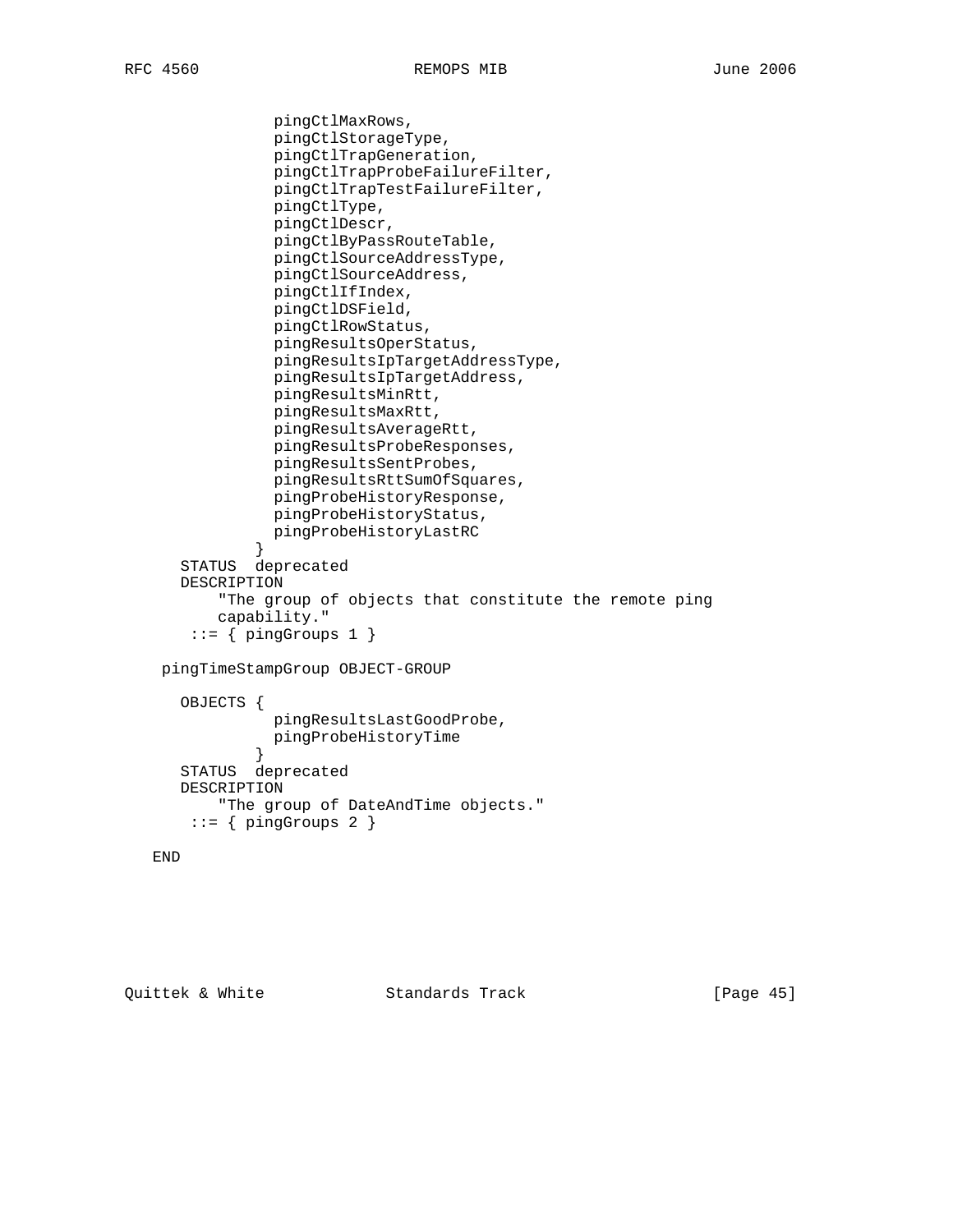## 4.2. DISMAN-TRACEROUTE-MIB

DISMAN-TRACEROUTE-MIB DEFINITIONS ::= BEGIN

| IMPORTS                                                  |              |
|----------------------------------------------------------|--------------|
| MODULE-IDENTITY, OBJECT-TYPE, Integer32,                 |              |
| Gauge32, Unsigned32, mib-2,                              |              |
| NOTIFICATION-TYPE,                                       |              |
| OBJECT-IDENTITY                                          |              |
| FROM SNMPv2-SMI                                          | $--$ RFC2578 |
| RowStatus, StorageType,                                  |              |
| TruthValue, DateAndTime                                  |              |
| FROM SNMPv2-TC                                           | $--$ RFC2579 |
| MODULE-COMPLIANCE, OBJECT-GROUP,                         |              |
| NOTIFICATION-GROUP                                       |              |
| FROM SNMPv2-CONF                                         | $--$ RFC2580 |
| SnmpAdminString                                          |              |
| FROM SNMP-FRAMEWORK-MIB                                  | $--$ RFC3411 |
| InterfaceIndexOrZero                                     | $--$ RFC2863 |
| FROM IF-MIB                                              |              |
| InetAddressType, InetAddress                             |              |
| FROM INET-ADDRESS-MIB                                    | $--$ RFC4001 |
| OperationResponseStatus                                  |              |
| FROM DISMAN-PING-MIB;                                    | $--$ RFC4560 |
| traceRouteMIB MODULE-IDENTITY                            |              |
| LAST-UPDATED "200606130000Z" -- 13 June 2006             |              |
| ORGANIZATION "IETF Distributed Management Working Group" |              |
| CONTACT-INFO                                             |              |
| "Juergen Ouittek                                         |              |
|                                                          |              |
| NEC Europe Ltd.                                          |              |

 Network Laboratories Kurfuersten-Anlage 36 69115 Heidelberg Germany

 Phone: +49 6221 4342-115 Email: quittek@netlab.nec.de" DESCRIPTION "The Traceroute MIB (DISMAN-TRACEROUTE-MIB) provides access to the traceroute capability at a remote host.

 Copyright (C) The Internet Society (2006). This version of this MIB module is part of RFC 4560; see the RFC itself for full legal notices."

-- Revision history

Quittek & White  $\sim$  Standards Track [Page 46]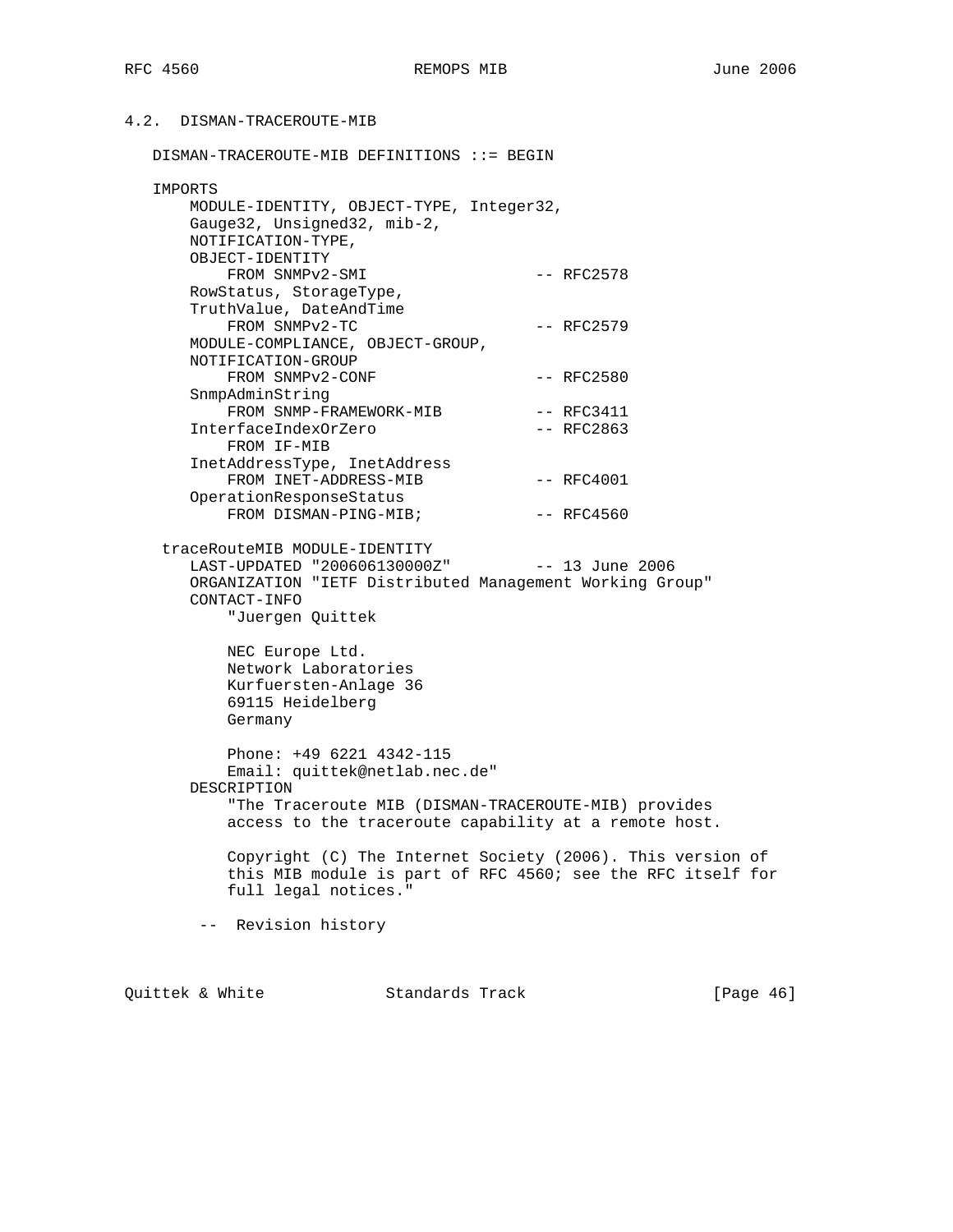REVISION "200606130000Z" -- 13 June 2006 DESCRIPTION "Updated version, published as RFC 4560. - Correctly considered IPv6 in DESCRIPTION clause of object traceRouteCtlDataSize - Replaced references to RFC 2575 by RFC 3415 - Replaced references to RFC 2571 by RFC 3411 - Replaced references to RFC 2851 by RFC 4001 - Clarified DESCRIPTION clause of object traceRouteResultsLastGoodPath - Changed range of object traceRouteCtlInitialTtl from (0..255) to (1..255) - Extended DESCRIPTION clause of traceRouteResultsTable describing re-initialization of entries - Changed SYNTAX of traceRouteResultsTestAttempts and traceRouteResultsTestSuccesses from Unsigned32 to Gauge32 - Changed status of traceRouteCompliance to deprecated - Added traceRouteFullCompliance and traceRouteMinimumCompliance - Changed status of traceRouteGroup and traceRouteTimeStampGroup to deprecated - Added traceRouteMinimumGroup, traceRouteCtlRowStatusGroup, and traceRouteHistoryGroup - Changed DEFVAL of object traceRouteCtlTargetAddressType from { ipv4 } to { unknown } - Changed DEFVAL of object traceRouteCtlDescr from { '00'H } to { ''H } - Added DEFVAL for object traceRouteCtlTrapGeneration of DEFVAL { { } }" REVISION "200009210000Z" -- 21 September 2000 DESCRIPTION "Initial version, published as RFC 2925." ::= { mib-2 81 } -- Top level structure of the MIB traceRouteNotifications OBJECT IDENTIFIER ::= { traceRouteMIB 0 } traceRouteObjects OBJECT IDENTIFIER ::= { traceRouteMIB 1 } traceRouteConformance OBJECT IDENTIFIER ::= { traceRouteMIB 2 } -- The registration node (point) for traceroute implementation types traceRouteImplementationTypeDomains OBJECT IDENTIFIER  $::=$  { traceRouteMIB 3 }

Quittek & White Standards Track [Page 47]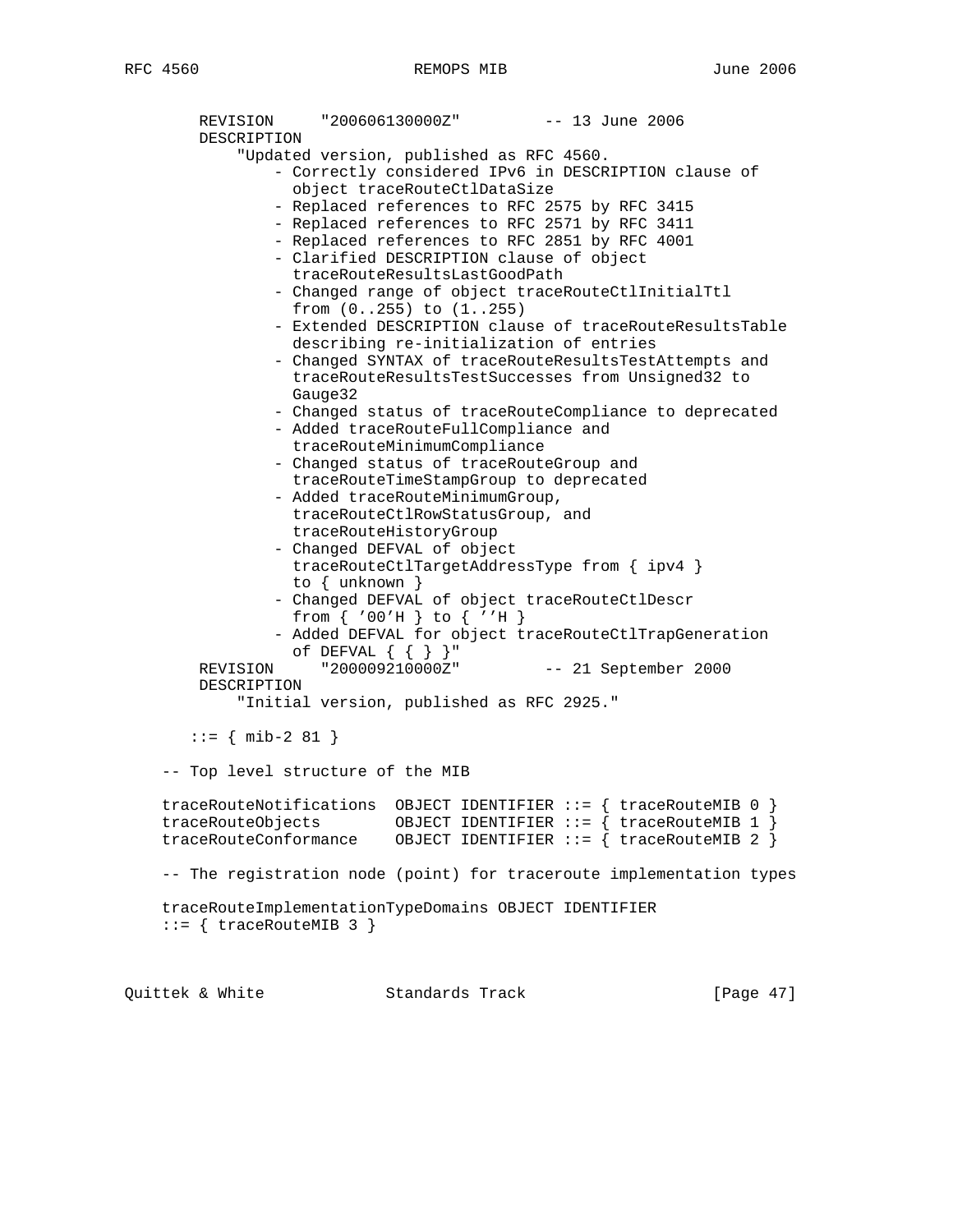```
 traceRouteUsingUdpProbes OBJECT-IDENTITY
       STATUS current
       DESCRIPTION
           "Indicates that an implementation is using UDP probes to
           perform the traceroute operation."
        ::= { traceRouteImplementationTypeDomains 1 }
     -- Simple Object Definitions
     traceRouteMaxConcurrentRequests OBJECT-TYPE
       SYNTAX Unsigned32
       UNITS "requests"
       MAX-ACCESS read-write
       STATUS current
       DESCRIPTION
          "The maximum number of concurrent active traceroute requests
          that are allowed within an agent implementation. A value
          of 0 for this object implies that there is no limit for
          the number of concurrent active requests in effect.
          The limit applies only to new requests being activated.
          When a new value is set, the agent will continue processing
          all the requests already active, even if their number
          exceeds the limit just imposed."
       DEFVAL { 10 }
        ::= { traceRouteObjects 1 }
     -- Traceroute Control Table
     traceRouteCtlTable OBJECT-TYPE
      SYNTAX SEQUENCE OF TraceRouteCtlEntry
       MAX-ACCESS not-accessible
       STATUS current
       DESCRIPTION
           "Defines the Remote Operations Traceroute Control Table for
           providing the capability of invoking traceroute from a remote
           host. The results of traceroute operations can be stored in
           the traceRouteResultsTable, traceRouteProbeHistoryTable, and
           the traceRouteHopsTable."
       ::= { traceRouteObjects 2 }
     traceRouteCtlEntry OBJECT-TYPE
       SYNTAX TraceRouteCtlEntry
       MAX-ACCESS not-accessible
       STATUS current
       DESCRIPTION
Quittek & White Standards Track [Page 48]
```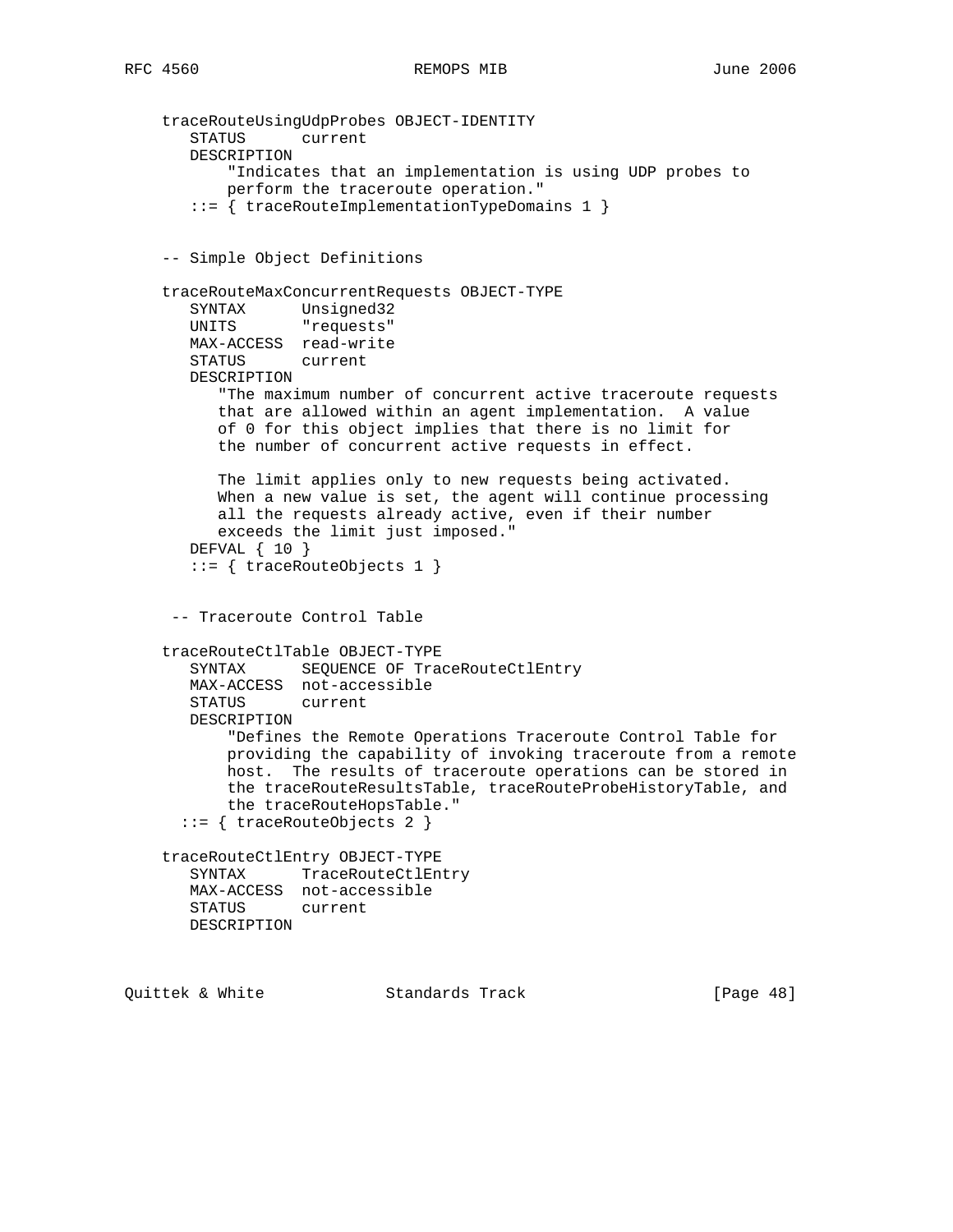```
 "Defines an entry in the traceRouteCtlTable. The first
          index element, traceRouteCtlOwnerIndex, is of type
          SnmpAdminString, a textual convention that allows for
          use of the SNMPv3 View-Based Access Control Model
          (RFC 3415, VACM) and that allows a management
          application to identify its entries. The second index,
          traceRouteCtlTestName (also an SnmpAdminString),
          enables the same management application to have
          multiple requests outstanding."
      INDEX {
             traceRouteCtlOwnerIndex,
           traceRouteCtlTestName
 }
      ::= { traceRouteCtlTable 1 }
    TraceRouteCtlEntry ::=
      SEQUENCE {
 traceRouteCtlOwnerIndex SnmpAdminString,
traceRouteCtlTestName SnmpAdminString,
        traceRouteCtlTargetAddressType InetAddressType,
        traceRouteCtlTargetAddress InetAddress,
        traceRouteCtlByPassRouteTable TruthValue,
 traceRouteCtlDataSize Unsigned32,
traceRouteCtlTimeOut Unsigned32,
traceRouteCtlProbesPerHop    Unsigned32,
traceRouteCtlPort Unsigned32,
traceRouteCtlMaxTtl Unsigned32,
traceRouteCtlDSField Unsigned32,
       traceRouteCtlSourceAddressType InetAddressType,<br>traceRouteCtlSourceAddress InetAddress,
 traceRouteCtlSourceAddress InetAddress,
 traceRouteCtlIfIndex InterfaceIndexOrZero,
 traceRouteCtlMiscOptions SnmpAdminString,
traceRouteCtlMaxFailures Unsigned32,
traceRouteCtlDontFragment TruthValue,
traceRouteCtlInitialTtl Unsigned32,
traceRouteCtlFrequency Unsigned32,
traceRouteCtlStorageType StorageType,
traceRouteCtlAdminStatus INTEGER,
traceRouteCtlDescr SnmpAdminString,
 traceRouteCtlMaxRows Unsigned32,
       traceRouteCtlTrapGeneration BITS,
        traceRouteCtlCreateHopsEntries TruthValue,
 traceRouteCtlType OBJECT IDENTIFIER,
 traceRouteCtlRowStatus RowStatus
      }
    traceRouteCtlOwnerIndex OBJECT-TYPE
```
SYNTAX SnmpAdminString (SIZE(0..32))

Quittek & White Standards Track [Page 49]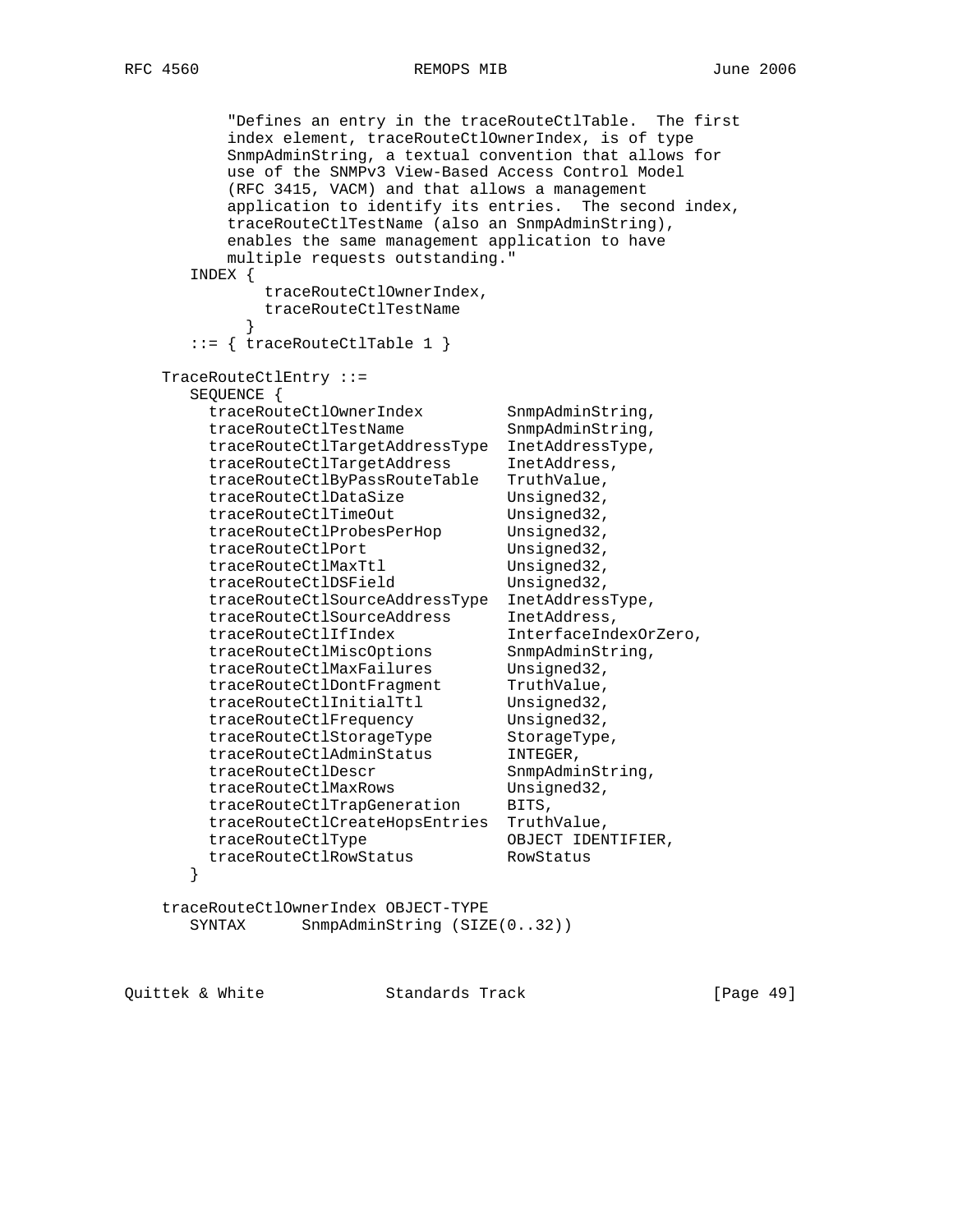```
 MAX-ACCESS not-accessible
   STATUS current
   DESCRIPTION
       "To facilitate the provisioning of access control by a
      security administrator using the View-Based Access
      Control Model (RFC 3415, VACM) for tables in which
      multiple users may need to create or
      modify entries independently, the initial index is used as
      an 'owner index'. Such an initial index has a syntax of
      SnmpAdminString and can thus be trivially mapped to a
      securityName or groupName defined in VACM, in
      accordance with a security policy.
     When used in conjunction with such a security policy,
      all entries in the table belonging to a particular user
      (or group) will have the same value for this initial
      index. For a given user's entries in a particular
      table, the object identifiers for the information in
      these entries will have the same subidentifiers (except
      for the 'column' subidentifier) up to the end of the
      encoded owner index. To configure VACM to permit access
      to this portion of the table, one would create
      vacmViewTreeFamilyTable entries with the value of
      vacmViewTreeFamilySubtree including the owner index
      portion, and vacmViewTreeFamilyMask 'wildcarding' the
      column subidentifier. More elaborate configurations
      are possible."
    ::= { traceRouteCtlEntry 1 }
  traceRouteCtlTestName OBJECT-TYPE
  SYNTAX SnmpAdminString (SIZE(0..32))
   MAX-ACCESS not-accessible
   STATUS current
   DESCRIPTION
       "The name of a traceroute test. This is locally unique,
       within the scope of a traceRouteCtlOwnerIndex."
    ::= { traceRouteCtlEntry 2 }
 traceRouteCtlTargetAddressType OBJECT-TYPE
   SYNTAX InetAddressType
   MAX-ACCESS read-create
   STATUS current
   DESCRIPTION
       "Specifies the type of host address to be used on the
       traceroute request at the remote host."
   DEFVAL { unknown }
   ::= { traceRouteCtlEntry 3 }
```
Quittek & White Standards Track [Page 50]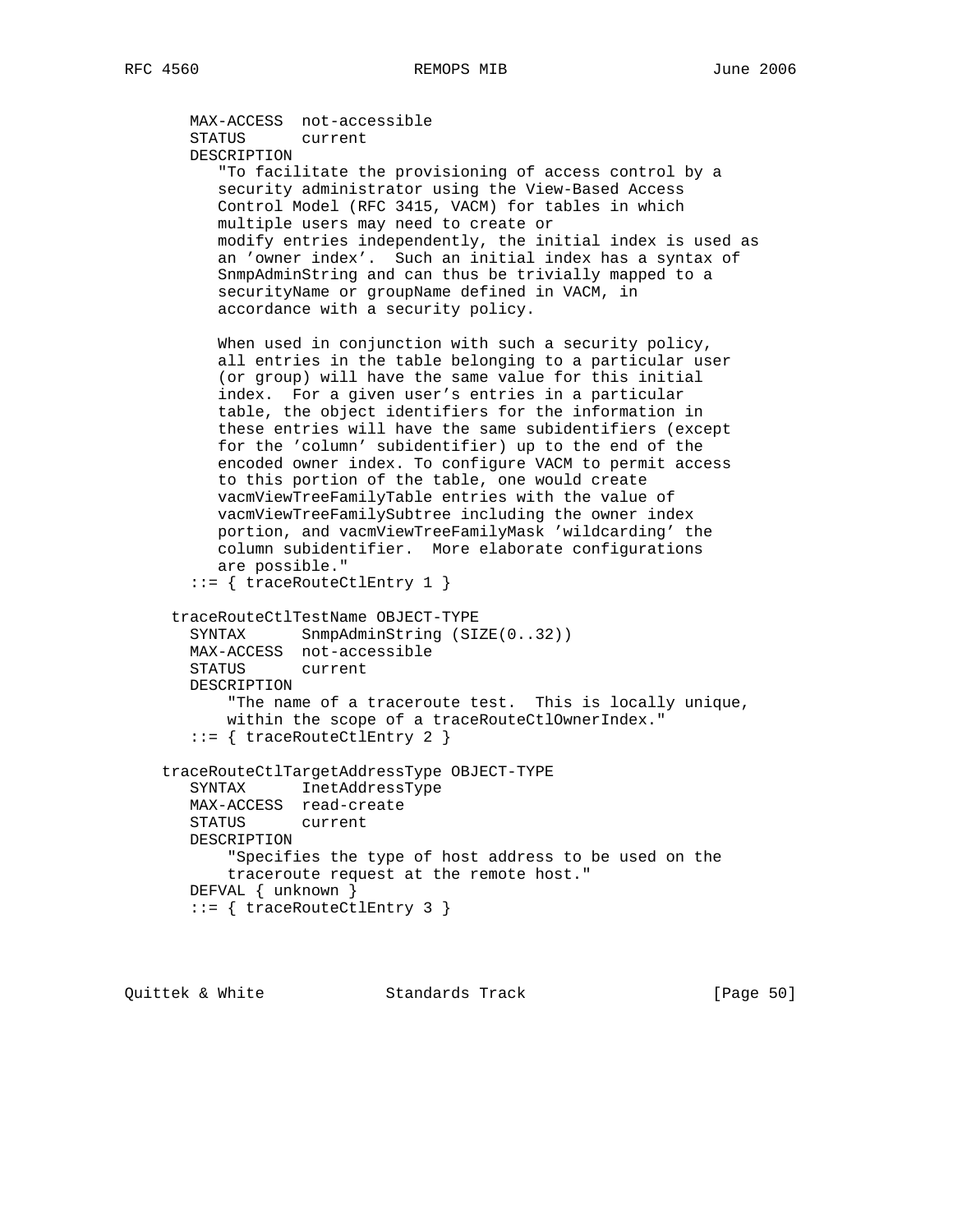```
 traceRouteCtlTargetAddress OBJECT-TYPE
       SYNTAX InetAddress
       MAX-ACCESS read-create
       STATUS current
       DESCRIPTION
           "Specifies the host address used on the
           traceroute request at the remote host. The
           host address type can be determined by
           examining the value of the corresponding
           traceRouteCtlTargetAddressType.
           A value for this object MUST be set prior to
           transitioning its corresponding traceRouteCtlEntry to
           active(1) via traceRouteCtlRowStatus."
       ::= { traceRouteCtlEntry 4 }
    traceRouteCtlByPassRouteTable OBJECT-TYPE
       SYNTAX TruthValue
       MAX-ACCESS read-create
       STATUS current
       DESCRIPTION
          "The purpose of this object is to enable optional
          bypassing the route table. If enabled, the remote
          host will bypass the normal routing tables and send
          directly to a host on an attached network. If the
          host is not on a directly attached network, an
          error is returned. This option can be used to perform
          the traceroute operation to a local host through an
          interface that has no route defined (e.g., after the
          interface was dropped by the routing daemon at the host)."
       DEFVAL { false }
       ::= { traceRouteCtlEntry 5 }
    traceRouteCtlDataSize OBJECT-TYPE
 SYNTAX Unsigned32 (0..65507)
 UNITS "octets"
       MAX-ACCESS read-create
       STATUS current
       DESCRIPTION
           "Specifies the size of the data portion of a traceroute
           request, in octets. If the RECOMMENDED traceroute method
           (UDP datagrams as probes) is used, then the value
           contained in this object MUST be applied. If another
           traceroute method is used for which the specified size
           is not appropriate, then the implementation SHOULD use
           whatever size (appropriate to the method) is closest to
           the specified size.
```
Quittek & White Standards Track [Page 51]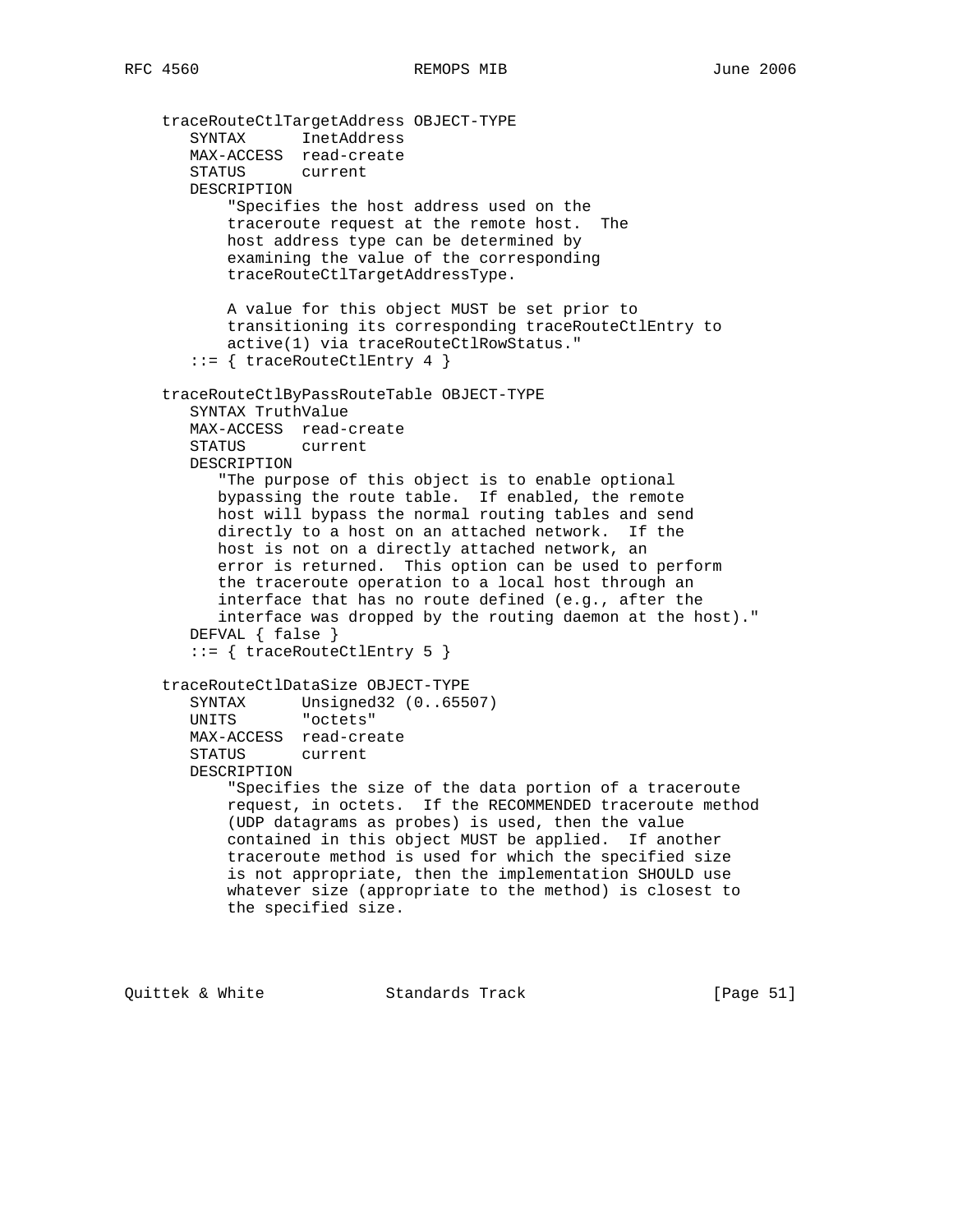## RFC 4560 REMOPS MIB June 2006

```
 The maximum value for this object was computed by
           subtracting the smallest possible IP header size of
           20 octets (IPv4 header with no options) and the UDP
           header size of 8 octets from the maximum IP packet size.
           An IP packet has a maximum size of 65535 octets
           (excluding IPv6 Jumbograms)."
      DEFVAL { 0 }
       ::= { traceRouteCtlEntry 6 }
    traceRouteCtlTimeOut OBJECT-TYPE
      SYNTAX Unsigned32 (1..60)
       UNITS "seconds"
       MAX-ACCESS read-create
       STATUS current
       DESCRIPTION
           "Specifies the time-out value, in seconds, for
           a traceroute request."
       DEFVAL { 3 }
       ::= { traceRouteCtlEntry 7 }
    traceRouteCtlProbesPerHop OBJECT-TYPE
 SYNTAX Unsigned32 (1..10)
 UNITS "probes"
       MAX-ACCESS read-create
       STATUS current
       DESCRIPTION
           "Specifies the number of times to reissue a traceroute
           request with the same time-to-live (TTL) value."
       DEFVAL { 3 }
       ::= { traceRouteCtlEntry 8 }
    traceRouteCtlPort OBJECT-TYPE
       SYNTAX Unsigned32 (1..65535)
       UNITS "UDP Port"
       MAX-ACCESS read-create
       STATUS current
       DESCRIPTION
           "Specifies the (initial) UDP port to send the traceroute
           request to. A port needs to be specified that is not in
           use at the destination (target) host. The default
           value for this object is the IANA assigned port,
           33434, for the traceroute function."
       DEFVAL { 33434 }
       ::= { traceRouteCtlEntry 9 }
    traceRouteCtlMaxTtl OBJECT-TYPE
       SYNTAX Unsigned32 (1..255)
       UNITS "time-to-live value"
```
Quittek & White Standards Track [Page 52]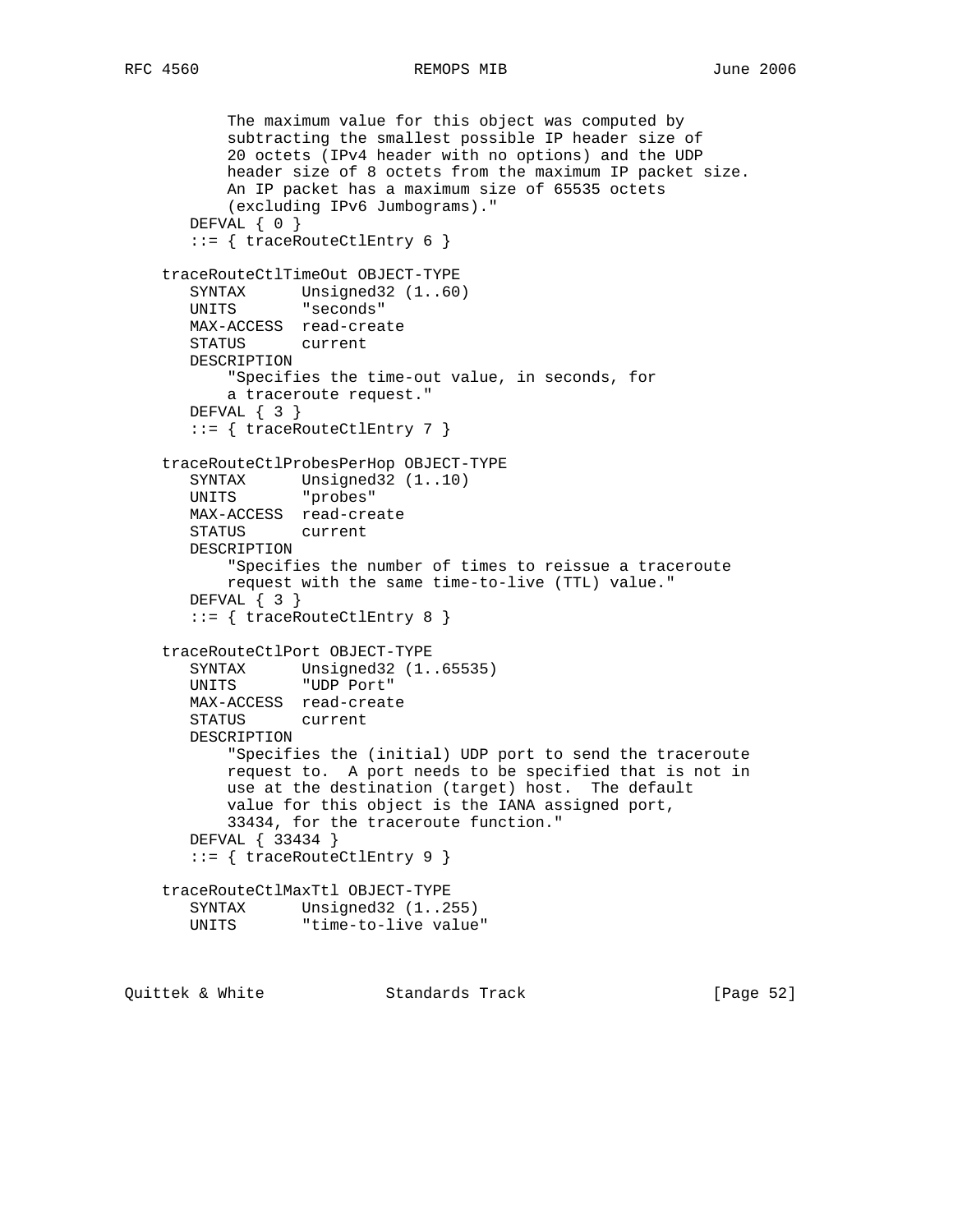MAX-ACCESS read-create STATUS current DESCRIPTION "Specifies the maximum time-to-live value." DEFVAL { 30 } ::= { traceRouteCtlEntry 10 } traceRouteCtlDSField OBJECT-TYPE SYNTAX Unsigned32 (0..255) MAX-ACCESS read-create STATUS current DESCRIPTION "Specifies the value to store in the Type of Service (TOS) octet in the IPv4 header or in the Traffic Class octet in the IPv6 header, respectively, of the IP packet used to encapsulate the traceroute probe. The octet to be set in the IP header contains the Differentiated Services (DS) Field in the six most significant bits. This option can be used to determine what effect an explicit DS Field setting has on a traceroute response. Not all values are legal or meaningful. A value of 0 means that the function represented by this option is not supported. DS Field usage is often not supported by IP implementations, and not all values are supported. Refer to RFC 2474 and RFC 3260 for guidance on usage of this field." REFERENCE "Refer to RFC 1812 for the definition of the IPv4 TOS octet and to RFC 2460 for the definition of the IPv6 Traffic Class octet. Refer to RFC 2474 and RFC 3260 for the definition of the Differentiated Services Field." DEFVAL { 0 } ::= { traceRouteCtlEntry 11 } traceRouteCtlSourceAddressType OBJECT-TYPE SYNTAX InetAddressType MAX-ACCESS read-create STATUS current DESCRIPTION "Specifies the type of the source address, traceRouteCtlSourceAddress, to be used at a remote host when a traceroute operation is performed." DEFVAL { unknown } ::= { traceRouteCtlEntry 12 }

Quittek & White Standards Track [Page 53]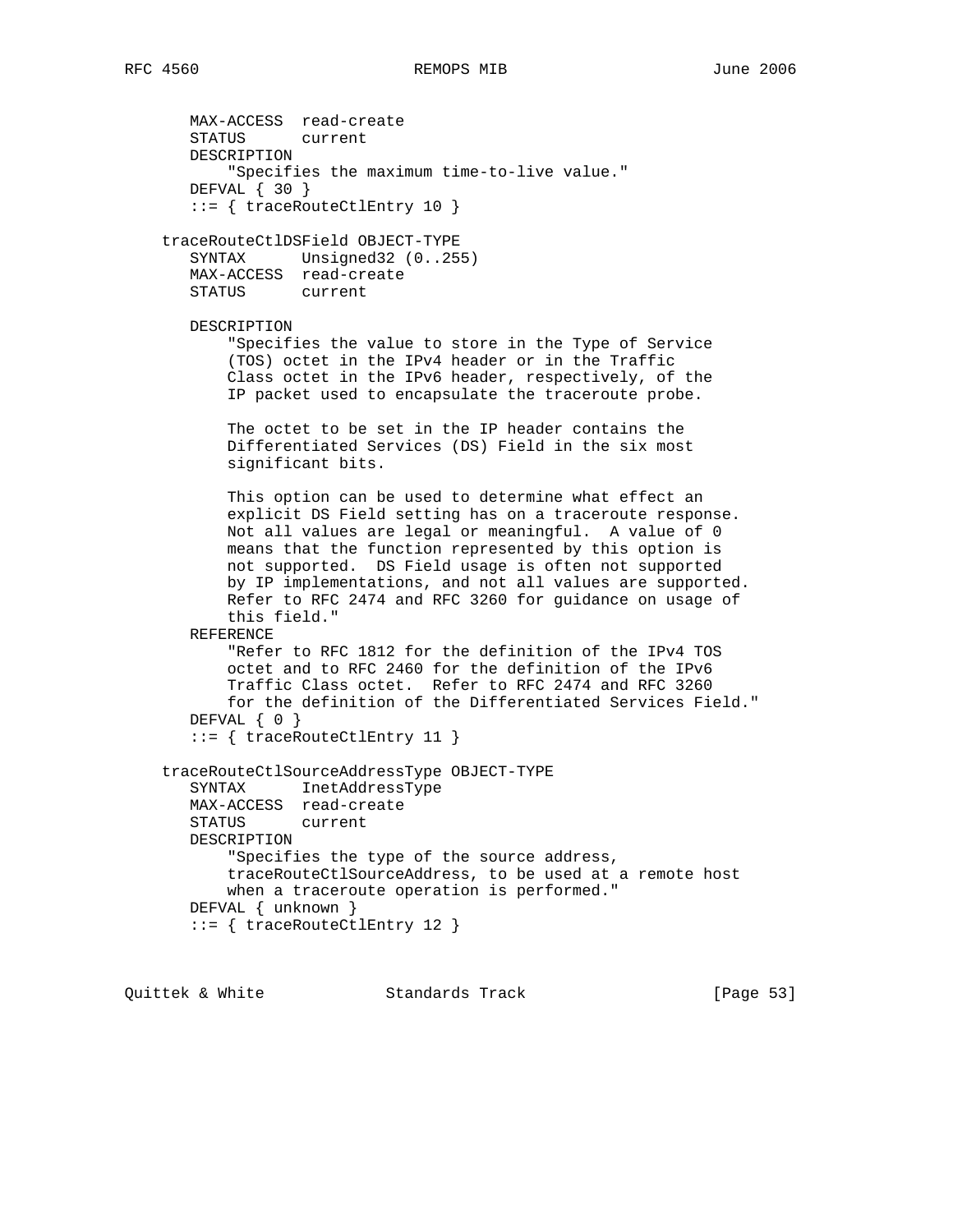```
 traceRouteCtlSourceAddress OBJECT-TYPE
 SYNTAX InetAddress
 MAX-ACCESS read-create
       STATUS current
       DESCRIPTION
           "Use the specified IP address (which must be given as an
           IP number, not a hostname) as the source address in
           outgoing probe packets. On hosts with more than one IP
           address, this option can be used to select the address
           to be used. If the IP address is not one of this
           machine's interface addresses, an error is returned, and
           nothing is sent. A zero-length octet string value for
           this object disables source address specification.
           The address type (InetAddressType) that relates to
           this object is specified by the corresponding value
           of traceRouteCtlSourceAddressType."
       DEFVAL { ''H }
       ::= { traceRouteCtlEntry 13 }
    traceRouteCtlIfIndex OBJECT-TYPE
       SYNTAX InterfaceIndexOrZero
       MAX-ACCESS read-create
       STATUS current
       DESCRIPTION
           "Setting this object to an interface's ifIndex prior
           to starting a remote traceroute operation directs
           the traceroute probes to be transmitted over the
           specified interface. A value of zero for this object
           implies that this option is not enabled."
       DEFVAL { 0 }
       ::= { traceRouteCtlEntry 14 }
    traceRouteCtlMiscOptions OBJECT-TYPE
       SYNTAX SnmpAdminString
       MAX-ACCESS read-create
       STATUS current
       DESCRIPTION
           "Enables an application to specify implementation-dependent
           options."
       DEFVAL { ''H }
       ::= { traceRouteCtlEntry 15 }
    traceRouteCtlMaxFailures OBJECT-TYPE
       SYNTAX Unsigned32 (0..255)
       UNITS "timeouts"
       MAX-ACCESS read-create
       STATUS current
       DESCRIPTION
```
Quittek & White Standards Track [Page 54]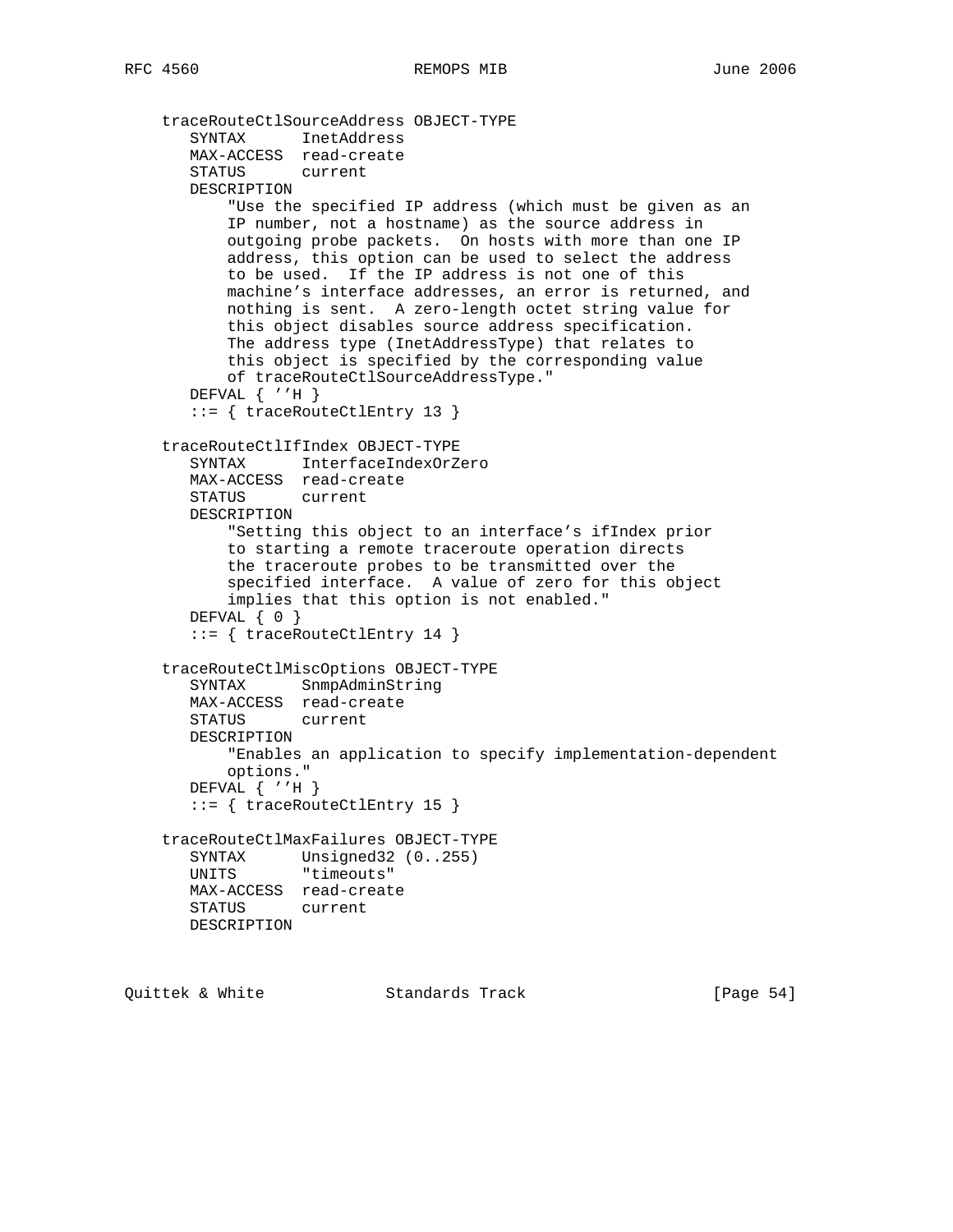RFC 4560 REMOPS MIB June 2006

```
 "The value of this object indicates the maximum number
           of consecutive timeouts allowed before a remote traceroute
           request is terminated. A value of either 255 (maximum
           hop count/possible TTL value) or 0 indicates that the
           function of terminating a remote traceroute request when a
           specific number of consecutive timeouts are detected is
           disabled."
      DEFVAL \{ 5 \} ::= { traceRouteCtlEntry 16 }
     traceRouteCtlDontFragment OBJECT-TYPE
      SYNTAX TruthValue<br>MAX-ACCESS read-create
      SINIAA<br>MAX-ACCESS
       STATUS current
       DESCRIPTION
           "This object enables setting of the don't fragment flag (DF)
           in the IP header for a probe. Use of this object enables
           a manual PATH MTU test is performed."
       DEFVAL { false }
       ::= { traceRouteCtlEntry 17 }
     traceRouteCtlInitialTtl OBJECT-TYPE
      SYNTAX Unsigned32 (1..255)
      MAX-ACCESS read-create
       STATUS current
       DESCRIPTION
            "The value of this object specifies the initial TTL value to
           use. This enables bypassing the initial (often well known)
           portion of a path."
       DEFVAL { 1 }
        ::= { traceRouteCtlEntry 18 }
     traceRouteCtlFrequency OBJECT-TYPE
       SYNTAX Unsigned32
       UNITS "seconds"
       MAX-ACCESS read-create
       STATUS current
       DESCRIPTION
           "The number of seconds to wait before repeating a
           traceroute test, as defined by the value of the
           various objects in the corresponding row.
           After a single test is completed the number of seconds
           as defined by the value of traceRouteCtlFrequency MUST
           elapse before the next traceroute test is started.
           A value of 0 for this object implies that the test
           as defined by the corresponding entry will not be
Quittek & White Standards Track [Page 55]
```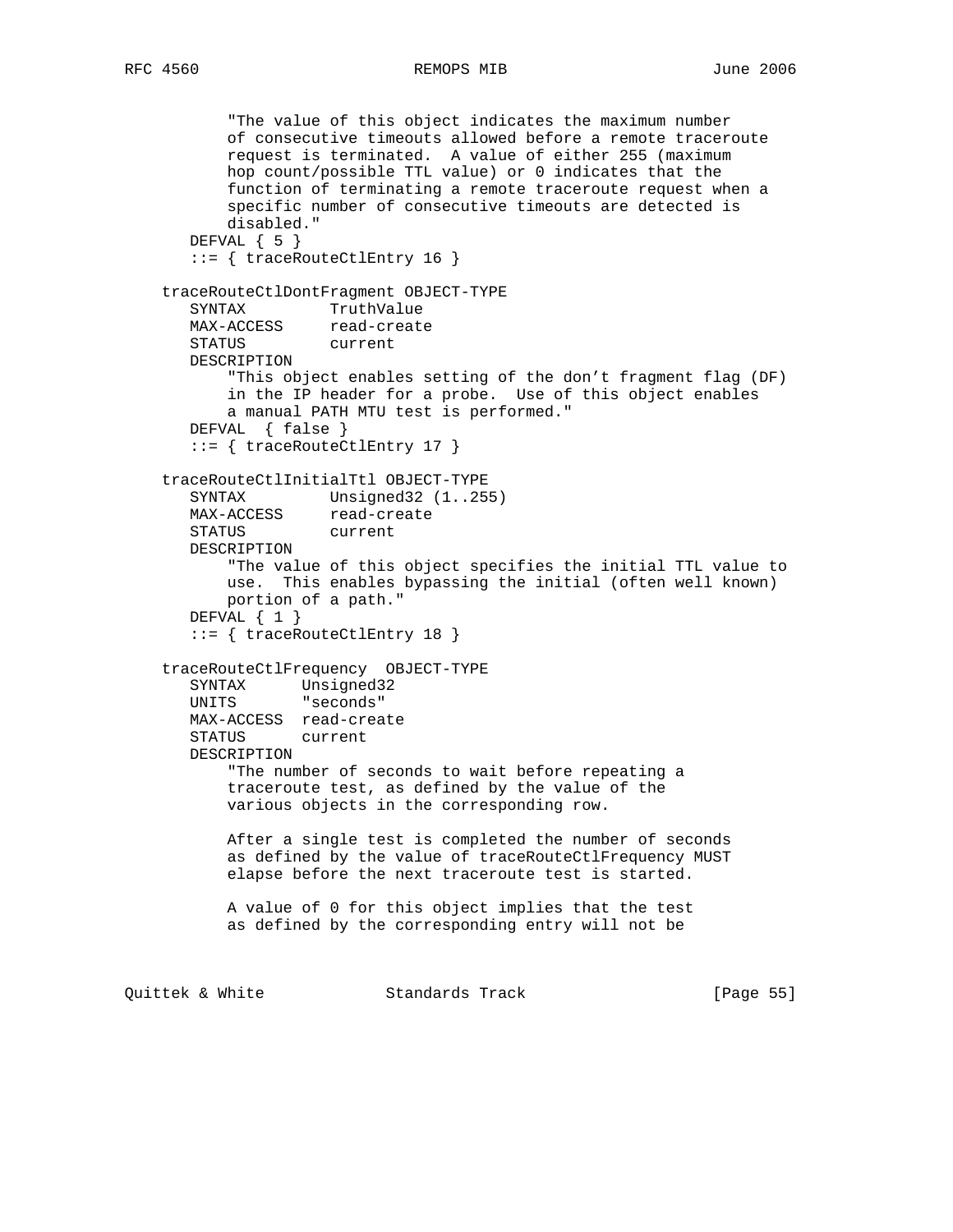```
 repeated."
      DEFVAL \{ 0 \} ::= { traceRouteCtlEntry 19 }
    traceRouteCtlStorageType OBJECT-TYPE
       SYNTAX StorageType
       MAX-ACCESS read-create
       STATUS current
       DESCRIPTION
           "The storage type for this conceptual row.
           Conceptual rows having the value 'permanent' need not
           allow write-access to any columnar objects in the row."
       DEFVAL { nonVolatile }
       ::= { traceRouteCtlEntry 20 }
    traceRouteCtlAdminStatus OBJECT-TYPE
       SYNTAX INTEGER {
                            enabled(1), -- operation should be started
                            disabled(2) -- operation should be stopped
 }
       MAX-ACCESS read-create
       STATUS current
       DESCRIPTION
           "Reflects the desired state that an traceRouteCtlEntry
           should be in:
             enabled(1) - Attempt to activate the test as defined by
                           this traceRouteCtlEntry.
             disabled(2) - Deactivate the test as defined by this
                           traceRouteCtlEntry.
           Refer to the corresponding traceRouteResultsOperStatus to
           determine the operational state of the test defined by
           this entry."
        DEFVAL { disabled }
       ::= { traceRouteCtlEntry 21 }
    traceRouteCtlDescr OBJECT-TYPE
       SYNTAX SnmpAdminString
       MAX-ACCESS read-create
       STATUS current
       DESCRIPTION
           "The purpose of this object is to provide a
           descriptive name of the remote traceroute
           test."
       DEFVAL { ''H }
       ::= { traceRouteCtlEntry 22 }
```
Quittek & White  $S$ tandards Track [Page 56]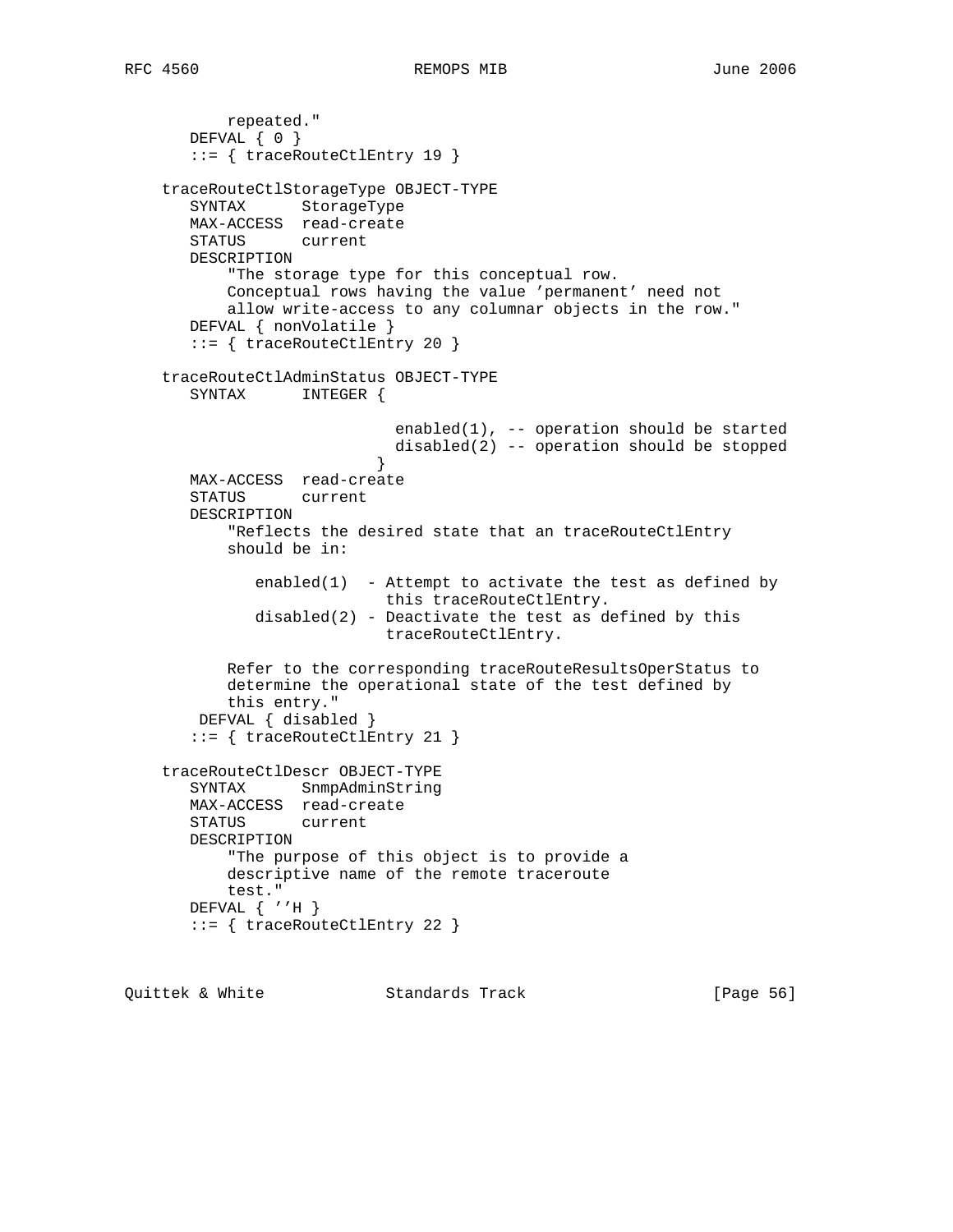```
 traceRouteCtlMaxRows OBJECT-TYPE
 SYNTAX Unsigned32
 UNITS "rows"
       MAX-ACCESS read-create
       STATUS current
       DESCRIPTION
           "The maximum number of corresponding entries allowed
           in the traceRouteProbeHistoryTable. An implementation
           of this MIB will remove the oldest corresponding entry
           in the traceRouteProbeHistoryTable to allow the
           addition of an new entry once the number of
           corresponding rows in the traceRouteProbeHistoryTable
           reaches this value.
           Old entries are not removed when a new test is
           started. Entries are added to the
           traceRouteProbeHistoryTable until traceRouteCtlMaxRows
           is reached before entries begin to be removed.
           A value of 0 for this object disables creation of
           traceRouteProbeHistoryTable entries."
       DEFVAL { 50 }
       ::= { traceRouteCtlEntry 23 }
    traceRouteCtlTrapGeneration OBJECT-TYPE
      SYNTAX BITS {
                    pathChange(0),
                     testFailure(1),
                     testCompletion(2)
 }
       MAX-ACCESS read-create
       STATUS current
       DESCRIPTION
           "The value of this object determines when and whether to
           generate a notification for this entry:
           pathChange(0) - Generate a traceRoutePathChange
               notification when the current path varies from a
               previously determined path.
           testFailure(1) - Generate a traceRouteTestFailed
               notification when the full path to a target
               can't be determined.
           testCompletion(2) - Generate a traceRouteTestCompleted
               notification when the path to a target has been
               determined.
           The value of this object defaults to an empty set,
           indicating that none of the above options has been
           selected."
```
Quittek & White Standards Track [Page 57]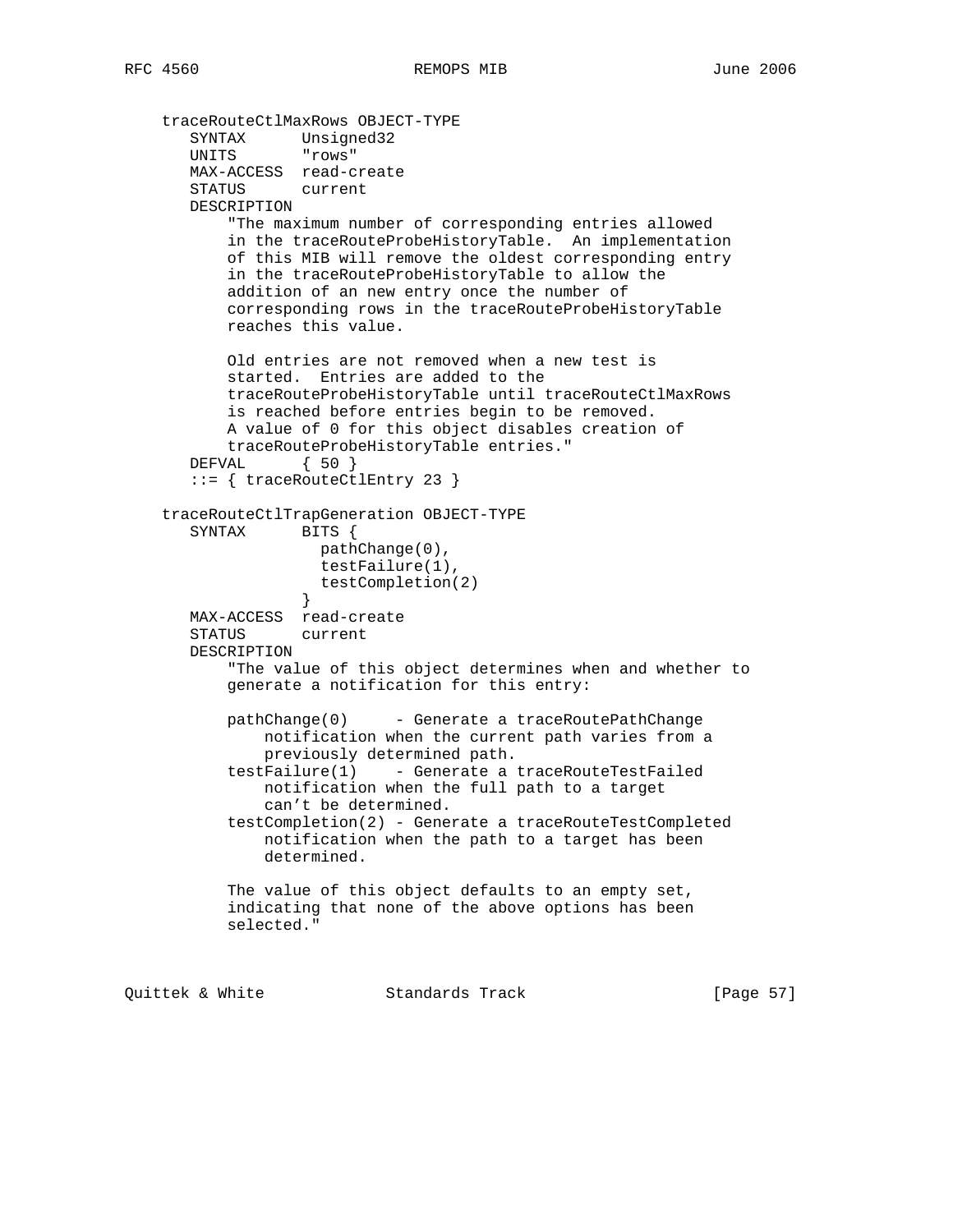```
DEFVAL \{ \} ::= { traceRouteCtlEntry 24 }
 traceRouteCtlCreateHopsEntries OBJECT-TYPE
   SYNTAX TruthValue
   MAX-ACCESS read-create
   STATUS current
   DESCRIPTION
       "The current path for a traceroute test is kept in the
       traceRouteHopsTable on a per-hop basis when the value of
       this object is true(1)."
   DEFVAL { false }
   ::= { traceRouteCtlEntry 25 }
 traceRouteCtlType OBJECT-TYPE
   SYNTAX OBJECT IDENTIFIER
   MAX-ACCESS read-create
   STATUS current
   DESCRIPTION
       "The value of this object is used either to report or to
       select the implementation method to be used for
       performing a traceroute operation. The value of this
       object may be selected from
       traceRouteImplementationTypeDomains.
       Additional implementation types should be allocated as
       required by implementers of the DISMAN-TRACEROUTE-MIB
       under their enterprise specific registration point,
       not beneath traceRouteImplementationTypeDomains."
  DEFVAL { traceRouteUsingUdpProbes }
    ::= { traceRouteCtlEntry 26 }
 traceRouteCtlRowStatus OBJECT-TYPE
   SYNTAX RowStatus
   MAX-ACCESS read-create
   STATUS current
   DESCRIPTION
       "This object allows entries to be created and deleted
       in the traceRouteCtlTable. Deletion of an entry in
       this table results in a deletion of all corresponding (same
       traceRouteCtlOwnerIndex and traceRouteCtlTestName
       index values) traceRouteResultsTable,
       traceRouteProbeHistoryTable, and traceRouteHopsTable
       entries.
       A value MUST be specified for traceRouteCtlTargetAddress
       prior to acceptance of a transition to active(1) state.
```
Quittek & White Standards Track [Page 58]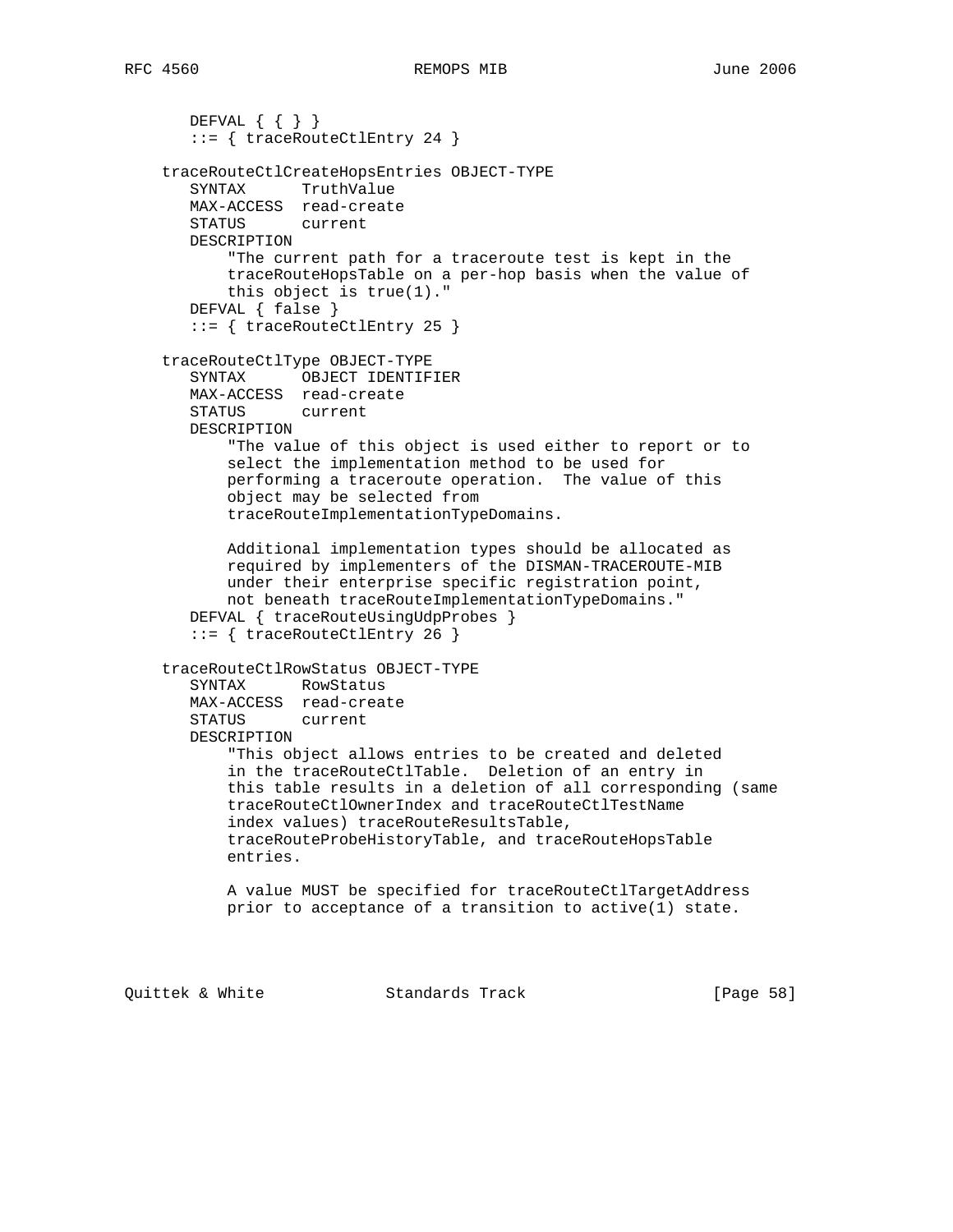When a value for pingCtlTargetAddress is set, the value of object pingCtlRowStatus changes from notReady(3) to notInService(2).

 Activation of a remote traceroute operation is controlled via traceRouteCtlAdminStatus, and not by transitioning of this object's value to active(1).

 Transitions in and out of active(1) state are not allowed while an entry's traceRouteResultsOperStatus is active(1), with the exception that deletion of an entry in this table by setting its RowStatus object to destroy(6) will stop an active traceroute operation.

 The operational state of an traceroute operation can be determined by examination of the corresponding traceRouteResultsOperStatus object."

REFERENCE

 "See definition of RowStatus in RFC 2579, 'Textual Conventions for SMIv2.'"

```
 ::= { traceRouteCtlEntry 27 }
```
-- Traceroute Results Table

## traceRouteResultsTable OBJECT-TYPE

 SYNTAX SEQUENCE OF TraceRouteResultsEntry MAX-ACCESS not-accessible STATUS current DESCRIPTION "Defines the Remote Operations Traceroute Results Table for keeping track of the status of a traceRouteCtlEntry.

 An entry is added to the traceRouteResultsTable when an traceRouteCtlEntry is started by successful transition of its traceRouteCtlAdminStatus object to enabled(1).

 If the object traceRouteCtlAdminStatus already has the value enabled(1), and if the corresponding traceRouteResultsOperStatus object has the value completed(3), then successfully writing enabled(1) to the object traceRouteCtlAdminStatus re-initializes the already existing entry in the traceRouteResultsTable. The values of objects in the re-initialized entry are the same as the values of objects in a new entry would be.

An entry is removed from the traceRouteResultsTable when

Quittek & White Standards Track [Page 59]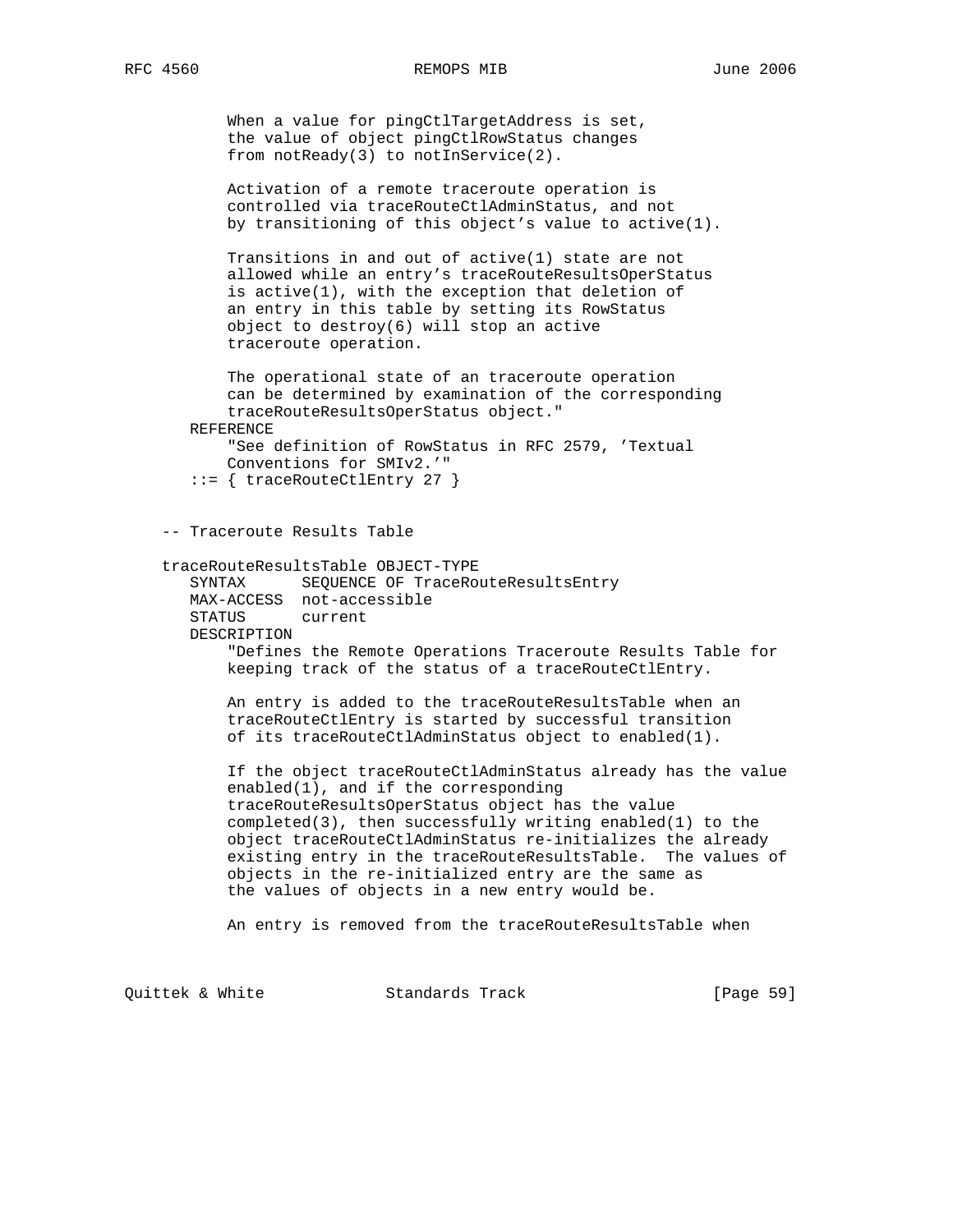```
 its corresponding traceRouteCtlEntry is deleted."
      ::= { traceRouteObjects 3 }
    traceRouteResultsEntry OBJECT-TYPE
       SYNTAX TraceRouteResultsEntry
       MAX-ACCESS not-accessible
       STATUS current
       DESCRIPTION
           "Defines an entry in the traceRouteResultsTable. The
          traceRouteResultsTable has the same indexing as the
          traceRouteCtlTable so that a traceRouteResultsEntry
          corresponds to the traceRouteCtlEntry that caused it to
          be created."
       INDEX {
              traceRouteCtlOwnerIndex,
              traceRouteCtlTestName
 }
       ::= { traceRouteResultsTable 1 }
    TraceRouteResultsEntry ::=
       SEQUENCE {
 traceRouteResultsOperStatus INTEGER,
traceRouteResultsCurHopCount Gauge32,
 traceRouteResultsCurProbeCount Gauge32,
 traceRouteResultsIpTgtAddrType InetAddressType,
 traceRouteResultsIpTgtAddr InetAddress,
 traceRouteResultsTestAttempts Gauge32,
 traceRouteResultsTestSuccesses Gauge32,
 traceRouteResultsLastGoodPath DateAndTime
       }
    traceRouteResultsOperStatus OBJECT-TYPE
       SYNTAX INTEGER {
                           enabled(1), -- test is in progress
                           disabled(2), -- test has stopped
                           completed(3) -- test is completed
 }
       MAX-ACCESS read-only
       STATUS current
       DESCRIPTION
           "Reflects the operational state of an traceRouteCtlEntry:
            enabeled(1) - Test is active.
            disabled(2) - Test has stopped.
             completed(3) - Test is completed."
       ::= { traceRouteResultsEntry 1 }
    traceRouteResultsCurHopCount OBJECT-TYPE
```
Quittek & White Standards Track [Page 60]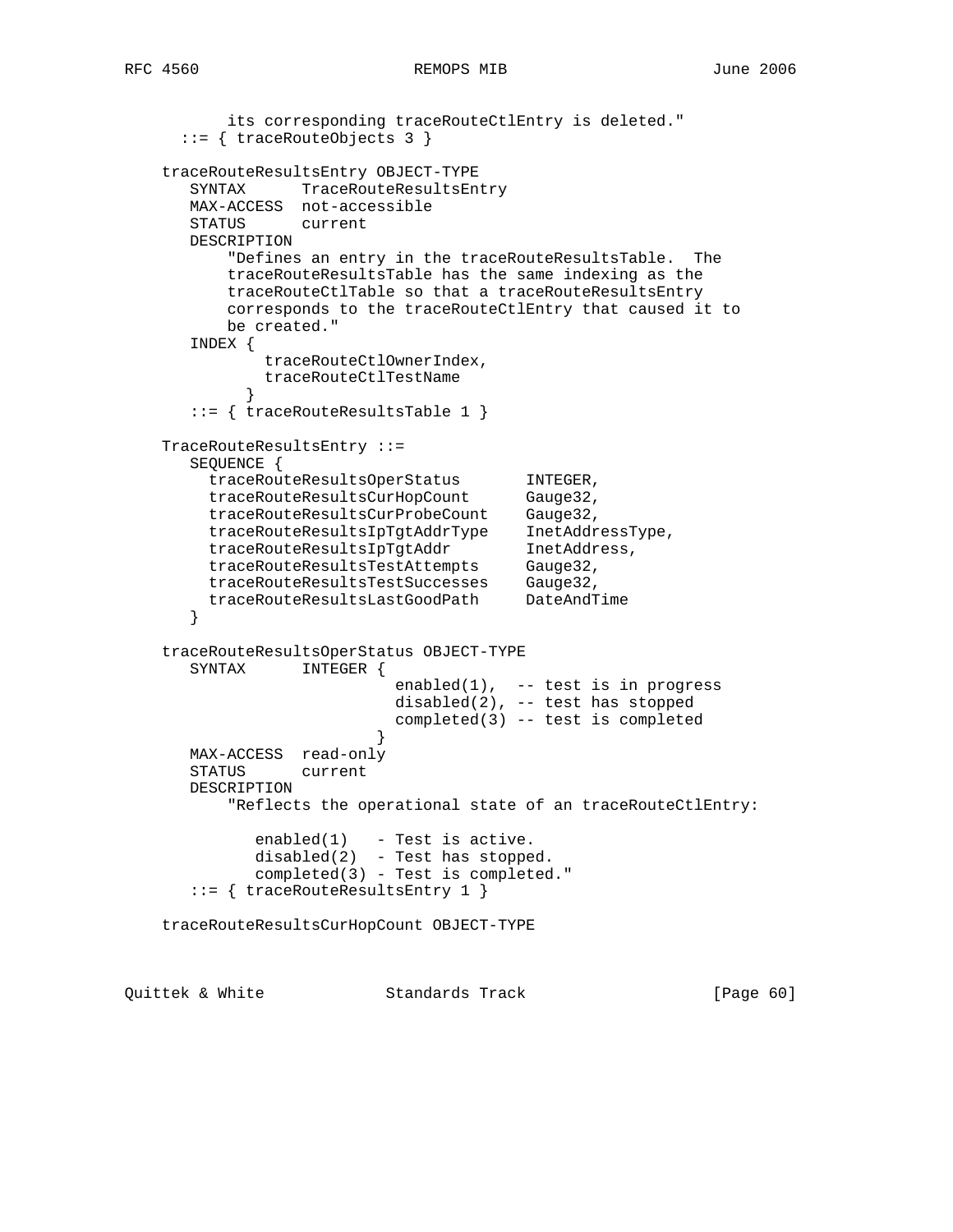```
 SYNTAX Gauge32
 UNITS "hops"
       MAX-ACCESS read-only
       STATUS current
       DESCRIPTION
           "Reflects the current TTL value (from 1 to
           255) for a remote traceroute operation.
           Maximum TTL value is determined by
           traceRouteCtlMaxTtl."
       ::= { traceRouteResultsEntry 2 }
    traceRouteResultsCurProbeCount OBJECT-TYPE
 SYNTAX Gauge32
 UNITS "probes"
       MAX-ACCESS read-only
       STATUS current
       DESCRIPTION
           "Reflects the current probe count (1..10) for
           a remote traceroute operation. The maximum
           probe count is determined by
           traceRouteCtlProbesPerHop."
       ::= { traceRouteResultsEntry 3 }
    traceRouteResultsIpTgtAddrType OBJECT-TYPE
       SYNTAX InetAddressType
       MAX-ACCESS read-only
       STATUS current
       DESCRIPTION
           "This object indicates the type of address stored
           in the corresponding traceRouteResultsIpTgtAddr
           object."
       ::= { traceRouteResultsEntry 4 }
    traceRouteResultsIpTgtAddr OBJECT-TYPE
       SYNTAX InetAddress
       MAX-ACCESS read-only
       STATUS current
       DESCRIPTION
           "This object reports the IP address associated
           with a traceRouteCtlTargetAddress value when the
           destination address is specified as a DNS name.
           The value of this object should be a zero-length
           octet string when a DNS name is not specified or
           when a specified DNS name fails to resolve."
       ::= { traceRouteResultsEntry 5 }
    traceRouteResultsTestAttempts OBJECT-TYPE
```
Quittek & White  $S$  Standards Track [Page 61]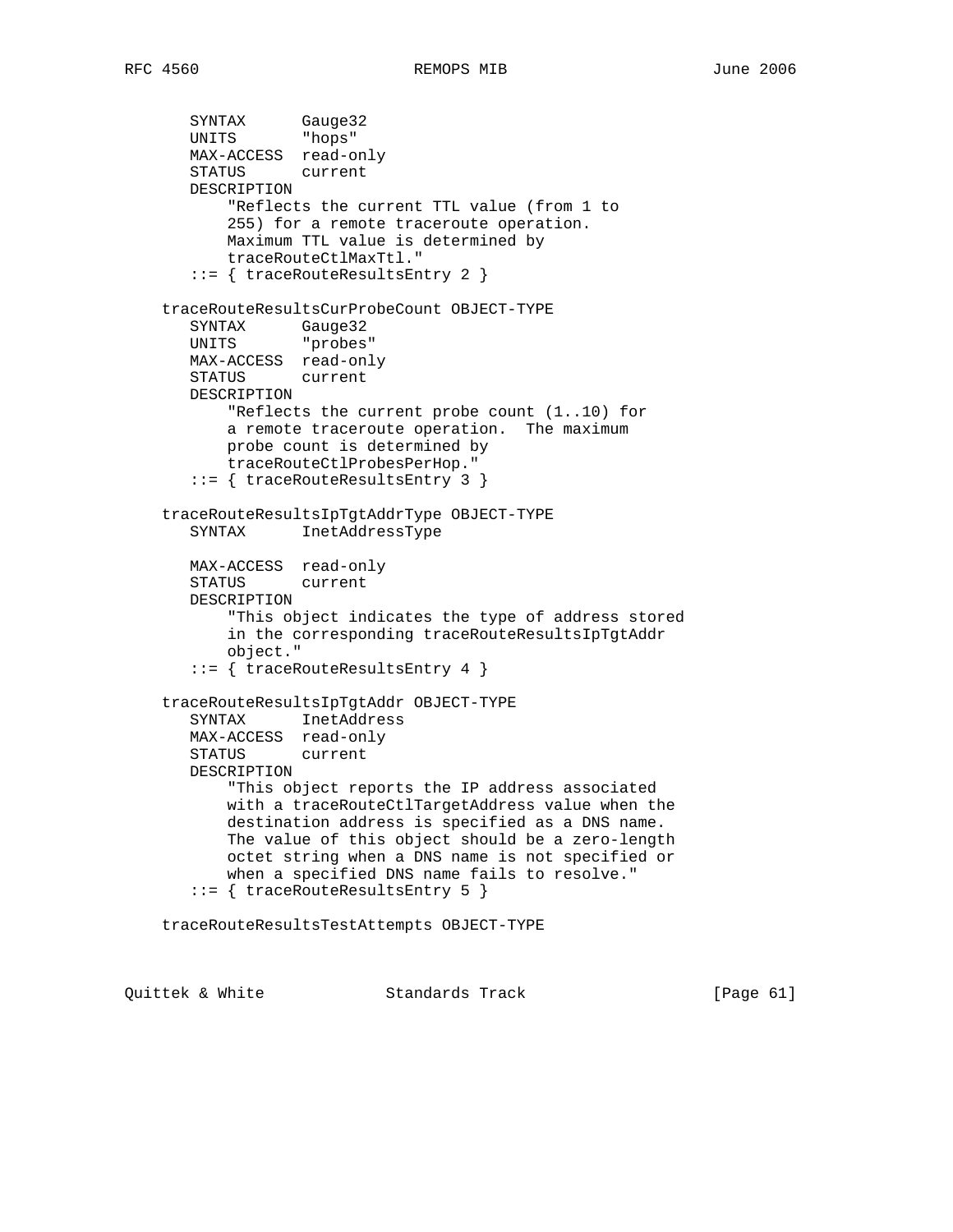```
 SYNTAX Gauge32
UNITS "tests"
       MAX-ACCESS read-only
       STATUS current
       DESCRIPTION
           "The current number of attempts to determine a path
           to a target. The value of this object MUST be started
           at 0."
       ::= { traceRouteResultsEntry 6 }
    traceRouteResultsTestSuccesses OBJECT-TYPE
       SYNTAX Gauge32
       UNITS "tests"
       MAX-ACCESS read-only
       STATUS current
       DESCRIPTION
           "The current number of attempts to determine a path
           to a target that have succeeded. The value of this
           object MUST be reported as 0 when no attempts have
           succeeded."
       ::= { traceRouteResultsEntry 7 }
    traceRouteResultsLastGoodPath OBJECT-TYPE
       SYNTAX DateAndTime
       MAX-ACCESS read-only
       STATUS current
       DESCRIPTION
           "The date and time when the last complete path
           was determined. A path is complete if responses
           were received or timeout occurred for each hop on
           the path; i.e., for each TTL value from the value
           of the corresponding traceRouteCtlInitialTtl object
           up to the end of the path or (if no reply from the
           target IP address was received) up to the value of
           the corresponding traceRouteCtlMaxTtl object."
       ::= { traceRouteResultsEntry 8 }
    -- Trace Route Probe History Table
    traceRouteProbeHistoryTable OBJECT-TYPE
       SYNTAX SEQUENCE OF TraceRouteProbeHistoryEntry
       MAX-ACCESS not-accessible
       STATUS current
       DESCRIPTION
           "Defines the Remote Operations Traceroute Results Table
           for storing the results of a traceroute operation.
           An implementation of this MIB will remove the oldest
```
Quittek & White Standards Track [Page 62]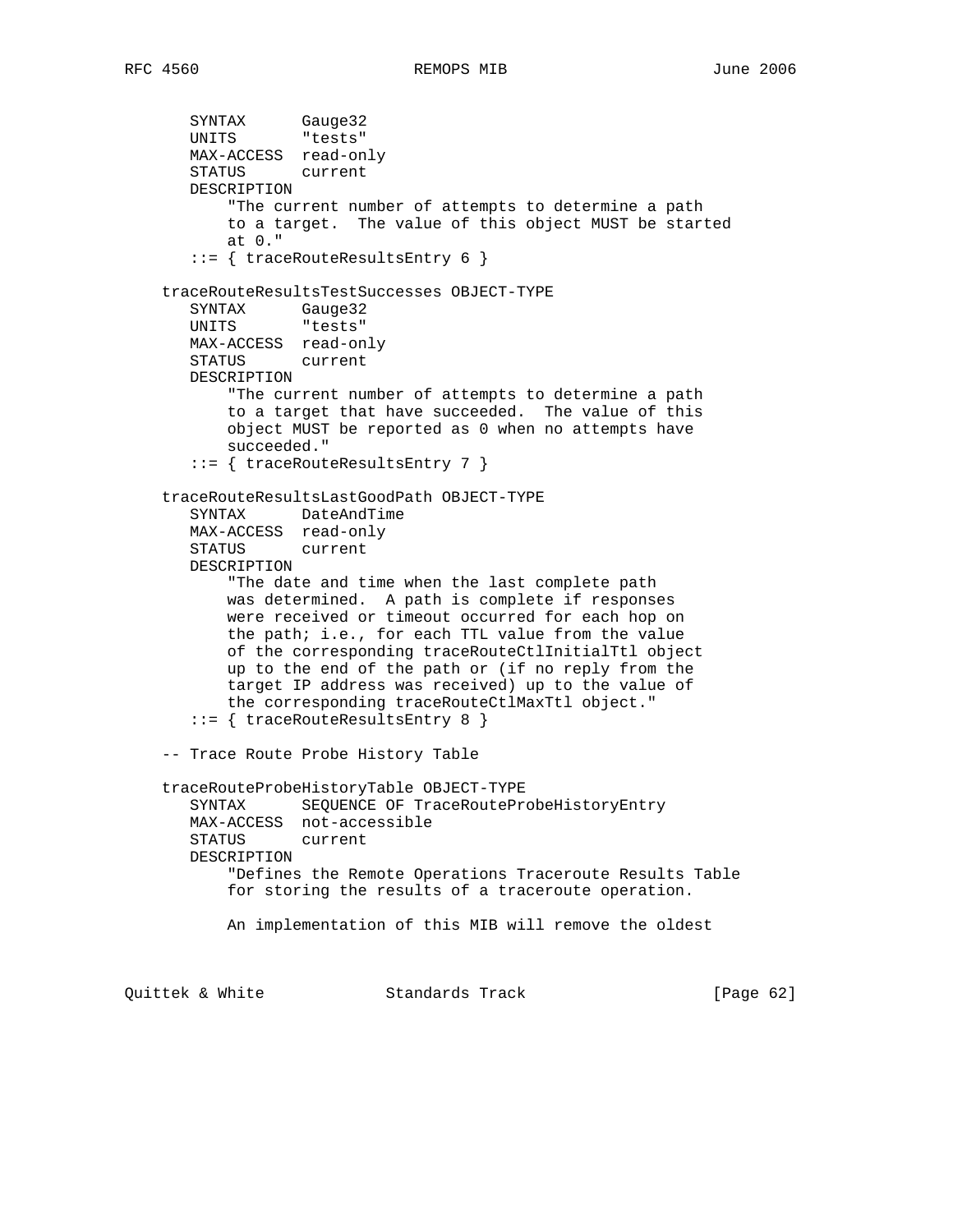```
 entry in the traceRouteProbeHistoryTable of the
           corresponding entry in the traceRouteCtlTable to allow
           the addition of a new entry once the number of rows in
           the traceRouteProbeHistoryTable reaches the value specified
           by traceRouteCtlMaxRows for the corresponding entry in the
           traceRouteCtlTable."
       ::= { traceRouteObjects 4 }
    traceRouteProbeHistoryEntry OBJECT-TYPE
       SYNTAX TraceRouteProbeHistoryEntry
       MAX-ACCESS not-accessible
       STATUS current
       DESCRIPTION
           "Defines a table for storing the results of a traceroute
           operation. Entries in this table are limited by
           the value of the corresponding traceRouteCtlMaxRows
           object.
           The first two index elements identify the
           traceRouteCtlEntry that a traceRouteProbeHistoryEntry
           belongs to. The third index element selects a single
           traceroute operation result. The fourth and fifth indexes
           select the hop and the probe for a particular
           traceroute operation."
       INDEX {
                traceRouteCtlOwnerIndex,
                traceRouteCtlTestName,
                traceRouteProbeHistoryIndex,
                traceRouteProbeHistoryHopIndex,
                traceRouteProbeHistoryProbeIndex
 }
        ::= { traceRouteProbeHistoryTable 1 }
    TraceRouteProbeHistoryEntry ::=
       SEQUENCE {
        traceRouteProbeHistoryIndex Unsigned32,<br>traceRouteProbeHistoryHopIndex Unsigned32,<br>traceRouteProbeHistoryHopIndex Unsigned32,
 traceRouteProbeHistoryHopIndex Unsigned32,
 traceRouteProbeHistoryProbeIndex Unsigned32,
 traceRouteProbeHistoryHAddrType InetAddressType,
traceRouteProbeHistoryHAddr     InetAddress,
 traceRouteProbeHistoryResponse Unsigned32,
 traceRouteProbeHistoryStatus OperationResponseStatus,
 traceRouteProbeHistoryLastRC Integer32,
traceRouteProbeHistoryTime    DateAndTime
       }
    traceRouteProbeHistoryIndex OBJECT-TYPE
```
Quittek & White Standards Track [Page 63]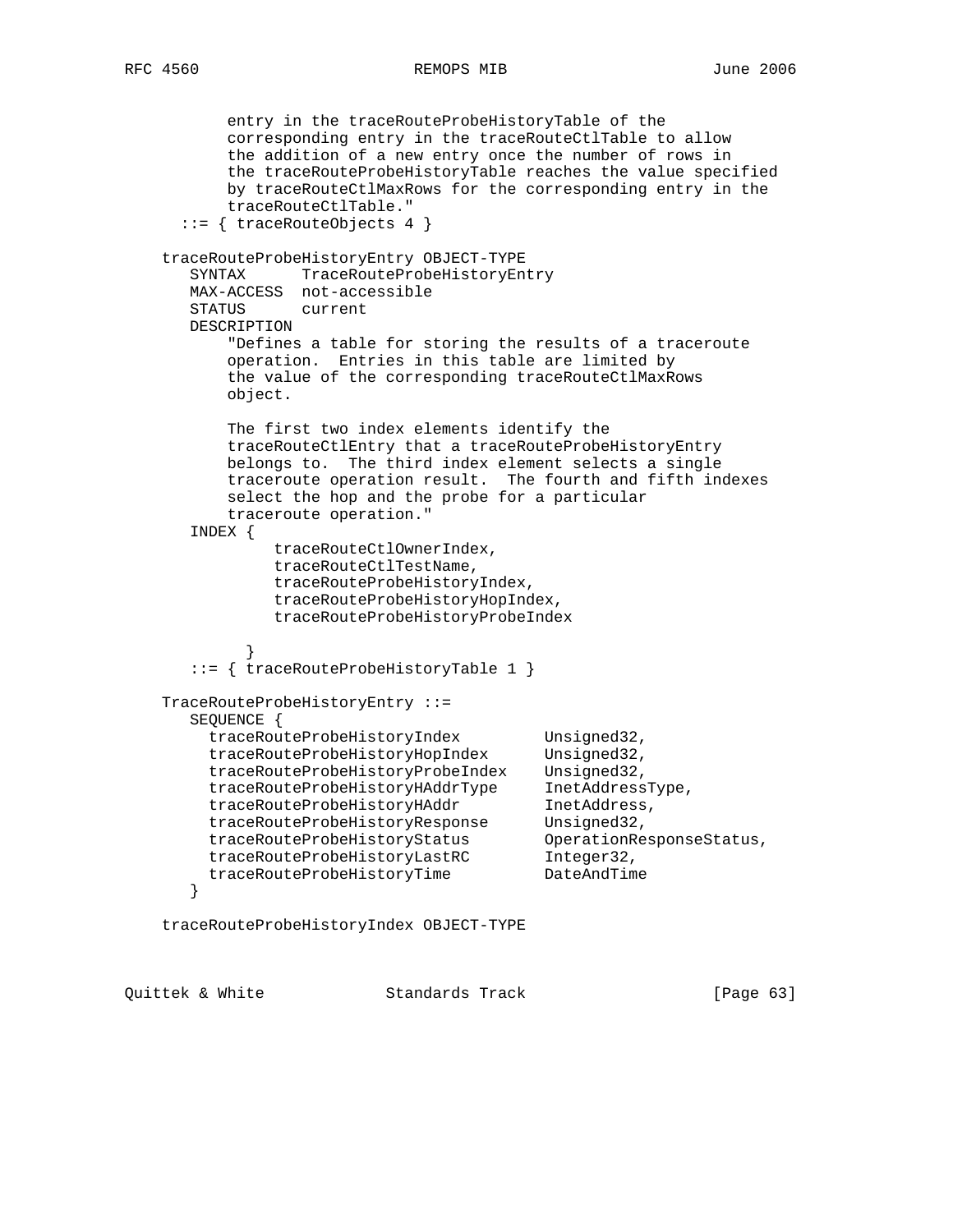```
 SYNTAX Unsigned32 (1..'ffffffff'h)
   MAX-ACCESS not-accessible
   STATUS current
   DESCRIPTION
        "An entry in this table is created when the result of
       a traceroute probe is determined. The initial 2 instance
       identifier index values identify the traceRouteCtlEntry
       that a probe result (traceRouteProbeHistoryEntry) belongs
       to. An entry is removed from this table when
       its corresponding traceRouteCtlEntry is deleted.
       An implementation MUST start assigning
       traceRouteProbeHistoryIndex values at 1 and wrap after
       exceeding the maximum possible value, as defined by the
       limit of this object ('ffffffff'h)."
    ::= { traceRouteProbeHistoryEntry 1 }
 traceRouteProbeHistoryHopIndex OBJECT-TYPE
   SYNTAX Unsigned32 (1..255)
   MAX-ACCESS not-accessible
   STATUS current
   DESCRIPTION
      "Indicates which hop in a traceroute path the probe's
      results are for. The value of this object is initially
      determined by the value of traceRouteCtlInitialTtl."
    ::= { traceRouteProbeHistoryEntry 2 }
 traceRouteProbeHistoryProbeIndex OBJECT-TYPE
  SYNTAX Unsigned32 (1..10)
   MAX-ACCESS not-accessible
   STATUS current
   DESCRIPTION
      "Indicates the index of a probe for a particular
      hop in a traceroute path. The number of probes per
      hop is determined by the value of the corresponding
      traceRouteCtlProbesPerHop object."
    ::= { traceRouteProbeHistoryEntry 3 }
 traceRouteProbeHistoryHAddrType OBJECT-TYPE
   SYNTAX InetAddressType
   MAX-ACCESS read-only
   STATUS current
   DESCRIPTION
       "This objects indicates the type of address stored
       in the corresponding traceRouteProbeHistoryHAddr
       object."
    ::= { traceRouteProbeHistoryEntry 4 }
```
Quittek & White Standards Track [Page 64]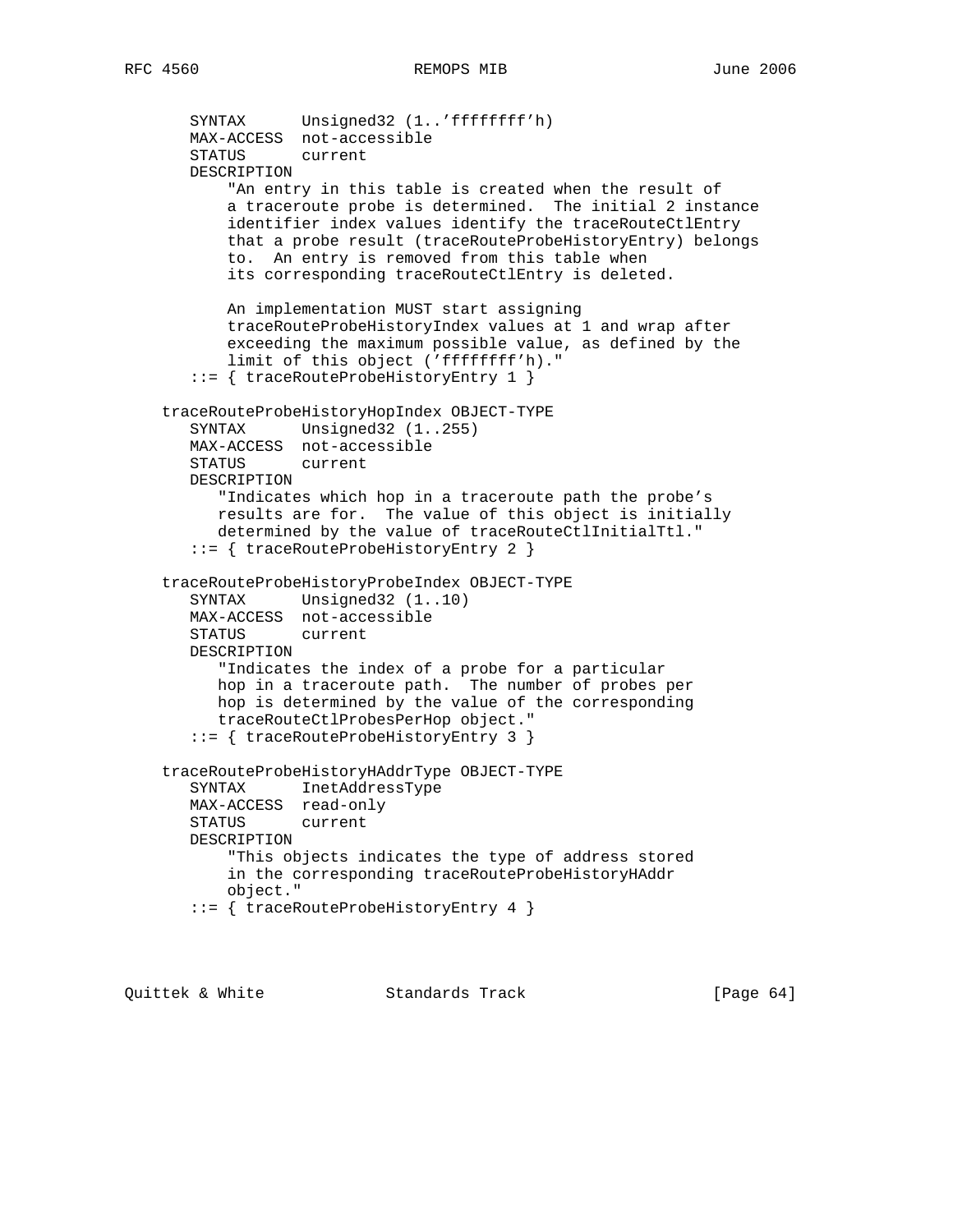```
 traceRouteProbeHistoryHAddr OBJECT-TYPE
 SYNTAX InetAddress
 MAX-ACCESS read-only
       STATUS current
       DESCRIPTION
          "The address of a hop in a traceroute path. This object
          is not allowed to be a DNS name. The value of the
          corresponding object, traceRouteProbeHistoryHAddrType,
          indicates this object's IP address type."
       ::= { traceRouteProbeHistoryEntry 5 }
    traceRouteProbeHistoryResponse OBJECT-TYPE
 SYNTAX Unsigned32
 UNITS "milliseconds"
       MAX-ACCESS read-only
       STATUS current
       DESCRIPTION
           "The amount of time measured in milliseconds from when
           a probe was sent to when its response was received or
           when it timed out. The value of this object is reported
           as 0 when it is not possible to transmit a probe."
       ::= { traceRouteProbeHistoryEntry 6 }
    traceRouteProbeHistoryStatus OBJECT-TYPE
       SYNTAX OperationResponseStatus
       MAX-ACCESS read-only
       STATUS current
       DESCRIPTION
           "The result of a traceroute operation made by a remote
           host for a particular probe."
       ::= { traceRouteProbeHistoryEntry 7 }
    traceRouteProbeHistoryLastRC OBJECT-TYPE
       SYNTAX Integer32
       MAX-ACCESS read-only
       STATUS current
       DESCRIPTION
           "The last implementation-method-specific reply code received.
           Traceroute is usually implemented by transmitting a series of
           probe packets with increasing time-to-live values. A probe
           packet is a UDP datagram encapsulated into an IP packet.
           Each hop in a path to the target (destination) host rejects
           the probe packets (probe's TTL too small, ICMP reply) until
           either the maximum TTL is exceeded or the target host is
           received."
       ::= { traceRouteProbeHistoryEntry 8 }
```
Quittek & White Standards Track [Page 65]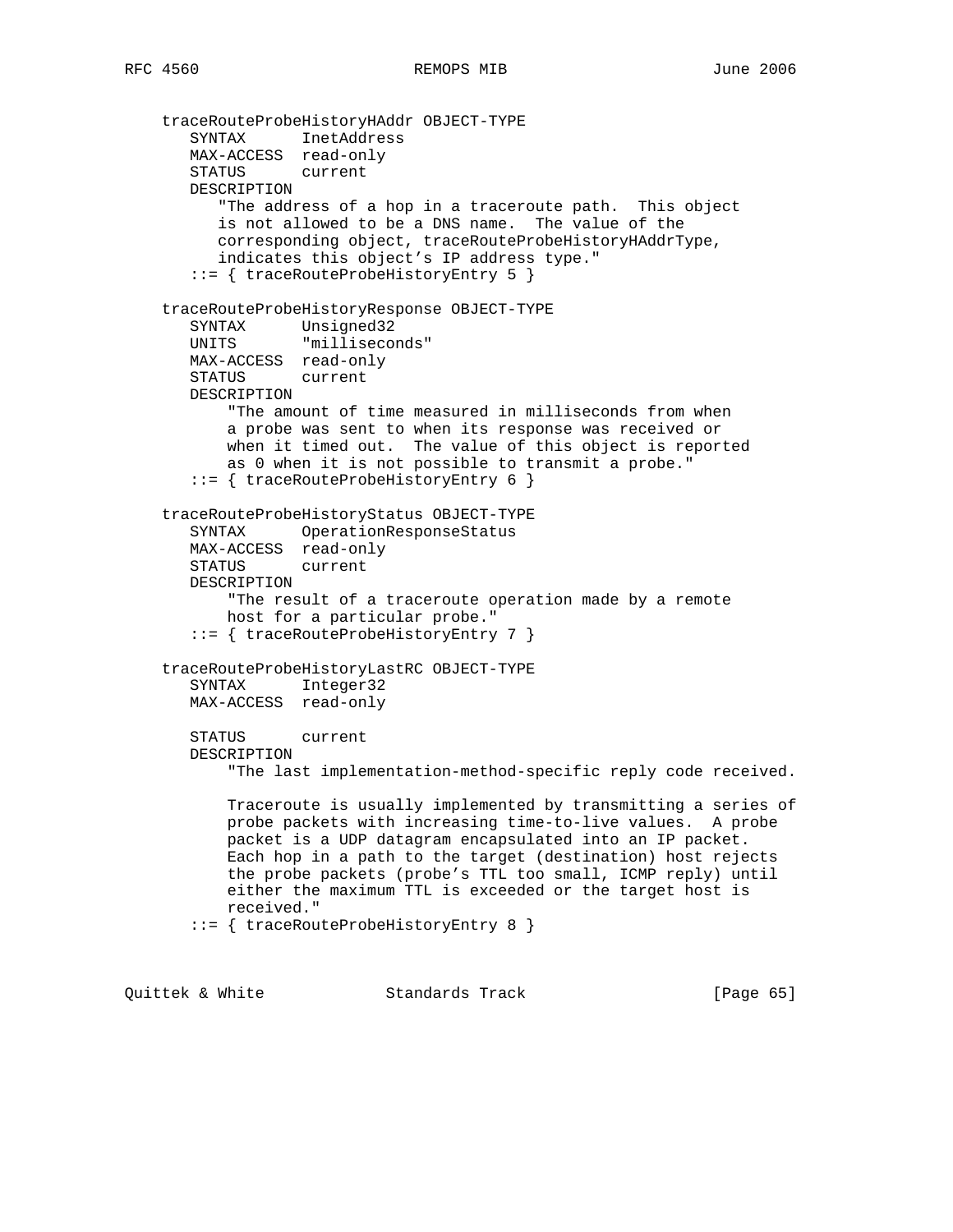```
 traceRouteProbeHistoryTime OBJECT-TYPE
 SYNTAX DateAndTime
 MAX-ACCESS read-only
       STATUS current
       DESCRIPTION
           "Timestamp for when this probe's results were determined."
       ::= { traceRouteProbeHistoryEntry 9 }
    -- Traceroute Hop Results Table
    traceRouteHopsTable OBJECT-TYPE
       SYNTAX SEQUENCE OF TraceRouteHopsEntry
       MAX-ACCESS not-accessible
       STATUS current
       DESCRIPTION
           "Defines the Remote Operations Traceroute Hop Table for
          keeping track of the results of traceroute tests on a
          per-hop basis."
       ::= { traceRouteObjects 5 }
    traceRouteHopsEntry OBJECT-TYPE
       SYNTAX TraceRouteHopsEntry
       MAX-ACCESS not-accessible
       STATUS current
       DESCRIPTION
           "Defines an entry in the traceRouteHopsTable.
           The first two index elements identify the
           traceRouteCtlEntry that a traceRouteHopsEntry
           belongs to. The third index element,
          traceRouteHopsHopIndex, selects a
           hop in a traceroute path."
       INDEX {
              traceRouteCtlOwnerIndex,
              traceRouteCtlTestName,
             traceRouteHopsHopIndex
 }
       ::= { traceRouteHopsTable 1 }
    TraceRouteHopsEntry ::=
       SEQUENCE {
         traceRouteHopsHopIndex Unsigned32,
           traceRouteHopsIpTgtAddressType InetAddressType,
 traceRouteHopsIpTgtAddress InetAddress,
traceRouteHopsMinRtt Unsigned32,
traceRouteHopsMaxRtt Unsigned32,
traceRouteHopsAverageRtt Unsigned32,
           traceRouteHopsRttSumOfSquares Unsigned32,
```
Quittek & White Standards Track [Page 66]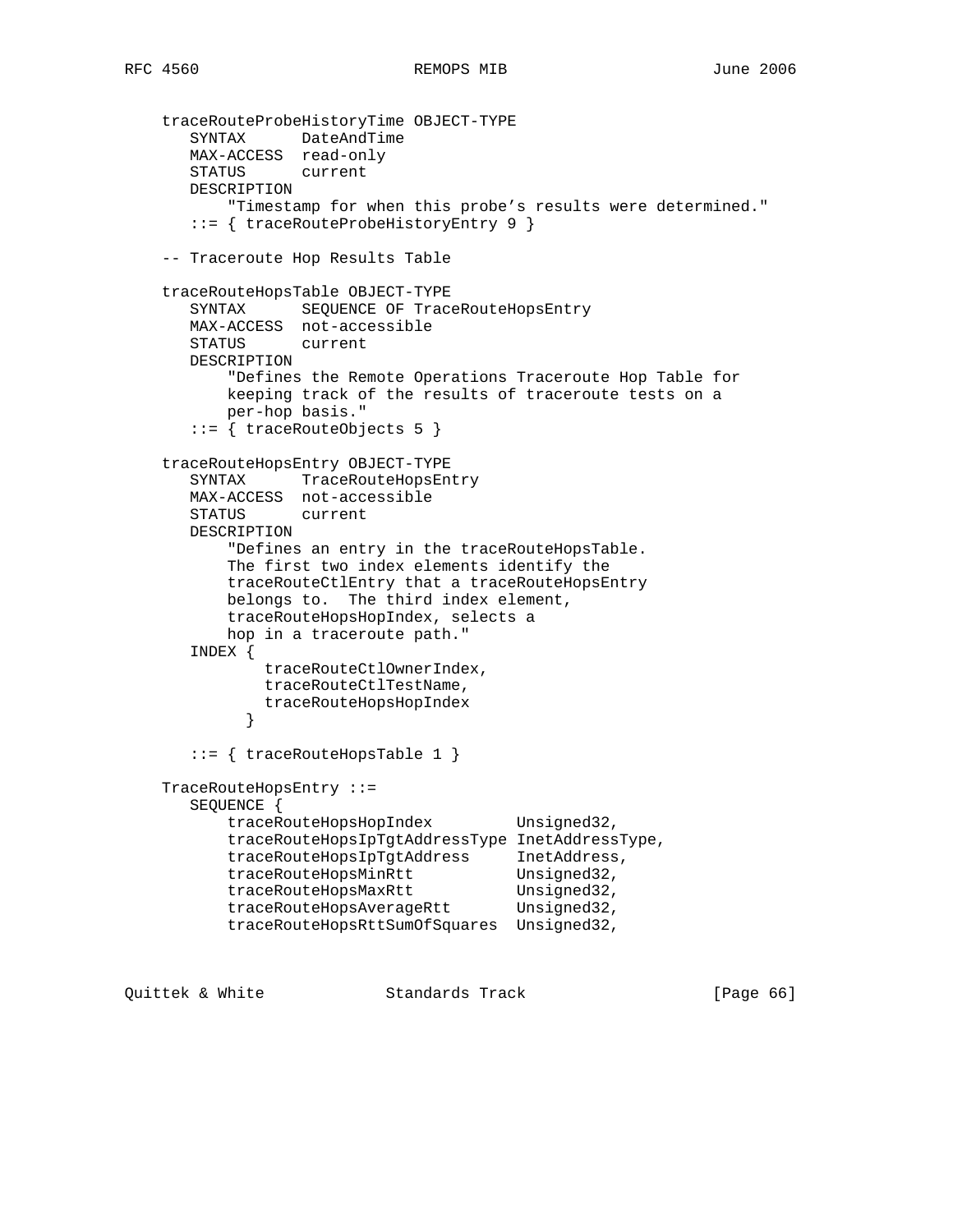```
 traceRouteHopsSentProbes Unsigned32,
           traceRouteHopsProbeResponses Unsigned32,
           traceRouteHopsLastGoodProbe DateAndTime
 }
    traceRouteHopsHopIndex OBJECT-TYPE
       SYNTAX Unsigned32 (1..'ffffffff'h)
       MAX-ACCESS not-accessible
       STATUS current
       DESCRIPTION
           "Specifies the hop index for a traceroute hop. Values
           for this object with respect to the same
           traceRouteCtlOwnerIndex and traceRouteCtlTestName
           MUST start at 1 and be given increasing values for
           subsequent hops. The value of traceRouteHopsHopIndex is not
           necessarily the number of the hop on the traced path.
           The traceRouteHopsTable keeps the current traceroute
           path per traceRouteCtlEntry if enabled by
           setting the corresponding traceRouteCtlCreateHopsEntries
           to true(1).
           All hops (traceRouteHopsTable entries) in a traceroute
           path MUST be updated at the same time when a traceroute
           operation is completed. Care needs to be applied when a path
           either changes or can't be determined. The initial portion
           of the path, up to the first hop change, MUST retain the
           same traceRouteHopsHopIndex values. The remaining portion
           of the path SHOULD be assigned new traceRouteHopsHopIndex
           values."
        ::= { traceRouteHopsEntry 1 }
    traceRouteHopsIpTgtAddressType OBJECT-TYPE
       SYNTAX InetAddressType
       MAX-ACCESS read-only
       STATUS current
       DESCRIPTION
           "This object indicates the type of address stored
           in the corresponding traceRouteHopsIpTgtAddress
           object."
       ::= { traceRouteHopsEntry 2 }
    traceRouteHopsIpTgtAddress OBJECT-TYPE
       SYNTAX InetAddress
       MAX-ACCESS read-only
       STATUS current
       DESCRIPTION
            "This object reports the IP address associated with
```
Quittek & White Standards Track [Page 67]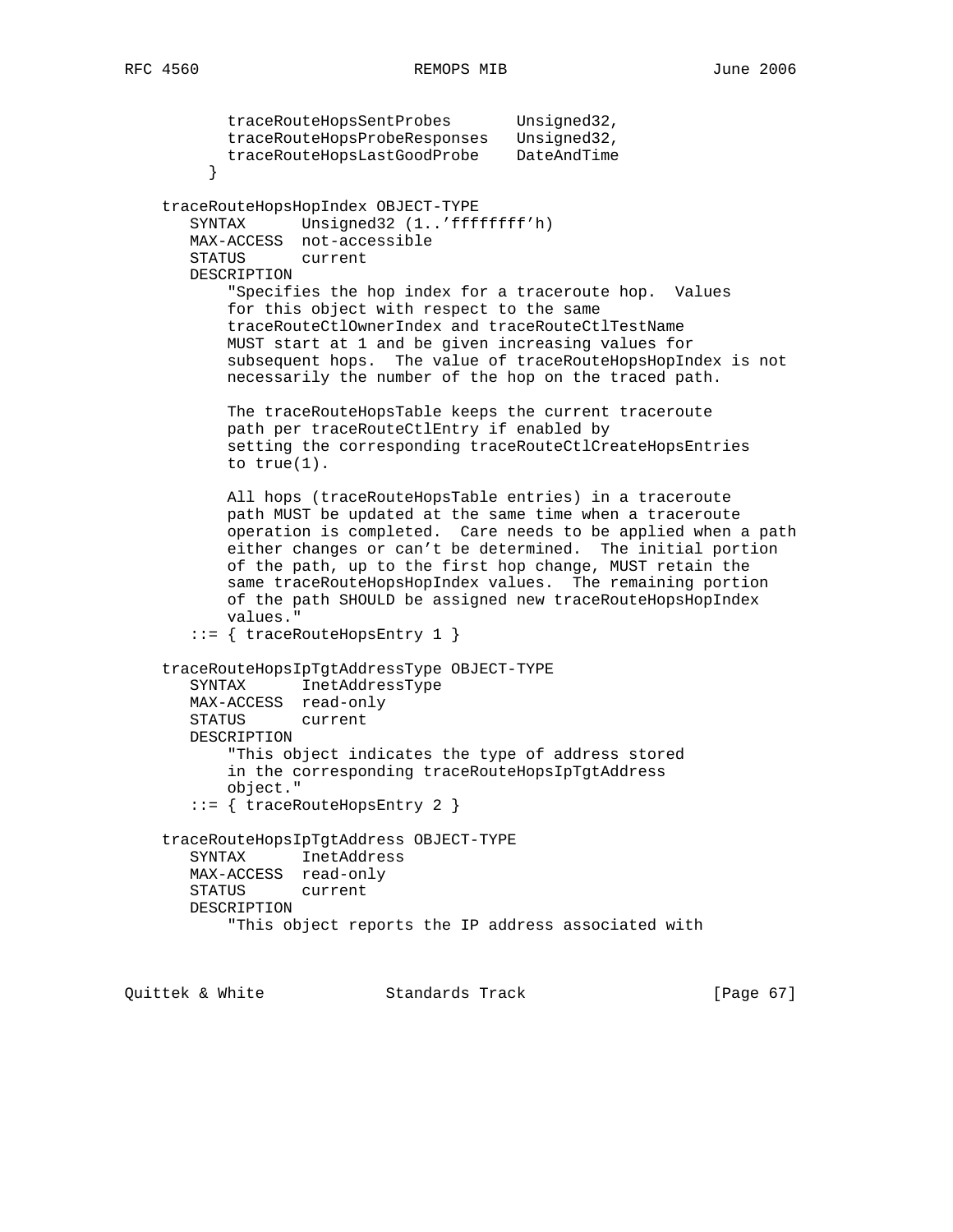```
 the hop. A value for this object should be reported
       as a numeric IP address, not as a DNS name.
       The address type (InetAddressType) that relates to
       this object is specified by the corresponding value
       of pingCtlSourceAddressType."
    ::= { traceRouteHopsEntry 3 }
 traceRouteHopsMinRtt OBJECT-TYPE
   SYNTAX Unsigned32
   MAX-ACCESS read-only
   STATUS current
   DESCRIPTION
       "The minimum traceroute round-trip-time (RTT) received for
       this hop. A value of 0 for this object implies that no
       RTT has been received."
    ::= { traceRouteHopsEntry 4 }
 traceRouteHopsMaxRtt OBJECT-TYPE
   SYNTAX Unsigned32
   MAX-ACCESS read-only
   STATUS current
   DESCRIPTION
        "The maximum traceroute round-trip-time (RTT) received for
       this hop. A value of 0 for this object implies that no
       RTT has been received."
    ::= { traceRouteHopsEntry 5 }
 traceRouteHopsAverageRtt OBJECT-TYPE
   SYNTAX Unsigned32
   MAX-ACCESS read-only
   STATUS current
   DESCRIPTION
        "The current average traceroute round-trip-time (RTT) for
       this hop."
    ::= { traceRouteHopsEntry 6 }
 traceRouteHopsRttSumOfSquares OBJECT-TYPE
   SYNTAX Unsigned32
   MAX-ACCESS read-only
   STATUS current
   DESCRIPTION
       "This object contains the sum of the squares of all
       round-trip-times received for this hop. Its purpose is
       to enable standard deviation calculation."
    ::= { traceRouteHopsEntry 7 }
 traceRouteHopsSentProbes OBJECT-TYPE
```
Quittek & White Standards Track [Page 68]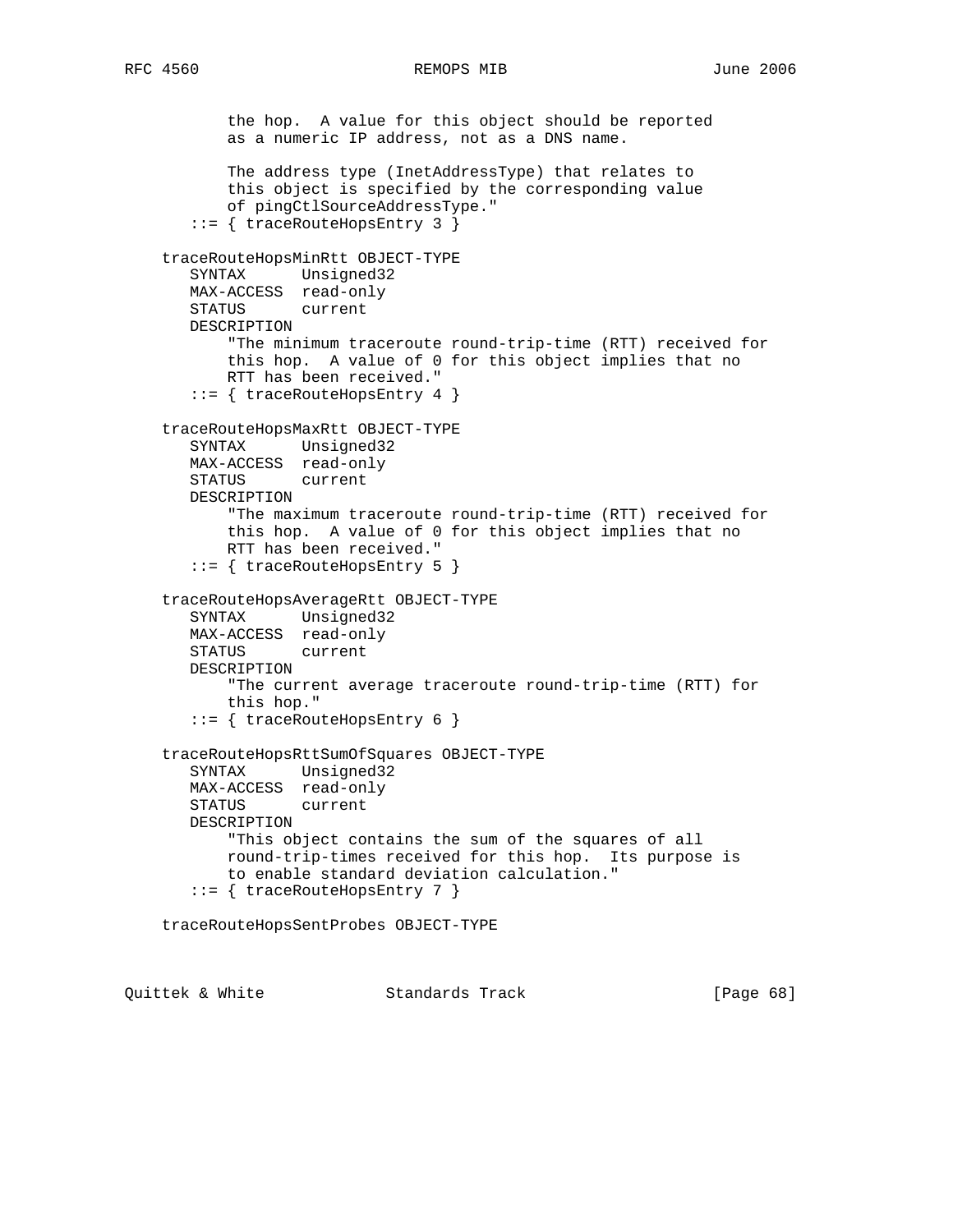```
 SYNTAX Unsigned32
   MAX-ACCESS read-only
   STATUS current
   DESCRIPTION
        "The value of this object reflects the number of probes sent
        for this hop during this traceroute test. The value of this
        object should start at 0."
    ::= { traceRouteHopsEntry 8 }
 traceRouteHopsProbeResponses OBJECT-TYPE
   SYNTAX Unsigned32
   MAX-ACCESS read-only
   STATUS current
   DESCRIPTION
        "Number of responses received for this hop during this
       traceroute test. This value of this object should start
       at 0."
    ::= { traceRouteHopsEntry 9 }
 traceRouteHopsLastGoodProbe OBJECT-TYPE
   SYNTAX DateAndTime
   MAX-ACCESS read-only
   STATUS current
   DESCRIPTION
        "Date and time at which the last response was received for a
        probe for this hop during this traceroute test."
    ::= { traceRouteHopsEntry 10 }
 -- Notification Definition section
 traceRoutePathChange NOTIFICATION-TYPE
     OBJECTS {
       traceRouteCtlTargetAddressType,
       traceRouteCtlTargetAddress,
       traceRouteResultsIpTgtAddrType,
       traceRouteResultsIpTgtAddr
      }
     STATUS current
     DESCRIPTION
          "The path to a target has changed."
      ::= { traceRouteNotifications 1 }
 traceRouteTestFailed NOTIFICATION-TYPE
     OBJECTS {
       traceRouteCtlTargetAddressType,
       traceRouteCtlTargetAddress,
       traceRouteResultsIpTgtAddrType,
       traceRouteResultsIpTgtAddr
```
Quittek & White Standards Track [Page 69]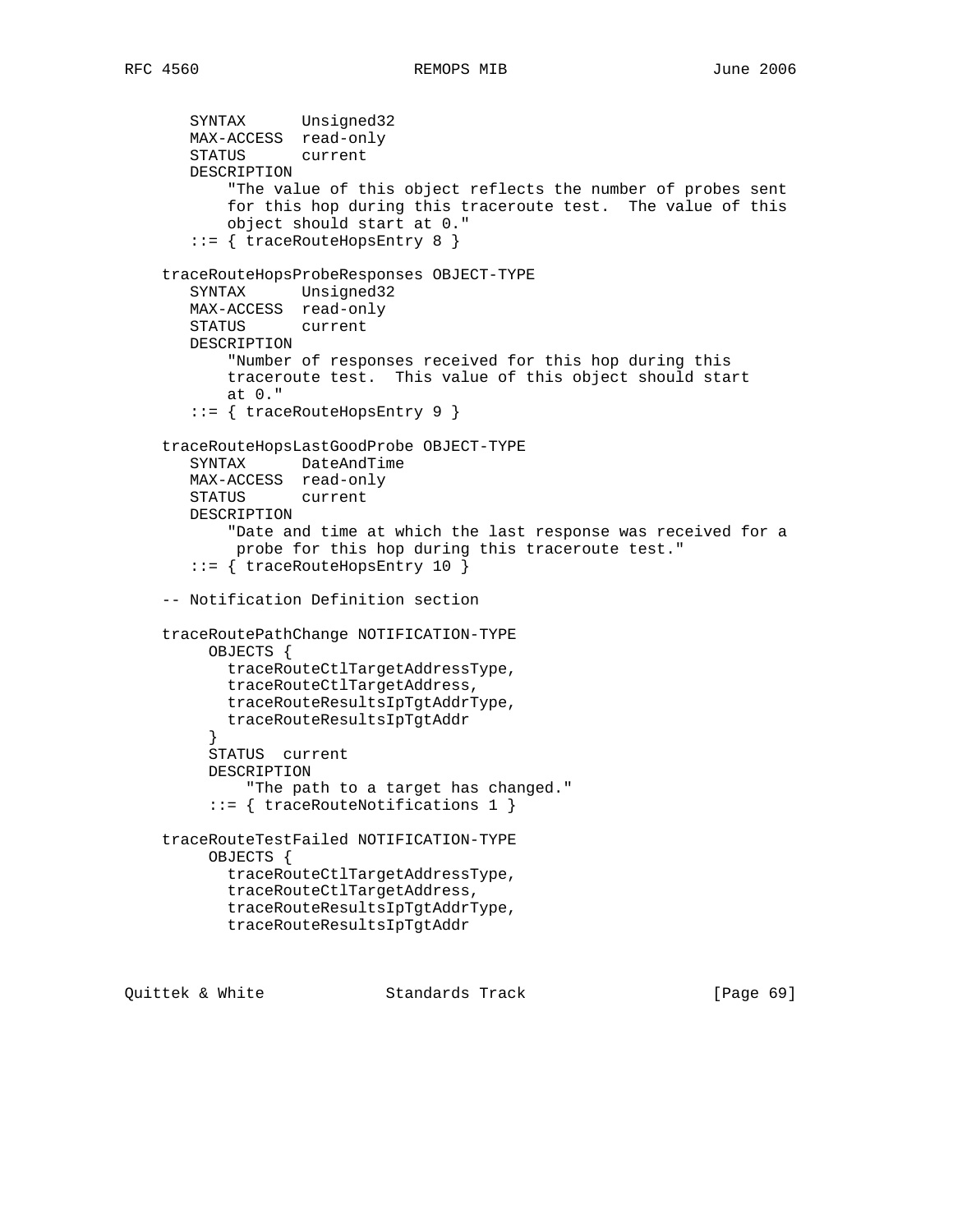} STATUS current DESCRIPTION "Could not determine the path to a target." ::= { traceRouteNotifications 2 } traceRouteTestCompleted NOTIFICATION-TYPE OBJECTS { traceRouteCtlTargetAddressType, traceRouteCtlTargetAddress, traceRouteResultsIpTgtAddrType, traceRouteResultsIpTgtAddr } STATUS current DESCRIPTION "The path to a target has just been determined." ::= { traceRouteNotifications 3 } -- Conformance information -- Compliance statements traceRouteCompliances OBJECT IDENTIFIER ::= { traceRouteConformance 1 } traceRouteGroups OBJECT IDENTIFIER ::= { traceRouteConformance 2 } -- Compliance statements traceRouteFullCompliance MODULE-COMPLIANCE STATUS current DESCRIPTION "The compliance statement for SNMP entities that fully implement the DISMAN-TRACEROUTE-MIB." MODULE -- this module MANDATORY-GROUPS { traceRouteMinimumGroup, traceRouteCtlRowStatusGroup, traceRouteHistoryGroup<br>} } GROUP traceRouteHopsTableGroup DESCRIPTION "This group lists the objects that make up a traceRouteHopsEntry. Support of the traceRouteHopsTable is optional." GROUP traceRouteNotificationsGroup DESCRIPTION

Quittek & White Standards Track [Page 70]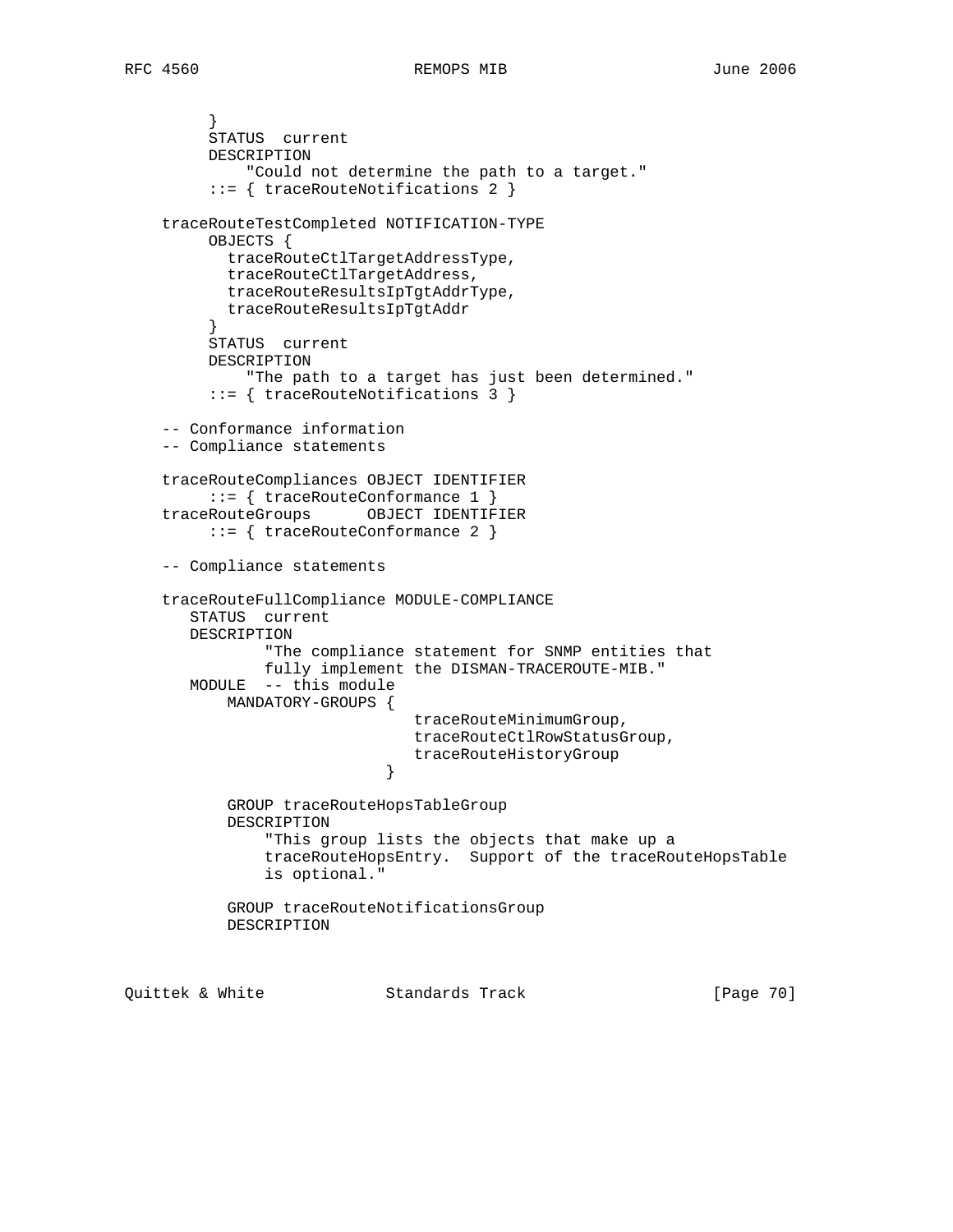"This group defines a collection of optional notifications." OBJECT traceRouteMaxConcurrentRequests MIN-ACCESS read-only DESCRIPTION "The agent is not required to support SET operations to this object." OBJECT traceRouteCtlByPassRouteTable MIN-ACCESS read-only DESCRIPTION "Write access to this object is not required by implementations that are not capable of its implementation. The function represented by this object is implementable if the setsockopt SOL\_SOCKET SO\_DONTROUTE option is supported." OBJECT traceRouteCtlDSField MIN-ACCESS read-only DESCRIPTION "Write access is not required. If write access is not supported, return a 0 as the value of this object. A value of 0 implies that the function represented by this option is not supported." OBJECT traceRouteCtlSourceAddressType SYNTAX InetAddressType { unknown(0), ipv4(1), ipv6(2) } MIN-ACCESS read-only DESCRIPTION "Write access to this object is not required by implementations that are not capable of binding the send socket with a source address. An implementation is only required to support IPv4 and IPv6 addresses." OBJECT traceRouteCtlSourceAddress SYNTAX InetAddress (SIZE(0|4|16)) MIN-ACCESS read-only DESCRIPTION "Write access to this object is not required by implementations that are not capable of binding the send socket with a source address. An implementation is only required to support IPv4 and IPv6 addresses." OBJECT traceRouteCtlIfIndex MIN-ACCESS read-only DESCRIPTION "Write access is not required. If write access is

Quittek & White Standards Track [Page 71]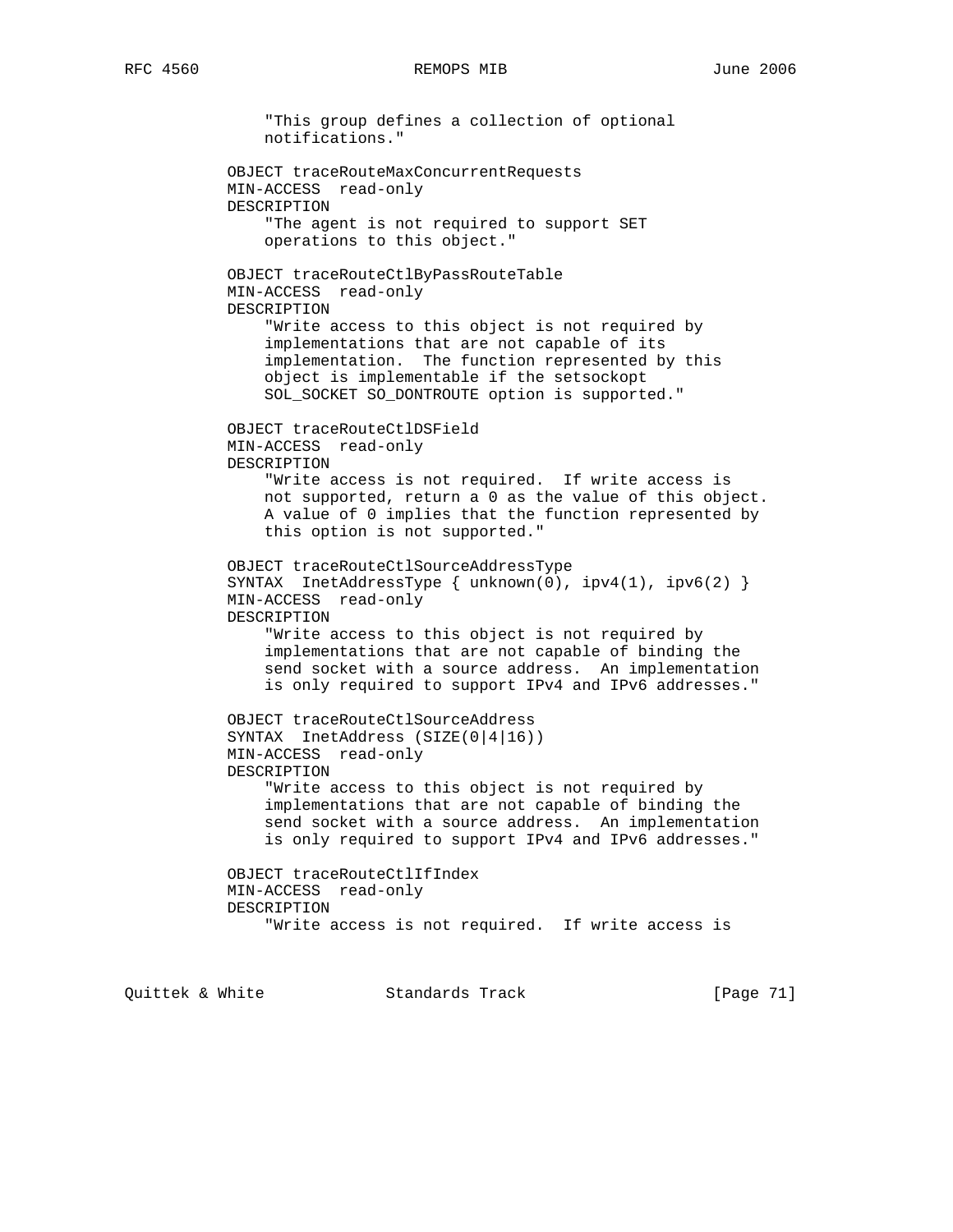not supported, return a 0 as the value of this object. A value of 0 implies that the function represented by this option is not supported." OBJECT traceRouteCtlMiscOptions MIN-ACCESS read-only DESCRIPTION "Support of this object is optional. If not supporting, do not allow write access and return a zero-length octet string as the value of the object." OBJECT traceRouteCtlStorageType MIN-ACCESS read-only DESCRIPTION "Write access is not required. It is also allowed that implementations support only the volatile(2) StorageType enumeration." OBJECT traceRouteCtlType MIN-ACCESS read-only DESCRIPTION "Write access is not required. In addition, the only value that is RECOMMENDED to be supported by an implementation is traceRouteUsingUdpProbes." OBJECT traceRouteResultsIpTgtAddrType SYNTAX InetAddressType { unknown(0), ipv4(1), ipv6(2) } DESCRIPTION "An implementation should only support IPv4 and globally unique IPv6 address values for this object." OBJECT traceRouteResultsIpTgtAddr SYNTAX InetAddress (SIZE(0|4|16)) DESCRIPTION "An implementation should only support IPv4 and globally unique IPv6 address values for this object." OBJECT traceRouteResultsLastGoodPath DESCRIPTION "If the traceRouteHopsTableGroup is implemented, then this object is mandatory for implementations that have access to a system clock and that are capable of setting the values for DateAndTime objects. It is RECOMMENDED that when this object is not supported its values be reported as '0000000000000000'H." OBJECT traceRouteProbeHistoryHAddrType SYNTAX InetAddressType { unknown(0), ipv4(1), ipv6(2) } Quittek & White Standards Track [Page 72]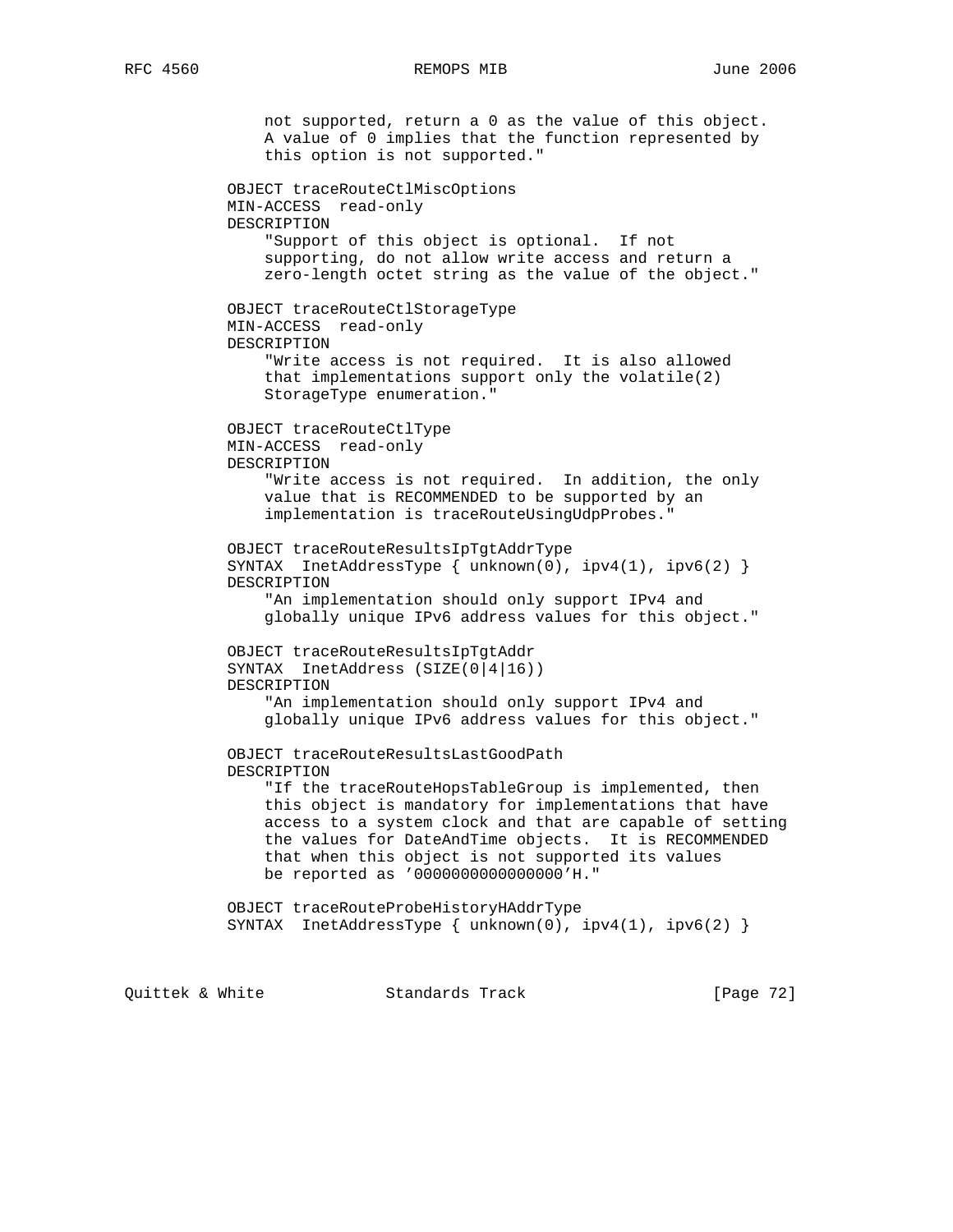DESCRIPTION "An implementation should only support IPv4 and globally unique IPv6 address values for this object." OBJECT traceRouteProbeHistoryHAddr SYNTAX InetAddress (SIZE(0|4|16)) DESCRIPTION "An implementation should only support IPv4 and globally unique IPv6 address values for this object." OBJECT traceRouteProbeHistoryTime DESCRIPTION "This object is mandatory for implementations that have access to a system clock and that are capable of setting the values for DateAndTime objects. It is RECOMMENDED that when this object is not supported its values be reported as '0000000000000000'H." OBJECT traceRouteHopsIpTgtAddressType SYNTAX InetAddressType  $\{ \text{unknown}(0), \text{ipv4}(1), \text{ipv6}(2) \}$  DESCRIPTION "An implementation should only support IPv4 and globally unique IPv6 address values for this object." OBJECT traceRouteHopsIpTgtAddress SYNTAX InetAddress (SIZE(0|4|16)) DESCRIPTION "An implementation should only support IPv4 and globally unique IPv6 address values for this object." OBJECT traceRouteHopsLastGoodProbe DESCRIPTION "This object is mandatory for implementations that have access to a system clock and that are capable of setting the values for DateAndTime objects. It is RECOMMENDED that when this object is not supported its values be reported as '0000000000000000'H." ::= { traceRouteCompliances 2 } traceRouteMinimumCompliance MODULE-COMPLIANCE STATUS current DESCRIPTION "The minimum compliance statement for SNMP entities which implement the minimal subset of the DISMAN-TRACEROUTE-MIB. Implementors might choose this subset for small devices with limited resources." MODULE -- this module

Quittek & White Standards Track [Page 73]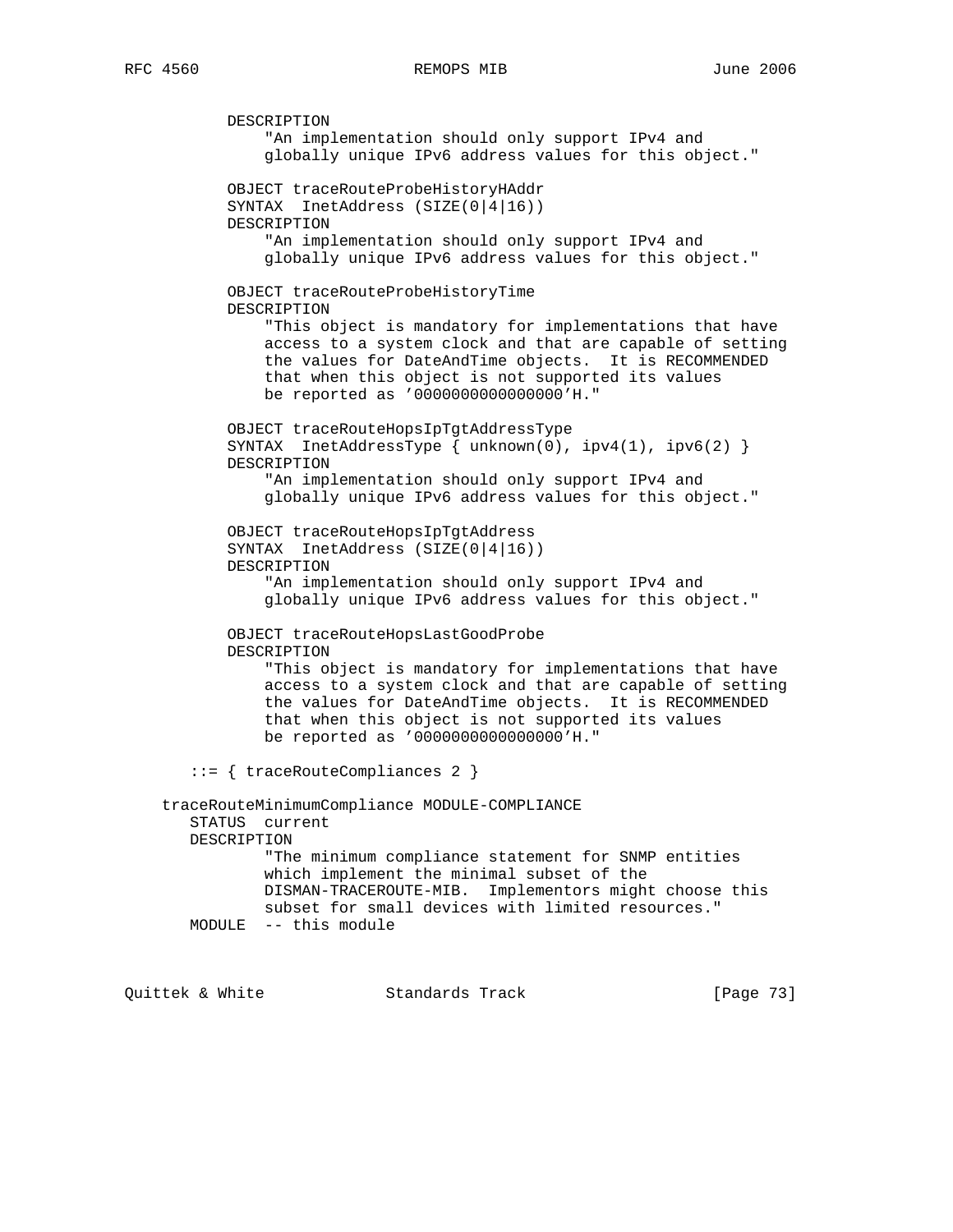MANDATORY-GROUPS { traceRouteMinimumGroup } GROUP traceRouteCtlRowStatusGroup DESCRIPTION "A compliant implementation does not have to implement the traceRouteCtlRowStatusGroup." GROUP traceRouteHistoryGroup DESCRIPTION "A compliant implementation does not have to implement the traceRouteHistoryGroup." GROUP traceRouteHopsTableGroup DESCRIPTION "This group lists the objects that make up a traceRouteHopsEntry. Support of the traceRouteHopsTable is optional." GROUP traceRouteNotificationsGroup DESCRIPTION "This group defines a collection of optional notifications." OBJECT traceRouteMaxConcurrentRequests MIN-ACCESS read-only DESCRIPTION "The agent is not required to support SET operations to this object." OBJECT traceRouteCtlByPassRouteTable MIN-ACCESS read-only DESCRIPTION "Write access is not required. If write access is not supported, return a false(2) as the value of this object. A value of false(2) means that the function represented by this option is not supported." OBJECT traceRouteCtlDSField MIN-ACCESS read-only DESCRIPTION "Write access is not required. If write access is not supported, return a 0 as the value of this object. A value of 0 implies that the function represented by this option is not supported." OBJECT traceRouteCtlSourceAddressType SYNTAX InetAddressType { unknown(0), ipv4(1), ipv6(2) } MIN-ACCESS read-only

Quittek & White Standards Track [Page 74]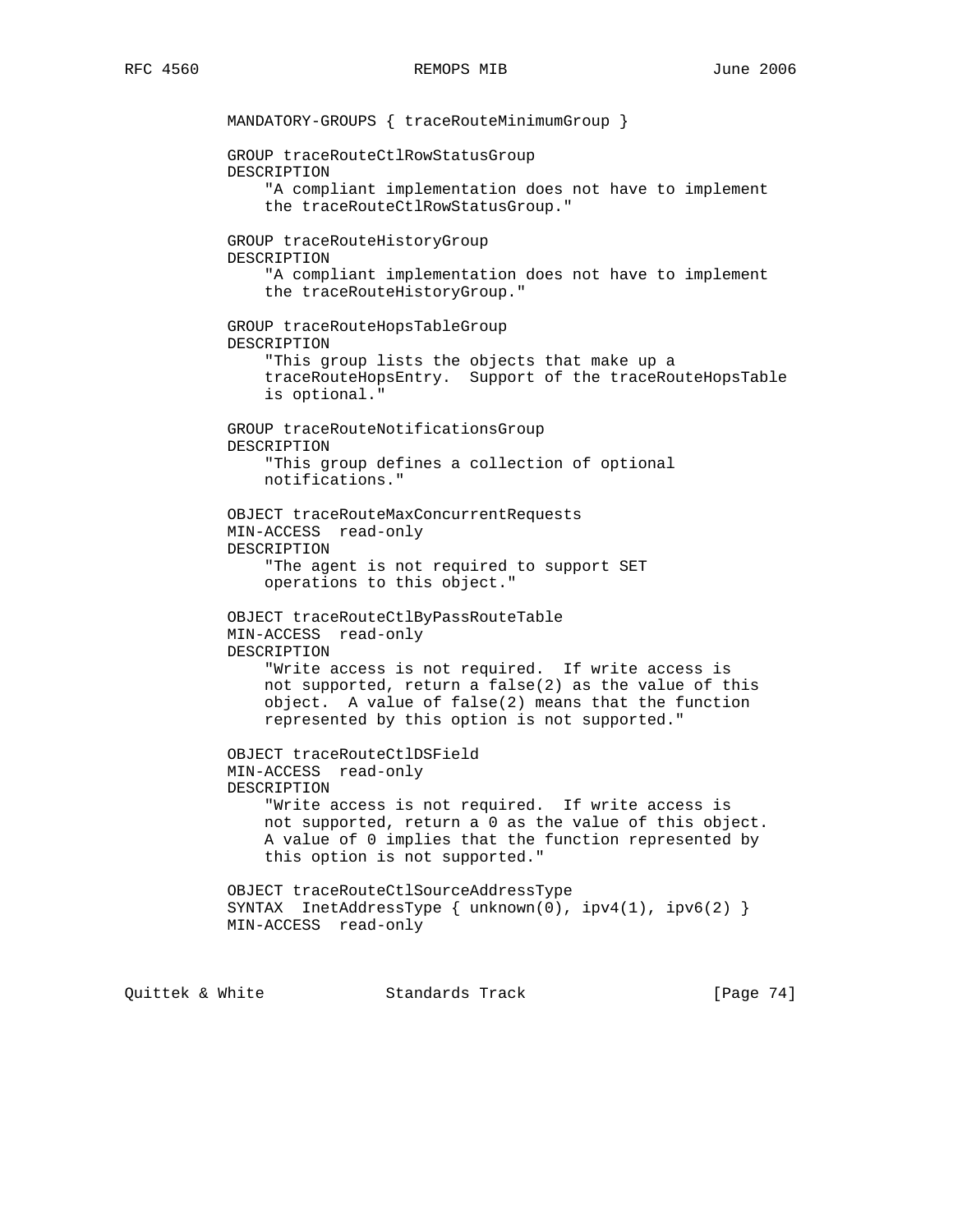DESCRIPTION "Write access to this object is not required by implementations that are not capable of binding the send socket with a source address. An implementation is only required to support IPv4 and IPv6 addresses." OBJECT traceRouteCtlSourceAddress SYNTAX InetAddress (SIZE(0|4|16)) MIN-ACCESS read-only DESCRIPTION "Write access to this object is not required by implementations that are not capable of binding the send socket with a source address. An implementation is only required to support IPv4 and IPv6 addresses." OBJECT traceRouteCtlIfIndex MIN-ACCESS read-only DESCRIPTION "Write access is not required. If write access is not supported, return a 0 as the value of this object. A value of 0 implies that the function represented by this option is not supported." OBJECT traceRouteCtlMiscOptions MIN-ACCESS read-only DESCRIPTION "Support of this object is optional. If not supporting, do not allow write access, and return a zero-length octet string as the value of the object." OBJECT traceRouteCtlDontFragment MIN-ACCESS read-only DESCRIPTION "Write access is not required. If write access is not supported, return a false(2) as the value of this object. A value of false(2) means that the function represented by this option is not supported." OBJECT traceRouteCtlInitialTtl MIN-ACCESS read-only DESCRIPTION "Write access is not required. If write access is not supported, return a 1 as the value of this object." OBJECT traceRouteCtlFrequency MIN-ACCESS read-only DESCRIPTION

Quittek & White Standards Track [Page 75]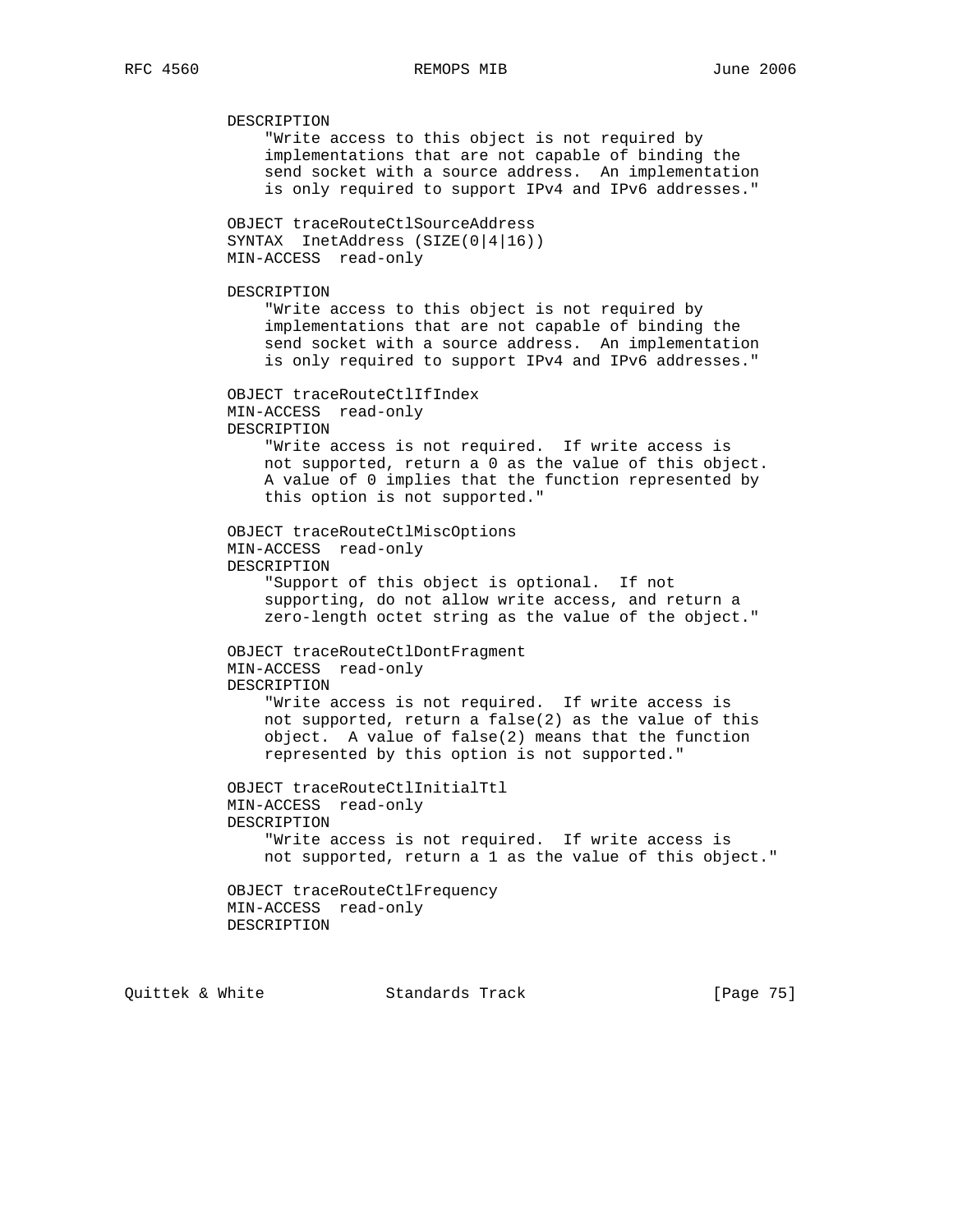"Write access is not required. If write access is not supported, return a 0 as the value of this object. A value of 0 implies that the function represented by this option is not supported." OBJECT traceRouteCtlStorageType MIN-ACCESS read-only DESCRIPTION "Write access is not required. It is also allowed that implementations support only the volatile(2) StorageType enumeration." OBJECT traceRouteCtlDescr MIN-ACCESS read-only DESCRIPTION "The agent is not required to support set operations to this object." OBJECT traceRouteCtlMaxRows MIN-ACCESS read-only DESCRIPTION "Write access is not required. If the traceRouteHistoryGroup is not implemented, then write access to this object MUST be disabled, and the object MUST return a value of 0 when retrieved." OBJECT traceRouteCtlTrapGeneration MIN-ACCESS read-only DESCRIPTION "Write access is not required. If the traceRouteNotificationsGroup is not implemented, then write access to this object MUST be disabled, and the object MUST return a value with no bit set when retrieved. No bit set indicates that no notification is generated." OBJECT traceRouteCtlCreateHopsEntries MIN-ACCESS read-only DESCRIPTION "Write access is not required. If the traceRouteHopsTableGroup is not implemented, then write access to this object MUST be disabled, and the object MUST return a value of false(2) when retrieved." OBJECT traceRouteCtlType MIN-ACCESS read-only DESCRIPTION "Write access is not required. In addition, the only

Quittek & White Standards Track [Page 76]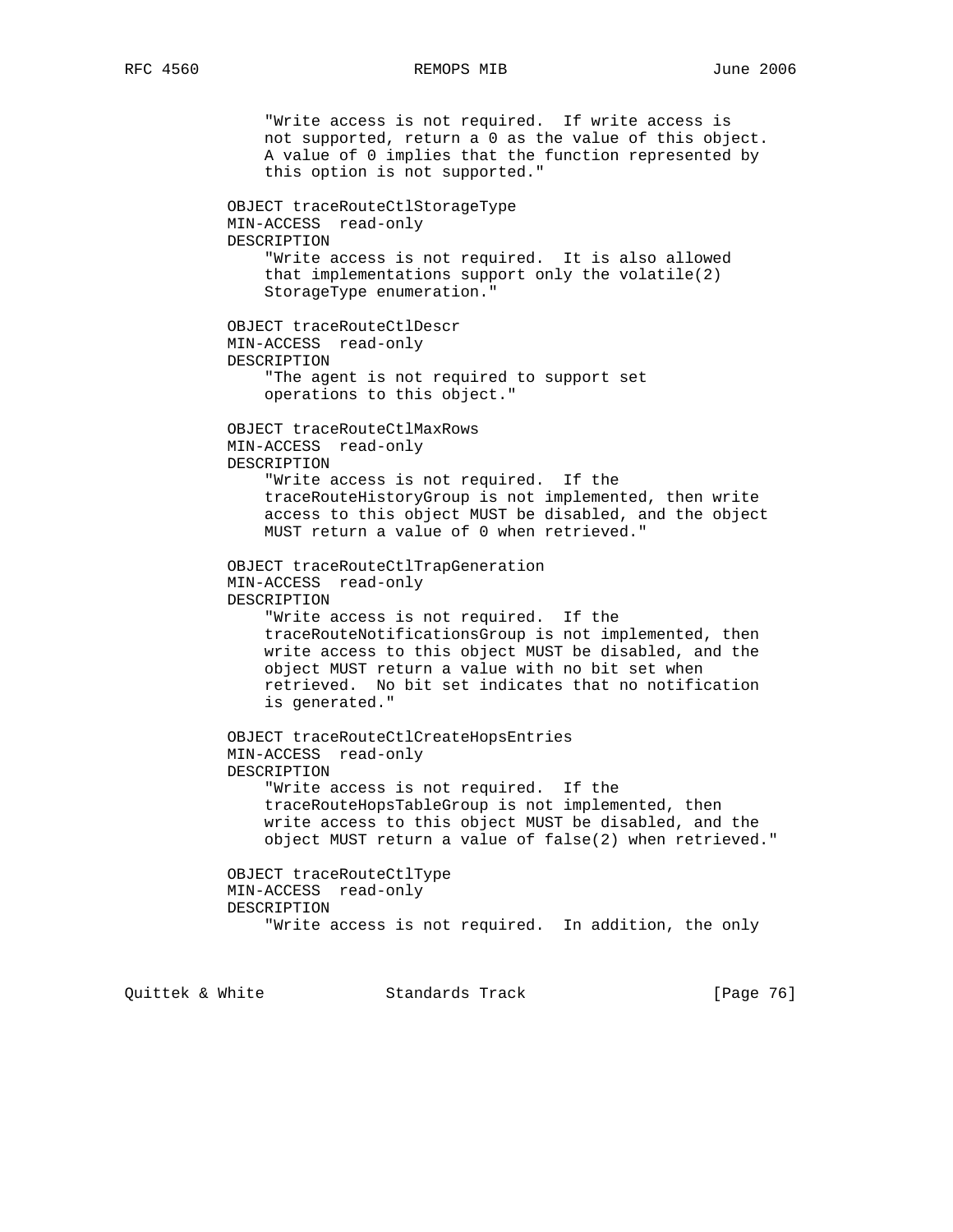value that is RECOMMENDED to be supported by an implementation is traceRouteUsingUdpProbes." OBJECT traceRouteResultsIpTgtAddrType SYNTAX InetAddressType { unknown(0), ipv4(1), ipv6(2) } DESCRIPTION "An implementation should only support IPv4 and globally unique IPv6 address values for this object." OBJECT traceRouteResultsIpTgtAddr SYNTAX InetAddress (SIZE(0|4|16)) DESCRIPTION "An implementation should only support IPv4 and globally unique IPv6 address values for this object." OBJECT traceRouteResultsLastGoodPath DESCRIPTION "This object is mandatory for implementations that have access to a system clock and that are capable of setting the values for DateAndTime objects. It is RECOMMENDED that when this object is not supported its values be reported as '0000000000000000'H." OBJECT traceRouteProbeHistoryHAddrType SYNTAX InetAddressType { unknown(0), ipv4(1), ipv6(2) } DESCRIPTION "An implementation should only support IPv4 and globally unique IPv6 address values for this object." OBJECT traceRouteProbeHistoryHAddr SYNTAX InetAddress (SIZE(0|4|16)) DESCRIPTION "An implementation should only support IPv4 and globally unique IPv6 address values for this object." OBJECT traceRouteProbeHistoryTime DESCRIPTION "If the traceRouteHistoryGroup is implemented, then this object is mandatory for implementations that have access to a system clock and that are capable of setting the values for DateAndTime objects. It is RECOMMENDED that when this object is not supported its values be reported as '0000000000000000'H." OBJECT traceRouteHopsIpTgtAddressType SYNTAX InetAddressType { unknown(0), ipv4(1), ipv6(2) } DESCRIPTION "An implementation should only support IPv4 and

Quittek & White Standards Track [Page 77]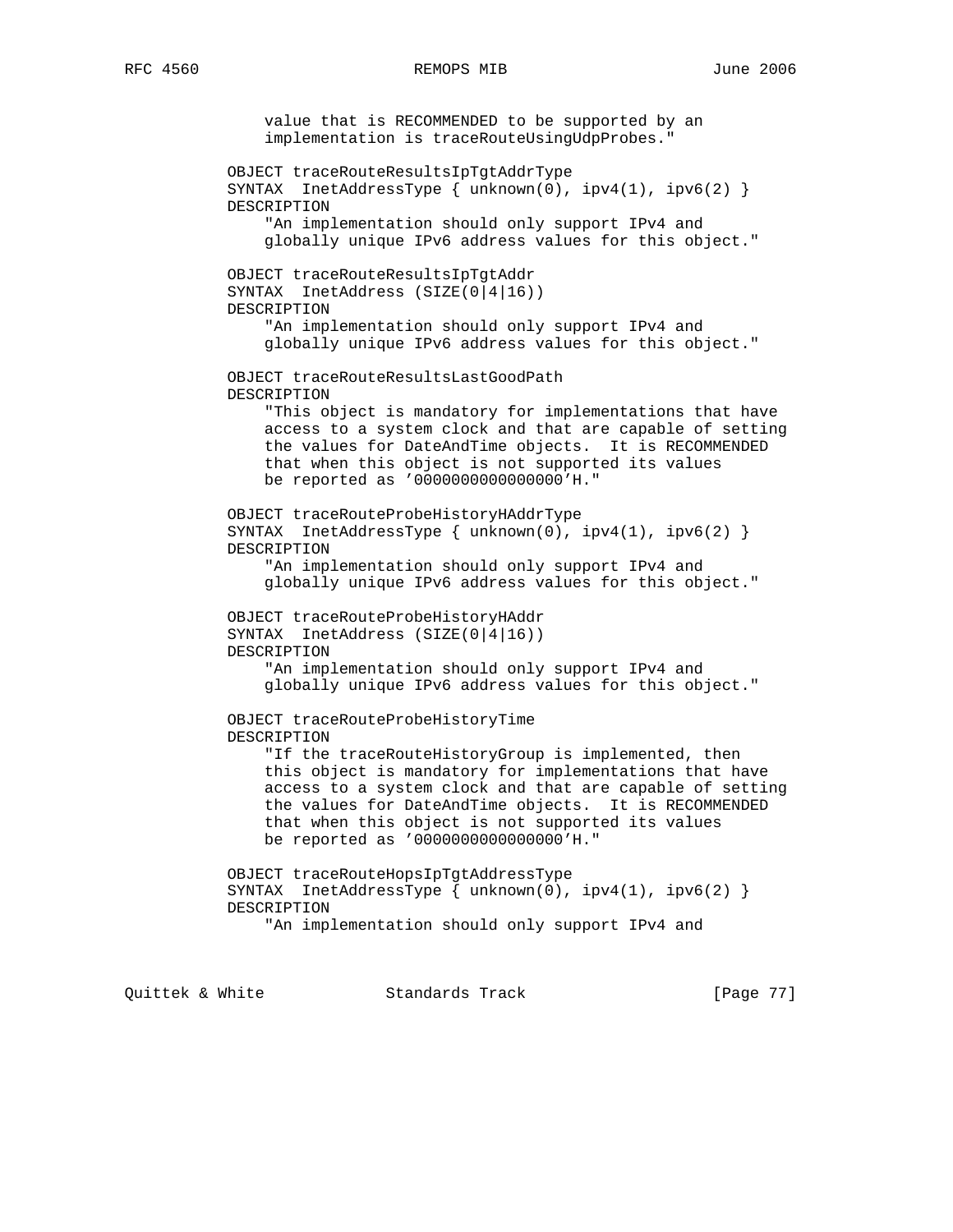globally unique IPv6 address values for this object." OBJECT traceRouteHopsIpTgtAddress SYNTAX InetAddress (SIZE(0|4|16)) DESCRIPTION "An implementation should only support IPv4 and globally unique IPv6 address values for this object." OBJECT traceRouteHopsLastGoodProbe DESCRIPTION "If the traceRouteHopsTableGroup is implemented, then this object is mandatory for implementations that have access to a system clock and that are capable of setting the values for DateAndTime objects. It is RECOMMENDED that when this object is not supported its values be reported as '0000000000000000'H." ::= { traceRouteCompliances 3 } traceRouteCompliance MODULE-COMPLIANCE STATUS deprecated DESCRIPTION "The compliance statement for the DISMAN-TRACEROUTE-MIB. This compliance statement has been deprecated because the traceRouteGroup and the traceRouteTimeStampGroup have been split and deprecated. The traceRouteFullCompliance is semantically identical to the deprecated traceRouteCompliance statement." MODULE -- this module MANDATORY-GROUPS { traceRouteGroup<br>} } GROUP traceRouteTimeStampGroup DESCRIPTION "This group is mandatory for implementations that have access to a system clock and that are capable of setting the values for DateAndTime objects." GROUP traceRouteNotificationsGroup DESCRIPTION "This group defines a collection of optional notifications." GROUP traceRouteHopsTableGroup DESCRIPTION "This group lists the objects that make up a traceRouteHopsEntry. Support of the traceRouteHopsTable is optional."

Quittek & White Standards Track [Page 78]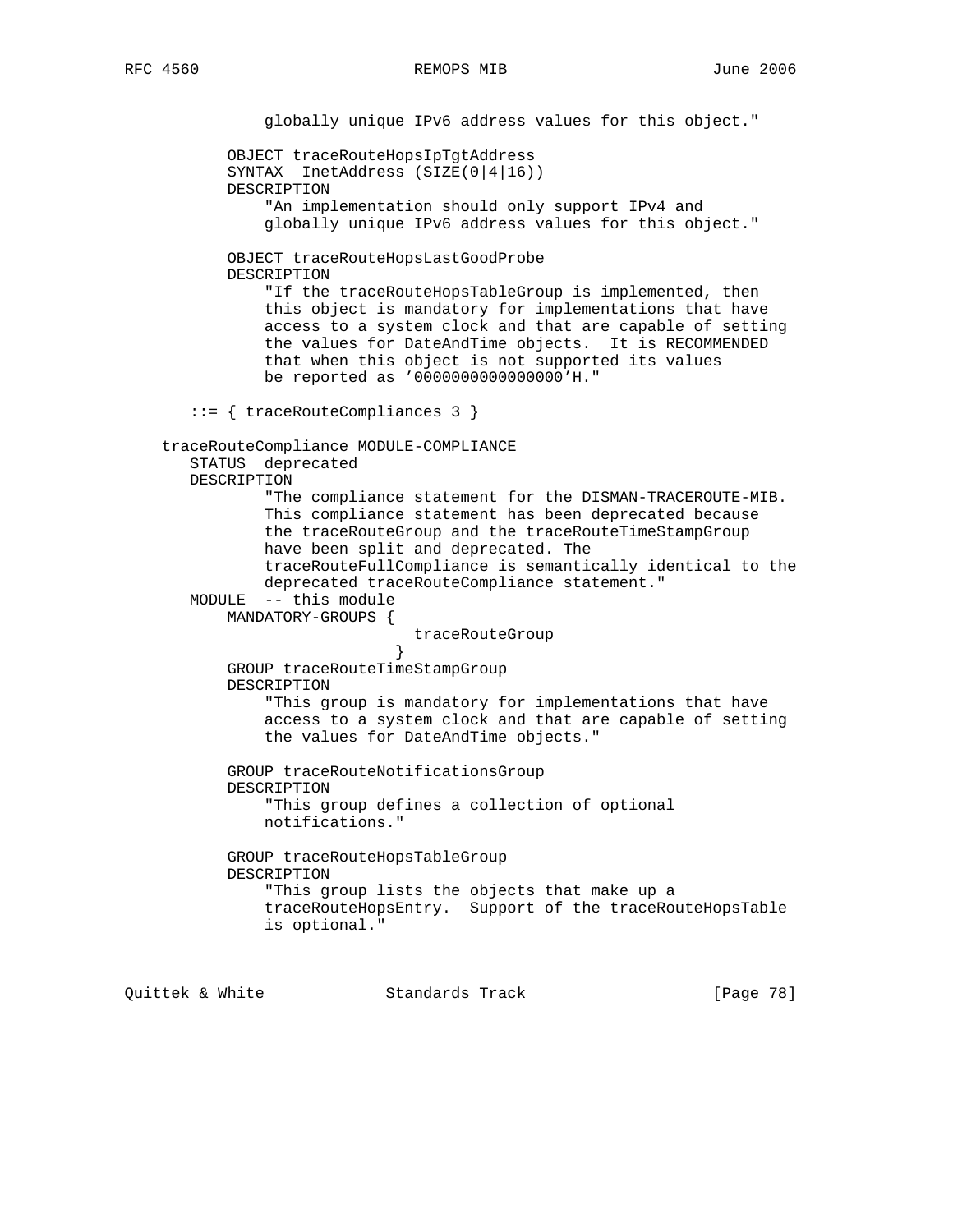OBJECT traceRouteMaxConcurrentRequests MIN-ACCESS read-only DESCRIPTION "The agent is not required to support SET operations to this object." OBJECT traceRouteCtlByPassRouteTable MIN-ACCESS read-only DESCRIPTION "This object is not required by implementations that are not capable of its implementation. The function represented by this object is implementable if the setsockopt SOL\_SOCKET SO\_DONTROUTE option is supported." OBJECT traceRouteCtlSourceAddressType SYNTAX InetAddressType { unknown(0), ipv4(1), ipv6(2) } MIN-ACCESS read-only DESCRIPTION "This object is not required by implementations that are not capable of binding the send socket with a source address. An implementation is only required to support IPv4 and IPv6 addresses." OBJECT traceRouteCtlSourceAddress SYNTAX InetAddress (SIZE(0|4|16)) MIN-ACCESS read-only DESCRIPTION "This object is not required by implementations that are not capable of binding the send socket with a source address. An implementation is only required to support IPv4 and globally unique IPv6 addresses." OBJECT traceRouteCtlIfIndex MIN-ACCESS read-only DESCRIPTION "Write access is not required. When write access is not supported, return a 0 as the value of this object. A value of 0 implies that the function represented by this option is not supported." OBJECT traceRouteCtlMiscOptions MIN-ACCESS read-only DESCRIPTION "Support of this object is optional. When not supporting, do not allow write access, and return a zero-length octet string as the value of the object."

Quittek & White  $S$ tandards Track [Page 79]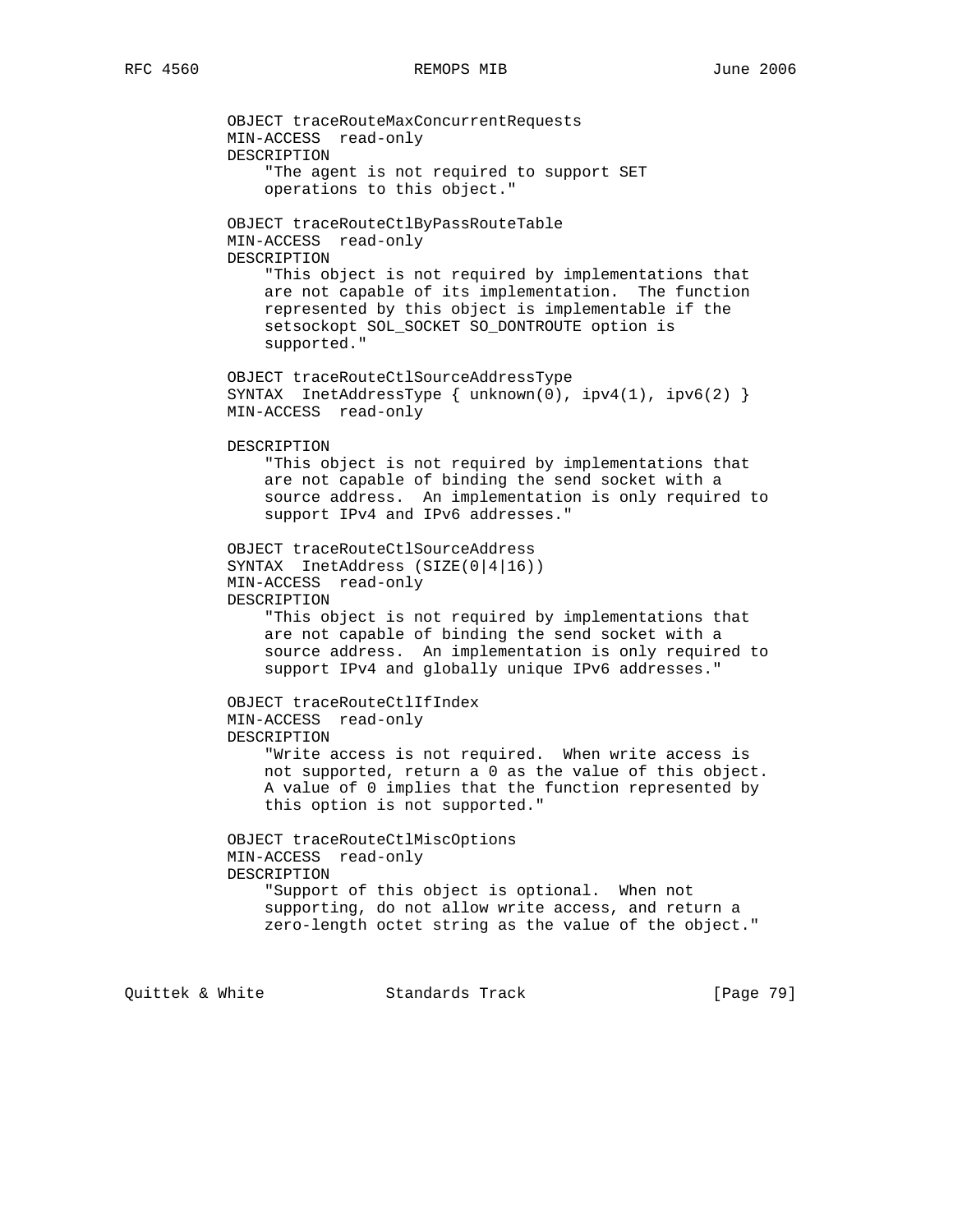OBJECT traceRouteCtlStorageType MIN-ACCESS read-only DESCRIPTION "Write access is not required. It is also allowed that implementations support only the volatile StorageType enumeration." OBJECT traceRouteCtlDSField MIN-ACCESS read-only DESCRIPTION "Write access is not required. When write access is not supported, return a 0 as the value of this object. A value of 0 implies that the function represented by this option is not supported." OBJECT traceRouteCtlType MIN-ACCESS read-only DESCRIPTION "Write access is not required. In addition, the only value that is RECOMMENDED to be supported by an implementation is traceRouteUsingUdpProbes." OBJECT traceRouteResultsIpTgtAddrType SYNTAX InetAddressType { unknown(0), ipv4(1), ipv6(2) } DESCRIPTION "An implementation should only support IPv4 and globally unique IPv6 address values for this object." OBJECT traceRouteResultsIpTgtAddr SYNTAX InetAddress (SIZE(0|4|16)) DESCRIPTION "An implementation should only support IPv4 and globally unique IPv6 address values for this object." OBJECT traceRouteProbeHistoryHAddrType SYNTAX InetAddressType { unknown(0), ipv4(1), ipv6(2) } DESCRIPTION "An implementation should only support IPv4 and globally unique IPv6 address values for this object." OBJECT traceRouteProbeHistoryHAddr SYNTAX InetAddress (SIZE(0|4|16)) DESCRIPTION "An implementation should only support IPv4 and globally unique IPv6 address values for this object." OBJECT traceRouteHopsIpTgtAddressType SYNTAX InetAddressType { unknown(0), ipv4(1), ipv6(2) } Quittek & White Standards Track [Page 80]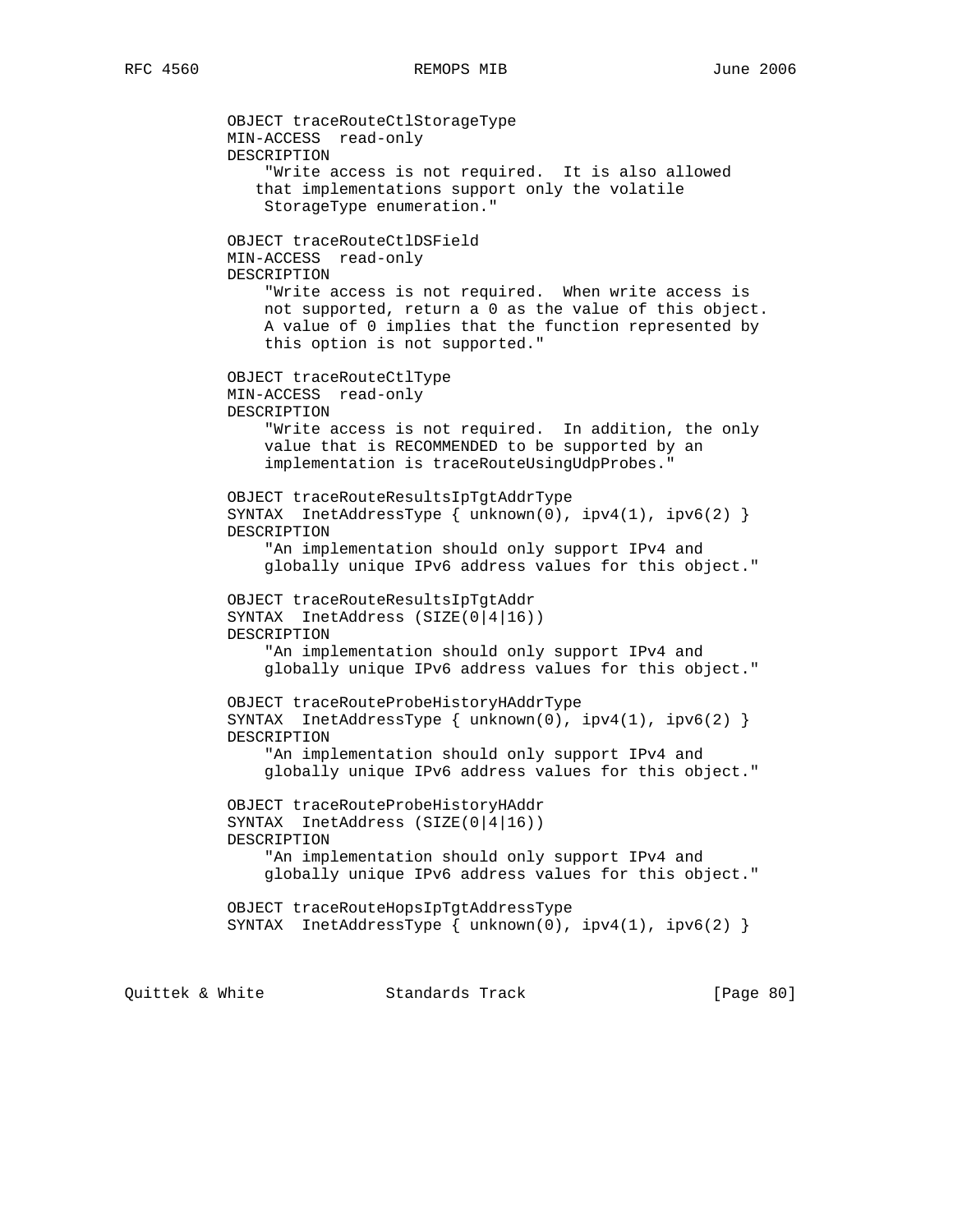DESCRIPTION "An implementation should only support IPv4 and globally unique IPv6 address values for this object." OBJECT traceRouteHopsIpTgtAddress SYNTAX InetAddress (SIZE(0|4|16)) DESCRIPTION "An implementation should only support IPv4 and globally unique IPv6 address values for this object." ::= { traceRouteCompliances 1 } -- MIB groupings traceRouteMinimumGroup OBJECT-GROUP OBJECTS { traceRouteMaxConcurrentRequests, traceRouteCtlTargetAddressType, traceRouteCtlTargetAddress, traceRouteCtlByPassRouteTable, traceRouteCtlDataSize, traceRouteCtlTimeOut, traceRouteCtlProbesPerHop, traceRouteCtlPort, traceRouteCtlMaxTtl, traceRouteCtlDSField, traceRouteCtlSourceAddressType, traceRouteCtlSourceAddress, traceRouteCtlIfIndex, traceRouteCtlMiscOptions, traceRouteCtlMaxFailures, traceRouteCtlDontFragment, traceRouteCtlInitialTtl, traceRouteCtlFrequency, traceRouteCtlStorageType, traceRouteCtlAdminStatus, traceRouteCtlMaxRows, traceRouteCtlTrapGeneration, traceRouteCtlDescr, traceRouteCtlCreateHopsEntries, traceRouteCtlType, traceRouteResultsOperStatus, traceRouteResultsCurHopCount, traceRouteResultsCurProbeCount, traceRouteResultsIpTgtAddrType, traceRouteResultsIpTgtAddr, traceRouteResultsTestAttempts, traceRouteResultsTestSuccesses, traceRouteResultsLastGoodPath

Quittek & White Standards Track [Page 81]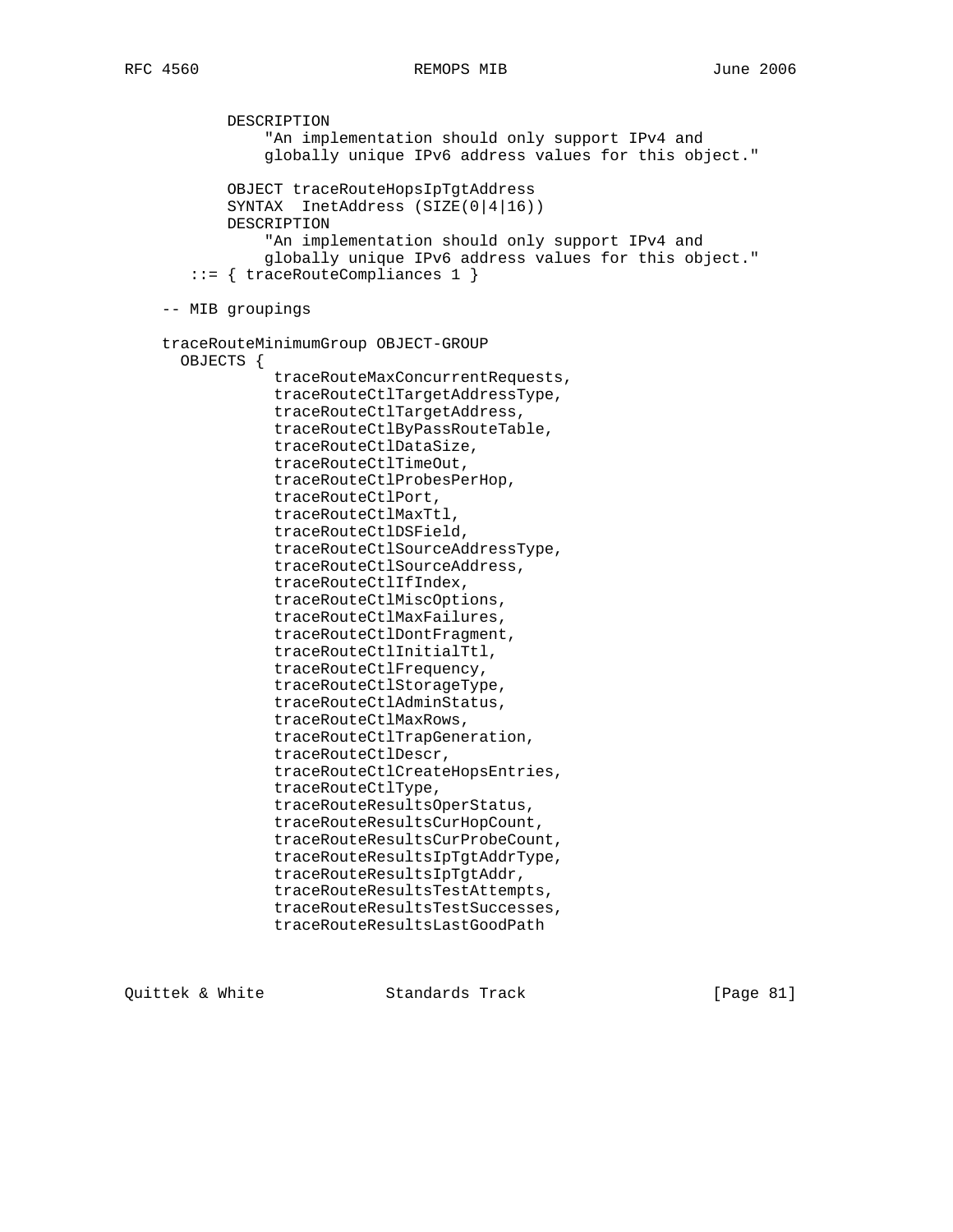} STATUS current DESCRIPTION "The group of objects that constitute the remote traceroute operation." ::= { traceRouteGroups 5 } traceRouteCtlRowStatusGroup OBJECT-GROUP OBJECTS { traceRouteCtlRowStatus } STATUS current DESCRIPTION "The RowStatus object of the traceRouteCtlTable." ::= { traceRouteGroups 6 } traceRouteHistoryGroup OBJECT-GROUP OBJECTS { traceRouteProbeHistoryHAddrType, traceRouteProbeHistoryHAddr, traceRouteProbeHistoryResponse, traceRouteProbeHistoryStatus, traceRouteProbeHistoryLastRC, traceRouteProbeHistoryTime } STATUS current DESCRIPTION "The group of objects that constitute the history capability." ::= { traceRouteGroups 7 } traceRouteNotificationsGroup NOTIFICATION-GROUP NOTIFICATIONS { traceRoutePathChange, traceRouteTestFailed, traceRouteTestCompleted } STATUS current DESCRIPTION "The notifications that are required to be supported by implementations of this MIB." ::= { traceRouteGroups 3 } traceRouteHopsTableGroup OBJECT-GROUP OBJECTS { traceRouteHopsIpTgtAddressType, traceRouteHopsIpTgtAddress,

Quittek & White Standards Track [Page 82]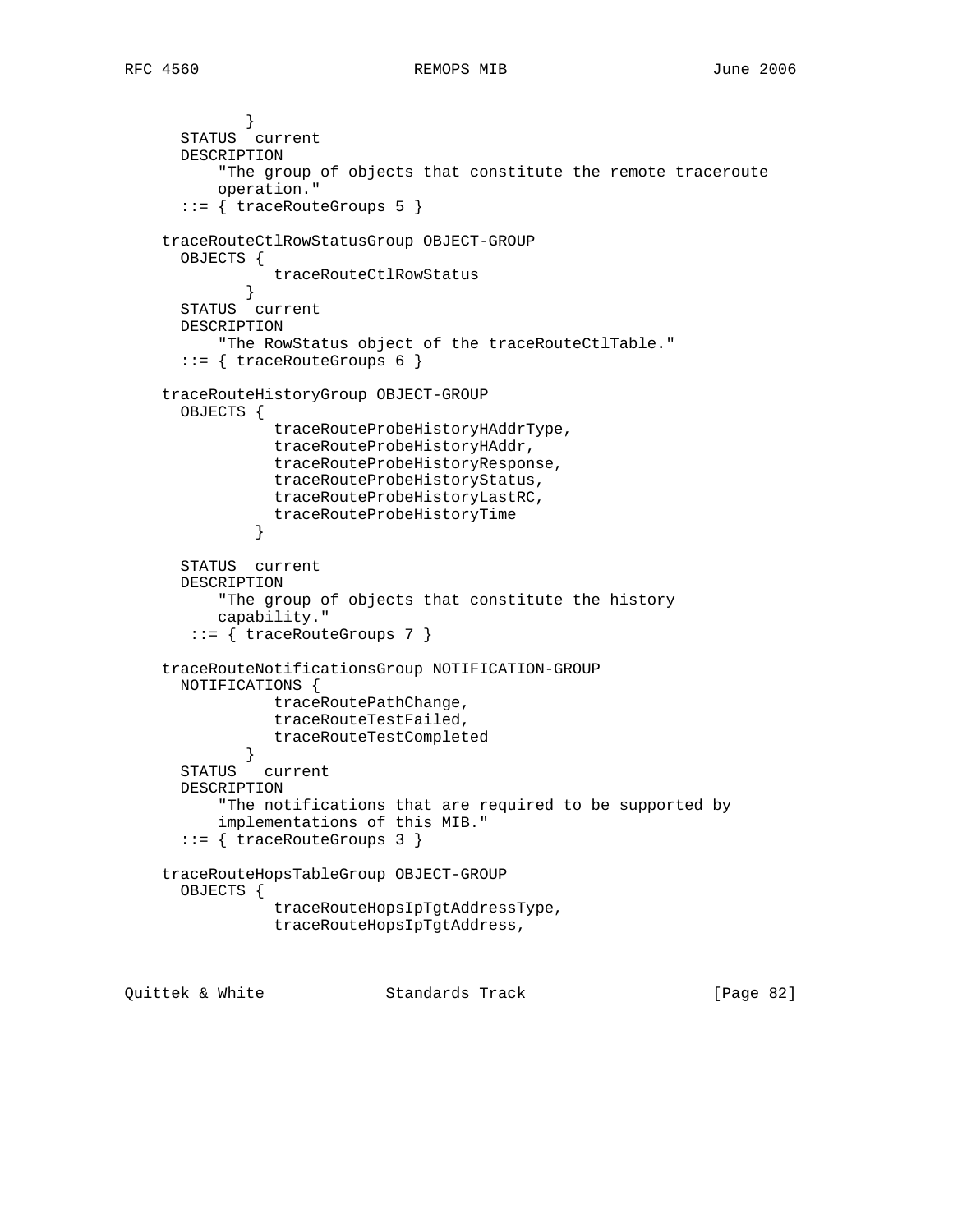```
 traceRouteHopsMinRtt,
                 traceRouteHopsMaxRtt,
                 traceRouteHopsAverageRtt,
                 traceRouteHopsRttSumOfSquares,
                 traceRouteHopsSentProbes,
                 traceRouteHopsProbeResponses,
                 traceRouteHopsLastGoodProbe
 }
        STATUS current
        DESCRIPTION
            "The group of objects that constitute the
            traceRouteHopsTable."
      ::= { traceRouteGroups 4 }
     traceRouteGroup OBJECT-GROUP
      OBJECTS {
                 traceRouteMaxConcurrentRequests,
                 traceRouteCtlTargetAddressType,
                 traceRouteCtlTargetAddress,
                 traceRouteCtlByPassRouteTable,
                 traceRouteCtlDataSize,
                 traceRouteCtlTimeOut,
                 traceRouteCtlProbesPerHop,
                 traceRouteCtlPort,
                 traceRouteCtlMaxTtl,
                 traceRouteCtlDSField,
                 traceRouteCtlSourceAddressType,
                 traceRouteCtlSourceAddress,
                 traceRouteCtlIfIndex,
                 traceRouteCtlMiscOptions,
                 traceRouteCtlMaxFailures,
                 traceRouteCtlDontFragment,
                 traceRouteCtlInitialTtl,
                 traceRouteCtlFrequency,
                 traceRouteCtlStorageType,
                 traceRouteCtlAdminStatus,
                 traceRouteCtlMaxRows,
                 traceRouteCtlTrapGeneration,
                 traceRouteCtlDescr,
                 traceRouteCtlCreateHopsEntries,
                 traceRouteCtlType,
                 traceRouteCtlRowStatus,
                 traceRouteResultsOperStatus,
                 traceRouteResultsCurHopCount,
                 traceRouteResultsCurProbeCount,
                 traceRouteResultsIpTgtAddrType,
                 traceRouteResultsIpTgtAddr,
                 traceRouteResultsTestAttempts,
```
Quittek & White Standards Track [Page 83]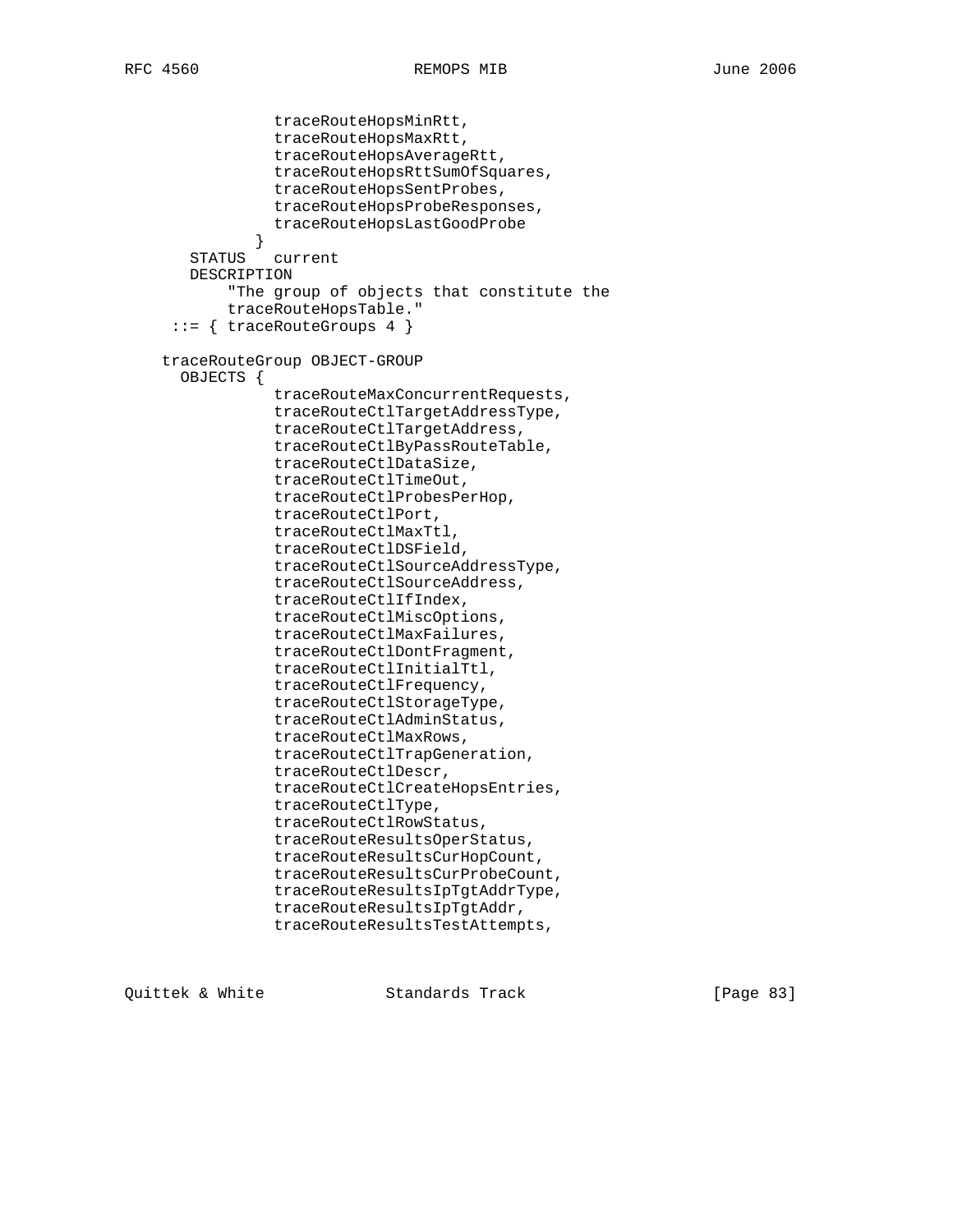```
 traceRouteResultsTestSuccesses,
                traceRouteProbeHistoryHAddrType,
               traceRouteProbeHistoryHAddr,
               traceRouteProbeHistoryResponse,
               traceRouteProbeHistoryStatus,
               traceRouteProbeHistoryLastRC
 }
      STATUS deprecated
      DESCRIPTION
          "The group of objects that constitute the remote traceroute
          operation."
      ::= { traceRouteGroups 1 }
    traceRouteTimeStampGroup OBJECT-GROUP
      OBJECTS {
               traceRouteResultsLastGoodPath,
               traceRouteProbeHistoryTime
 }
      STATUS deprecated
      DESCRIPTION
          "The group of DateAndTime objects."
       ::= { traceRouteGroups 2 }
   END
4.3. DISMAN-NSLOOKUP-MIB
   DISMAN-NSLOOKUP-MIB DEFINITIONS ::= BEGIN
   IMPORTS
       MODULE-IDENTITY, OBJECT-TYPE,
       Unsigned32, mib-2, Integer32
          FROM SNMPv2-SMI -- RFC2578
       RowStatus
         FROM SNMPv2-TC -- RFC2579
       MODULE-COMPLIANCE, OBJECT-GROUP
         FROM SNMPv2-CONF -- RFC2580
       SnmpAdminString
          FROM SNMP-FRAMEWORK-MIB -- RFC3411
       InetAddressType, InetAddress
          FROM INET-ADDRESS-MIB; -- RFC4001
    lookupMIB MODULE-IDENTITY
      LAST-UPDATED "200606130000Z" -- 13 June 2006
       ORGANIZATION "IETF Distributed Management Working Group"
       CONTACT-INFO
           "Juergen Quittek
```
Quittek & White Standards Track [Page 84]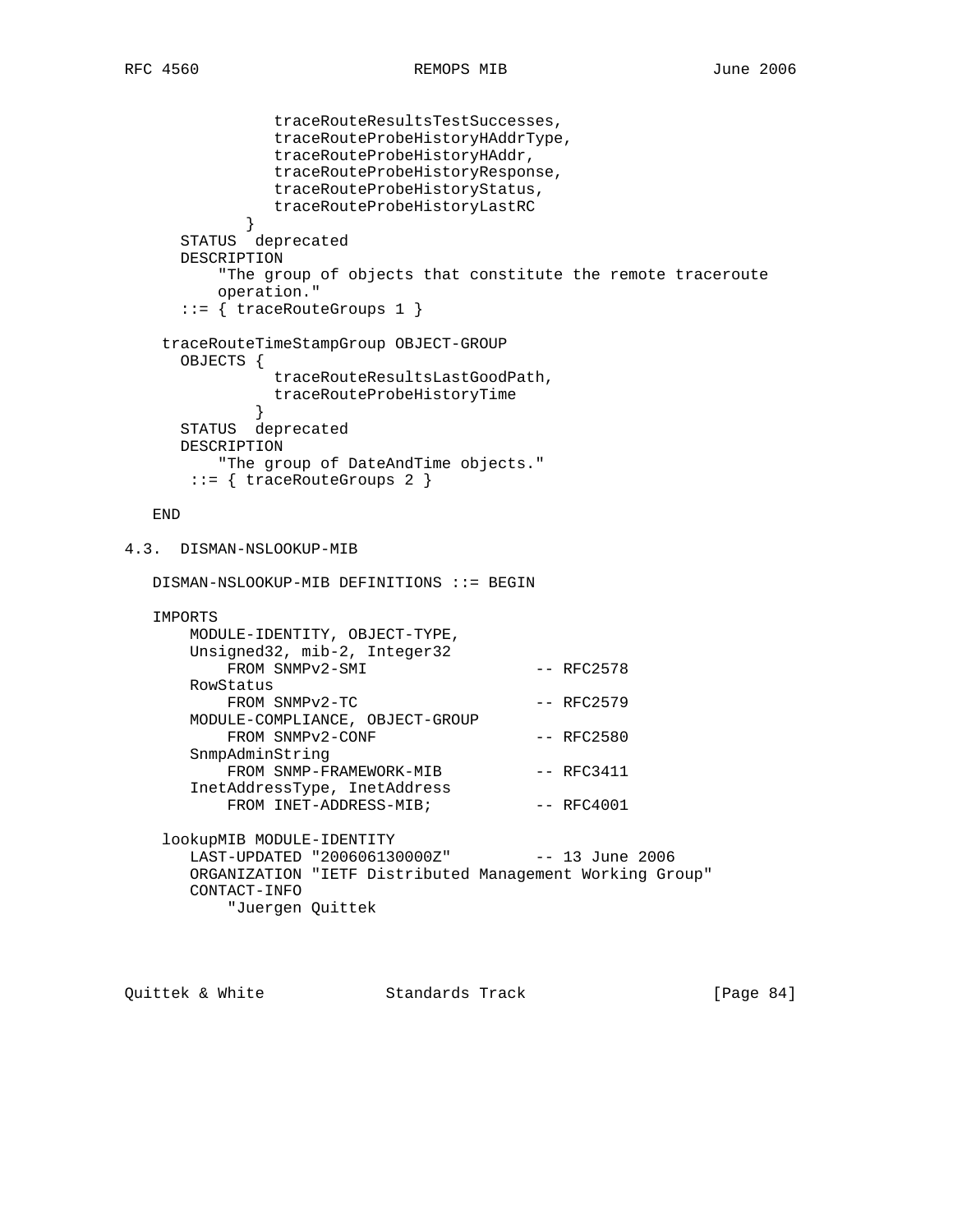NEC Europe Ltd. Network Laboratories Kurfuersten-Anlage 36 69115 Heidelberg Germany Phone: +49 6221 4342-115 Email: quittek@netlab.nec.de" DESCRIPTION "The Lookup MIB (DISMAN-NSLOOKUP-MIB) enables determination of either the name(s) corresponding to a host address or of the address(es) associated with a host name at a remote host. Copyright (C) The Internet Society (2006). This version of this MIB module is part of RFC 4560; see the RFC itself for full legal notices." -- Revision history REVISION "200606130000Z" -- 13 June 2006 DESCRIPTION "Updated version, published as RFC 4560. - Replaced references to RFC 2575 by RFC 3415 - Replaced references to RFC 2571 by RFC 3411 - Replaced references to RFC 2851 by RFC 4001 - Added value enabled(1) to SYNTAX clause of lookupCtlOperStatus - Added lookupMinimumCompliance - Defined semantics of value 0 for object lookupPurgeTime - Added DEFVAL { unknown } to object lookupCtlTargetAddressType OBJECT-TYPE" REVISION "200009210000Z" -- 21 September 2000 DESCRIPTION "Initial version, published as RFC 2925."  $::=$  { mib-2 82 } -- Top level structure of the MIB lookupObjects OBJECT IDENTIFIER ::= { lookupMIB 1 } lookupConformance OBJECT IDENTIFIER ::= { lookupMIB 2 } -- Simple Object Definitions lookupMaxConcurrentRequests OBJECT-TYPE Quittek & White Standards Track [Page 85]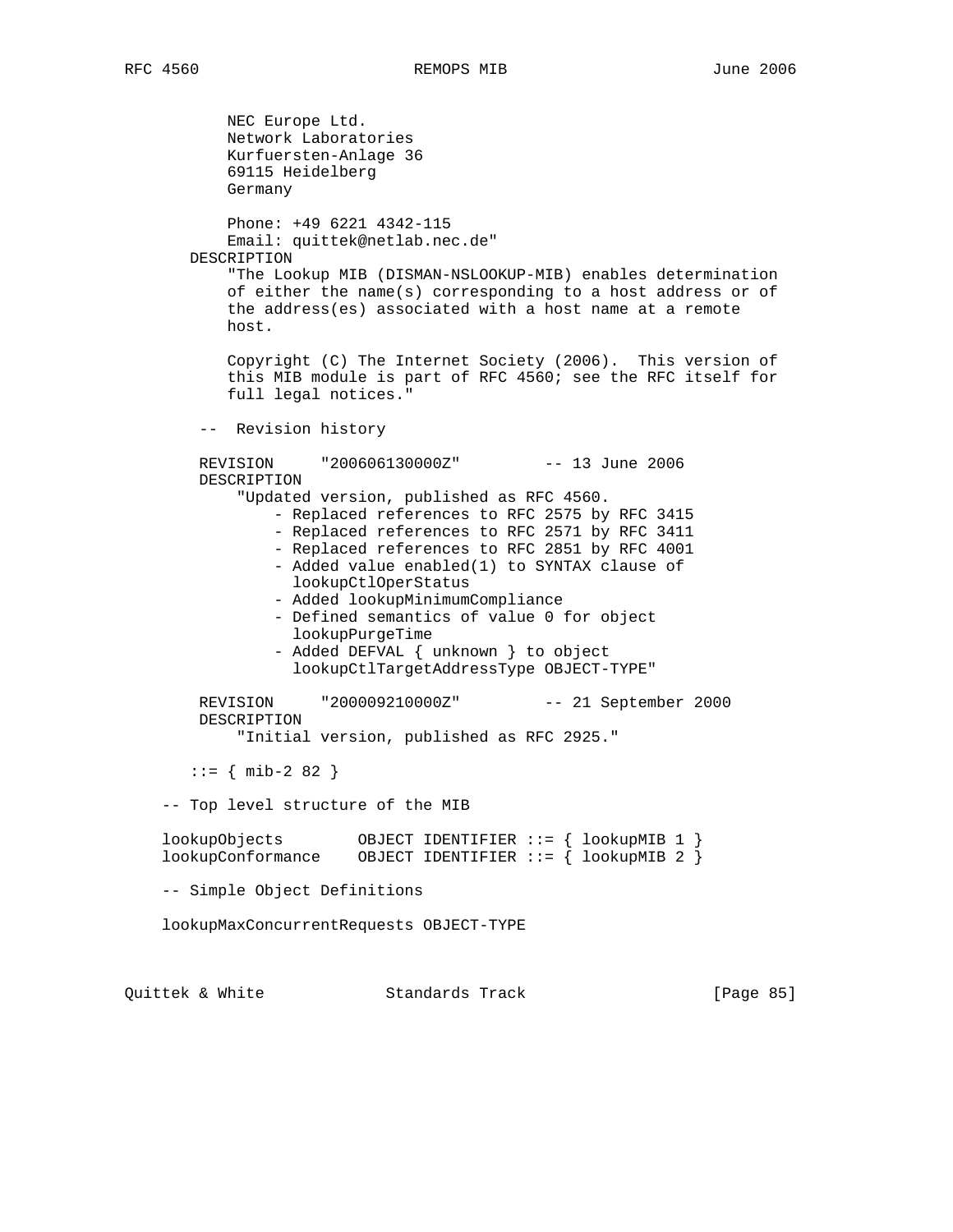```
 SYNTAX Unsigned32
UNITS "requests"
       MAX-ACCESS read-write
       STATUS current
       DESCRIPTION
          "The maximum number of concurrent active lookup requests
          that are allowed within an agent implementation. A value
          of 0 for this object implies that there is no limit for
          the number of concurrent active requests in effect.
          The limit applies only to new requests being activated.
          When a new value is set, the agent will continue processing
          all the requests already active, even if their number
          exceed the limit just imposed."
       DEFVAL { 10 }
       ::= { lookupObjects 1 }
    lookupPurgeTime OBJECT-TYPE
       SYNTAX Unsigned32 (0..86400)
       UNITS "seconds"
       MAX-ACCESS read-write
       STATUS current
       DESCRIPTION
          "The amount of time to wait before automatically
          deleting an entry in the lookupCtlTable and any
          dependent lookupResultsTable entries
          after the lookup operation represented by a
          lookupCtlEntry has been completed.
          A lookupCtEntry is considered complete
          when its lookupCtlOperStatus object has a
          value of completed(3).
          A value of 0 indicates that automatic deletion
          of entries is disabled."
      DEFVAL { 900 } -- 15 minutes as default
       ::= { lookupObjects 2 }
    -- Lookup Control Table
    lookupCtlTable OBJECT-TYPE
       SYNTAX SEQUENCE OF LookupCtlEntry
       MAX-ACCESS not-accessible
       STATUS current
       DESCRIPTION
           "Defines the Lookup Control Table for providing
           the capability of performing a lookup operation
           for a symbolic host name or for a host address
           from a remote host."
```
Quittek & White Standards Track [Page 86]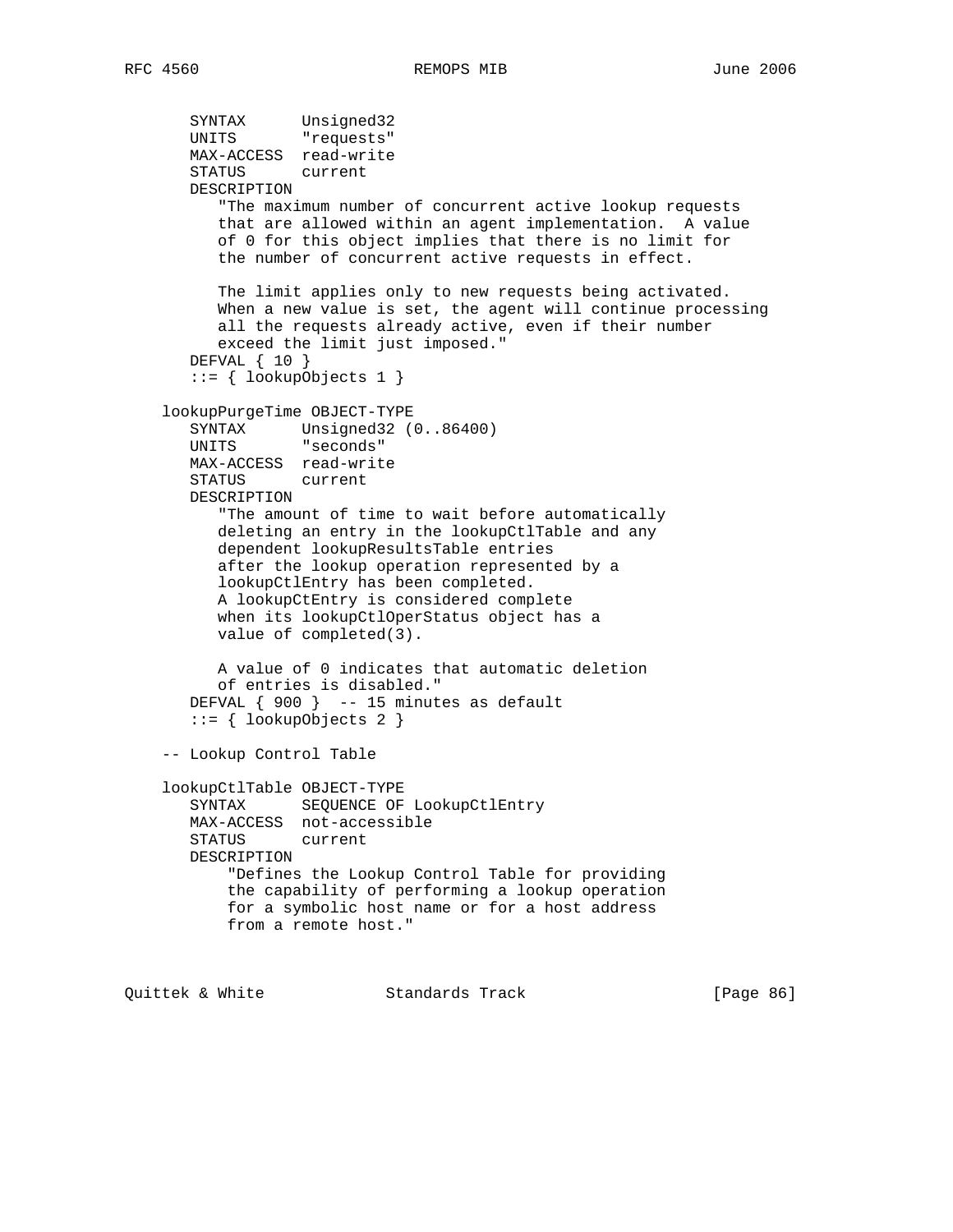```
 ::= { lookupObjects 3 }
    lookupCtlEntry OBJECT-TYPE
       SYNTAX LookupCtlEntry
       MAX-ACCESS not-accessible
       STATUS current
       DESCRIPTION
           "Defines an entry in the lookupCtlTable. A
           lookupCtlEntry is initially indexed by
           lookupCtlOwnerIndex, which is a type of SnmpAdminString,
           a textual convention that allows for the use of the SNMPv3
           View-Based Access Control Model (RFC 3415, VACM)
           and that also allows a management application to identify
           its entries. The second index element,
           lookupCtlOperationName, enables the same
           lookupCtlOwnerIndex entity to have multiple outstanding
           requests. The value of lookupCtlTargetAddressType
           determines which lookup function to perform."
       INDEX {
               lookupCtlOwnerIndex,
               lookupCtlOperationName
 }
      ::= { lookupCtlTable 1 }
    LookupCtlEntry ::=
       SEQUENCE {
lookupCtlOwnerIndex SnmpAdminString,
 lookupCtlOperationName SnmpAdminString,
           lookupCtlTargetAddressType InetAddressType,
 lookupCtlTargetAddress InetAddress,
 lookupCtlOperStatus INTEGER,
lookupCtlTime Unsigned32,
           lookupCtlRc Integer32,
          lookupCtlRowStatus
       }
    lookupCtlOwnerIndex OBJECT-TYPE
      SYNTAX SnmpAdminString (SIZE(0..32))
       MAX-ACCESS not-accessible
       STATUS current
       DESCRIPTION
          "To facilitate the provisioning of access control by a
          security administrator using the View-Based Access
          Control Model (RFC 2575, VACM) for tables in which
          multiple users may need to create or
          modify entries independently, the initial index is used as
          an 'owner index'. Such an initial index has a syntax of
          SnmpAdminString and can thus be trivially mapped to a
```
Quittek & White Standards Track [Page 87]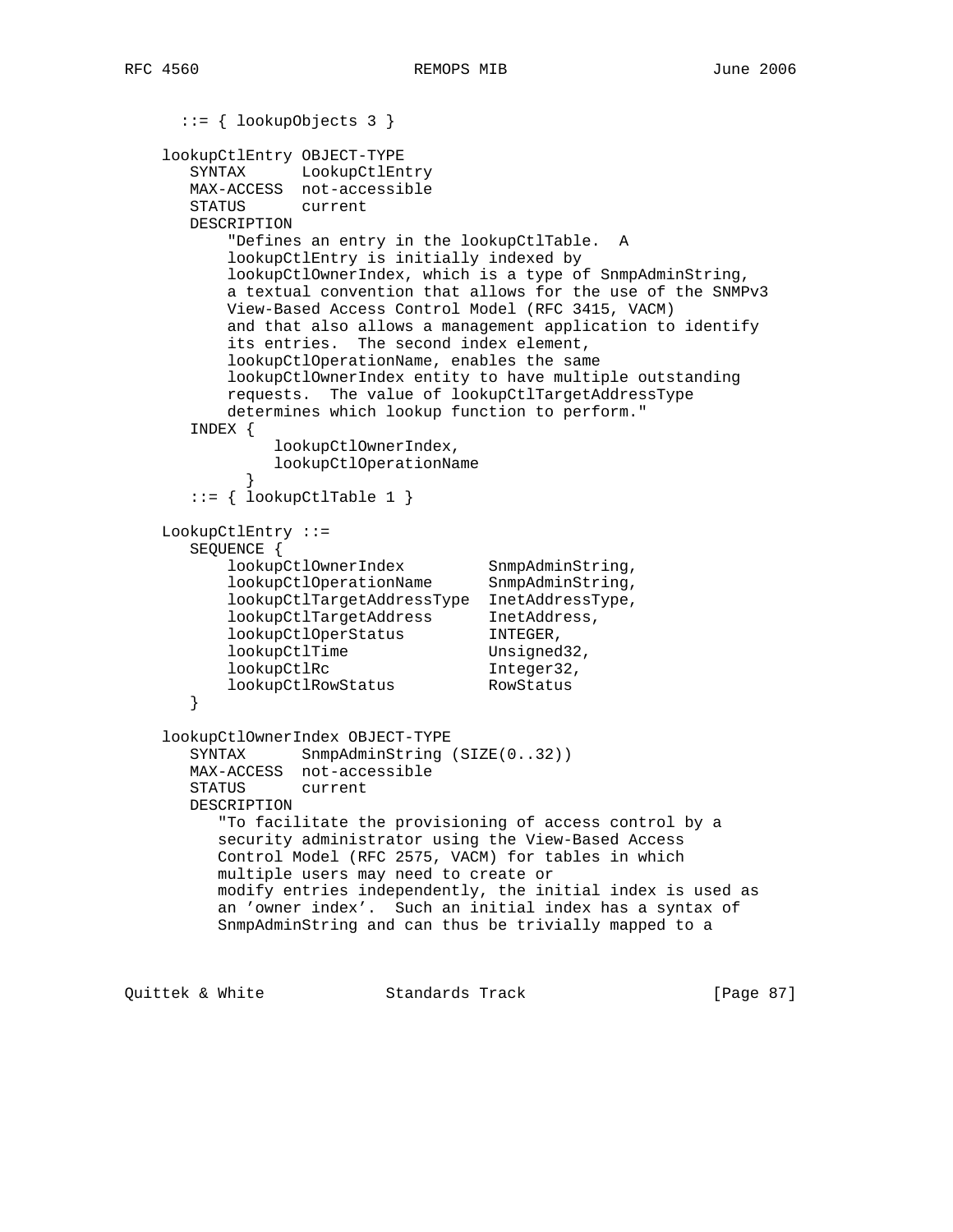securityName or groupName defined in VACM, in accordance with a security policy.

 When used in conjunction with such a security policy all entries in the table belonging to a particular user (or group) will have the same value for this initial index. For a given user's entries in a particular table, the object identifiers for the information in these entries will have the same subidentifiers (except for the 'column' subidentifier) up to the end of the encoded owner index. To configure VACM to permit access to this portion of the table, one would create vacmViewTreeFamilyTable entries with the value of vacmViewTreeFamilySubtree including the owner index portion, and vacmViewTreeFamilyMask 'wildcarding' the column subidentifier. More elaborate configurations are possible."  $::=$  { lookupCtlEntry 1 } lookupCtlOperationName OBJECT-TYPE SYNTAX SnmpAdminString (SIZE(0..32)) MAX-ACCESS not-accessible STATUS current DESCRIPTION "The name of a lookup operation. This is locally unique, within the scope of an lookupCtlOwnerIndex." ::= { lookupCtlEntry 2 } lookupCtlTargetAddressType OBJECT-TYPE SYNTAX InetAddressType MAX-ACCESS read-create STATUS current DESCRIPTION "Specifies the type of address for performing a lookup operation for a symbolic host name or for a host address from a remote host. Specification of dns(16) as the value for this object means that a function such as, for example, getaddrinfo() or gethostbyname() should be performed to return one or more numeric addresses. Use of a value of either ipv4(1) or ipv6(2) means that a functions such as, for example, getnameinfo() or gethostbyaddr() should be used to return the symbolic names associated with a host." DEFVAL { unknown } ::= { lookupCtlEntry 3 }

Quittek & White Standards Track [Page 88]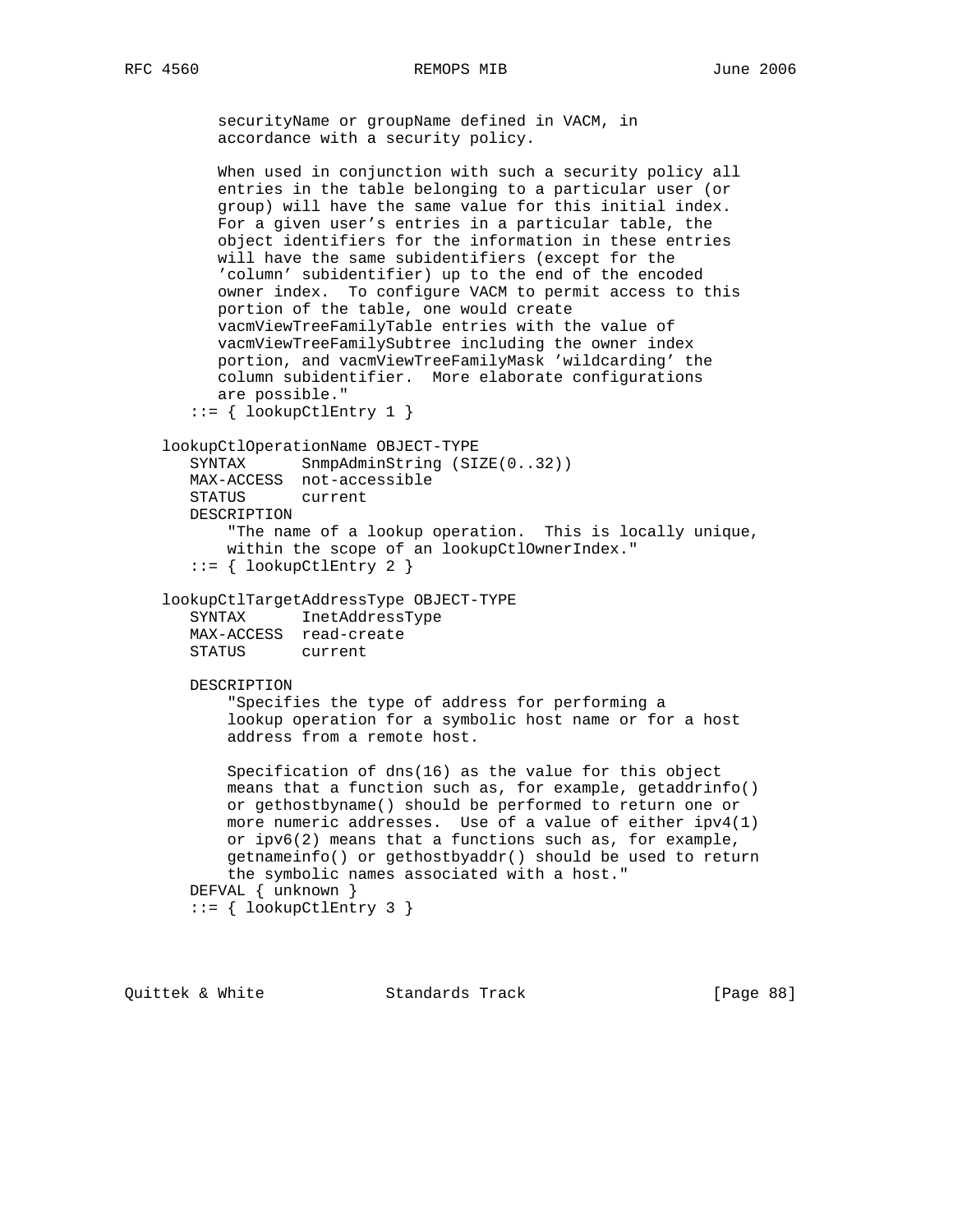```
 lookupCtlTargetAddress OBJECT-TYPE
 SYNTAX InetAddress
 MAX-ACCESS read-create
       STATUS current
       DESCRIPTION
           "Specifies the address used for a resolver lookup at a
           remote host. The corresponding lookupCtlTargetAddressType
           objects determines its type, as well as the function
           that can be requested.
           A value for this object MUST be set prior to
           transitioning its corresponding lookupCtlEntry to
           active(1) via lookupCtlRowStatus."
      ::= \{ lookupCtlEntry 4 \} lookupCtlOperStatus OBJECT-TYPE
       SYNTAX INTEGER {
                    enabled(1), -- operation is active
                      notStarted(2), -- operation has not started
                  completed(3) -- operation is done }
 }
       MAX-ACCESS read-only
       STATUS current
       DESCRIPTION
           "Reflects the operational state of an lookupCtlEntry:
             enabled(1) - Operation is active.
              notStarted(2) - Operation has not been enabled.
              completed(3) - Operation has been completed.
            An operation is automatically enabled(1) when its
            lookupCtlRowStatus object is transitioned to active(1)
            status. Until this occurs, lookupCtlOperStatus MUST
            report a value of notStarted(2). After the lookup
            operation is completed (success or failure), the value
            for lookupCtlOperStatus MUST be transitioned to
            completed(3)."
      ::= \{ lookupCtlEntry 5 \} lookupCtlTime OBJECT-TYPE
      SYNTAX Unsigned32
       UNITS "milliseconds"
       MAX-ACCESS read-only
       STATUS current
       DESCRIPTION
           "Reports the number of milliseconds that a lookup
           operation required to be completed at a remote host.
           Completed means operation failure as well as
```
Quittek & White Standards Track [Page 89]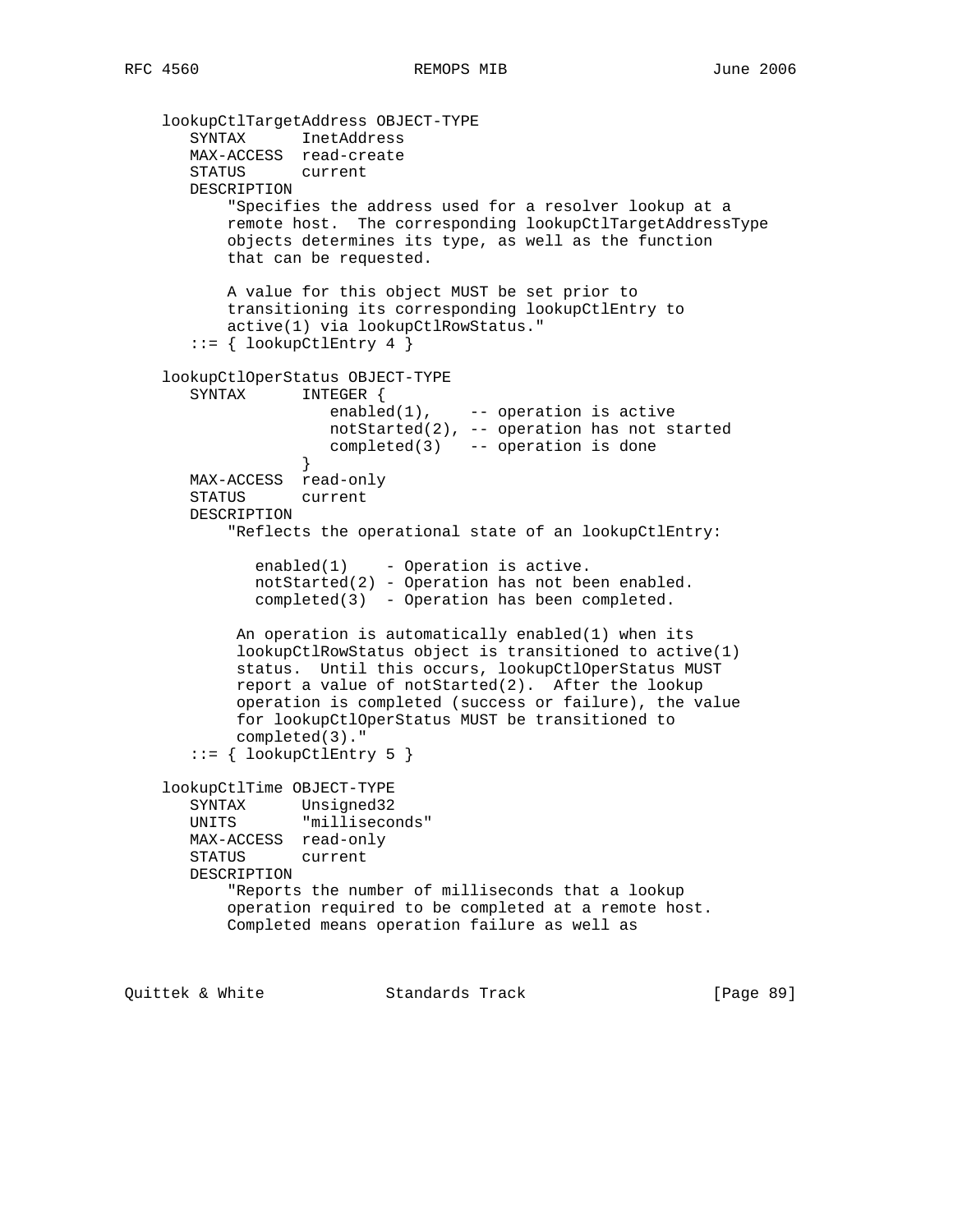success."  $::=$  { lookupCtlEntry 6 } lookupCtlRc OBJECT-TYPE SYNTAX Integer32 MAX-ACCESS read-only STATUS current DESCRIPTION "The system-specific return code from a lookup operation. All implementations MUST return a value of 0 for this object when the remote lookup operation succeeds. A non-zero value for this objects indicates failure. It is recommended that implementations return the error codes that are generated by the lookup function used."  $::= \{$  lookupCtlEntry 7  $\}$  lookupCtlRowStatus OBJECT-TYPE SYNTAX RowStatus MAX-ACCESS read-create STATUS current DESCRIPTION "This object allows entries to be created and deleted in the lookupCtlTable. A remote lookup operation is started when an entry in this table is created via an SNMP set request and the entry is activated. This occurs by setting the value of this object to CreateAndGo(4) during row creation or by setting this object to active(1) after the row is created. A value MUST be specified for lookupCtlTargetAddress prior to the acceptance of a transition to active(1) state. A remote lookup operation starts when its entry first becomes active(1). Transitions in and out of active(1) state have no effect on the operational behavior of a remote lookup operation, with the exception that deletion of an entry in this table by setting its RowStatus object to destroy(6) will stop an active remote lookup operation. The operational state of a remote lookup operation can be determined by examination of its lookupCtlOperStatus object." REFERENCE

Quittek & White Standards Track [Page 90]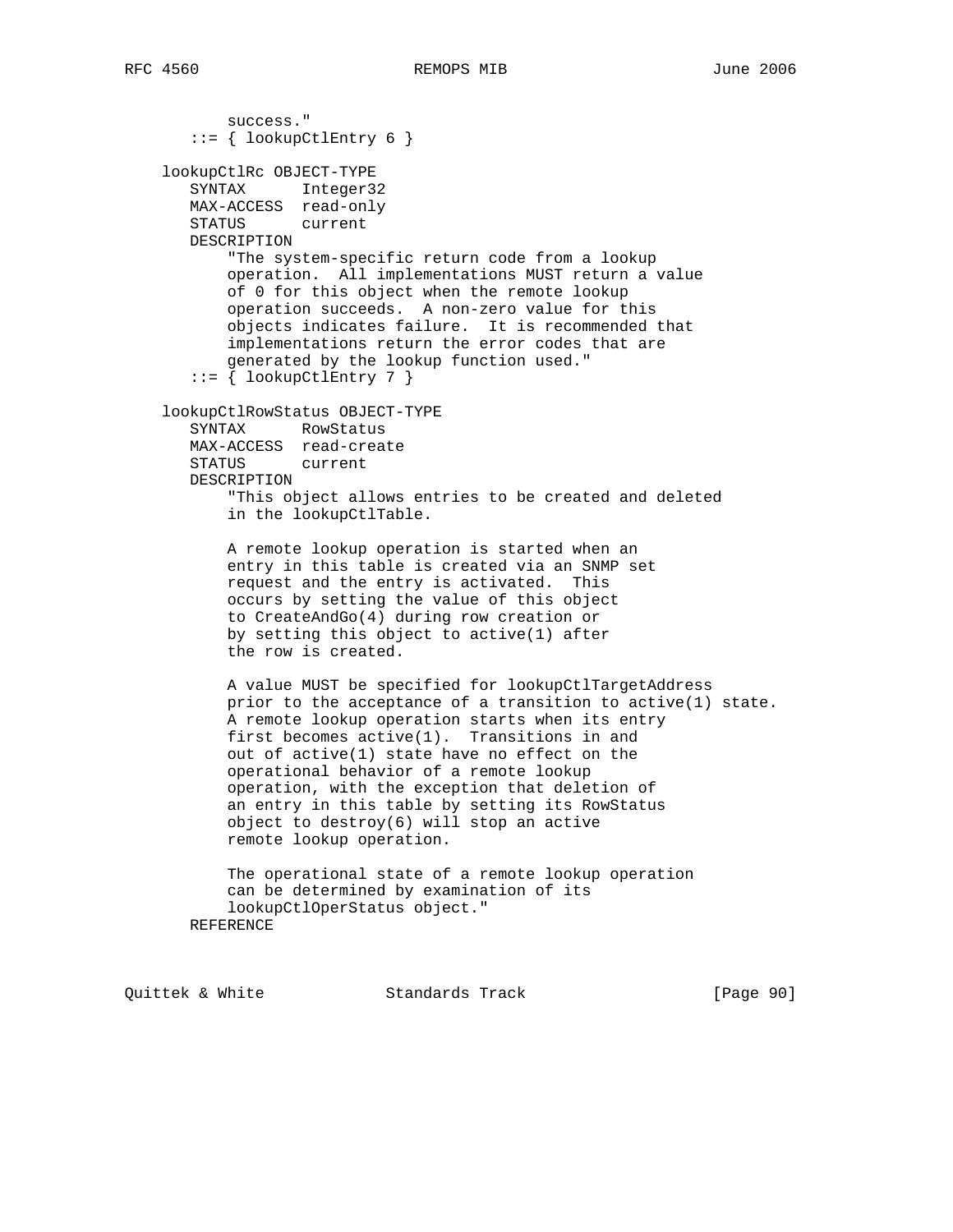"See definition of RowStatus in RFC 2579, 'Textual Conventions for SMIv2.'"  $::=$  { lookupCtlEntry 8 } -- Lookup Results Table lookupResultsTable OBJECT-TYPE SYNTAX SEQUENCE OF LookupResultsEntry MAX-ACCESS not-accessible STATUS current DESCRIPTION "Defines the Lookup Results Table for providing the capability of determining the results of a operation at a remote host. One or more entries are added to the lookupResultsTable when a lookup operation, as reflected by an lookupCtlEntry, is completed successfully. All entries related to a successful lookup operation MUST be added to the lookupResultsTable at the same time that the associating lookupCtlOperStatus object is transitioned to completed(2). The number of entries added depends on the results determined for a particular lookup operation. All entries associated with an lookupCtlEntry are removed when the lookupCtlEntry is deleted. A remote host can be multi-homed and have more than one IP address associated with it (returned by lookup function), or it can have more than one symbolic name (returned by lookup function). A function such as, for example, getnameinfo() or gethostbyaddr() is called with a host address as its parameter and is used primarily to determine a symbolic name to associate with the host address. Entries in the lookupResultsTable MUST be made for each host name returned. If the function identifies an 'official host name,' then this symbolic name MUST be assigned a lookupResultsIndex of 1.

> A function such as, for example, getaddrinfo() or gethostbyname() is called with a symbolic host name and is used primarily to retrieve a host address. The entries

Quittek & White Standards Track [Page 91]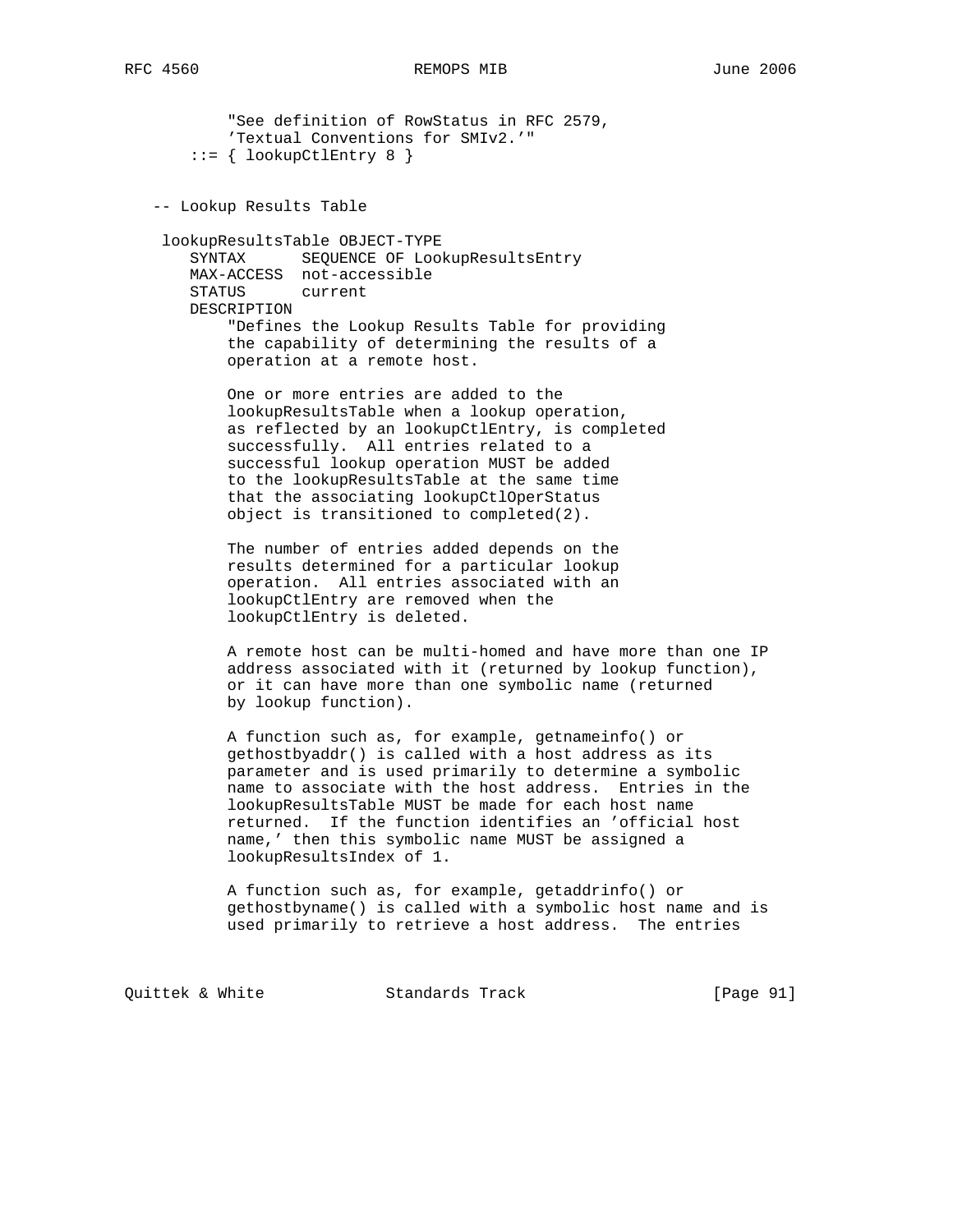```
 MUST be stored in the order that they are retrieved from
 the lookup function. lookupResultsIndex 1 MUST be
 assigned to the first entry."
      ::= { lookupObjects 4 }
    lookupResultsEntry OBJECT-TYPE
       SYNTAX LookupResultsEntry
       MAX-ACCESS not-accessible
       STATUS current
       DESCRIPTION
           "Defines an entry in the lookupResultsTable. The
           first two index elements identify the
           lookupCtlEntry that a lookupResultsEntry belongs
           to. The third index element selects a single
           lookup operation result."
       INDEX {
                lookupCtlOwnerIndex,
                lookupCtlOperationName,
                lookupResultsIndex
 }
       ::= { lookupResultsTable 1 }
    LookupResultsEntry ::=
       SEQUENCE {
           lookupResultsIndex Unsigned32,
 lookupResultsAddressType InetAddressType,
 lookupResultsAddress InetAddress
        }
    lookupResultsIndex OBJECT-TYPE
       SYNTAX Unsigned32 (1..'ffffffff'h)
       MAX-ACCESS not-accessible
       STATUS current
       DESCRIPTION
           "Entries in the lookupResultsTable are created when
           the result of a lookup operation is determined.
           Entries MUST be stored in the lookupResultsTable in
           the order that they are retrieved. Values assigned
           to lookupResultsIndex MUST start at 1 and increase
           consecutively."
       ::= { lookupResultsEntry 1 }
    lookupResultsAddressType OBJECT-TYPE
       SYNTAX InetAddressType
       MAX-ACCESS read-only
       STATUS current
       DESCRIPTION
```
Quittek & White Standards Track [Page 92]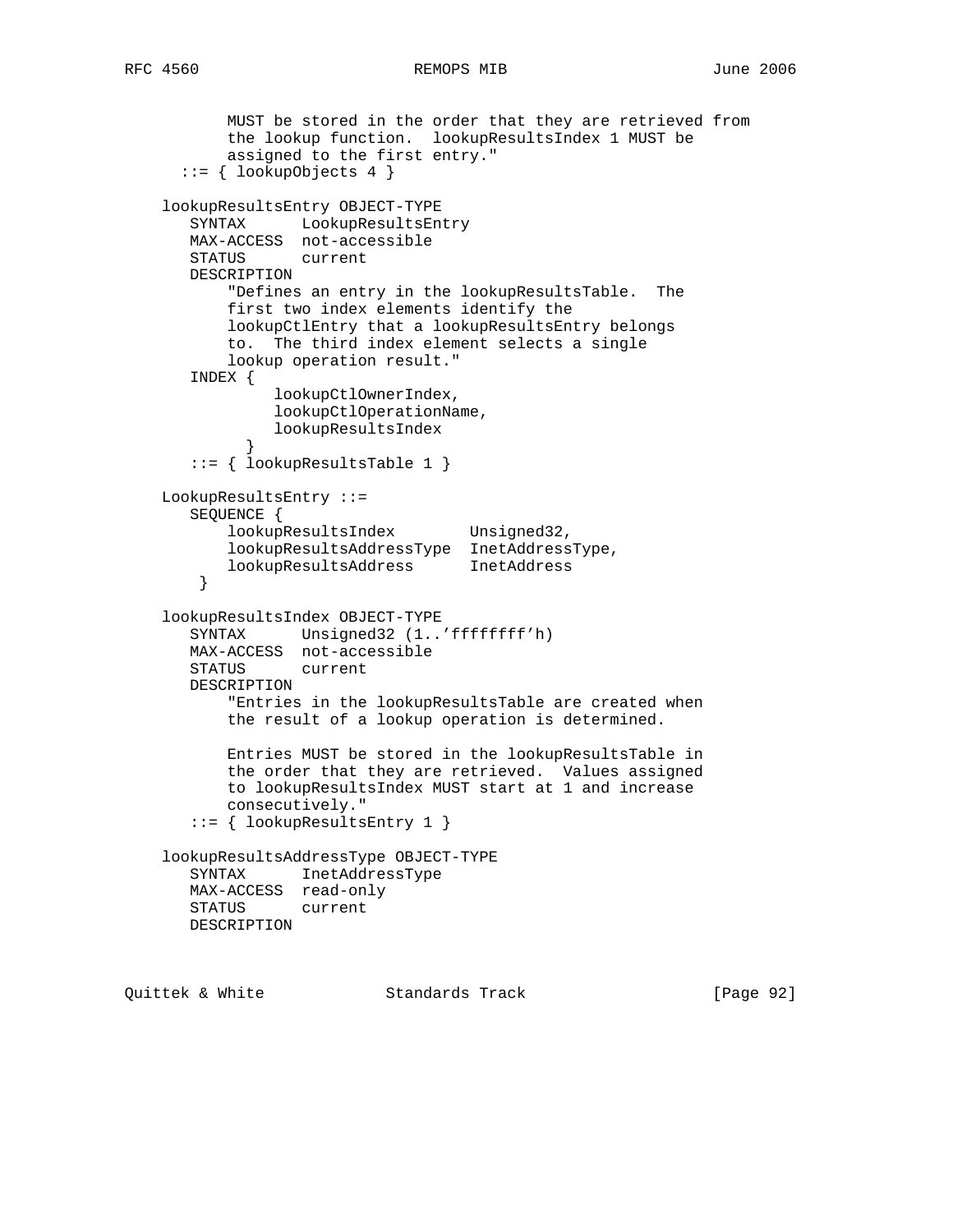"Indicates the type of result of a remote lookup operation. A value of unknown(0) implies either that the operation hasn't been started or that it has failed." ::= { lookupResultsEntry 2 } lookupResultsAddress OBJECT-TYPE SYNTAX InetAddress MAX-ACCESS read-only STATUS current DESCRIPTION "Reflects a result for a remote lookup operation as per the value of lookupResultsAddressType. The address type (InetAddressType) that relates to this object is specified by the corresponding value of lookupResultsAddress." ::= { lookupResultsEntry 3 } -- Conformance information -- Compliance statements lookupCompliances OBJECT IDENTIFIER ::= { lookupConformance 1 }  $\overline{\text{lookup}}$  100  $\overline{\text{every}}$  0BJECT IDENTIFIER ::= { lookupConformance 2 } -- Compliance statements lookupCompliance MODULE-COMPLIANCE STATUS current DESCRIPTION "The compliance statement for SNMP entities that fully implement the DISMAN-NSLOOKUP-MIB." MODULE -- this module MANDATORY-GROUPS { lookupGroup } OBJECT lookupMaxConcurrentRequests MIN-ACCESS read-only DESCRIPTION "The agent is not required to support set operations to this object." OBJECT lookupPurgeTime MIN-ACCESS read-only DESCRIPTION "The agent is not required to support a set operation to this object."

Quittek & White Standards Track [Page 93]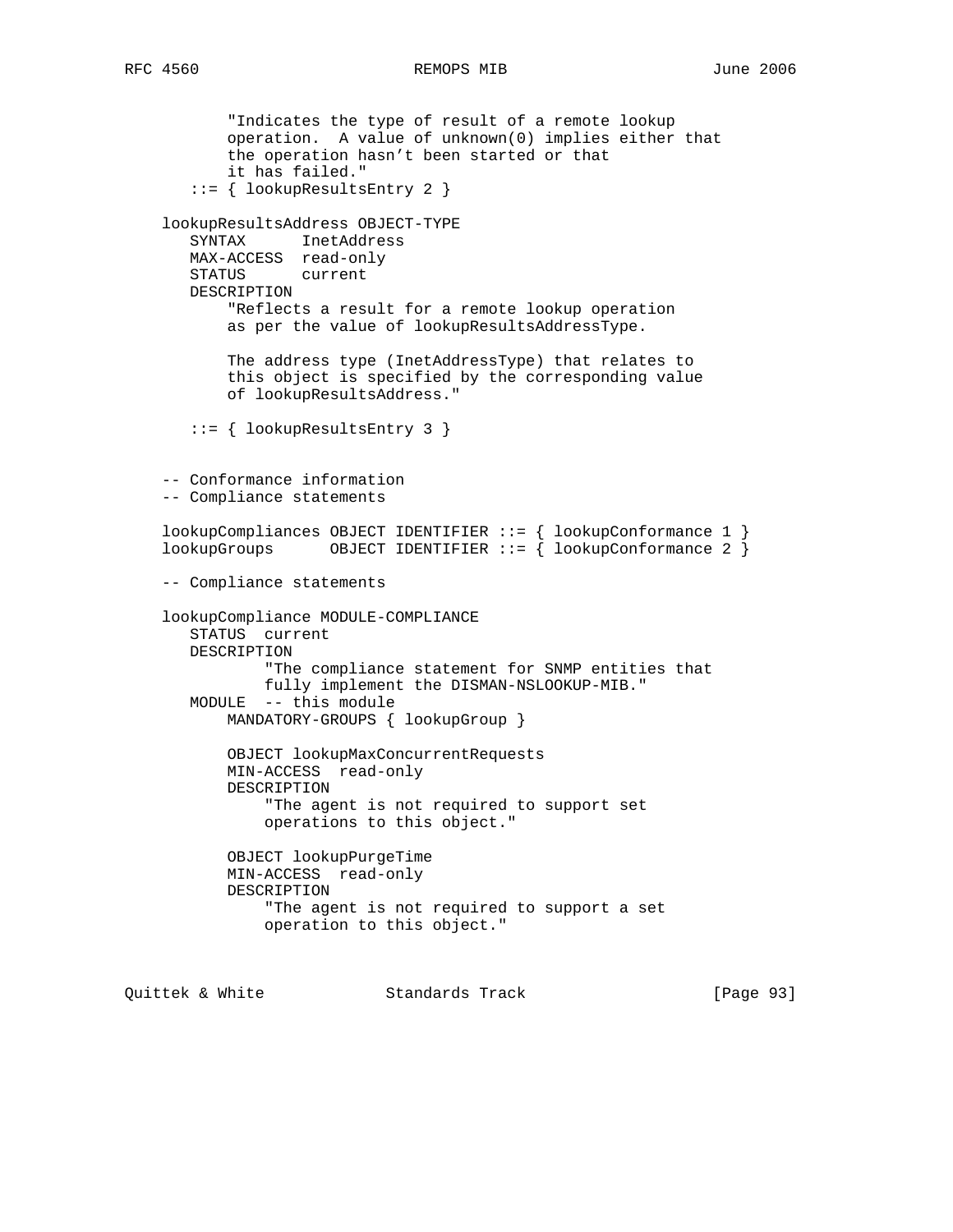::= { lookupCompliances 1 } lookupMinimumCompliance MODULE-COMPLIANCE STATUS current DESCRIPTION "The minimum compliance statement for SNMP entities that implement the minimal subset of the DISMAN-NSLOOKUP-MIB. Implementors might choose this subset for small devices with limited resources." MODULE -- this module MANDATORY-GROUPS { lookupGroup } OBJECT lookupMaxConcurrentRequests MIN-ACCESS read-only DESCRIPTION "The agent is not required to support set operations to this object." OBJECT lookupPurgeTime MIN-ACCESS read-only DESCRIPTION "The agent is not required to support a set operation to this object." OBJECT lookupCtlRowStatus MIN-ACCESS read-only DESCRIPTION "Write access is not required. If write access is not supported, then at least one entry in the lookupCtlTable MUST be established already when the SNMP agent starts offering access to the NSLOOKUP-MIB module. If, in such a case, only a single entry is offered, then it is RECOMMENDED that this entry use strings with a length of 0 for both of its two index objects." ::= { lookupCompliances 2 } -- MIB groupings lookupGroup OBJECT-GROUP OBJECTS { lookupMaxConcurrentRequests, lookupPurgeTime, lookupCtlOperStatus, lookupCtlTargetAddressType, lookupCtlTargetAddress, lookupCtlTime, lookupCtlRc, lookupCtlRowStatus,

Quittek & White Standards Track [Page 94]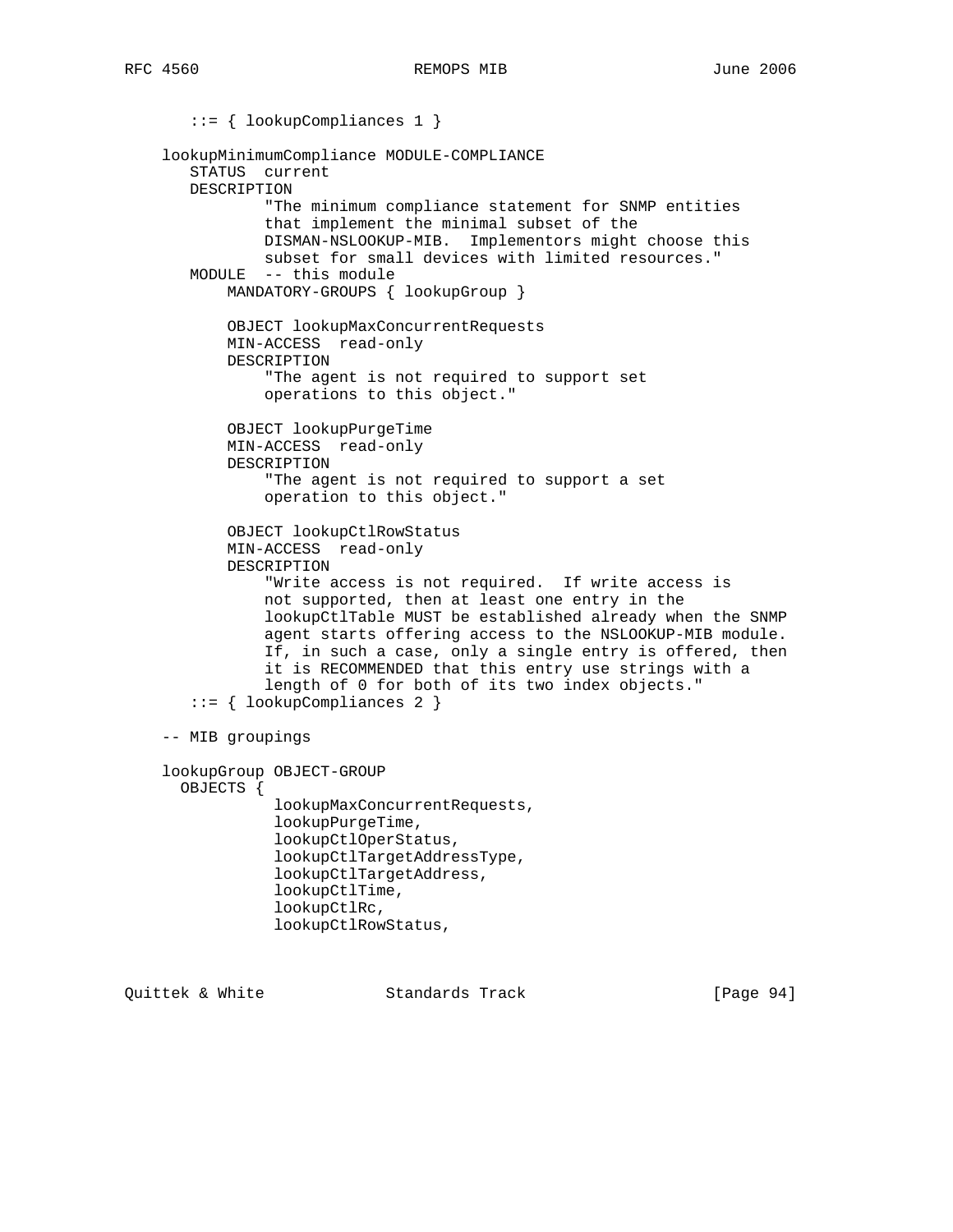```
 lookupResultsAddressType,
             lookupResultsAddress<br>}
 }
      STATUS current
      DESCRIPTION
          "The group of objects that constitute the remote
          Lookup operation."
      ::= { lookupGroups 1 }
```
END

5. Security Considerations

 There are a number of management objects defined in the three MIB modules with a MAX-ACCESS clause of read-write and/or read-create. Such objects may be considered sensitive or vulnerable in some network environments. The support for SET operations in a non-secure environment without proper protection can have a negative effect on network operations. These are the tables and objects and their sensitivity/vulnerability:

- o pingMaxConcurrentRequests
- o traceRouteMaxConcurrentRequests
- o lookupMaxConcurrentRequests The MIB modules limit their maximum numbers of concurrent requests by the values of these objects. Unauthorized access to them may lead to an overload of the managed node and to a disruption of other functions of the managed node.
- o pingCtlTable
- o traceRouteCtlTable
- o lookupCtlTable

 All objects in entries of these tables (except index objects) have a MAX-ACCESS clause of read-create. Unauthorized access to these objects can disturb the measurements controlled by the tables. Also, the functions offered by the MIB modules can be misused for illegal data retrieval and for attacking other systems by floods of ping probes, traceroute probes or lookup requests, respectively.

 In general, all three, the ping, traceroute, and lookup functions, when used excessively are considered a form of system attack. In the case of ping, sending a system request too often can negatively effect its performance and attempting to connect to what is supposed to be an unused port can be very unpredictable. Excessive use of the traceroute capability can, like ping, negatively affect system performance. The same applies to excessive use of the lookup service, particularly if the lookup cannot be resolved locally. In

Quittek & White Standards Track [Page 95]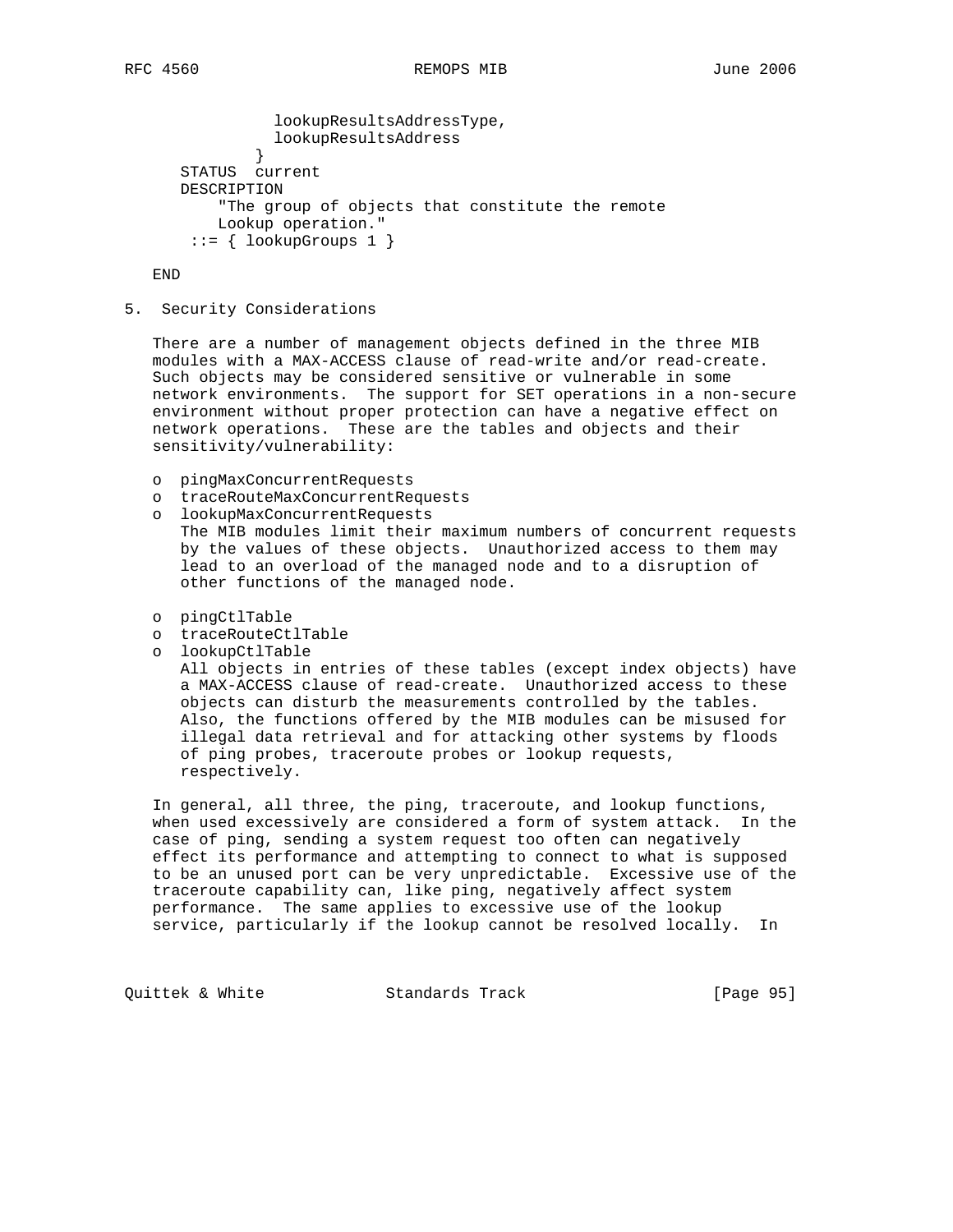insecure environments, it is RECOMMENDED that the MIBs defined within this memo not be supported.

o lookupPurgeTime

 Unauthorized access to this object can lead to the deletion of results of lookup operations before they are read by a management system, if the object is set to 0 or small values close to 0. If the object is set to very high values, unauthorized access can lead to a high consumption of resources for storing lookup results.

 Some of the readable objects in this MIB module (i.e., objects with a MAX-ACCESS other than not-accessible) may be considered sensitive or vulnerable in some network environments. It is thus important to control even GET and/or NOTIFY access to these objects and possibly to even encrypt the values of these objects when sending them over the network via SNMP. However, the only information that can be disclosed without encryption is the configuration and results of measurements that are performed by implementations of the MIB modules.

 To facilitate the provisioning of access control by a security administrator using the View-Based Access Control Model (VACM), defined in RFC 3415 [RFC3415], for tables in which multiple users may need to create or modify entries independently, the initial index is used as an "owner index." Such an initial index has a syntax of SnmpAdminString and can thus be trivially mapped to a securityName or groupName defined in VACM, in accordance with a security policy.

 All entries in related tables belonging to a particular user will have the same value for this initial index. For a given user's entries in a particular table, the object identifiers for the information in these entries will have the same subidentifiers (except for the "column" subidentifier) up to the end of the encoded owner index. To configure VACM to permit access to this portion of the table, one would create vacmViewTreeFamilyTable entries with the value of vacmViewTreeFamilySubtree including the owner index portion, and vacmViewTreeFamilyMask 'wildcarding' the column subidentifier. More elaborate configurations are possible. The VACM access control mechanism described above provides control.

 SNMP versions prior to SNMPv3 did not include adequate security. Even if the network itself is secure (for example by using IPSec), even then, there is no control as to who on the secure network is

Quittek & White Standards Track [Page 96]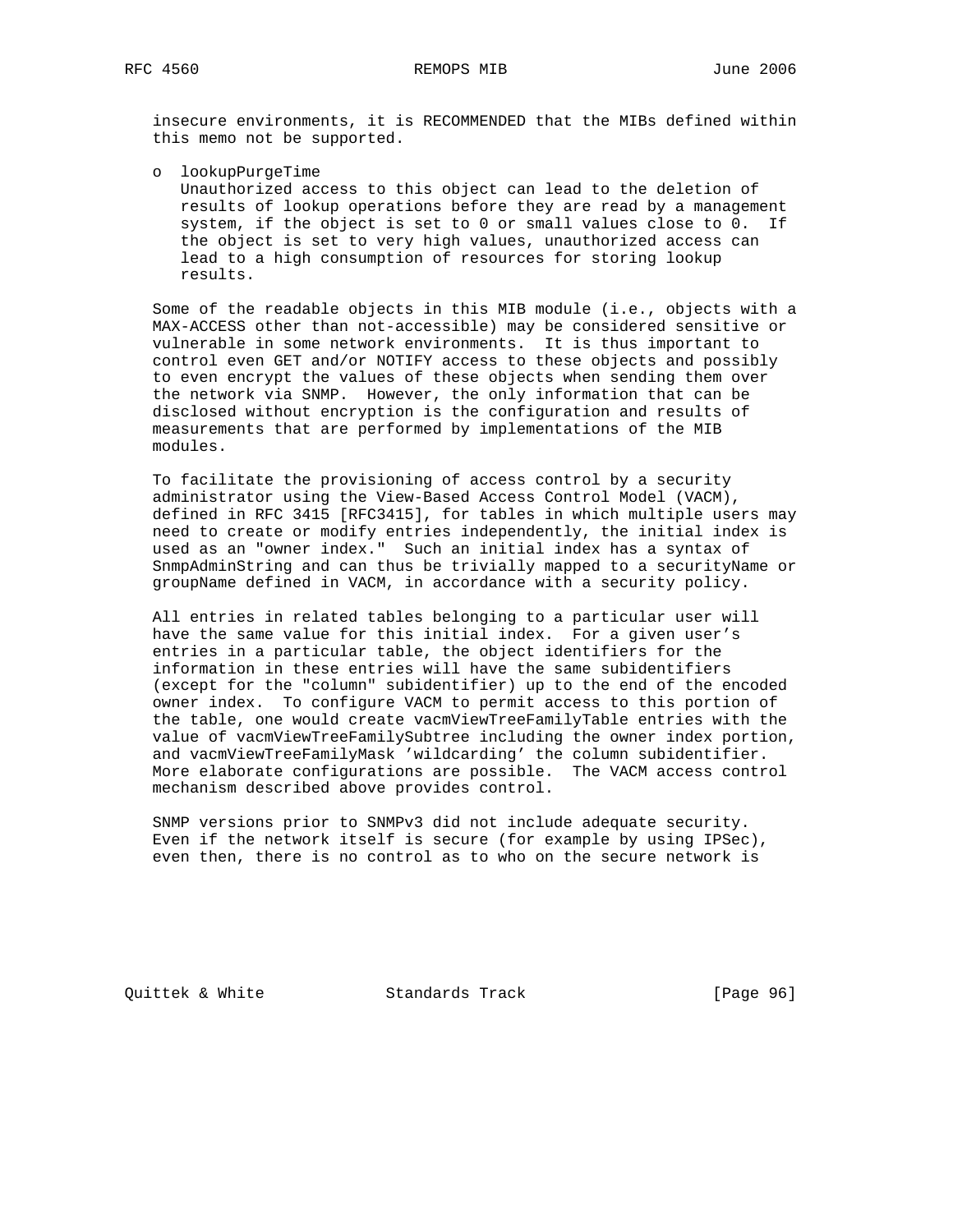allowed to access and GET/SET (read/change/create/delete) the objects in this MIB module.

 It is RECOMMENDED that implementers consider the security features as provided by the SNMPv3 framework (see [RFC3410], section 8), including full support for the SNMPv3 cryptographic mechanisms (for authentication and privacy).

 Further, deployment of SNMP versions prior to SNMPv3 is NOT RECOMMENDED. Instead, it is RECOMMENDED to deploy SNMPv3 and to enable cryptographic security. It is then a customer/operator responsibility to ensure that the SNMP entity giving access to an instance of this MIB module is properly configured to give access to the objects only to those principals (users) that have legitimate rights to indeed GET or SET (change/create/delete) them.

6. Acknowledgements

 This document is a product of the DISMAN Working Group. Thanks to Eduardo Cardona for suggesting the minimum compliance statements and to Juergen Schoenwaelder for the very detailed and constructive MIB review.

- 7. References
- 7.1. Normative References
	- [RFC2119] Bradner, S., "Key words for use in RFCs to Indicate Requirement Levels", BCP 14, RFC 2119, March 1997.
	- [RFC2578] McCloghrie, K., Perkins, D., Schoenwaelder, J., Case, J., Rose, M., and S. Waldbusser, "Structure of Management Information Version 2 (SMIv2)", STD 58, RFC 2578, April 1999.
	- [RFC2579] McCloghrie, K., Perkins, D., Schoenwaelder, J., Case, J., Rose, M., and S. Waldbusser, "Textual Conventions for SMIv2", STD 58, RFC 2579, April 1999.
	- [RFC2580] McCloghrie, K., Perkins, D., Schoenwaelder, J., Case, J., Rose, M., and S. Waldbusser, "Conformance Statements for SMIv2", STD 58, RFC 2580, April 1999.
	- [RFC2863] McCloghrie, K. and F. Kastenholz, "The Interfaces Group MIB", RFC 2863, June 2000.

Quittek & White Standards Track [Page 97]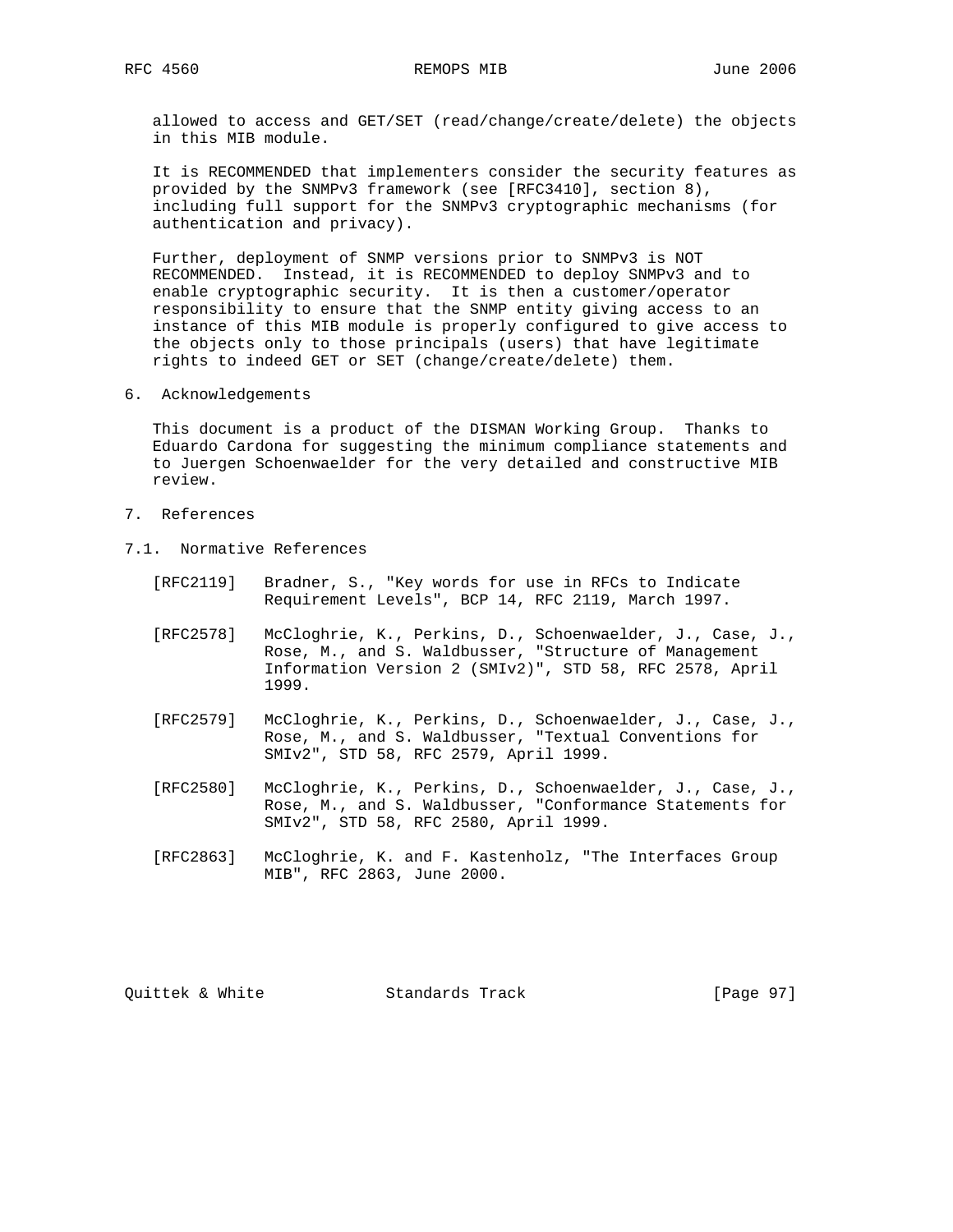- [RFC3411] Harrington, D., Presuhn, R., and B. Wijnen, "An Architecture for Describing Simple Network Management Protocol (SNMP) Management Frameworks", STD 62, RFC 3411, December 2002.
- [RFC4001] Daniele, M., Haberman, B., Routhier, S., and J. Schoenwaelder, "Textual Conventions for Internet Network Addresses", RFC 4001, February 2005.
- 7.2. Informative References
	- [RFC792] Postel, J., "Internet Control Message Protocol", STD 5, RFC 792, September 1981.
	- [RFC862] Postel, J., "Echo Protocol", STD 20, RFC 862, May 1983.
	- [RFC1812] Baker, F., "Requirements for IP Version 4 Routers", RFC 1812, June 1995.
	- [RFC2474] Nichols, K., Blake, S., Baker, F., and D. Black, "Definition of the Differentiated Services Field (DS Field) in the IPv4 and IPv6 Headers", RFC 2474, December 1998.
	- [RFC3260] Grossman, D., "New Terminology and Clarifications for Diffserv", RFC 3260, April 2002.
	- [RFC3410] Case, J., Mundy, R., Partain, D. and B. Stewart, "Introduction and Applicability Statements for Internet- Standard Management Framework", RFC 3410, December 2002.
	- [RFC3415] Wijnen, B., Presuhn, R., and K. McCloghrie, "View-based Access Control Model (VACM) for the Simple Network Management Protocol (SNMP)", STD 62, RFC 3415, December 2002.

Quittek & White Standards Track [Page 98]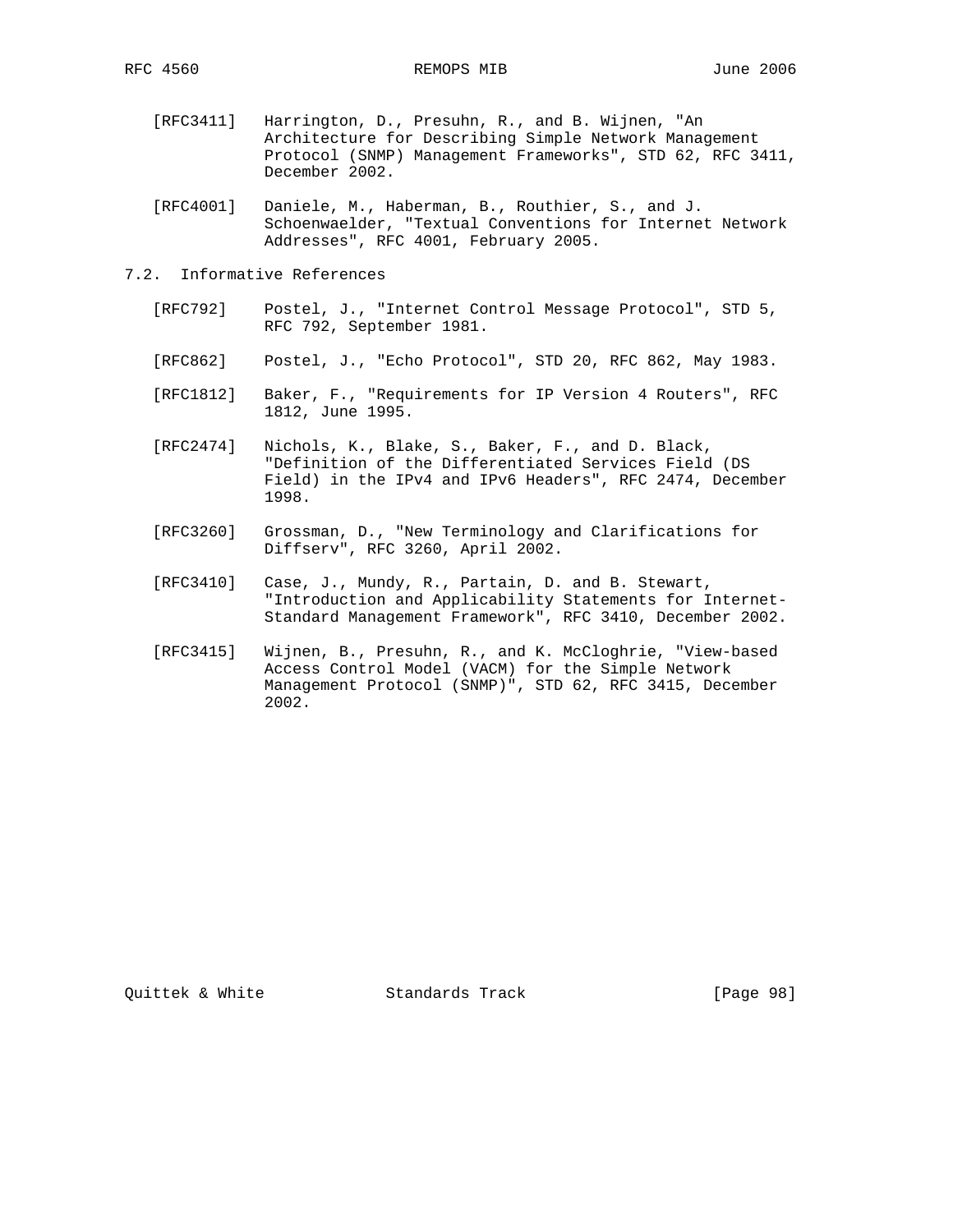Authors' Addresses

 Juergen Quittek NEC Europe Ltd. Network Laboratories Kurfuersten-Anlage 36 69115 Heidelberg Germany

 Phone: +49 6221 4342-115 EMail: quittek@netlab.nec.de

 Kenneth D. White Dept. BRQA/Bldg. 501/G114 IBM Corporation P.O.Box 12195 3039 Cornwallis Research Triangle Park, NC 27709, USA

EMail: wkenneth@us.ibm.com

Quittek & White Standards Track [Page 99]